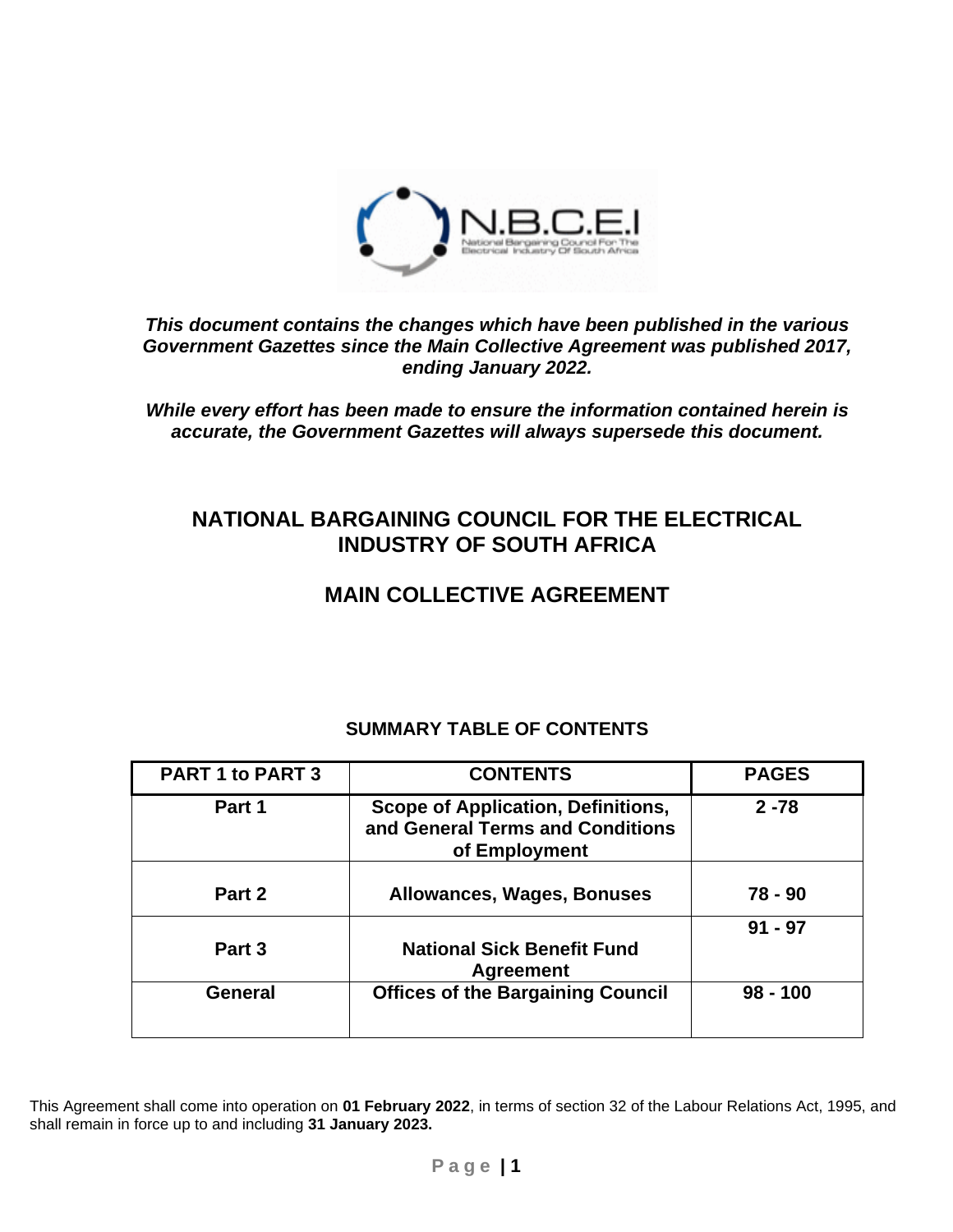### **NATIONAL BARGAINING COUNCIL FOR THE ELECTRICAL INDUSTRY OF SOUTH AFRICA**

### **MAIN COLLECTIVE AGREEMENT**

#### **TABLE OF CONTENTS**

# **PART I**

|                | <b>CLAUSE</b>                                                          |                |
|----------------|------------------------------------------------------------------------|----------------|
| 1 <sub>1</sub> | <b>SCOPE OF APPLICATION</b>                                            | 6              |
| 2.             | PERIOD OF OPERATION                                                    | 6              |
| 3.             | <b>INDUSTRIAL ACTION</b>                                               | 6              |
| 4.             | <b>DEFINITIONS</b>                                                     | $\overline{7}$ |
| 5.             | LEVELS OF BARGAINING                                                   | 23             |
| 6.             | DAYS AND HOURS OF WORK                                                 | 24             |
| 7.             | <b>REFRESHMENTS BREAK</b>                                              | 25             |
| 8.             | OVERTIME AND PAYMENT FOR WORK ON SUNDAYS AND<br><b>PUBLIC HOLIDAYS</b> | 26             |
| 8A:            | <b>OVERTIME EXEMPTIONS</b>                                             | 27             |
| 9.             | <b>NIGHT WORK</b>                                                      | 28             |
| 10.            | <b>KEEPING OF RECORDS</b>                                              | 29             |
| 11.            | <b>SHORT TIME</b>                                                      | 30             |
| 12             | $LAY - OFF$                                                            | 31             |
| 13.            | <b>INCLEMENT WEATHER</b>                                               | 32             |
| 14.            | <b>CIVIL DISORDER</b>                                                  | 33             |
| 15.            | PAYMENT OF REMUNERATION AND DEDUCTIONS                                 | 33             |
| 16.            | ANNUAL LEAVE AND ANNUAL SHUTDOWN                                       | 35             |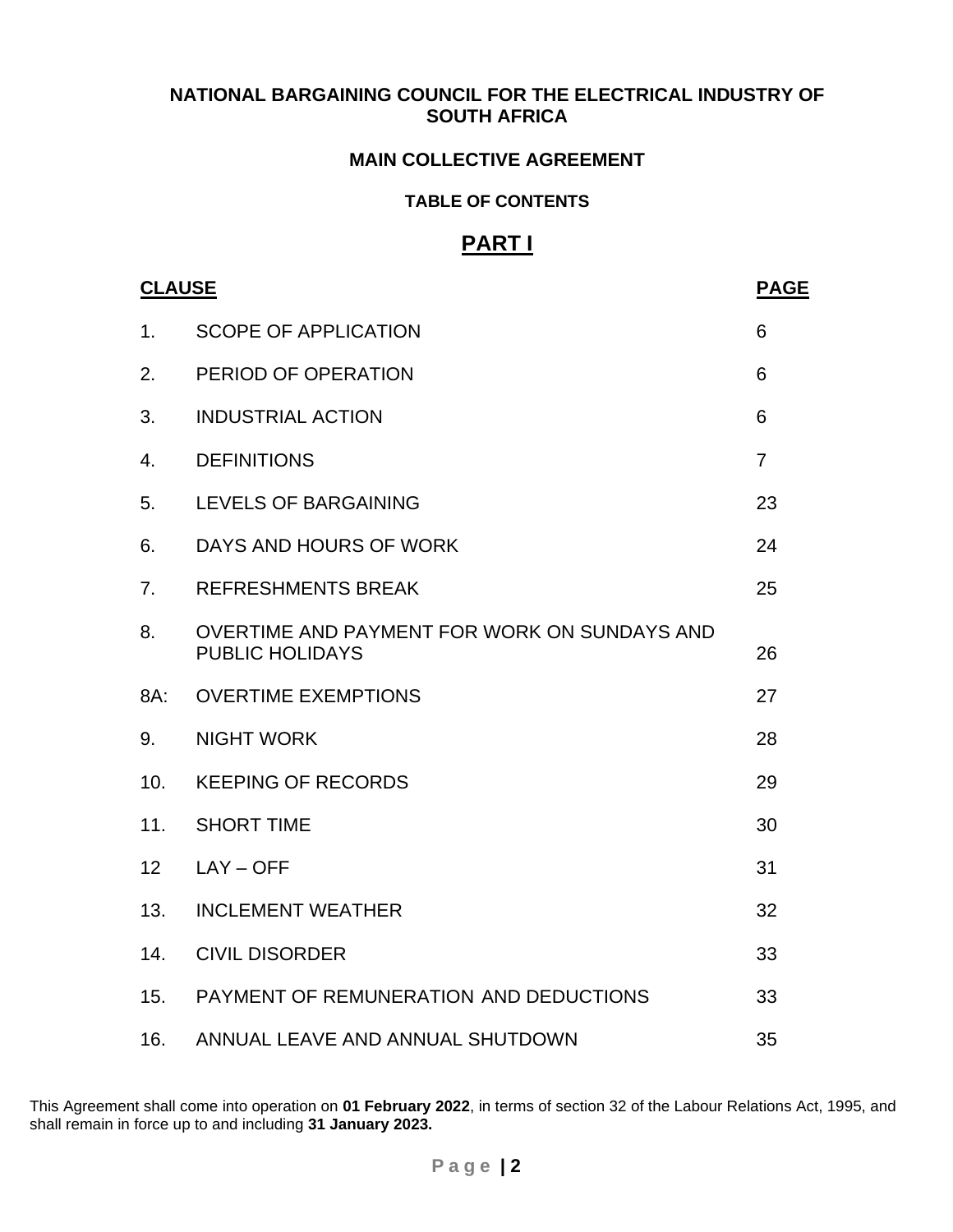| <b>CLAUSE</b> |                                                                                                                                       | <b>PAGE</b> |
|---------------|---------------------------------------------------------------------------------------------------------------------------------------|-------------|
| 17.           | <b>ADDITIONAL PAID LEAVE</b>                                                                                                          | 38          |
| 18.           | <b>FAMILY RESPONSIBILITY LEAVE</b>                                                                                                    | 38          |
| 19.           | <b>MATERNITY LEAVE</b>                                                                                                                | 39          |
| 20.           | <b>TRADE UNION REPRESENTATIVES' LEAVE</b>                                                                                             | 40          |
| 21.           | <b>INJURY-ON-DUTY ALLOWANCE</b>                                                                                                       | 41          |
| 22.           | EXTENSION OF INSURANCE COVER FOR INJURY<br><b>ON DUTY</b>                                                                             | 41          |
| 23.           | <b>PAYMENT FOR PUBLIC HOLIDAYS</b>                                                                                                    | 41          |
| 24.           | <b>GENERAL CONTROL</b>                                                                                                                | 42          |
| 25.           | TERMINATION OF EMPLOYMENT AND SEVERANCE PAY                                                                                           | 42          |
| 26.           | TRANSFER OF CONTRACT OF EMPLOYMENT                                                                                                    | 44          |
| 27.           | <b>INTEREST</b>                                                                                                                       | 45          |
| 28.           | TRADE UNION SUBSCRIPTIONS AND EMPLOYERS'<br><b>ORGANISATION LEVY</b>                                                                  | 45          |
| 29.           | <b>BENEFIT FUNDS</b>                                                                                                                  | 46          |
| 30.           | <b>FIXED TERM CONTRACTS</b>                                                                                                           | 47          |
| 31.           | <b>CLOSING OF ESTABLISHMENT ON AN ORDINARY</b><br><b>WORKING DAY</b>                                                                  | 49          |
| 32.           | <b>REGISTRATION OF EMPLOYERS AND EMPLOYEES</b>                                                                                        | 50          |
| 32A.          | COMPLIANCE BY CONTRACTORS SUB CONTRACTING<br>WORK TO ANOTHER PERSON OR TO A SUBCONTRACTOR<br>(INCLUDING TEMPORARY EMPLOYMENT SERVICES | 52          |
| 33.           | TRAINING OF ELECTRICAL CONSTRUCTION OPERATORS                                                                                         | 53          |
| 34.           | <b>OUTWORK</b>                                                                                                                        | 54          |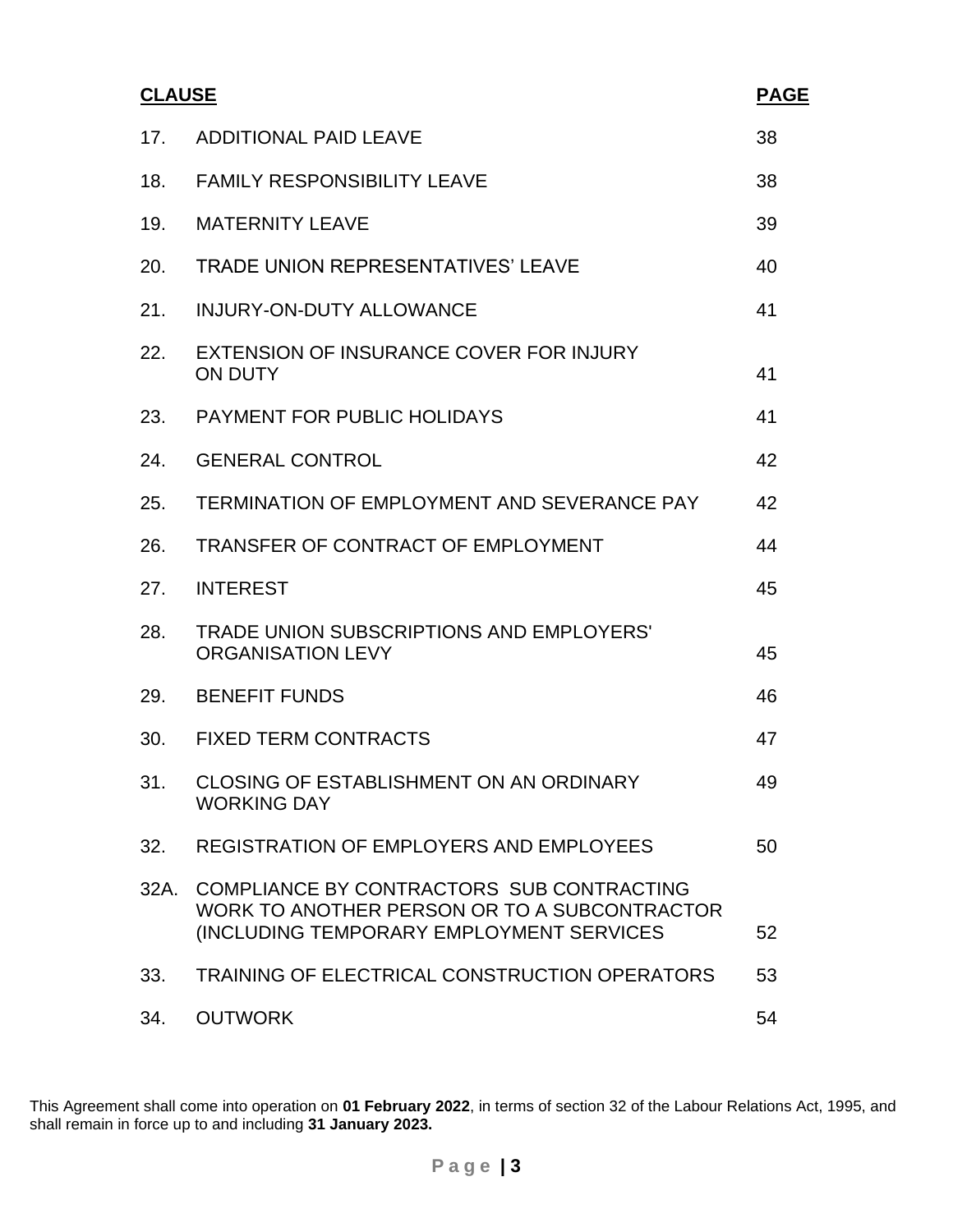| <b>CLAUSE</b>                                            |                                                                                                   | <b>PAGE</b> |  |
|----------------------------------------------------------|---------------------------------------------------------------------------------------------------|-------------|--|
| 35.                                                      | PIECEWORK AND INCENTIVE PAYMENTS                                                                  | 55          |  |
| 36.                                                      | EMPLOYMENT OF PERSONS UNDER 15 YEARS OF AGE                                                       | 55          |  |
| 37.                                                      | <b>HIV POLICY</b>                                                                                 | 55          |  |
| 38.                                                      | <b>TEMPORARY EMPLOYMENT SERVICES</b>                                                              | 55          |  |
| 39.                                                      | TEMPORARY EMPLOYMENT SERVICES PROVISIONS I.R.O.<br>EMPLOYEES EARNING BELOW THE EARNINGS THRESHOLD | 57          |  |
| 40                                                       | PROHIBITION OF CESSION AND/OR SET OFF                                                             | 58          |  |
| 41.                                                      | <b>FIRST-AID</b>                                                                                  | 58          |  |
| 42.                                                      | <b>CERTIFICATE OF SERVICE</b>                                                                     | 58          |  |
| 43.                                                      | STORAGE, INSURANCE AND PROVISION OF TOOLS                                                         | 58          |  |
| 44.                                                      | ADMINISTRATION OF AGREEMENT                                                                       | 59          |  |
| 45.                                                      | <b>DESIGNATED AGENTS</b>                                                                          | 60          |  |
| 46.                                                      | <b>TRADE UNION ACCESS</b>                                                                         | 60          |  |
| 47.                                                      | <b>EXEMPTIONS</b>                                                                                 | 60          |  |
| 48.                                                      | NEGOTIATING PROCEDURES                                                                            | 63          |  |
| 49.                                                      | <b>GENERAL RULES GOVERNING CONCILIATIONS &amp;</b><br>ARBITRATIONS UNDER THE AUSPICES OF COUNCIL  | 64          |  |
| 50.                                                      | <b>RESOLUTION OF DISPUTES</b>                                                                     | 64          |  |
| 51.                                                      | ENFORCEMENT OF THE MAIN COLLECTIVE AGREEMENT                                                      | 73          |  |
| 52.                                                      | <b>GENERAL</b>                                                                                    | 73          |  |
| ADDENDUM 1 - FIXED TERM CONTRACT GUIDELINE<br>74         |                                                                                                   |             |  |
| ADDENDUM 2 - TEMPORARY EMPLOYMENT SERVICES (TES) FORM 75 |                                                                                                   |             |  |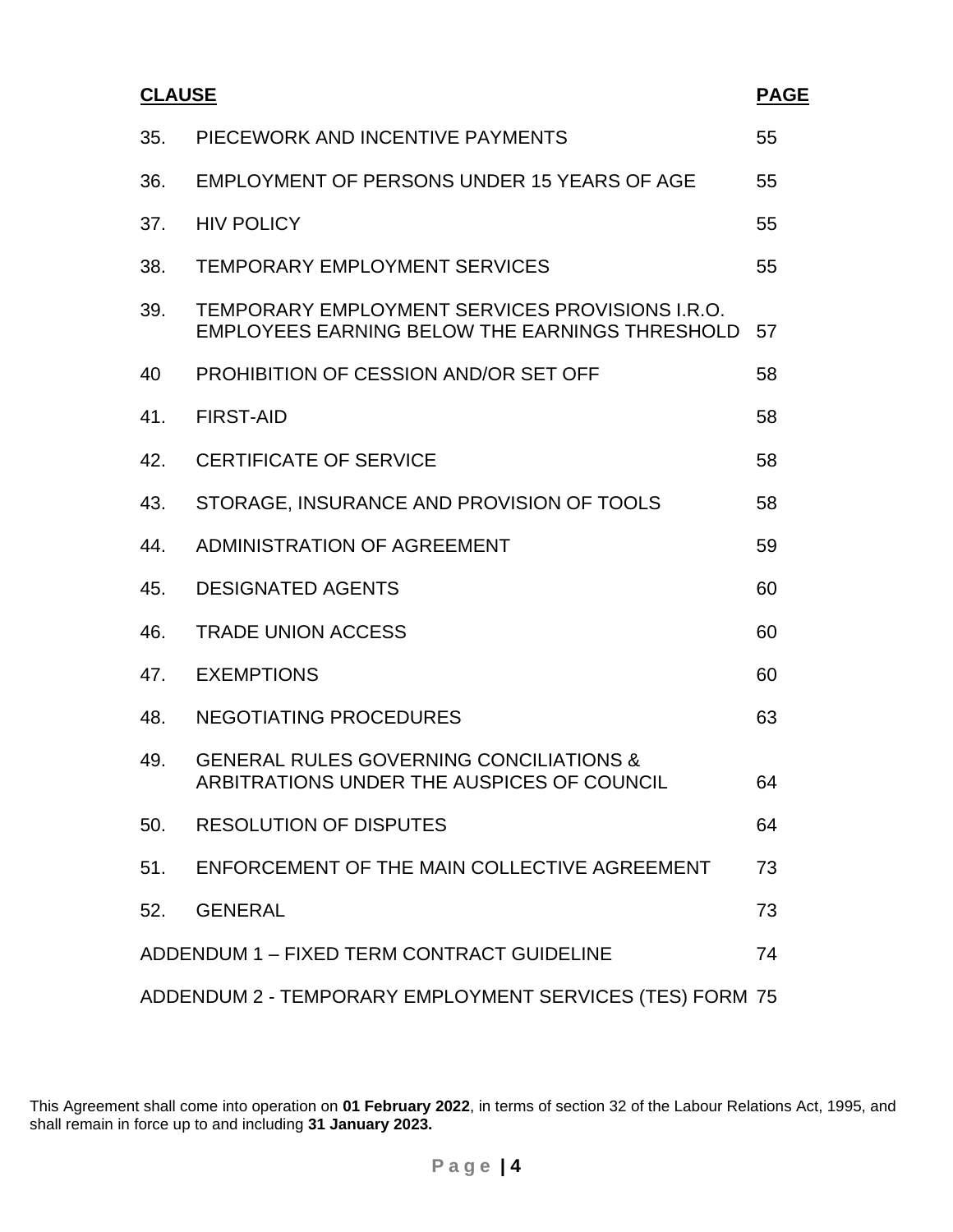### **SCHEDULE**

# **NATIONAL BARGAINING COUNCIL FOR THE ELECTRICAL INDUSTRY OF SOUTH AFRICA**

### **in accordance with the provisions of the Labour Relations Act, 1995 made and entered into by and between the**

# **Electrical Contractors' Association (South Africa)**

(hereinafter referred to as the "employers" or the "employers' organisation"), of the one part, and the

# **South African Equity Workers' Association,**

(hereinafter referred to as the "employees" or the "trade union"), of the other part, being the parties to the National Bargaining Council for the Electrical Industry of South Africa.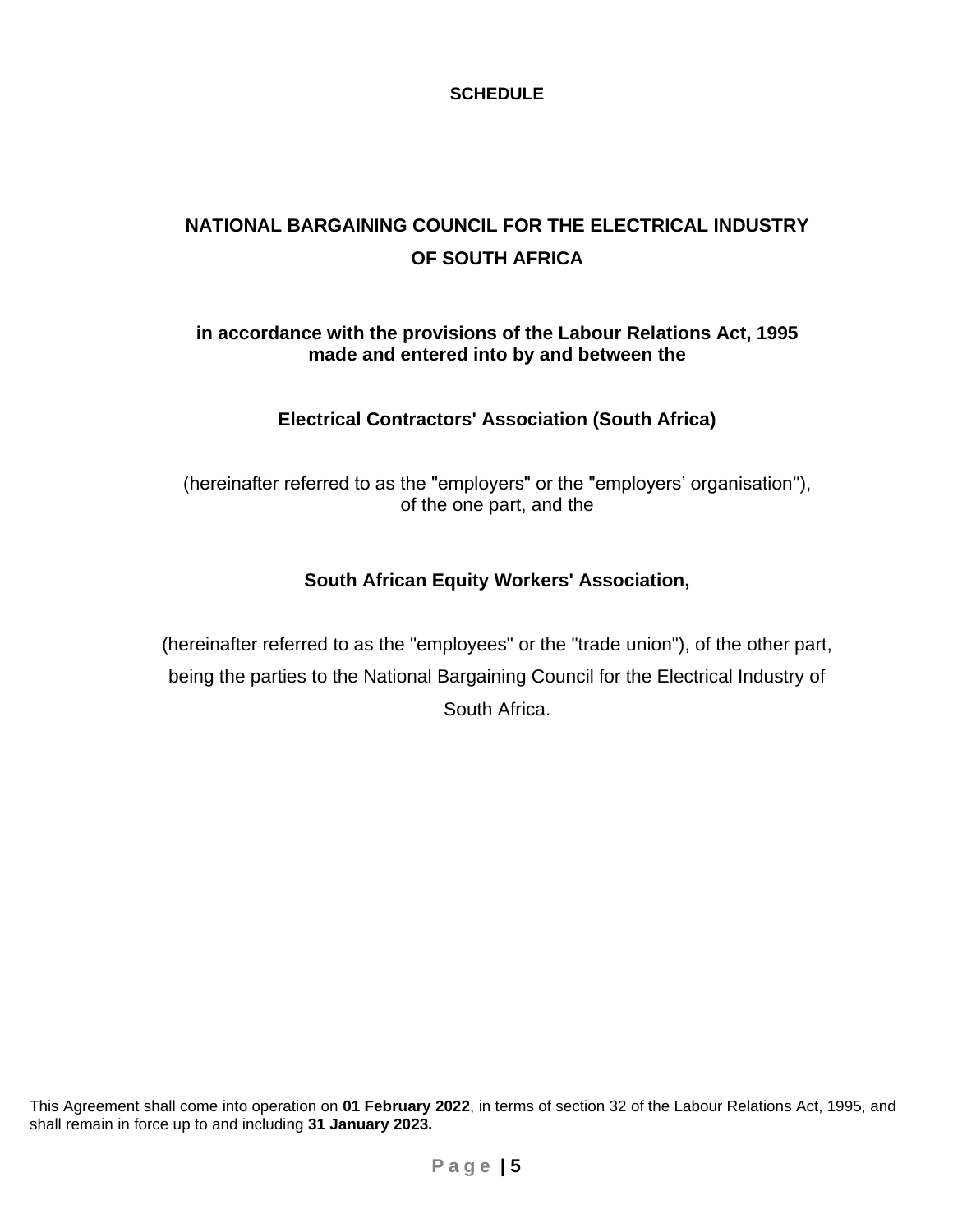# **PART I**

# **1. SCOPE OF APPLICATION**

- (1) The terms of this Agreement shall be observed
	- (a) by all employers and employees in the Electrical Industry who are members of the employers' organisation and trade union, respectively, who are engaged or employed in the Industry.
	- (b) throughout the whole of the Republic of South Africa, excluding the Magisterial District of Kimberley, within a radius of 20 kilometres from the General Post Office, Kimberley.
- (2) Notwithstanding the provisions of sub-clause 1(1), the terms of this Agreement shall apply to apprentices and learners only in so far as they are not inconsistent with the provisions of the Skills Development Act, 1998, or any conditions prescribed or any notices served in terms thereof.
- (3) For the purposes of this Agreement, the "rate of remuneration" of learners prescribed under the Skills Development Act, 1998, shall be taken to be the weekly wage of such employees, and the "hourly rate" shall be the weekly wage calculated as above, divided by the number of ordinary hours worked in the establishment concerned.
- (4) The following categories are also excluded:
	- (i) Working employers
	- (ii) Administrative staff Non-Electrical Workers
	- (iii) Managerial Employees

# **2. PERIOD OF OPERATION**

This Agreement shall come into operation on **01 February 2022**, or if published later, the date of publication, in terms of section 32 of the Labour Relations Act, 1995, and shall remain in force up to and including **31 January 2023.**

# **3. INDUSTRIAL ACTION**

No person bound by the provisions of this Agreement shall engage in or participate in a strike or a lockout or any conduct in furtherance of a strike or a lockout in respect of any matter regulated by this Agreement for its duration.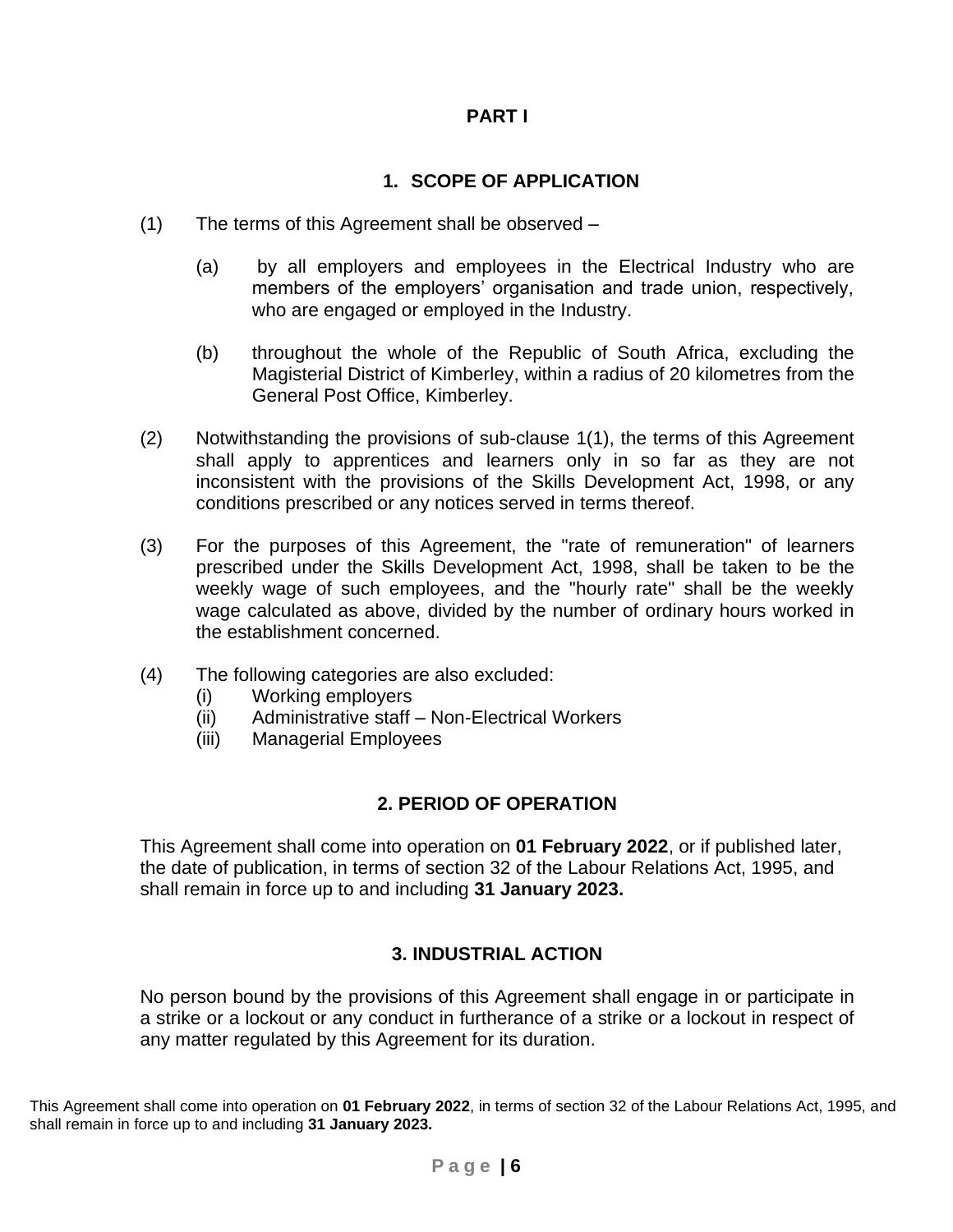### **4. DEFINITIONS**

Any expressions used in this Agreement which are defined in the Labour Relations Act, 1995, shall have the same meaning as in that Act, and any reference in this Agreement to an Act shall include any amendments to such Act; further, and unless the context otherwise indicates –

"**abscond"** means the absence from work of an employee for a period in excess of four consecutive working days without the employer being informed or notified of the reasons therefore, or the desertion by an employee of his employment for reasons unknown to the employer;

**"Act"** means the Labour Relations Act 66 of 1995;

**"apprentice"** means an employee serving under a written contract of apprenticeship registered with **the relevant SETA;**

The definitions of the different stages of apprenticeship, as originally published under the Conditions of Apprenticeship under the Manpower Training Act 1981 are the following:

#### **"Stage 1" – Wage equals 38% of wage of electrician**

This stage shall not exceed 4 months and the apprentice shall attend M0 – M3 and pass the test based on these modules.

#### **"Stage 2" – Wage equals 45% of wage of electrician**

This stage shall not exceed 58 weeks. It commences on the day following successful completion of modular test based on M0 – M3, as referred to above, and ends on successful completion of Trade Test "A".

#### **"Stage 3" – Wage equals 50% of wage of electrician**

This stage shall not exceed 65 weeks and commences on the day following successful completion of Trade Test "A", as referred to above, and ends on successful completion of modular test based on M4 – M6 as well as Phase Test "B".

#### **"Stage 4" – Wage equals 70% of wage of electrician**

This stage shall include a minimum of 17 weeks' practical on the job experience in M4 – M6, demonstrating practical competence in each module, successful completion of the NTC Part II (N2) and commences on the day following successful completion of Phase Test "B" and ends within 14 days of successful completion of Trade Test "B".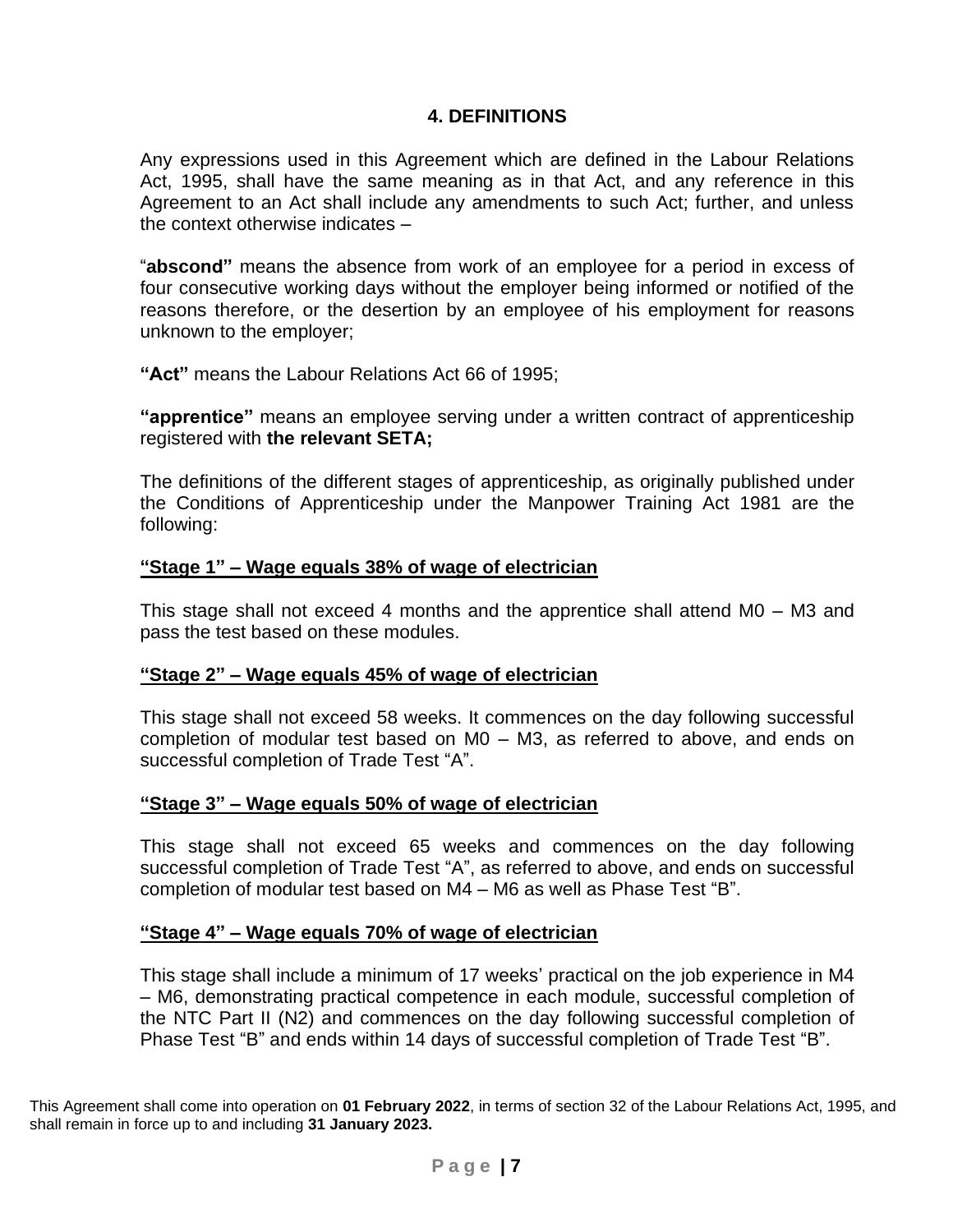**"Area A"** means the Magisterial Districts of Alberton, Benoni, Boksburg, Brakpan, Bronkhorstspruit, Carletonville, Cullinan, Delmas, Germiston, Heidelberg, Johannesburg, Kempton Park, Krugersdorp, Kwamhlanga, Mkobola Nigel, Oberholzer, Pretoria, Randburg, Randfontein, Roodepoort, Sasolburg, Soshanguve, Soweto, Springs, Vanderbijlpark, Vereeniging, Westonaria, Witbank and Wonderboom;

**"Area B"** means the Magisterial Districts of Amersfoort, Balfour, Bethal, Bochum, Brits, Ermelo, Garankuwa, Highveld Ridge, Klerksdorp, Kriel, Malamulela, Mankwe, Mhala, Middelburg (Mpumalanga), Mmabatho, Mokerong, Moretele, Nelspruit, Nsikazi, Phokwani, Pietersburg, Piet Retief, Pongola, Potchefstroom, Rustenburg, Seshego, Standerton, Thabamoopo, Themba, Thohoyandou, Volksrust, Wakkerstroom, and White River;

**"Area C"** means the Magisterial Districts of Barberton, Bela–Bela (Warmbaths) Belfast, Bloemfontein, Bloemhof, Bolobedu, Botshabelo, Carolina, Christiana, Coligny, Delareyville, Dzanani, Eerstehoek, Elias Motsoaledi (Groblersdal) Giyani, Koster, Lephalale (Ellisras) Letaba, Lichtenburg, Lulekani, Lydenburg, Madikwe, Mapulaneng, Marico, Mbibana, Mdutjana, Moutse, Musina(Messina), Namakgale, Naphuno, Nebo, Nkomazi, Pilgrim's Rest, Phalaborwa, Potgietersrus (only the district north of the Melk River), Schweizer-Reneke, Ritavi, Sekgosese, Sekhukhuneland, Soutpansberg, Swartruggens, Thabazimbi, Ventersdorp, Vuwani, Waterberg, Waterval Boven and Wolmaransstad;

**"Area D"** means the Magisterial Districts of Bethlehem, Harrismith, Hennenman, Kroonstad, Odendaalsrus, Parys, Ventersburg, Virginia, Welkom and Witsieshoek;

**"Area E"** means the Magisterial Districts of Barkly West, Bethulie, Boshof, Bothaville, Brandfort, Britstown, Bultfontein, Carnarvon, Clocolan, Colesberg, De Aar, Dewetsdorp, Edenburg, Excelsior, Fauresmith, Ficksburg, Fouriesburg, Frankfort, Fraserburg, Gordonia, Hanover, Hartswater, Heilbron, Herbert, Hoopstad, Jacobsdal, Jagersfontein, Kenhardt, Kimberley (outside a 20 km radius from the General Post Office), Koffiefontein, Koppies, Kudumane, Kuruman, Ladybrand, Lindley, Marquard, Noupoort, Petrusburg, Philippolis, Philipstown, Prieska, Postmasburg, Reddersburg, Reitz, Richmond (Northern Cape), Rouxville, Senekal, Smithfield, Theunissen, Trompsburg, Victoria West, Viljoenskroon, Vrede, Vredefort, Vryburg, Warrenton, Wepener, Wesselsbron, Winburg and Zastron;

**"Area F"** means the Magisterial Districts of Port Elizabeth and Uitenhage;

**"Area G"** means the Magisterial Districts of Albany, Alexandria, Bathurst, Beaufort West, Calitzdorp, George, Humansdorp, Joubertina, Knysna, Ladismith, Mossel Bay, Oudtshoorn, Riversdale and Uniondale;

This Agreement shall come into operation on **01 February 2022**, in terms of section 32 of the Labour Relations Act, 1995, and shall remain in force up to and including **31 January 2023.**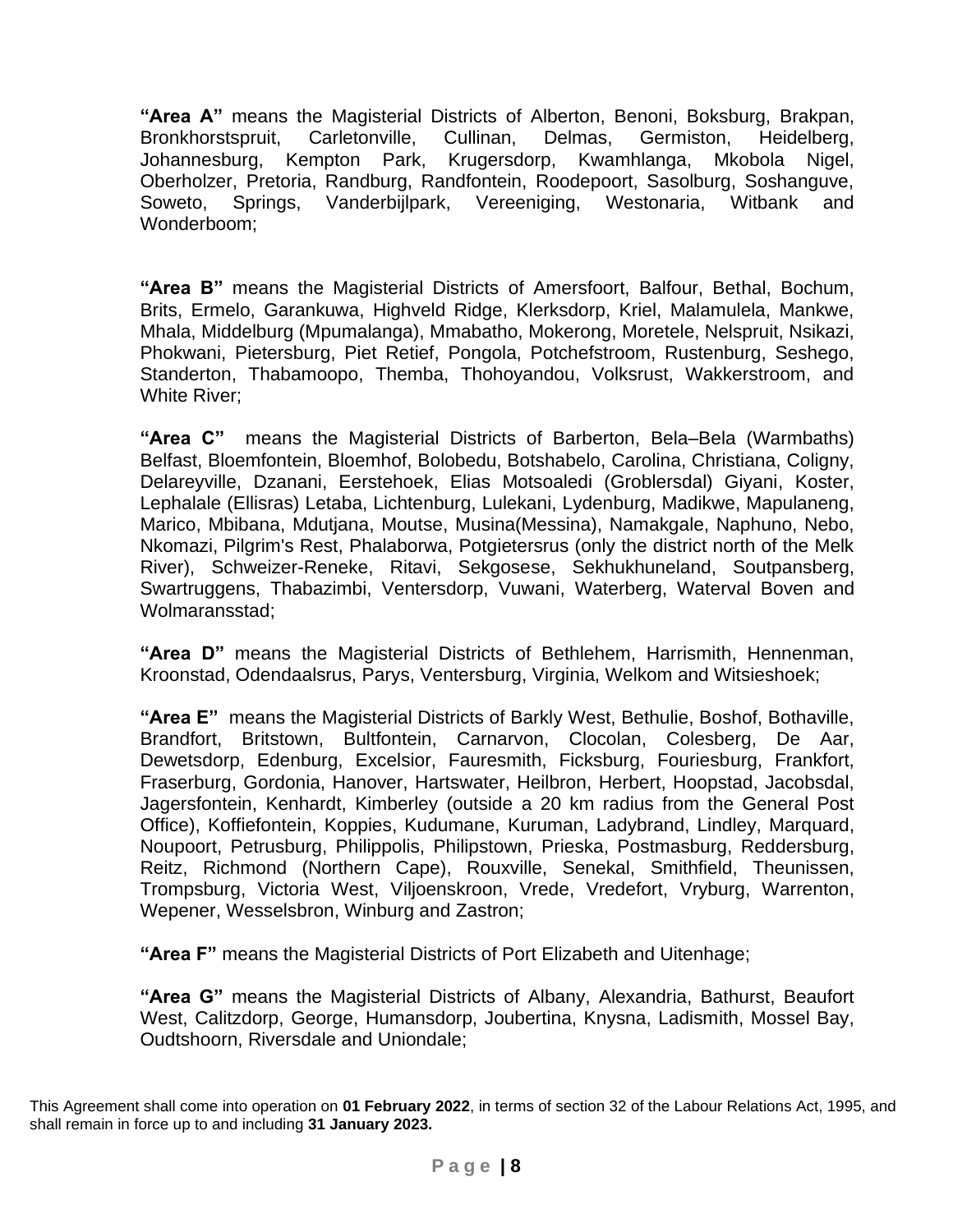**"Area H"** means the Magisterial Districts of Aberdeen, Adelaide, Albert, Aliwal North, Barkley East, Bedford, Bizana, Butterworth, Cala, Cathcart, Centani, Cofimvaba St Marks, Cradock, Elliot, Elliotdale, Engcobo, Flagstaff, Fort Beaufort, Glen Grey, Graaff-Reinet, Hankey, Herschel, Hewu, Hofmeyer, Idutywa, Indwe, Jansenville, Keiskammahoek, King Williams Town, Kirkwood, Komga, Kwabhaca, Lady Grey, Libode, Lusikisiki, Maclear, Mdantsane, Middelburg (Eastern Cape),Middledrift, Molteno, Mount Ayliff, Mount Fletcher, Mount Frere, Mqanduli, Murraysburg, Ngqeleni, Nqamakwe, Ntabethemba, Pearston, Peddie, Prince Albert , Qumbu, Queenstown, Seymour(Mpofu), Somerset East, Sterkstroom, Steynsburg, Steytlerville, Stutterheim, Tabankulu, Tarka, Tsolo, Tsomo, Umtata, Umzimvubu (Port St Johns), Venterstad, Victoria East, Willowmore, Willowvale, Wodehouse; and Zwelitsha.

**"Area I"** means the Magisterial Districts of Bellville, Cape, Goodwood, Kuils River Mitchell's Plain, Simonstown, and Wynberg

**"Area J"** means the Magisterial Districts of Camperdown, Chatsworth, Durban, Inanda, Kranskop, Kwa Mapumulu, Lions River, Lower Tugela, Ndwedwe, New Hanover, Mapumulu, Pietermaritzburg, Pinetown, Richmond, Umbumbulu, Umlazi, Umvoti, and Vulindlela, inclusive of any former self-governing territories located therein.

**"Area K"** means the Magisterial Districts of Alfred, Babanango, Bergville, Dannhauser, Dundee, Emnambithi, Emzumbe, Enseleni, Eshowe, Estcourt, Ezingolweni, Glencoe, Hlabisa, Hlanganani, Impendle, Ingwavuma, Inkanyezi, Ixopo, Kliprivier, Lower Umfolozi, Mahlabatini, Mooirivier, Mount Currie, Msinga, Mtonjaneni, Newcastle, Ngotshe, Nkandla, Nongoma, Nqutu, Okhahlamba, Ongoye, Paulpietersburg, Polela, Port Shepstone, Simdlangentsha, Ubombo, Umzinto, Underberg, Utrecht, Vryheid, Vulamehlo and Weenen, inclusive of any former selfgoverning territories located therein; and Umzimkulu in the Eastern Cape.

**"Area L"** means the Magisterial District of East London;

**"Area M"** means the Magisterial Districts of Gordon's Bay, Malmesbury, Paarl, Somerset West, Stellenbosch, Strand and Wellington;

**"Area N"** means the Magisterial Districts of Calvinia, Clanshalliam, Hopefield, Morreesburg, Namaqualand, Piketberg, Sutherland, Vanrhynsdorp, Vredenburg and Vredendal,

**"Area O"** means the Magisterial Districts of Bredasdorp, Caledon, Ceres, Heidelberg, Hermanus, Laingsburg, Montague, Robertson, Swellendam, Tulbagh and Worcester.

Note: The above Magisterial Districts are defined in terms of the 2001 demarcations.

This Agreement shall come into operation on **01 February 2022**, in terms of section 32 of the Labour Relations Act, 1995, and shall remain in force up to and including **31 January 2023.**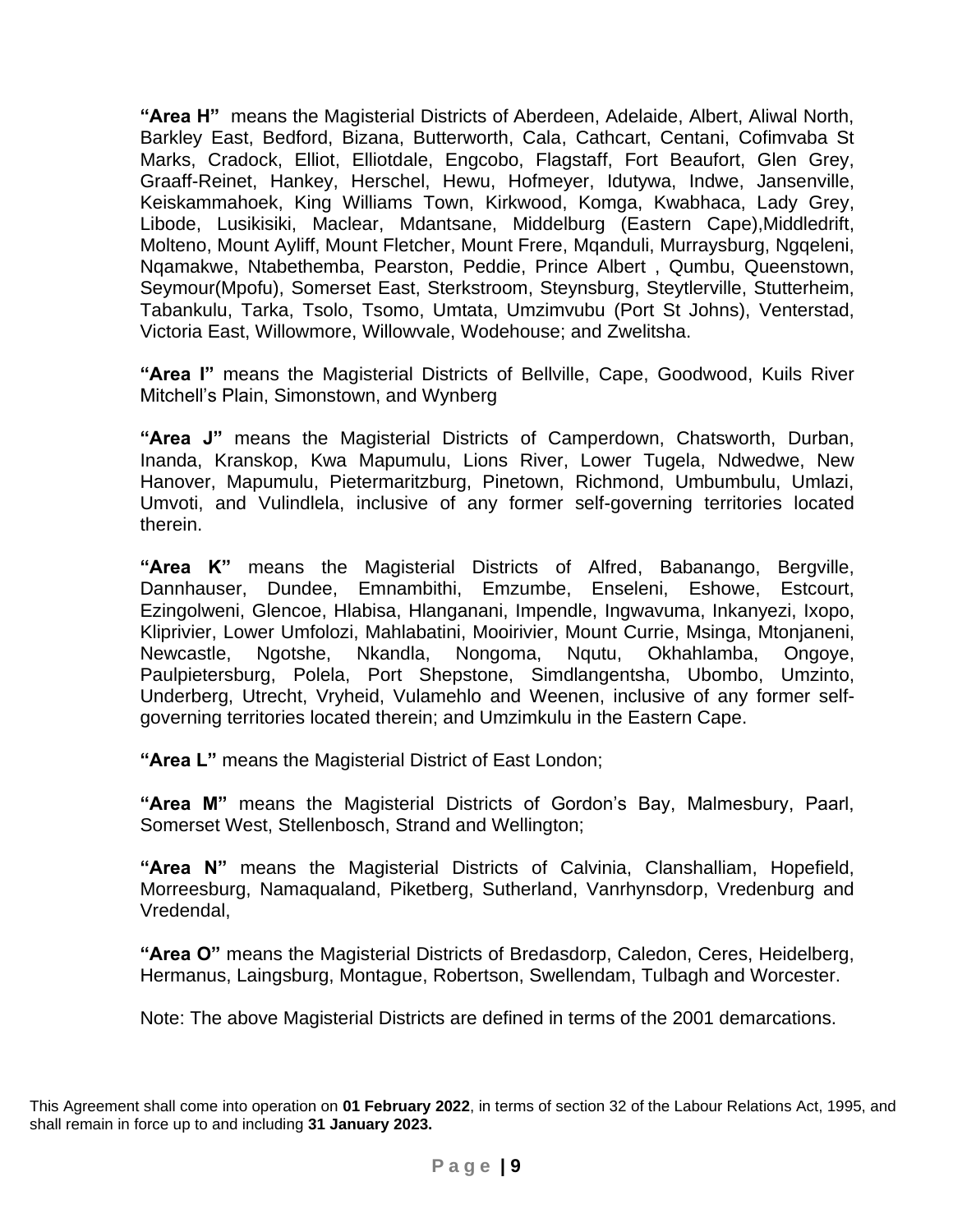In the event of any Magisterial District being omitted from the above, the Council shall determine under which Area such district should be placed.

**"artisan"** means an employee who has completed his training in terms of the former Manpower Training Act, 1981, or is in possession of a certificate issued in terms of the Skills Development Act 1998, as amended, recognising that he has received training sufficient to entitle such an employee to work as an artisan in the Industry;

**"Building Industry"** without in any way limiting the ordinary meaning of the expression, means the industry in which employers and their employees are associated for the purpose of erecting, completing, renovating, repairing, maintaining or altering buildings and structures and/or making articles for use in erecting, completing or altering buildings and structures, whether the work is performed, the material is prepared, or the necessary articles are made on the sites of the buildings or structures or elsewhere, and includes all work executed or carried out by persons who are engaged in the trades, activities or subdivisions in the Building Industry excluding the Electrical Industry.

**"certificate"** means a certificate of registration issued in terms of regulation 11(3) of the Electrical Installation Regulations, 2009;

**"civil disorder"** means the concerted action of a number of people, not employed by the employer, to disrupt, for any purpose whatsoever, the normal activities of the employer at his place of business or any working site, or to prevent employees either from reaching such place of business or working site or from commencing or continuing to work;

**"Council"** means the National Bargaining Council for the Electrical Industry of South Africa;

**"domestic appliance mechanic (DAM)"** or **"refrigeration mechanic"** means an employee engaged in one or more of the following classes of work:

diagnosing faults in, or directing or executing repairs or adjustments to, or servicing, assembling, erecting and/or installing ranges, refrigerators, washing machines, ironers, air-conditioning units and all other major electrical appliances, carrying out final tests or supervising of such operations, but does not include an employee engaged in connecting to existing outlets, refrigerators, ranges, or other domestic electrical appliances;

**"domestic appliance repairer (DAR)"** (Areas J and K only) means an employee engaged in -

(a) the following operations when performed in the workshops of an establishment in connection with the repair of heating and/or drying and/or personal care

This Agreement shall come into operation on **01 February 2022**, in terms of section 32 of the Labour Relations Act, 1995, and shall remain in force up to and including **31 January 2023.**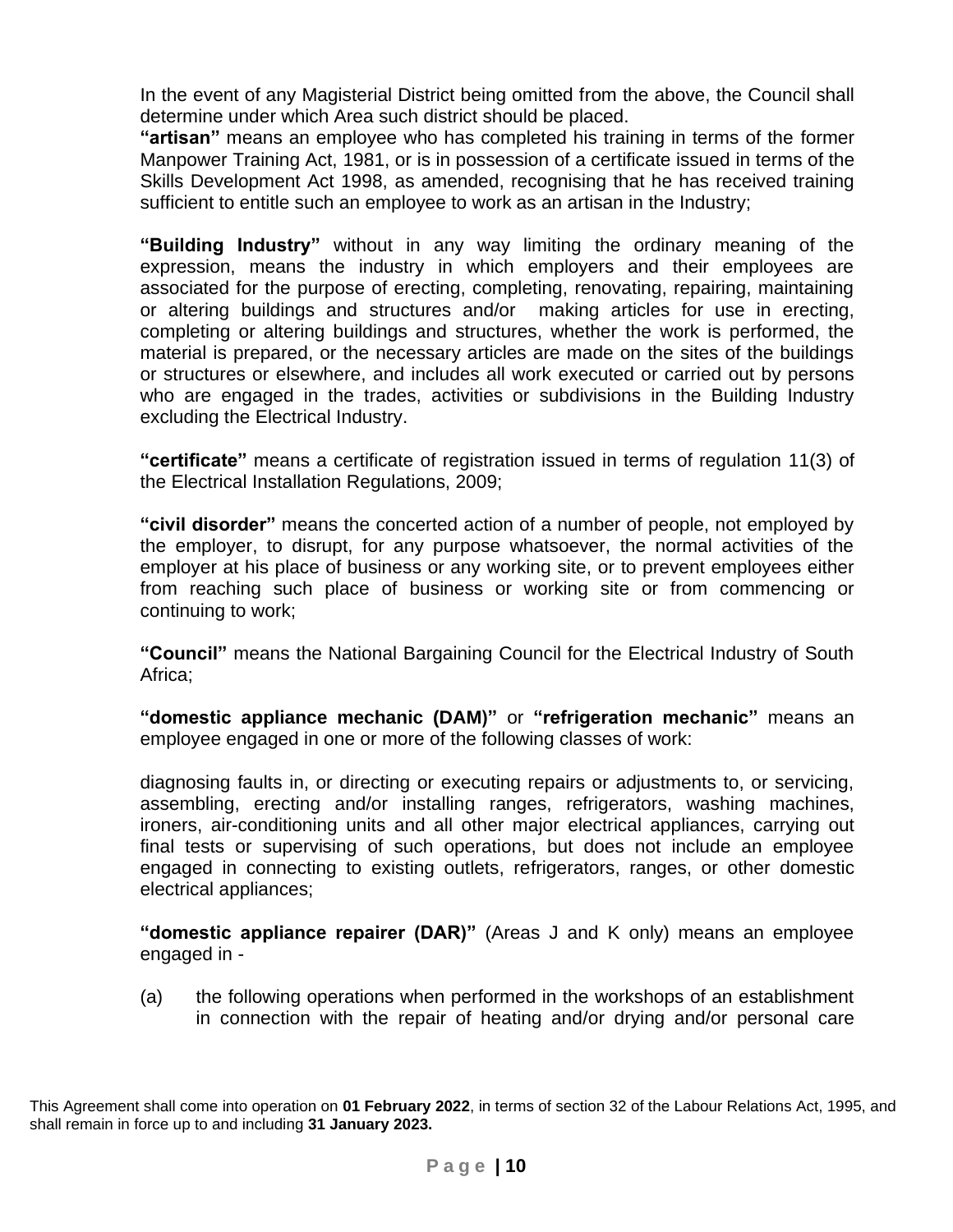appliances of a load not exceeding five amperes, except in the case of domestic heating appliances where the load does not exceed 15 amperes -

- (i) repairing and/or replacing heating elements on appliances,
- (ii) repairing and/or replacing ceramic or other insulating spacers, including fixing,
- (iii) repairing and/or re-assembling heating element containers,
- (iv) removing and/or replacing motors not exceeding 750 watts at the direction of an artisan, excluding final testing,
- (b) any or all of the operations carried out in connection with the installation of burglar or other similar alarm systems –
	- (i) connecting cables of electromechanical devices;
	- (ii) adjusting vibration contracts to pre-set limits;
	- (iii) soft soldering by hand;
	- (iv) foiling windows.

**"driver"** means an employee engaged in driving a mechanical vehicle on a public road who is in possession of a valid driver's licence issued under any Road Traffic Ordinance;

**"electrical assistant"** means an employee who is engaged in any or all of the following tasks:

- (a) Digging holes and trenches, planting poles and laying cables in trenches,
- (b) chasing and cutting walls and concrete floors for conduit,
- (c) loading or unloading materials,
- (d) stripping redundant installations and equipment incidental thereto from which the supply cables have been removed,
- (e) cleaning office and workshop areas,
- (f) preparing refreshments,
- (g) installing and fixing of flush and surface mounted wireways and ancillary equipment thereto,
- (h) installing cables including the fitting of glands, making off and securing such cables, but excluding the connection thereof,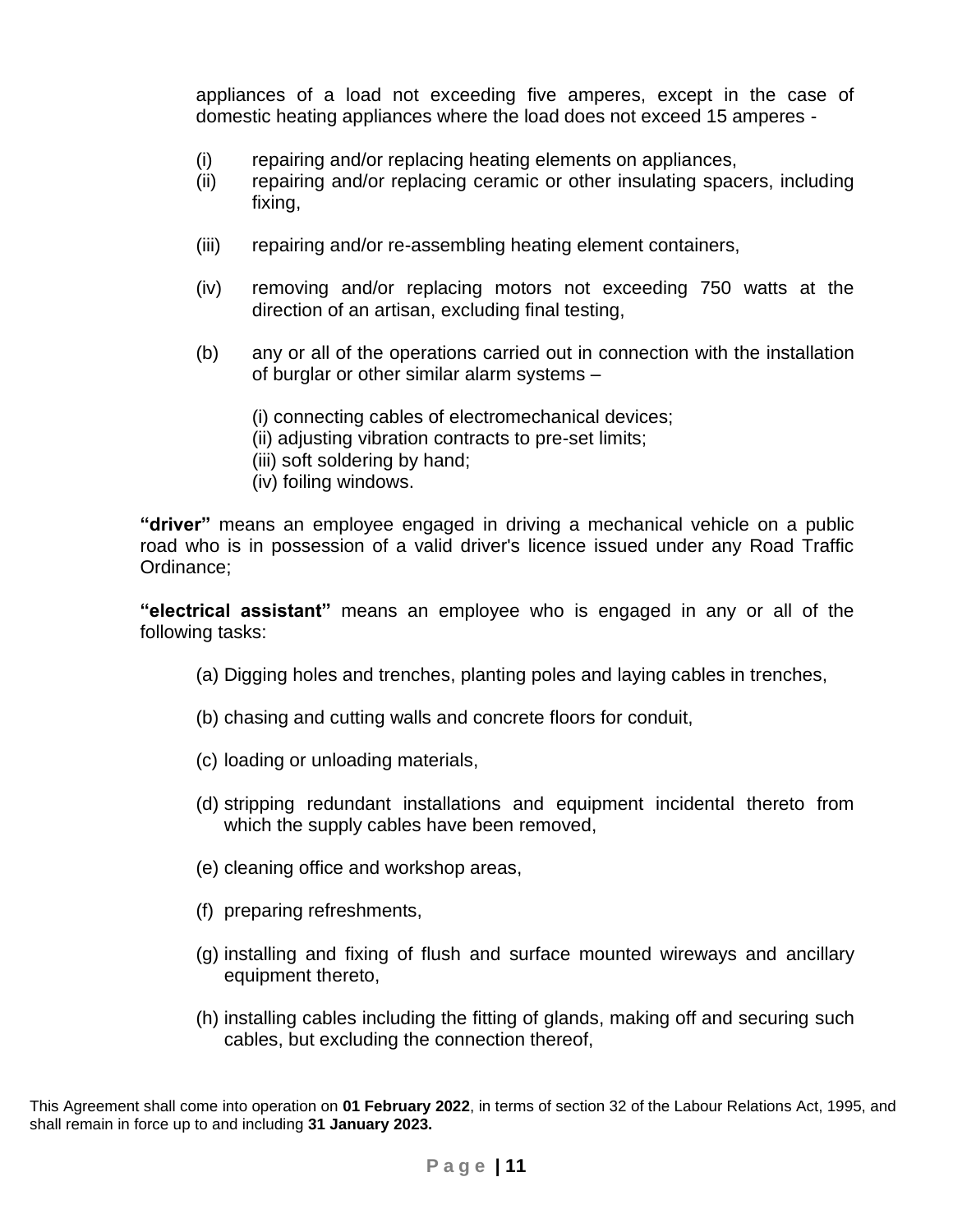- (i) assisting with erecting and connecting luminaires;
- (j) assisting with operating a trenching machine once trained,
- (k) assisting a master installation electrician, an installation electrician, an electrical tester for single-phase, an electrician, an artisan, a domestic appliance mechanic, a domestic appliance repairer and an Elconop 1, Elconop 2 or Elconop 3, but not performing any work individually except as set out in (a) to (j) above:

**"electrical construction operator level 1"** (hereinafter referred to as `Elconop 1') means an employee who has received on-the-job training by the employer and who undertakes any of the following tasks and who may use the tools necessary to perform such tasks:

- (a) installing and fixing of flush and surface mounted wire ways and ancillary equipment incidental thereto
- (b) installing of cables including the fitting of glands, making off and securing of such cables but excluding the connection thereof
- (c) installing and connecting of socket outlets
- (d) erecting and connecting of luminaries
- (e) operating a trenching machine
- (f) performing the work of an electrical assistant and general assistant
- (i) assisting a master installation electrician, an installation electrician, an electrical tester for single-phase, an electrician or artisan and an Elconop 2 or Elconop 3, but not performing any work individually, except as set out in (a) to (f) above;

**"electrical construction operator, level 2"** (hereinafter referred to as 'Elconop 2') means an employee, who has attended the prescribed formal training course at an institutionalised training centre accredited by a relevant Sector Education Training Authority (SETA), has undergone on-the-job training and has successfully passed the examination for Elconop 2 at an institutionalised training centre recognised by the Council and accredited by a relevant SETA, and who may be engaged in any or all of the following tasks, and may use the tools necessary to perform such tasks: Provided such tasks are carried out only on new installations or on major renovations to structures or buildings from which the power has been disconnected from the main supply, and are carried out under the supervision of a master installation electrician,

This Agreement shall come into operation on **01 February 2022**, in terms of section 32 of the Labour Relations Act, 1995, and shall remain in force up to and including **31 January 2023.**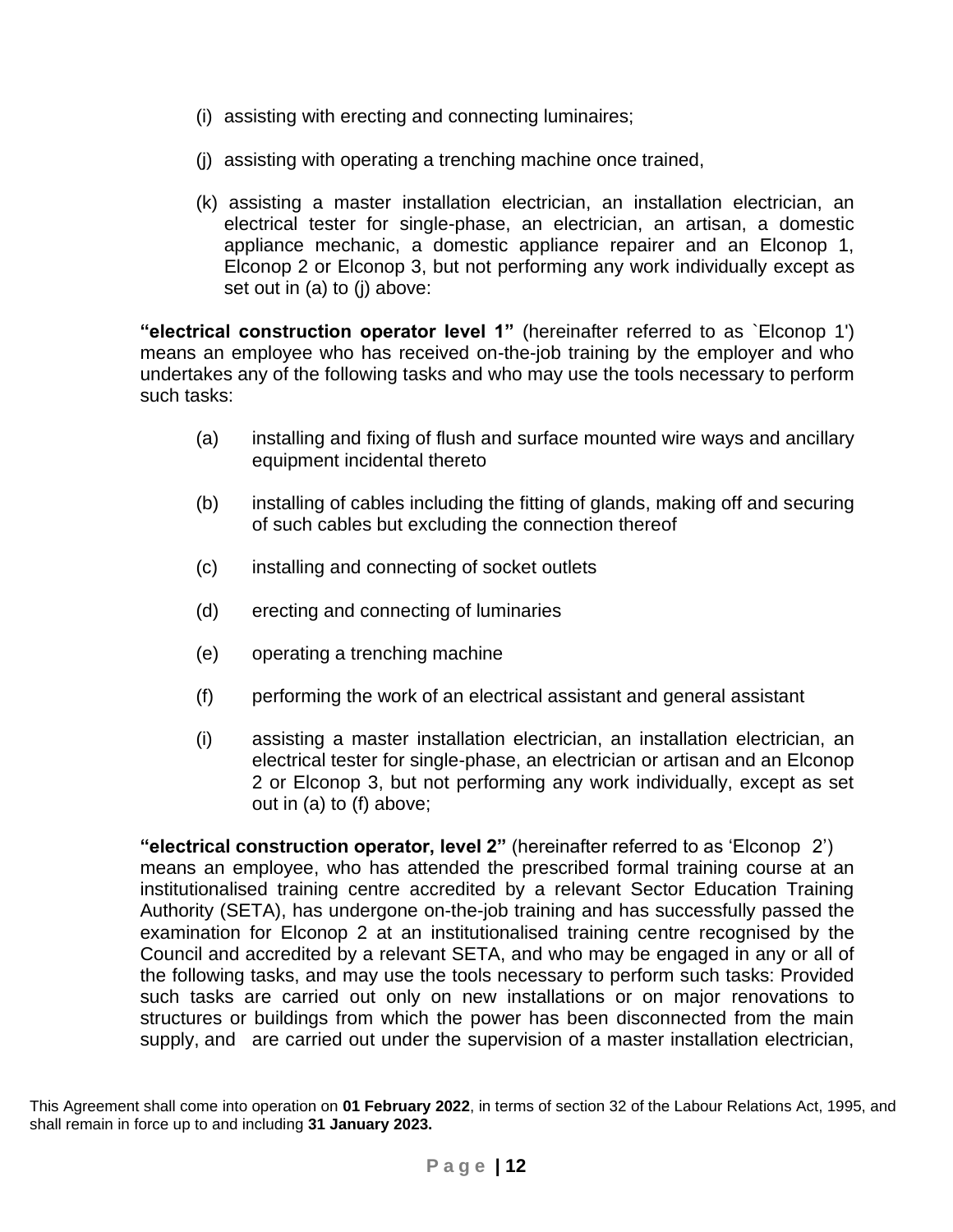an installation electrician, an electrical tester for single-phase, an electrician/artisan or an Elconop 3 –

- (a) placing and drawing in of conductors into wireways
- (b) installing and connecting of lighting, cooker, water heater and low voltage systems including systemised and/or innovative wiring systems, the connection of distribution boards
- (c) installing of under floor heating systems
- (d) jointing of cables using epoxy or other approved means, as well as the connection of such cables on installations where the supply has been switched off
- (e) simple arc gas welding
- (f) performing the work of an electrical assistant, general assistant or Elconop 1
- (g) assisting a master installation electrician, installation electrician, electrical tester for single phase, an electrician/artisan and an Elconop 3."

**"electrical construction operator level 3"** "electrical construction operator level 3" (hereinafter referred to as 'Elconop 3') means an employee who has been employed in the Industry as an Elconop 2 for a continuous period of at least 12 months and has attended the prescribed formal training course at an institutionalised training centre accredited by a relevant Sector Education Training Authority (SETA), has undergone on-the-job training and has successfully passed the examination for Elconop 3 at an institutionalised training centre recognised by the Council and accredited by a relevant SETA, or who is in possession of a registration card issued by the Council recognising him as an Elconop 3 and who may be engaged in any or all of the following tasks, and may use the tools necessary to perform such tasks:"

- (a) Installing, wiring and assembling main and sub-main distribution boards
- (b) Installation and maintenance of domestic, commercial and industrial installations (tubing, wiring and cables) from incoming mains to completed final circuits
- (c) Wiring and connection of all circuits in domestic, commercial and industrial installations (wiring and connection of all types of lights, socket outlet circuits, stoves, hot water cylinders, pumps, air conditioning circuits, industrial machines etc.)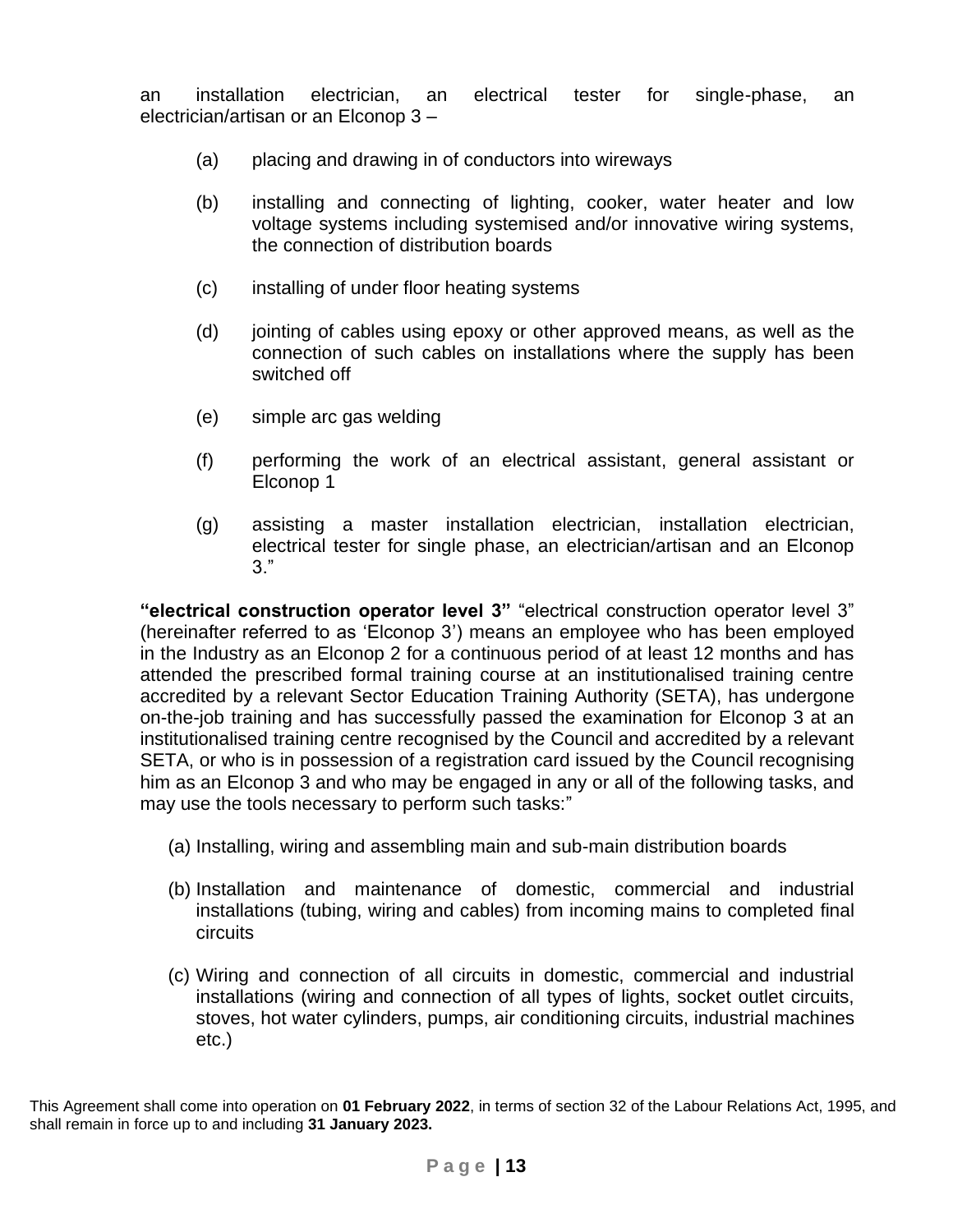- (d) Installation, maintenance and repairs of single and three phase motor and starter circuits
- (e) Testing of installations under the direct supervision of a registered person
- (f) Connection of transformers and ancillary circuits (such as CT's PT's low voltage lighting etc.)
- (g) Where necessary performing the work of an Elconop 1 or Elconop 2

**"electrical contractor"** means a person who undertakes to perform electrical installation work on behalf of any other person, but excludes an employee of such first mentioned person;

"**Electrical Engineering Industry"** means the industry concerned with -

- (a) the manufacture and/or assembly from component parts of electrical equipment, namely generators, motors, converters, switch and control gear (including relays, contactors, electrical instruments and equipment associated therewith), electrical lighting, heating, cooking, refrigeration and cooling equipment, transformers, furnace equipment, signalling equipment, radio or electronic equipment, including monitors and other equipment utilising the principles used in the operation of radio and electronic equipment, the latter equipment includes, but is not limited to, television and incandescent lamps, and electric cables and domestic electrical appliances, and further includes the manufacture of component parts of the aforementioned equipment,
- (b) the installation, maintenance, repair and servicing of the equipment referred to in paragraph (a) above, but does not include the activities of the Electrical Industry,

**"Electrical Industry" or "Industry"** means the industry in which employers and their employees are associated for any or all of the following -

- (a) the design, preparation, erection, installation, repair and maintenance of all electrical equipment forming an integral and permanent part of buildings and/or structures, including any wiring, cable jointing and laying and electrical overhead line construction, and all other operations incidental thereto, whether the work is performed or the material is prepared on the site of the buildings or structures or elsewhere,
- (b) the design, preparation, erection, installation, repair and maintenance of all electrical equipment incidental to the purpose for which a building and/or structure is used, including any wiring, cable jointing and laying and electrical overhead line construction, and all other operations incidental thereto, whether

This Agreement shall come into operation on **01 February 2022**, in terms of section 32 of the Labour Relations Act, 1995, and shall remain in force up to and including **31 January 2023.**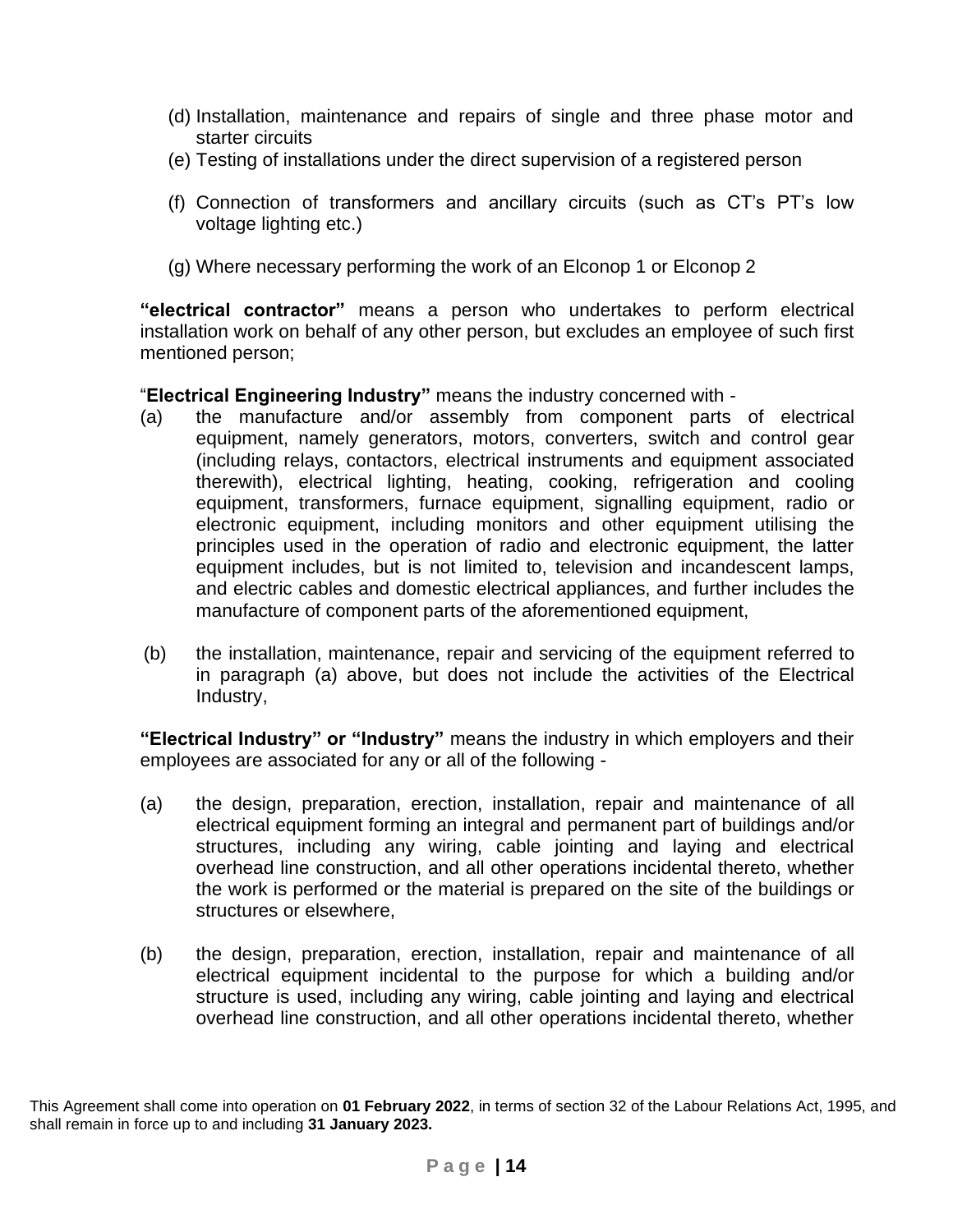the work is performed or the material prepared on the site of the buildings or structures or elsewhere,

- (c) the design, preparation, erection, installation, repair and maintenance of all electrical equipment incidental to the construction, alteration, repair and maintenance of buildings and/or structures, including any wiring, cable jointing and laying and electrical overhead line construction, and all other operations incidental thereto, whether the work is performed or the material prepared on the site of the buildings or structures or elsewhere,
- (d) the design, preparation, erection, installation, repair and maintenance of all electrical equipment not covered by (a), (b) or (c) above, including any wiring, cable jointing and laying and electrical overhead line construction, and all other operations incidental thereto, whether the work is performed or the material prepared on the site of the buildings or structures or elsewhere,
- (e) the installation and/or maintenance and/or repair and/or servicing of overhead lines and underground cables associated with domestic and/or industrial and/or commercial installations and/or street lighting: Provided that such installation is beyond the supply authorities point of supply.

For the purposes of this definition -

- (i) electrical equipment includes:
	- (aa) electrical cables and overhead lines, and
	- (ab) generators, motors, converters, switch and control gear (including relays, contactors, electrical instruments and equipment associated therewith), electrical lighting, heating, cooking, refrigeration and cooling equipment, primary and secondary cells and batteries, transformers, furnace equipment, radio sets and allied electrical apparatus, signalling equipment and other equipment utilising the principles used in the operation of radio or electronic equipment,
- (ii) design, preparation, erection, installation, repair and maintenance does not include -
	- (aa) the manufacture, installation, repair and/or maintenance of lifts and escalators,
	- (ab) the manufacture and/or assembly by the manufacturer of the aforementioned electrical equipment and/or components thereof,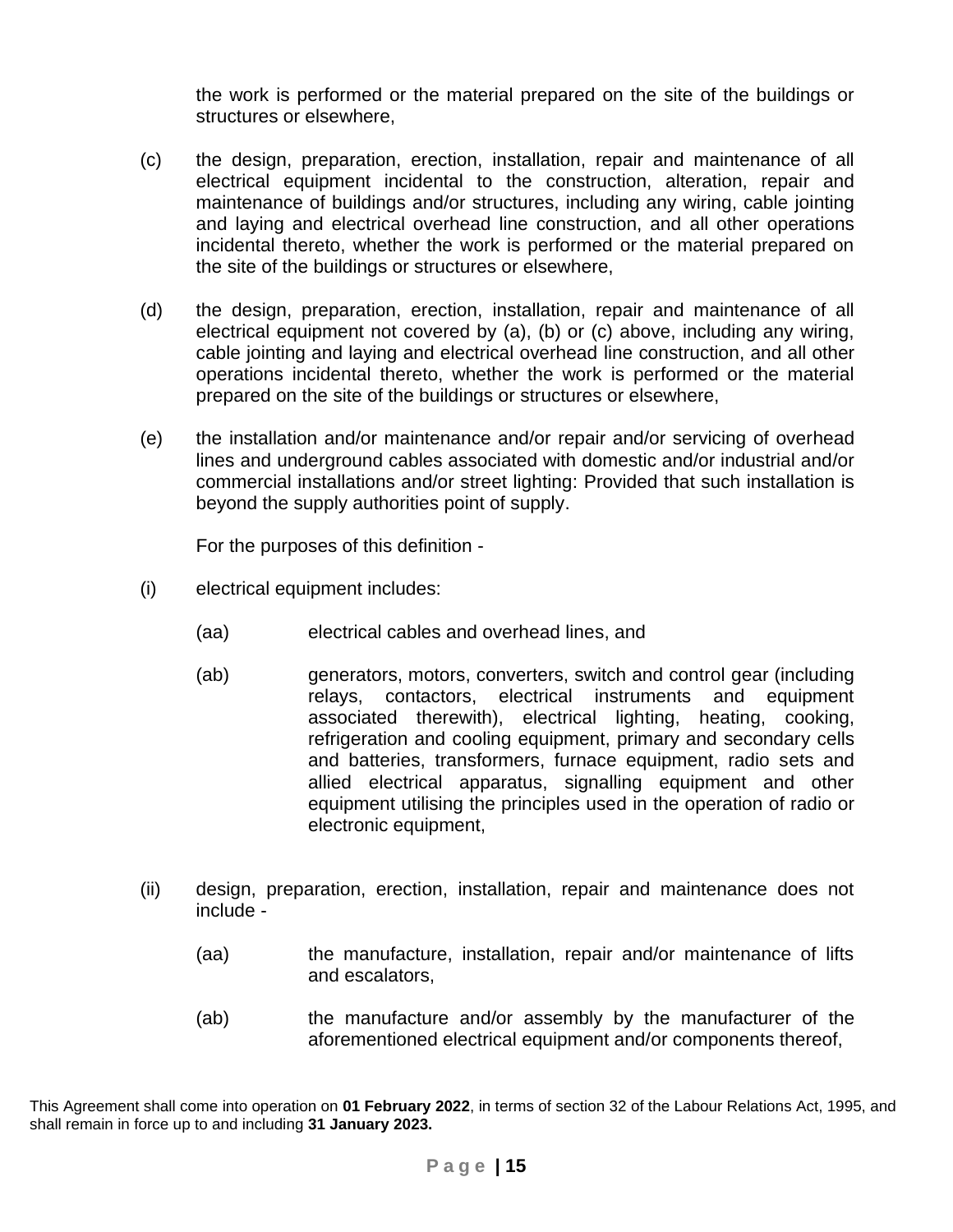- (ac) the wiring of or installation in motor vehicles of lighting, heating or other equipment or fixtures, whether permanent or otherwise,
- (ad) the manufacture, repair and servicing of motor vehicle batteries, the manufacture of lead-acid batteries and the repair, maintenance and installation of such batteries when performed by the manufacturers thereof, and
- (ae) the sale, and/or repair and/or servicing of manual and/or electrical typewriters and/or electro-mechanical office machines and equipment:

Provided that -

The Electrical Industry, as defined above, shall not include the Iron, Steel, Engineering and Metallurgical Industry, the Local Authority Undertaking and the Building Industry as defined in the Council's certificate of registration.

**"electrical installation"** means any machinery, in or on any premises, used for the transmission of electricity from a point of control to a point of consumption anywhere on the premises, including any article forming part of such an installation irrespective of whether or not it is part of the electrical circuit, but excluding -

- (a) any machinery of the supplier related to the supply of electricity on the premises,
- (b) any machinery which transmits electrical energy in communication, control circuits, television or radio circuits,
- (c) an electrical installation on a vehicle, vessel, train or aircraft; and
- (d) control circuits of 50 V or less between different parts of machinery or system components, forming a unit, that are separately installed and derived from an independent source or an isolating transformer.

**"electrical tester for single-phase"** means a person who has been registered as an electrical tester for single-phase in terms of either the Electrical Installation Regulations 1992 or 2009 made under the Occupational Health and Safety Act, 1993, and who has been approved by the chief inspector for the verification and certification of the construction, testing and inspection of electrical installations supplied by a single-phase electricity supply at the point of control; excluding specialised electrical installations,

**"electrical wiring"** means the design, installation, alteration, repair or testing of any cable, conductor, fitting, apparatus or conduit used or intended to be used for purposes integral or incidental to the supply and/or consumption of electricity;

This Agreement shall come into operation on **01 February 2022**, in terms of section 32 of the Labour Relations Act, 1995, and shall remain in force up to and including **31 January 2023.**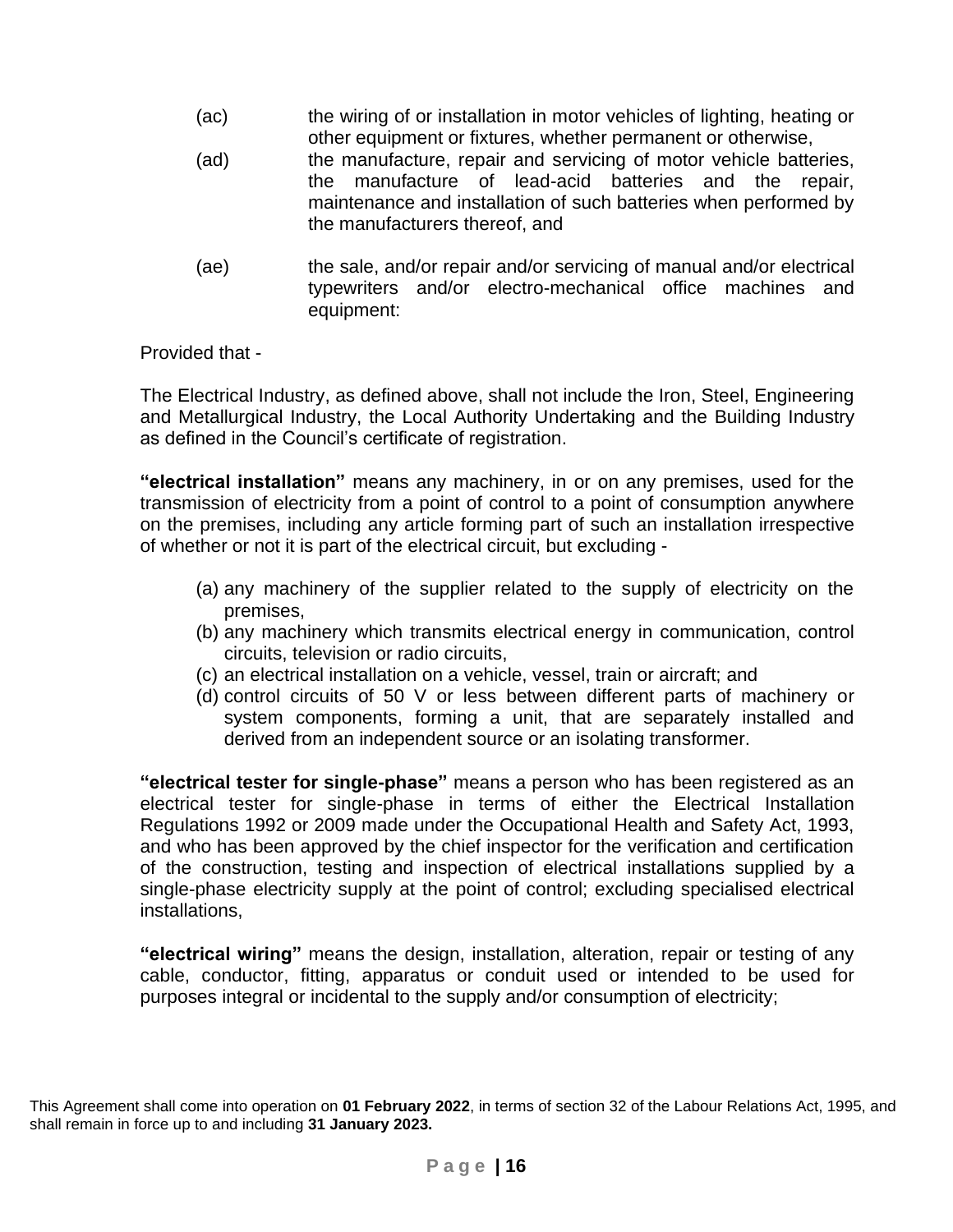**"electrician"** means an employee who has completed an apprenticeship in terms of either the former Manpower Training Act, 1981 in a trade relevant to the Industry, or who has received training recognised by a relevant SETA as being sufficient to entitle him to work as an electrician in the Industry;

**"employee"** means any person employed on any of the classes of work defined in this Agreement and includes a person employed under a contract of apprenticeship recognised by the Council;

**"employer"** means any person who employs or provides work for any person and remunerates or expressly or tacitly undertakes to remunerate him or who permits any person in any manner to assist him in the carrying on or conducting of his business, and includes temporary employment services as defined in the Act;

**"establishment"** means the place where the employer normally carries on his business and where his wage records are kept;

**"fixed term contract"** means a contract of employment which terminates on the occurrence of a specified event, the completion of a specified task or project, or on a fixed date other than an employee's normal or agreed-upon retirement age."

**"foreman"** means an electrician or artisan who has been appointed by his employer to supervise work defined in this Agreement: Provided that such employee may also be required to undertake electrical installation work himself if so required by his employer;

**"Freedom of Association"** means the right of an employee to join or not to join a trade union of his choice, and the right of an employer to join or not to join an employers' organisation of his choice".

**"general assistant"** means an employee who

- (a) is engaged in any or all of the following tasks;
	- (i) Digging holes and trenches, planting poles and laying and pulling cables in trenches,
	- (ii) chasing and cutting walls and concrete floors for conduit, providing no power tools are used
	- (iii) loading or unloading materials,
	- (iv) stripping redundant installations and equipment incidental thereto from which the supply cables have been removed,
- $(b)$  is employed on the following terms and conditions –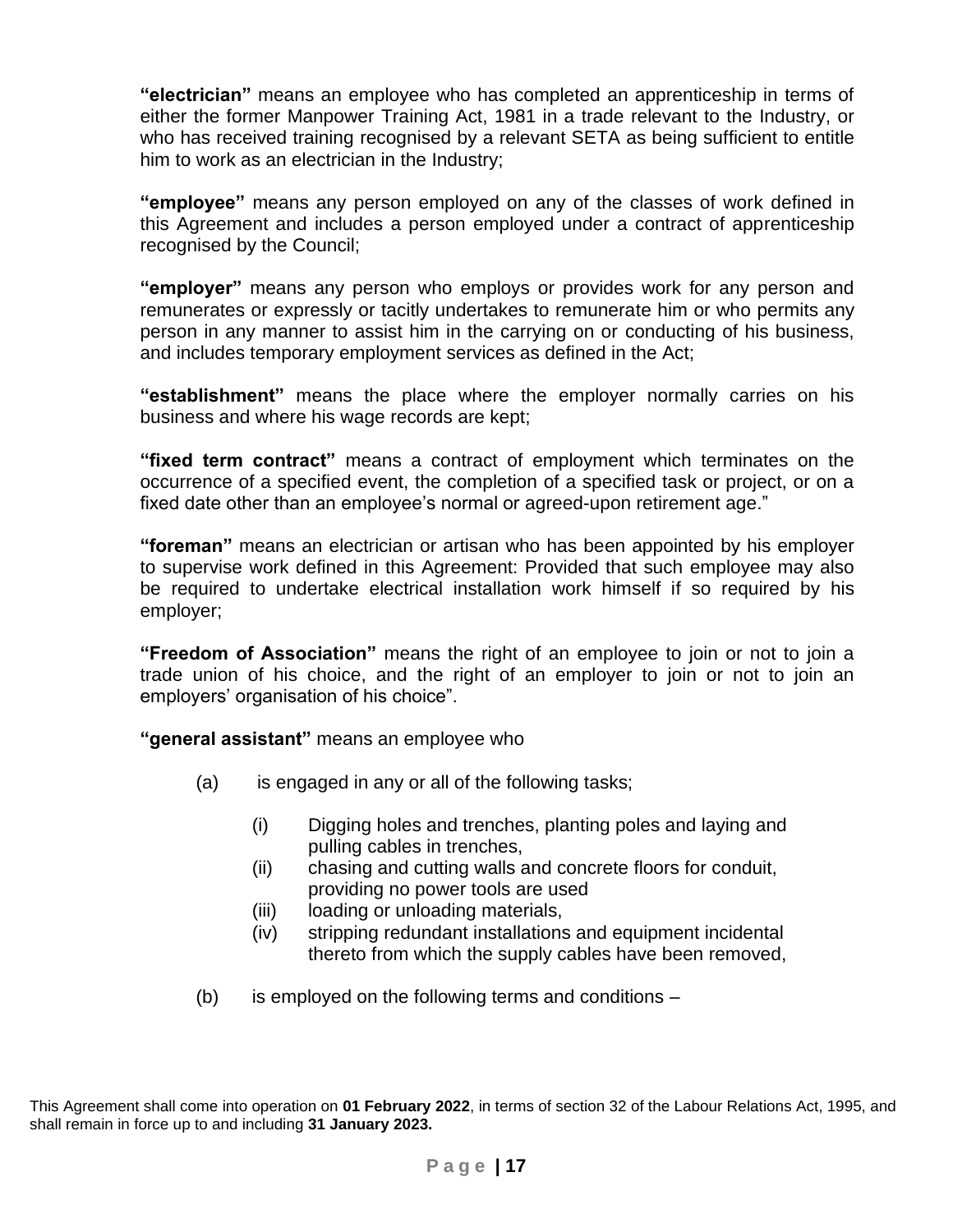- (i) no such employee shall be employed for a total period exceeding 4 months in any calendar year, with the same employer.
- (ii) the prescribed minimum wage rate of an employee shall not be less than 75% of the prescribed minimum wage rate of an Electrical Assistant,
- (iii) all general assistants shall be included in the Council's monthly return forms and an employer shall be required to pay over to the Council all applicable employer and employee contributions and subscriptions in terms of the Council's collective agreements excluding pension/provident fund, sick benefit fund and risk benefits.

**"general control"** in relation to electrical installation work that is being carried out, includes instruction, guidance and supervision in respect of that work.

**"independent appeals body"** means any person or persons appointed by the Council in terms of Section 32 of the Labour Relations Act 66 of 1995, as amended, from an accredited institution, to hear and decide any appeal brought against the Council's refusal of a non party's or a party's application for exemption from the provisions of the collective agreement and the withdrawal of such an exemption by the Council.

**"installation electrician"** means a person who has been registered as an installation electrician in terms of the Electrical Installation Regulations,1992 or 2009, made under the Occupational Health and Safety Act, 1993, and who has been approved by the chief inspector for the verification and certification of the construction, testing and inspection of any electrical installation, excluding specialised electrical installations;

# **"installation work"** means –

(a) the installation, extension, modification or repair of an electrical installation;

(b) the connection of machinery at the supply terminals of such machinery; or

(c) the inspection, testing and verification of electrical installations for the purpose of issuing a certificate of compliance

**"Iron, Steel, Engineering and Metallurgical Industry"** means (subject to the provisions of any Demarcation Determinations made in terms of section 76 of the Labour Relations Act, 1956, and section 62 of the Labour Relations Act, 1995), the industry concerned with the production of iron and/or steel and/or the processing and/or recovery and/or refining of metals (other than precious metals) and/or alloys from dross and/or scrap and/or residues; the maintenance, fabrication, erection or

This Agreement shall come into operation on **01 February 2022**, in terms of section 32 of the Labour Relations Act, 1995, and shall remain in force up to and including **31 January 2023.**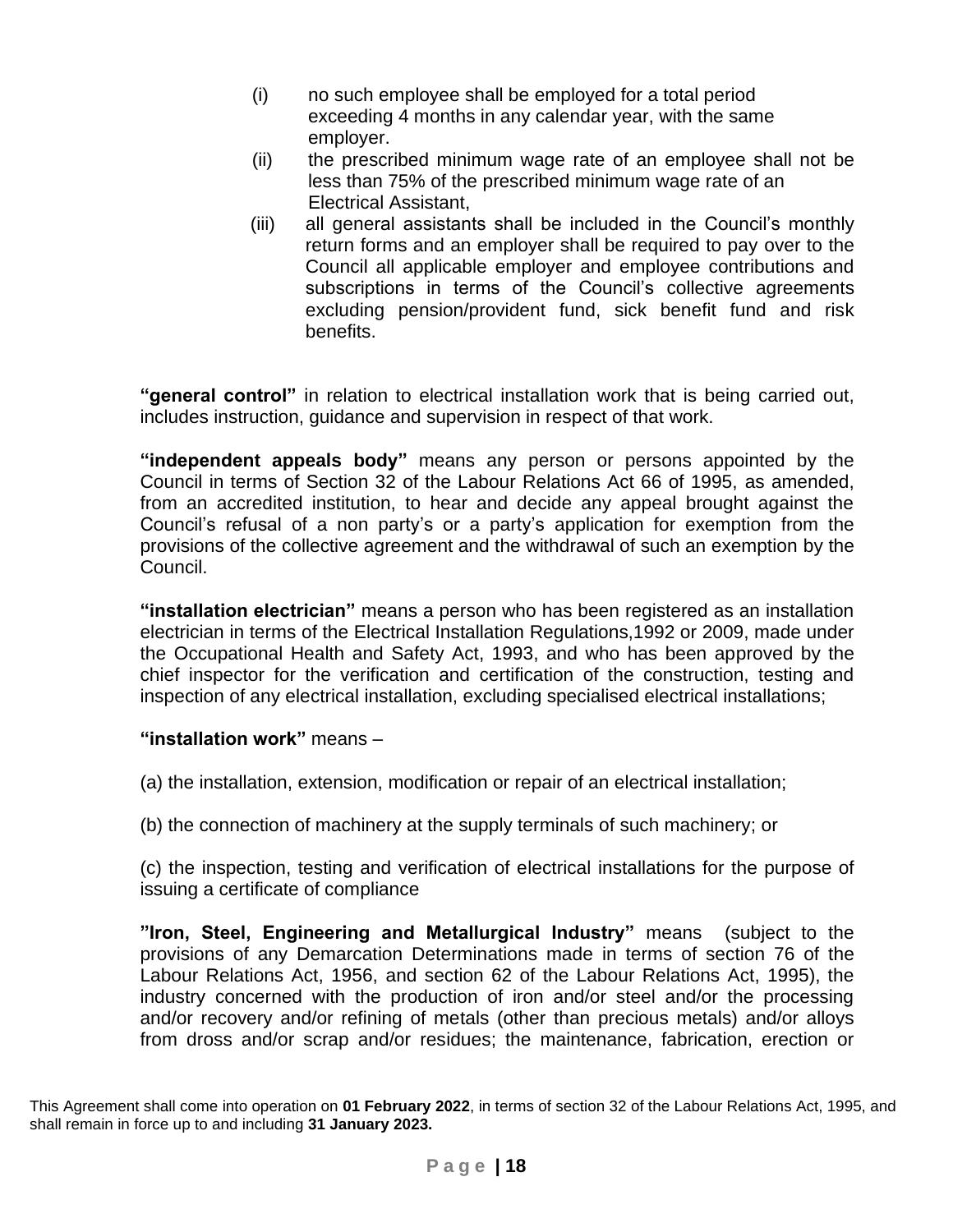assembly, construction, alteration, replacement or repair of any machine, vehicle (other than a motor vehicle) or article consisting mainly of metal (other than precious metals) or parts or components thereof and structural metal work, including steel reinforcement work; the manufacture of metal goods principally from such iron and/or steel and/or other metals (other than precious metals) and/or alloys and/or the finishing of metal goods; the building and/or alteration and/or repair of boats and/or ships, including the scraping, chipping and/or scaling and/or painting of the hulls of boats and/or ships; and general woodwork undertaken in connection with ship repairs, and includes the Electrical Engineering Industry;

**"Lay–off"** means the temporary suspension, without pay, of employment for a minimum of five full consecutive shifts due to a reduction in the volume of work in an establishment or section of an establishment or due to any other economic reason or any other contingency or circumstances beyond the control of the employer."

**"learner"** means the person who is party to a learnership agreement with an employer or group of employers, and an accredited training provider or a group of accredited training providers in terms of the Skills Development Act,1998 as amended.;

**"Local Authority Undertaking"** means the undertaking in which employers and their employees are associated for the introduction, continuation, or completion of any action, scheme or activity undertaken by a local authority: Provided that for the purposes hereof the Electrical Industry as defined above shall not include work performed by a local authority exclusively for local authority purposes, but shall include all work performed on the property of a local authority by a registered electrical contractor or his employees or any other person who is not an employee of a local authority: Provided further that the Local Authority Undertaking shall not include the activities of the Electrical Industry;

**"lock-up"** means any vehicle shed, room, workshop, factory, or similar place, constructed of four walls and a roof, composed of concrete, brickwork, wood, iron or any combination thereof, which can be securely locked, the whole to be so constructed as to provide a place of safe-keeping at any time of employees' tools and clothes and all other tools issued to them by the employer;

**"master installation electrician"** means a person who has been registered as a master installation electrician in terms of the Electrical Installation Regulations,1992 or 2009, made under the Occupational Health and Safety Act, 1993, and who has been approved by the chief inspector for the verification and certification of the construction, testing and inspection of any electrical installation;

**"no fault dismissal"** means the dismissal of an employee for reasons including but not limited to operational requirements, incapacity due to ill health, liquidation of the firm or insolvency of the individual.

This Agreement shall come into operation on **01 February 2022**, in terms of section 32 of the Labour Relations Act, 1995, and shall remain in force up to and including **31 January 2023.**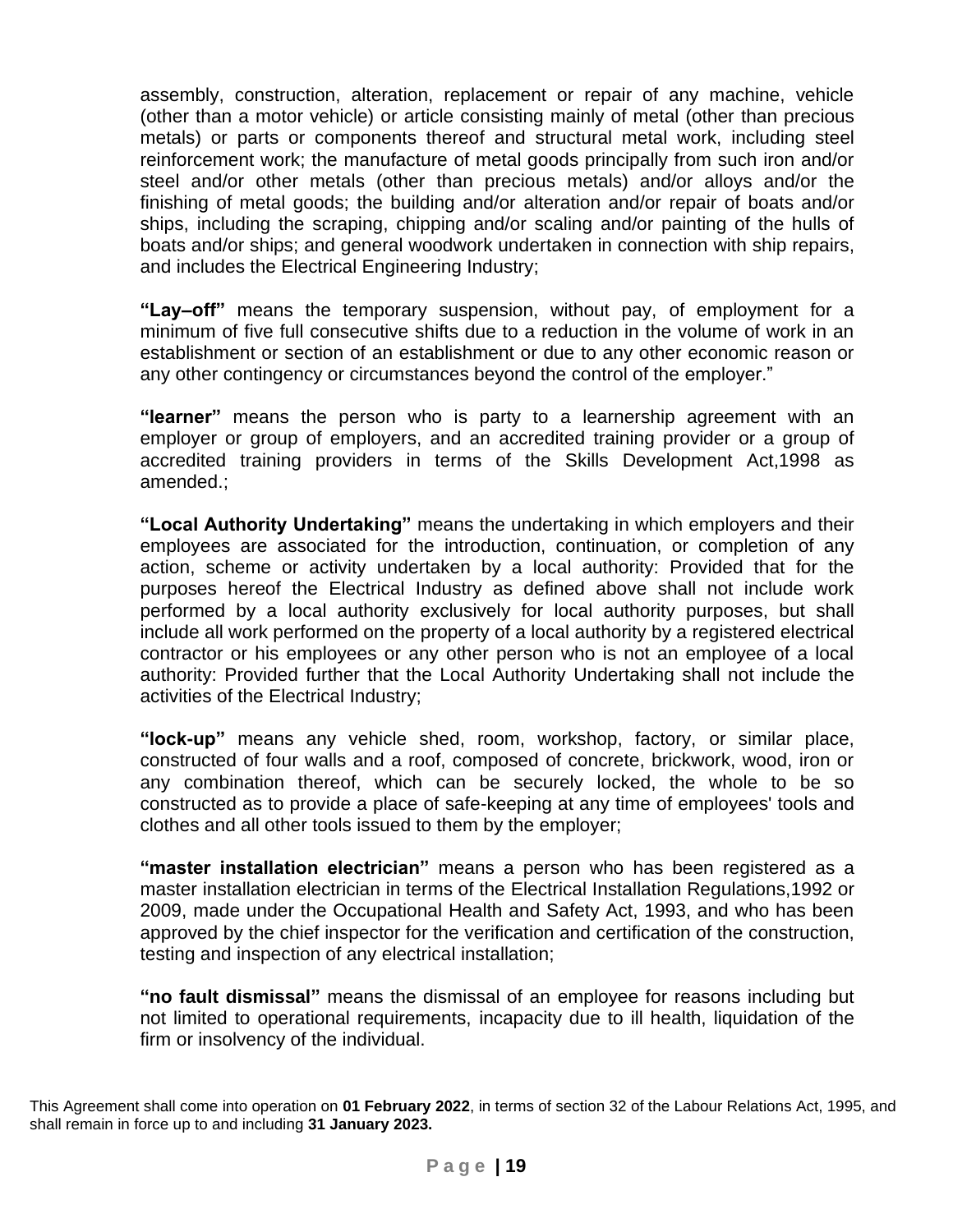**"piece work"** means any system under which the minimum wage to which an employee is entitled is calculated solely on the quantity or output of work done, irrespective of the time spent on such work;

**"premises"** means any land and any building or structure, or part thereof, above or below the surface of any land and includes any vehicle, aircraft or vessel;

**"public holiday"** means any day that is a public holiday as determined in the Public Holidays Act 36 of 1994.

**"region A"** means the Provinces of Gauteng, Limpopo, Mpumalanga, and North West Province.

**"region A1"** means the Free State/Northern Cape Region incorporating the Provinces of the Free State and the Northern Cape; but excludes the Magisterial Districts of Calvinia, Namaqualand and Sutherland in the Northern Cape.

**"region B"** means the Eastern / Southern Cape Region incorporating the Province of the Eastern Cape and the Magisterial Districts of Beaufort West, Calitzdorp, George, Knysna, Ladismith, Mossel Bay, Murraysburg, Oudshoorn, Prince Albert, and Uniondale in the Western Cape Province but excludes the Magisterial District of Umzimkulu in the Eastern Cape.,.

**"region C"** means the Province of Kwazulu Natal and the Magisterial District of Umzimkulu in the Eastern Cape.

**"region D"** means the Province of the Western Cape and the Magisterial Districts of Calvinia, Namaqualand and Sutherland in the Northern Cape but excludes the Magisterial Districts of Beaufort West, Calitzdorp, George, Knysna, Ladismith, Mossel Bay, Murraysburg, Oudshoorn, Prince Albert, Riversdale and Uniondale in the Western Cape .

**"regional exemption committee"** means the exemption committee appointed by the regional committee of the Council.

**'regional sick benefit fund committee'** means a Regional Committee established by the Council.

**"registered person"** means a person registered in terms of regulation 11 of the Electrical Installation Regulations, 2009, as an electrical tester for single phase, an installation electrician or a master installation electrician, as the case may be;

**"remuneration"** means any payment in money or in kind, or both in money and in kind, made or owing to any person in return for that person's working for any other

This Agreement shall come into operation on **01 February 2022**, in terms of section 32 of the Labour Relations Act, 1995, and shall remain in force up to and including **31 January 2023.**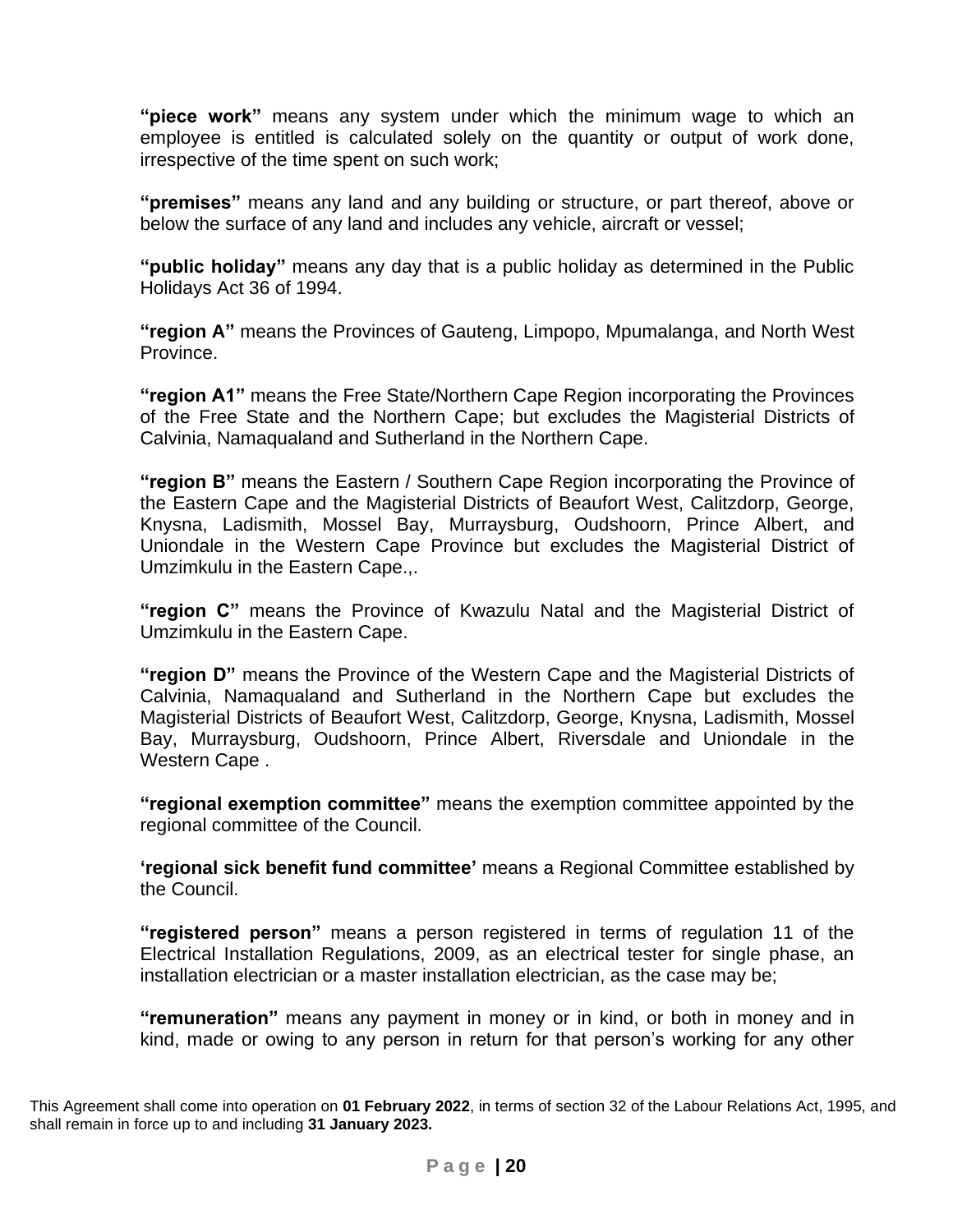person, and "remunerate" has a corresponding meaning and for the purposes of calculating an employee's annual leave pay, notice pay or severance pay, an employee's remuneration-

- (a) the cash value of any payment in kind that forms part of the employee's remuneration unless the employee receives that payment in kind and includes–
	- (i) a housing or accommodation allowance, or subsidy or housing or accommodation received as a benefit in kind;
	- (ii) car allowance or provision of a car, except to the extent that the car is provided to enable the employee to work;
	- (iii) any cash payments made to an employee, except those listed as exclusions below;
	- (iv) any other payment in kind received by an employee, except those listed as exclusions below
	- (v) employer's contributions to medical aid, pension, provident fund or similar schemes;
	- (vi) employer's contributions to funeral or death benefit schemes.
- (b) excludes-
	- (i) Any cash payment or payment in kind provided to enable the employee to work (for example, an equipment, tool or similar allowance or the provision of a transport allowance to enable the employee to travel to and from work);
	- (ii) A relocation allowance;
	- (iii) Gratuities (for example, tips received from customers) and gifts from the employer;
	- (iv) Share incentive schemes;
	- (v) Discretionary payments not related to an employee's hours of work or performance (for example, a discretionary profit-sharing scheme);
	- (vi) An entertainment allowance;
	- (vii) An education or schooling allowance.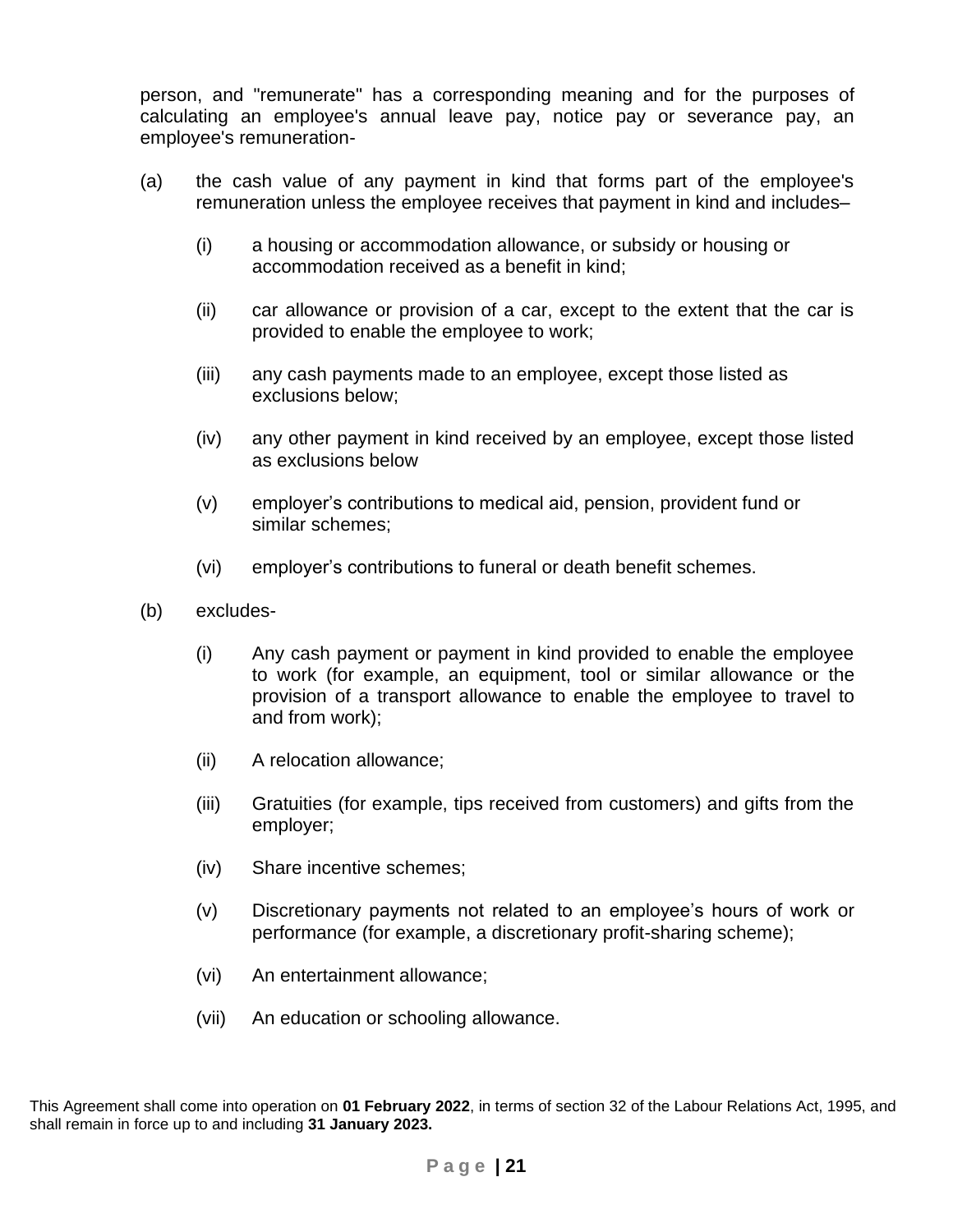**"retrenchment"** means a termination of employment due to the employer's operational requirements,

**"SAQA"** means the South African Qualifications Authority under the National Qualifications Framework Act 67 of 2008."

'**SBF'** means the National Sick Benefit Fund of the Council.

**"SETA"** means the Sector Education and Training Authority established in terms of section (a)(i) of the Skills Development Act, 1998;

**"shift"** means a working day;

**"Short time"** means the implementation of reduced working time i.e., lesser number of ordinary hours per day and/or lesser number of days per week, owing to a shortage of work and /or materials and any other justifiable contingencies and/or unforeseen contingencies and/or circumstances beyond the control of the employer."

**"specialised electrical installations"** means electrical installations in -

- (a) hazardous locations as contemplated in **SANS,10108**
- (b) anaesthetising and medical locations as contemplated in **SANS 10142 - 1**
- (c) explosive atmospheres as contemplated in **SANS 10086 - 1,** or
- (d) the petroleum industry as contemplated in **SANS 10089 - 2**;

**"specified formal training"** means a structured learning component and practical work experience of a specified nature and duration, and culminates in a qualification registered with SAQA;

**"Storeman"** means an employee who is engaged in any or all of the following tasks;

i) Stacking and storage of materials, tools and equipment;

- ii) Issuing and recording of materials;
- iii) Receiving and recording regular stock counts;
- iv) Recording of materials on site;
- v) Control of materials in the store;
- vii) Checking and ascertaining the correctness of materials received; and,
- viii) Issuing of such materials"

**"suitable accommodation"** means a hotel, boarding house, caravan or other suitable accommodation and in the event of a dispute in regard to what is suitable accommodation the Council shall give a ruling;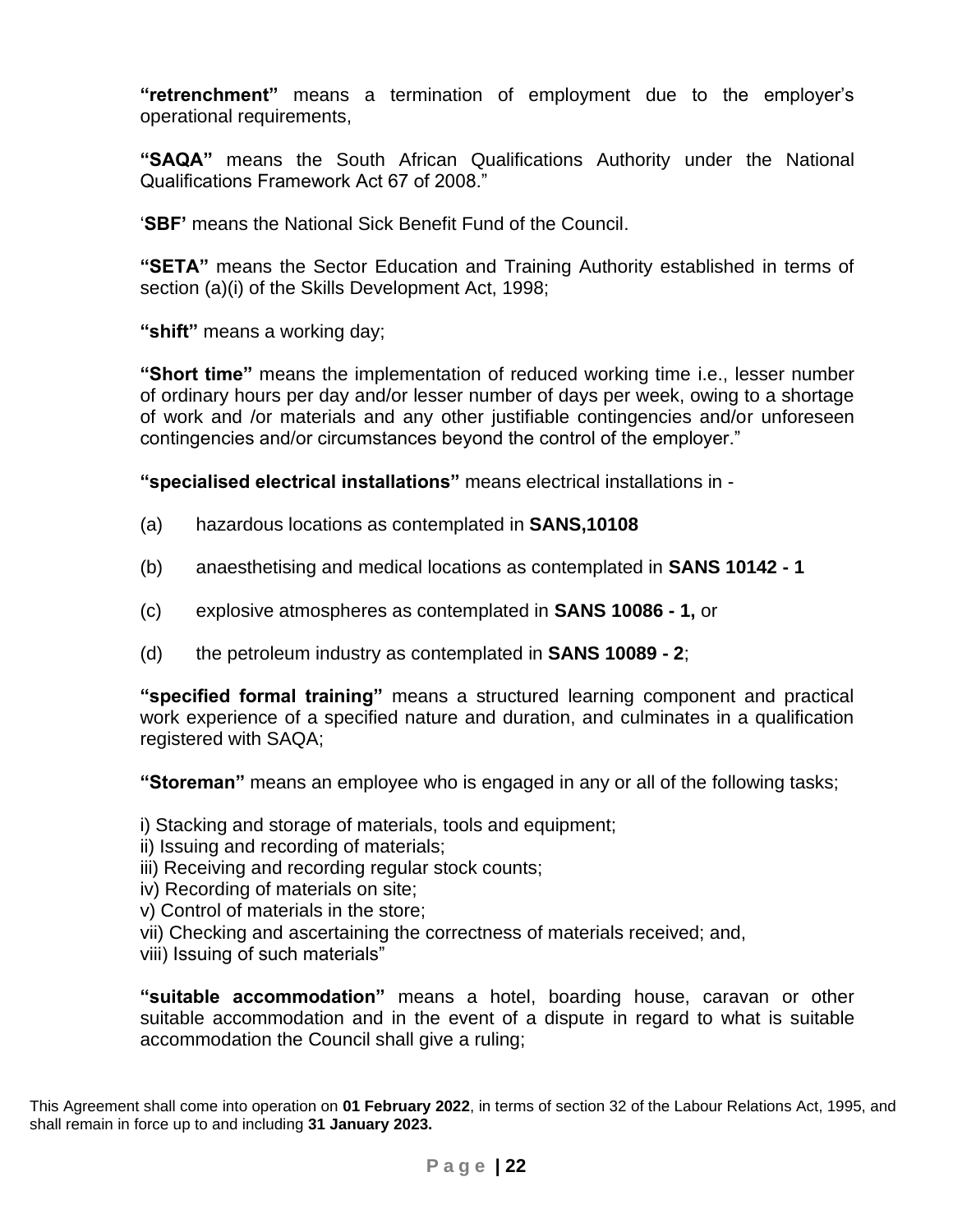**"temporary employment service"** means any person who, for reward, procures for or provides to a client, other persons who render services to, or perform work for, the client and who are remunerated by the temporary employment service;

**"temporary service"** is work for a client by an employee for a period not exceeding three (3) months;

- a) as a substitute for an employee of the client who is temporarily absent; or
- b) in a category of work and for any period of time which is determined to be a temporary service by a collective agreement concluded in a bargaining council.

**"wage"** means the hourly rate prescribed in clause 4 of Part II of this Agreement: Provided that where an employer regularly pays an employee an amount higher than that prescribed in the said clause, it shall mean such higher amount;

**"wireways"** means cable trays or any enclosed casing for containing wires, cables or busbars;

**"working day"** means any day, other than a Saturday, a Sunday or a public holiday;

**"working employer"** means an employer or any partner in a partnership who does manual work in the Industry, a sole proprietor, a working director or an employer who is engaged in any work defined in this Agreement, and who is deemed to be an employee in respect of whom contributions are required to be made in terms of this Agreement and if he is a partner, a certified copy of the deed of partnership shall be lodged with the Council.

**"workplace"** means the place or places where the employees of an employer work. If an employer carries on or conducts two or more operations that are independent of one another by reason of their size, function or organisation, the place or places where employees work in connection with each independent operation, constitutes the workplace for that operation.

# **5. LEVELS OF BARGAINING**

The Council shall be the only forum for negotiating all matters pertaining to this Agreement.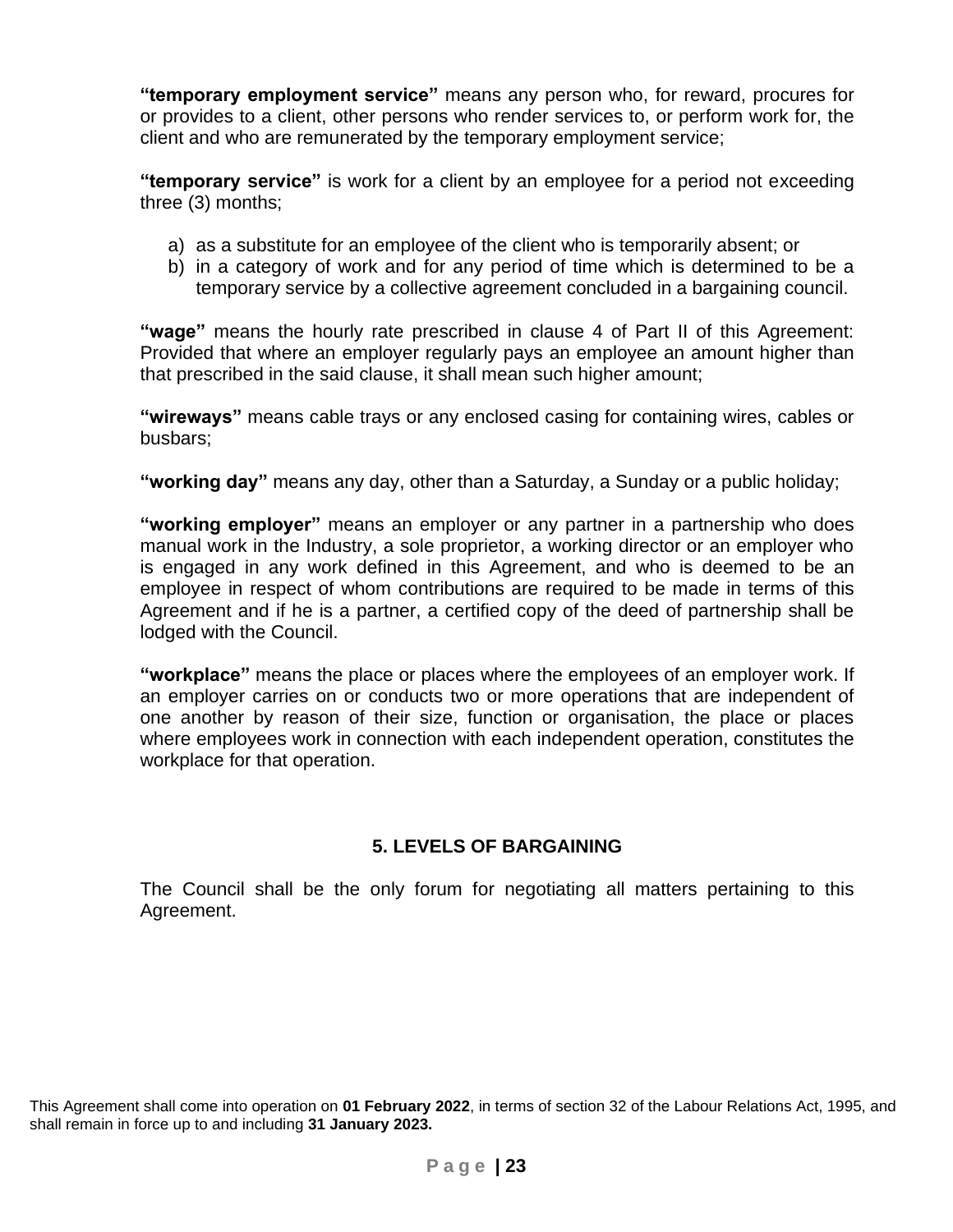- (1)(a) Subject to the provisions of clause 9 of this Agreement, no employer shall require or permit any employee to work-
	- (i) for more than nine (9) hours in any one day, Mondays to Fridays,
	- $(ii)$  for more than forty-four  $(44)$  hours in any one week,
	- (iii) for more than five days in any one (1) week, Mondays to Fridays,
	- (iv) on a Saturday, or Sunday
	- (v) before 07:00 or after 17:00,
	- $(v)(aa)$  for more than five hours continuously without an uninterrupted interval of not less than one hour, during which interval the employee shall not be required or permitted to perform any work: Provided that an employer may agree with a majority of his employees to reduce the length of the interval to not less than half an hour,
		- (ab) except as provided for in subparagraph (v)(aa) or (ac) hereof, periods of work interrupted by intervals of less than one hour shall be deemed to be continuous,
		- (ac) when, by reason of any overtime worked, an employer is required to give an employee a second interval, such interval may be reduced to not less than 15 minutes;
- (b) Notwithstanding the provisions of paragraph (1)(a), a new employer must, by declaration to the Council within 3 months of commencing operating a business, elect its ordinary working hours. Should it fail to do so it may not then require or permit its employees to work -
	- $(i)$  for more than forty  $(40)$  hours in any one week,
	- $(ii)$  for more than eight  $(8)$  hours in any one day,
	- (iii) for more than five (5) days in any one week, Mondays to Fridays;
	- (iv) on a Saturday or Sunday
	- (v) before 07:00 or after 17:00,
	- (vi) (aa) for more than five hours continuously without an uninterrupted interval of not less than one hour, during which interval the employee shall not be required or permitted to perform any work: Provided that an employer may agree with a majority of his employees to reduce the length of the interval to not less than half an hour;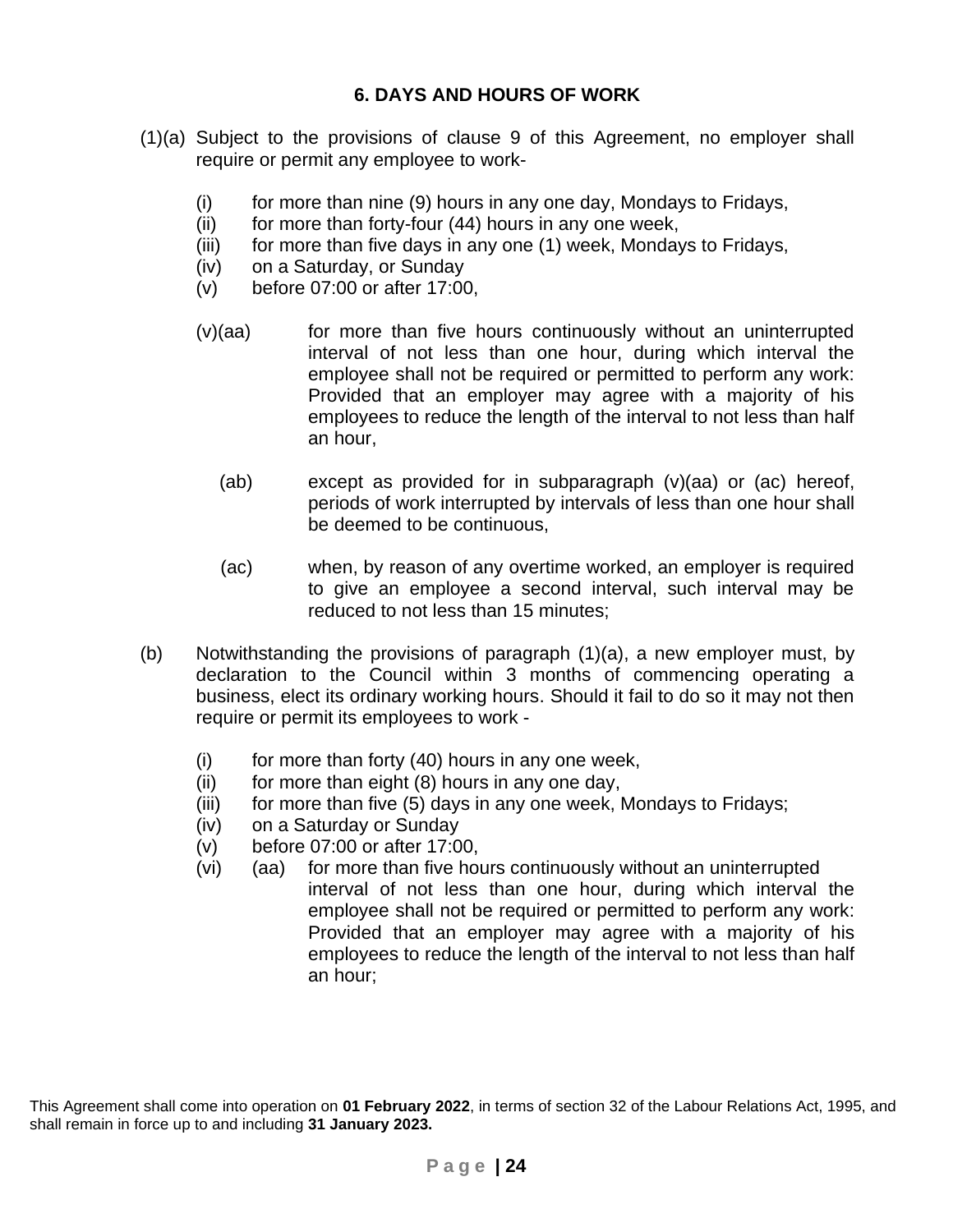- (ab) except as provided for in subparagraph (aa) or(ac) hereof, periods of work interrupted by intervals of less than one hour shall be deemed to be continuous,
- (ac) when, by reason of any overtime worked, an employer is required to give an employee a second interval, such interval may be reduced to not less than 15 minutes.
- (c) Any employer at the date of coming into operation of this agreement, and that is operating as a business, may maintain or by agreement with the majority of the employees elect to vary its current working hours but may not require or permit an employee to work –
	- $(i)$  for more than forty-four  $(44)$  hours in any one week,
	- $(ii)$  for more than nine  $(9)$  hours in any one day,
	- (iii) for more than five days in any one (1) week, Mondays to Fridays,
	- (iv) on a Saturday, or Sunday
	- (v) before 07:00 or after 17:00,
- (2) An employer may, to facilitate the keeping of a record of the starting and stopping time and hours of work of his employees, require them to clock in and out of work and may, before paying any employee any wages and/or remuneration for any period not recorded by the clock, require the employee to show satisfactory proof of having been at work: Provided that an employee shall be paid in terms of this Agreement for any time recorded by the clock which falls within the starting and finishing time of the shift for that day of the week, excluding meal intervals as notified by the employer to his employees in terms of clause 46(3) of this Agreement and for all time which he is required by the employer to work which does not fall within such starting and finishing times.

# **7. REFRESHMENTS BREAK**

Every employer shall allow employees a period not exceeding 10 minutes in the morning and again in the afternoon to partake of refreshments, the times for such intervals to be agreed upon between the employer and the employees. No employee may leave the site where he is working to partake of refreshments. Such rest interval shall be deemed to be part of the ordinary hours of work of the employee concerned: Provided that should the place of work fall under the provisions of the Construction Regulations, 2014 and the employees are required to proceed to a designated refreshment area to partake of refreshments, the employer may waive the morning and afternoon breaks but shall permit the employees to have an additional 20 minutes for the meal interval, which shall be deemed to be the ordinary hours of work of the employees.

This Agreement shall come into operation on **01 February 2022**, in terms of section 32 of the Labour Relations Act, 1995, and shall remain in force up to and including **31 January 2023.**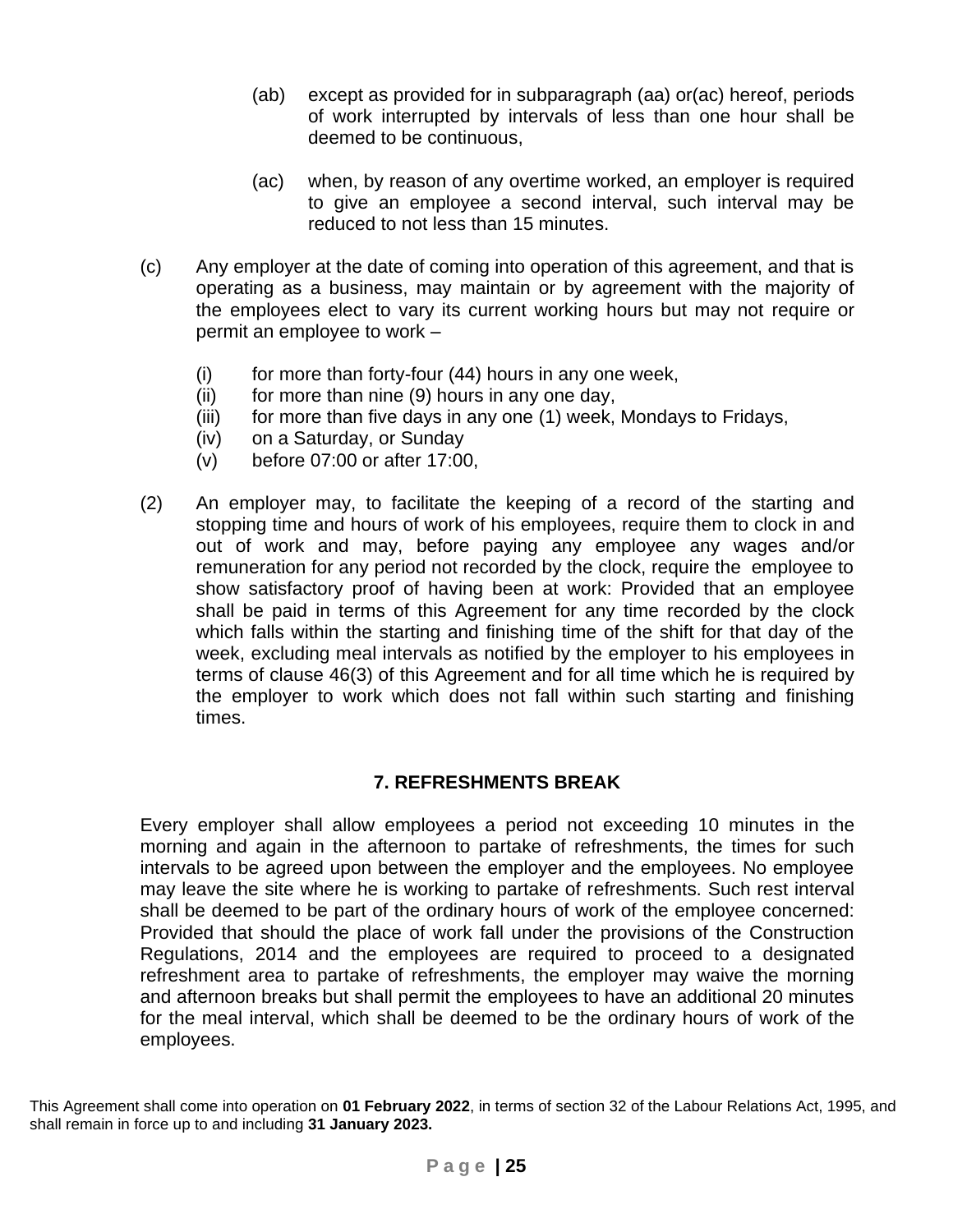### **8. OVERTIME AND PAYMENT FOR WORK ON SUNDAYS AND PUBLIC HOLIDAYS**

- (1) Unless otherwise authorised by the Council, the maximum overtime that may be worked, including work on Sundays, shall not exceed 10 hours per week.
- (2) Overtime shall be voluntary and any employee who works any time in excess of or outside the hours prescribed in clause 6 of this Agreement shall be paid at the rate of -
	- (a) one and a half times his hourly rate of wages for every hour or part of an hour worked after ordinary hours of work on any day from Monday to Friday or for every hour or part of an hour for all hours worked on a Saturday.
	- (b) double his hourly rate of wages for every hour or part of an hour for all hours worked on a Sunday,
	- (c) for paid public holidays which fall on a day on which the employee would ordinarily work in terms of clause 23(1)(b) of this Agreement, his full day's wages plus his normal hourly rate of wages for every hour or part of an hour for the actual time worked on that day,
	- (d) for paid public holidays which fall on a day on which the employee would not ordinarily work, double his hourly rate of wages for every hour or part of an hour for all hours worked,
	- (e) "Notwithstanding the provisions of sub-clause (2) (a) to (d) of this clause an employee earning in excess of the earnings threshold as published by the Minister of Labour in terms of Section 6 (3) of the Basic Conditions of Employment Act (75/1997) – [Earnings Threshold Determination], as amended from time to time, shall not be entitled to be paid overtime unless mutually agreed to with his employer."
- (3) Notwithstanding the provisions of sub-clause (1) of this clause, where in any one week an employee absents himself from work during any or all of the ordinary hours of work as prescribed in clause 7 hereof, such ordinary hours not worked by the employee shall be deducted from the hours of overtime worked and the hours so deducted shall be paid for at the employee's ordinary rate: Provided that -
	- (i) if the number of ordinary hours of work on which the employee is absent in any one week is in excess of the number of overtime hours worked, all such overtime hours shall be paid for at the employee's ordinary hourly rate,

This Agreement shall come into operation on **01 February 2022**, in terms of section 32 of the Labour Relations Act, 1995, and shall remain in force up to and including **31 January 2023.**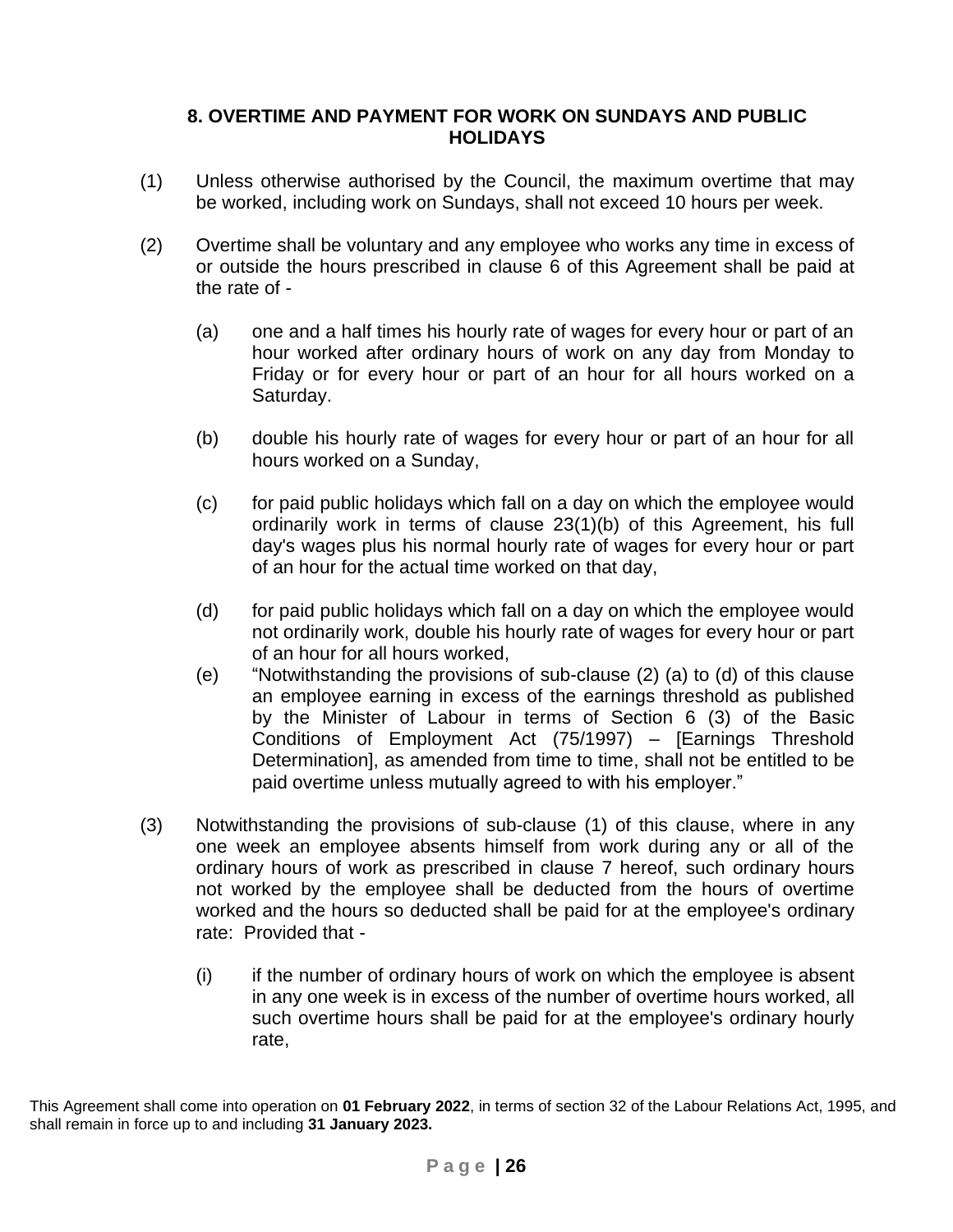- (ii) any overtime worked on a Saturday shall be deemed to be included for the purposes of this sub-clause,
- (iii) where an employee is absent from work with the permission of his employer or absent on account of sickness or circumstances beyond his control, the provisions of this sub-clause shall not apply, and the overtime hours worked in such case shall be paid for at the overtime rate applicable to the overtime hours worked: Provided that any employer may call on an employee for a medical certificate in proof of cause of absence.
- (4) Any employee who is aggrieved by the application to him of any of the provisions of sub-clause (2) hereof may appeal to the Council against the decision applied to him, and the Council may, after considering any reasons which may be submitted for such decision, confirm that decision or give such other decision as in its opinion ought to have been given in such case.

### **8A: OVERTIME EXEMPTIONS**

- (1) In terms of Clause 8 of Part I of this Agreement, provision is made for a maximum 10 hours of overtime to be worked per week.
- (2) An employer seeking overtime to be worked in excess of the 10 hours per week shall apply to the Council on the prescribed form for exemption from the limitation imposed by clause 8.
- (3) An employer applying to work overtime in excess of 10 hours per week but up to a maximum of 15 hours per week shall automatically be granted exemption provided that such exemption shall only be permitted for a maximum CONSECUTIVE period of TWO months for such activity and for a maximum period of FOUR months in any CALENDAR YEAR.
- (4) An employer applying to work overtime hours in excess of 15 hours per week may be granted exemption by the Exemptions Committee provided:
- (i) the employer strictly adheres to the Code of Good Practice on the Arrangement of Working Time in respect of the guidelines on the health and safety of its employees;
- (ii) no employee is required to work more than 6 consecutive days per week and in excess of 72 hours per week inclusive of overtime.
- (iii) an employee who has worked for a consecutive period of 6 days (shifts) must not be required to work for at least a further period of 36 consecutive hours before commencing another shift.

This Agreement shall come into operation on **01 February 2022**, in terms of section 32 of the Labour Relations Act, 1995, and shall remain in force up to and including **31 January 2023.**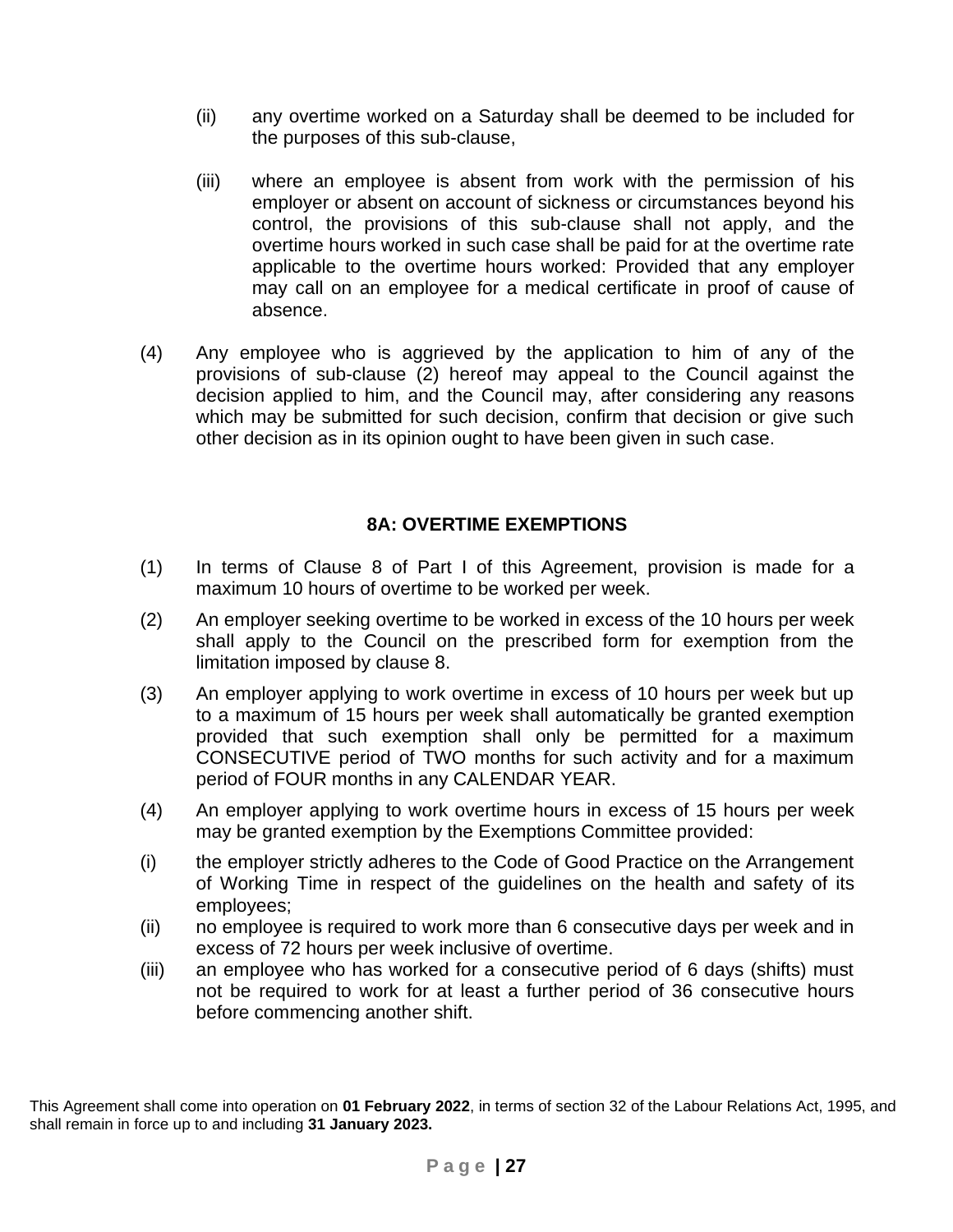- (5) Exemption to work in excess of 15 hours per week shall be granted up to a maximum period of TWO months in any CALENDAR YEAR.
- (6) All hours worked in excess of an employee's normal working hours shall be deemed to be overtime and must be paid at the applicable overtime rates.
- (7) The Council shall, in determining the whether or not to grant or to decline an exemption application to work overtime in excess of 15 hours per week in terms of (4), consider all relevant factors which include but are not limited to the following:
- (i) the written and verbal substantiation provided by the applicant.
- (ii) the duration of the exemption provision.
- (iii) the terms of the exemption.
- (iv) the extent of consultation with and the petition for or against granting the exemption as provided by employers or employees who are to be affected by the exemption if granted.
- (v) the infringement of basic conditions of employment rights.
- (vi) the fact that a competitive advantage may or may not be created by granting such exemption.
- (vii) the extent to which the exemption application undermines collective bargaining and labour peace in the Electrical Industry.
- (viii) any existing special economic or other circumstances which warrant the granting of such exemption.
- (ix) cognisance should be taken of contravening any other legislation by granting an exemption, which include but are not limited to the Occupational Health and Safety Act, the Basic Conditions of Employment Act, and The Labour Relations Act.
- (8) The decision of Council to grant or to decline an exemption application shall be communicated to the applicant in writing within 14 days of the date of its decision and a reason or reasons shall be provided for not granting an exemption."

# **9. NIGHT WORK**

- (1) In this clause, "night work" means work performed after 18:00 and before 06:00 the next day.
- (2) An employer may require or permit an employee to perform night work only if so agreed by the employee, and if-
	- (a) the employee is compensated by the payment of an allowance, equal to 13.5% of such employees' ordinary hourly rate of pay, in addition to the

This Agreement shall come into operation on **01 February 2022**, in terms of section 32 of the Labour Relations Act, 1995, and shall remain in force up to and including **31 January 2023.**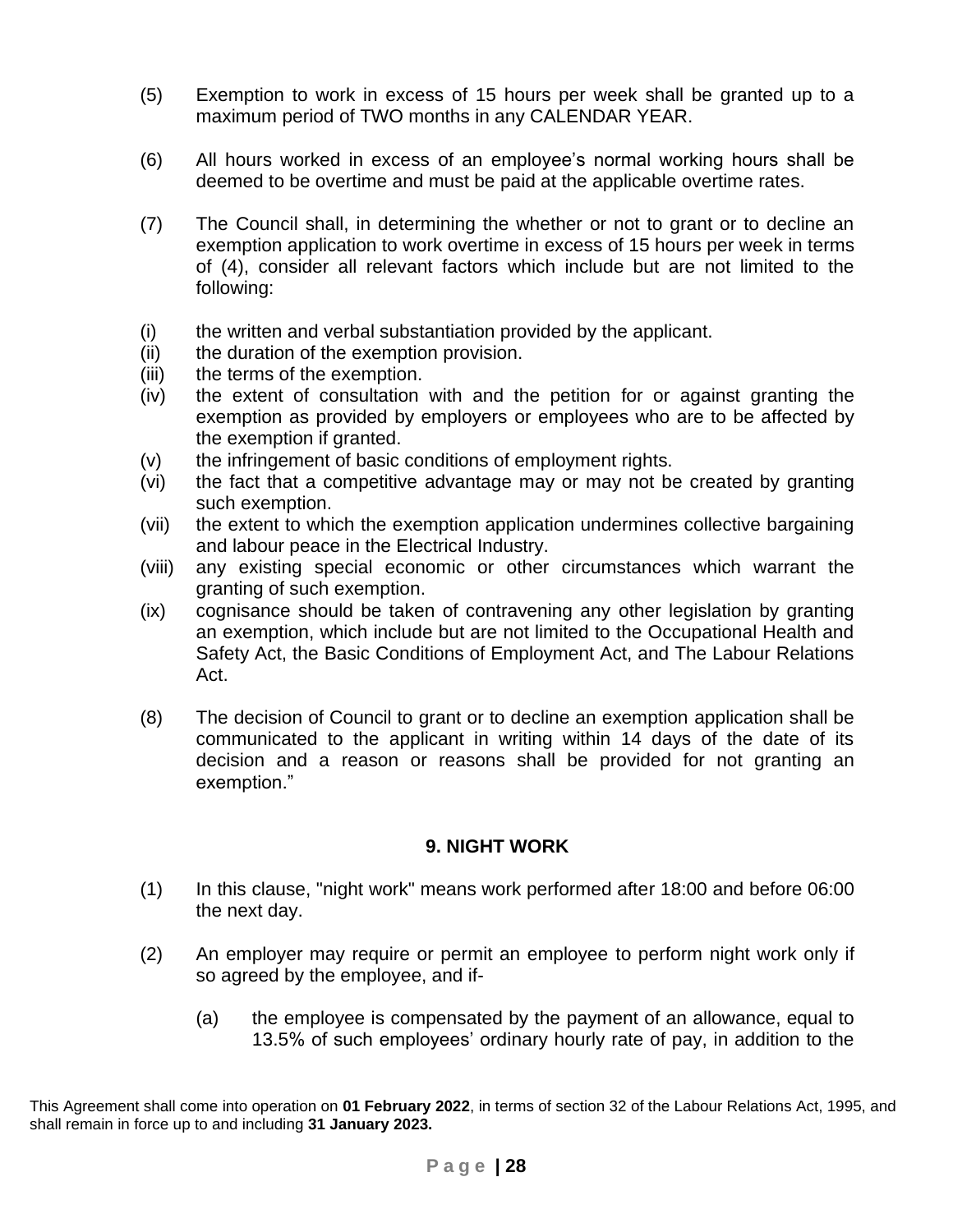wages he is to receive for the hours worked, which may be a shift allowance, or by a reduction of working hours:

- (b) transportation is available between the employee's place of residence and the workplace at the commencement and conclusion of the employee's shift.
- (3) An employer who requires an employee to perform work on a regular basis after 23:00 and before 06:00 the next day shall -
	- (a) inform the employee of any health and safety hazards associated with the work that the employee is required to perform,
	- (b) at the request of the employee, enable the employee to undergo a medical examination concerning those hazards-
		- (i) before the employee starts, or within a reasonable period of the employee starting, such work, and
		- (ii) at appropriate intervals while the employee continues to perform such work, and
	- (c) transfer the employee to suitable day work within a reasonable time if-
		- (i) the employee suffers from a health condition associated with the performance of night work, and
		- $(ii)$  it is practicable for the employer to do so.
- (4) For the purposes of sub-clause (3) hereof an employee works on a regular basis if the employee works for a period of longer than one hour after 23:00 and before 06:00 at least five times per month or fifty times per year.

### **10. KEEPING OF RECORDS**

- (1) Every employer shall keep a record containing at least the following information:
	- (a) The employee's name and occupation,
	- (b) the time worked by each employee,
	- (c) the remuneration paid to each employee,
	- (d) the date of birth of each employee,
	- (e) any other prescribed information.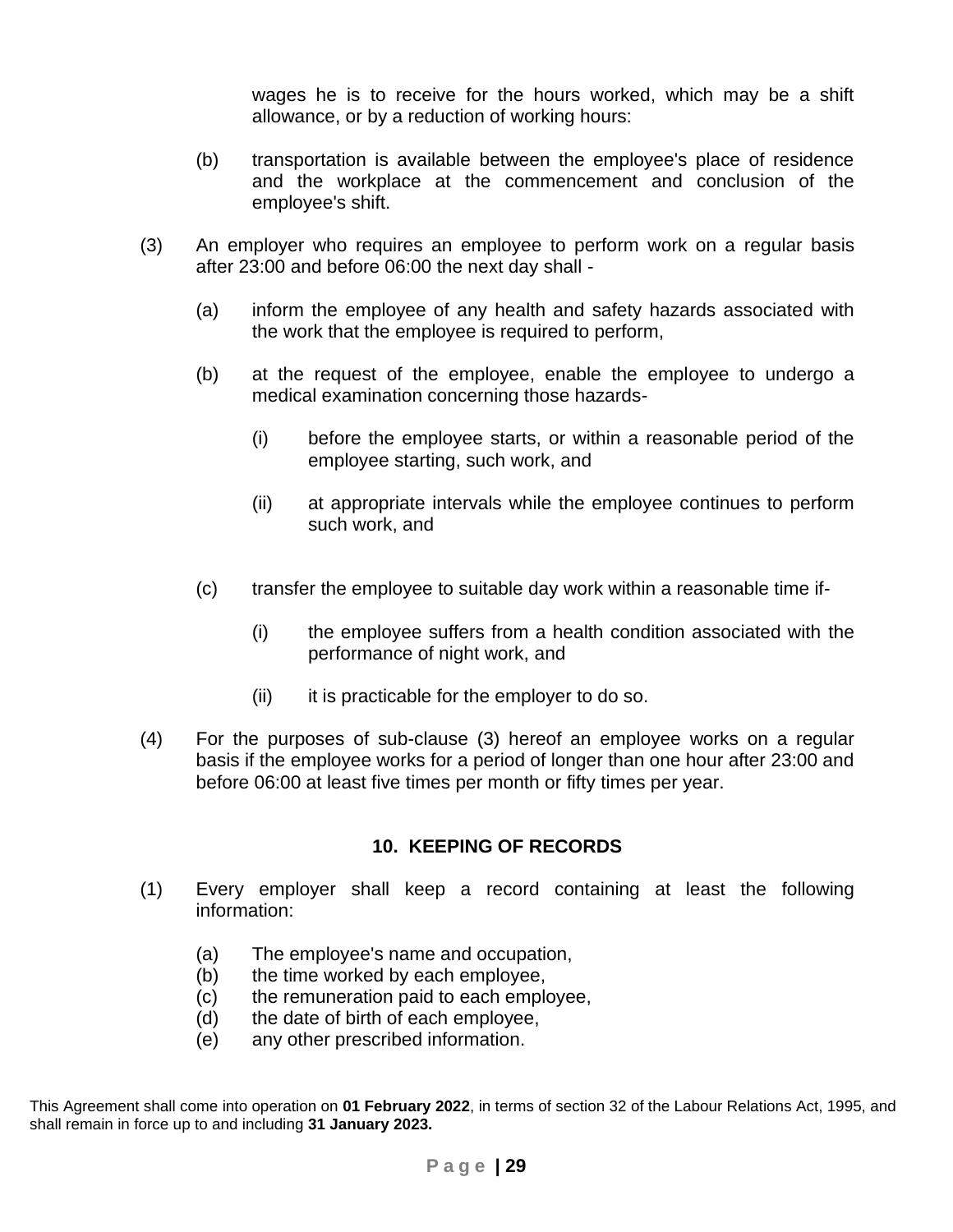- (2) A record in terms of sub-clause (1) shall be kept by the employer at the employer's place of business for a period of three years from the date of the last entry in the record.
- (3) No person shall make a false entry in a record maintained in terms of subclause (1).
- (4) An employer who keeps a record in terms of this clause shall not be required to keep any other record of time worked and remuneration paid in terms of any other employment law.

### **11. SHORT TIME**

- (1)(a)(i) An employer may require his employees to work for a lesser number of hours than the ordinary hours of work of his establishment owing to a shortage of work and/or material, in which case the employer shall give his employees two clear working days' notice of his intention to work short time, and shall, so far as is practicable, spread the work available among the employees affected.
	- (ii) Where the employee is expressly required by the employer to report at the establishment on any one day for the purpose of ascertaining if work shall be available, he shall receive not less than four hours' work or pay in lieu thereof, in respect of such day.
	- (b)(i) If the employer advises the employee on the working day immediately preceding the day on which he is not required to attend or if unforeseen contingencies and/or circumstances beyond the control of the employer in the event of the foregoing circumstances arise, the employer shall not be required to pay wages to his employees, except for the periods actually worked: Provided that where the employer believes that resumption of work can be effected and expressly instructs his employees to present themselves for employment on a particular day, they shall receive not less than four hours' work or pay in lieu thereof in respect of such day. Unforeseen contingencies and/or circumstances beyond the control of the employer referred to in this paragraph shall not include inclement weather, except as provided for in clause 13 of this Agreement.
		- (ii) The employer shall within seven working days of commencement of working short time notify the Council and any representative trade union if its members are affected, thereof in writing.
- (2) Short shifts worked while working short time shall count as shifts actually worked in order to qualify for the paid leave referred to in this Agreement.

This Agreement shall come into operation on **01 February 2022**, in terms of section 32 of the Labour Relations Act, 1995, and shall remain in force up to and including **31 January 2023.**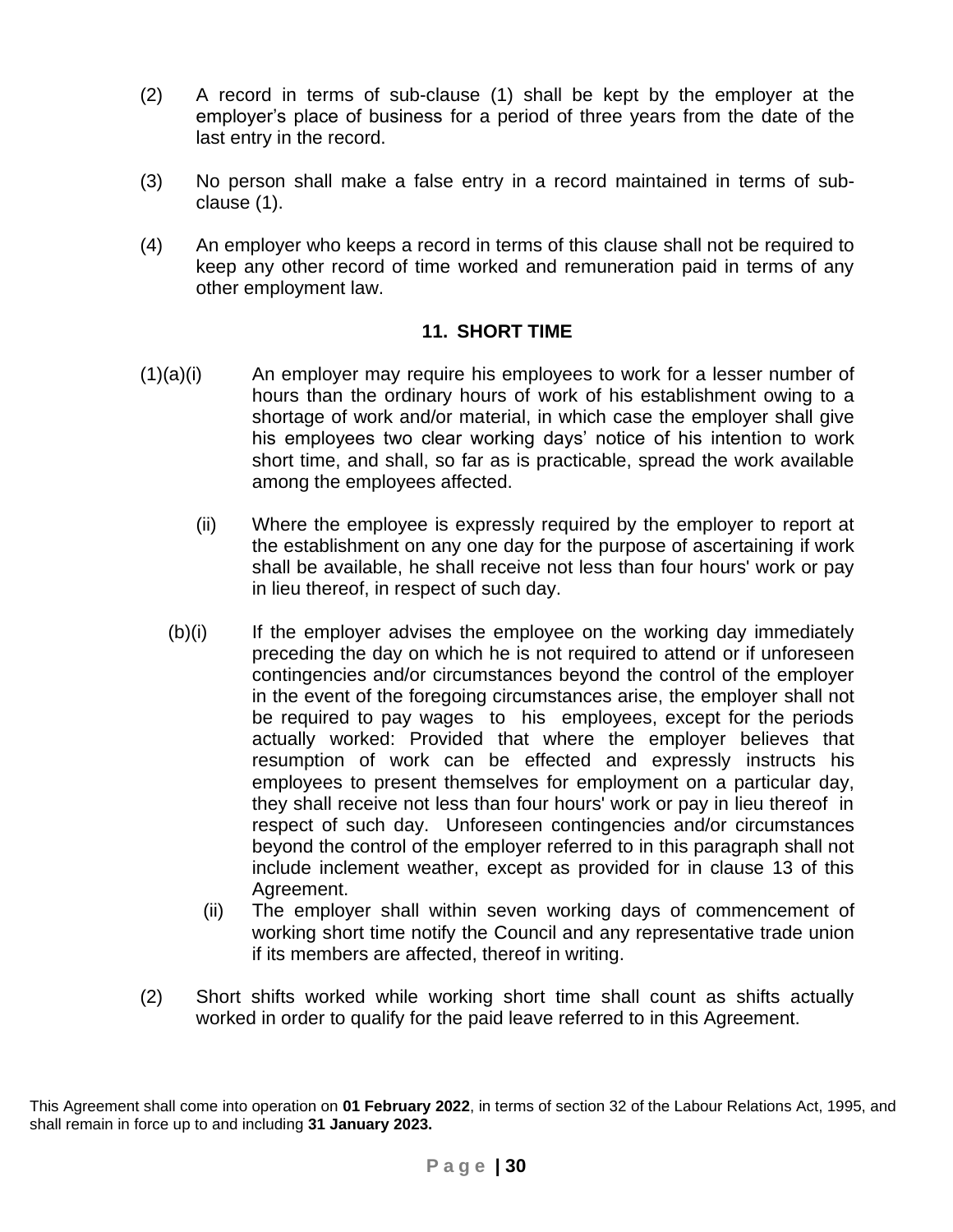- (3) No employee shall work short time for a period exceeding 8 weeks.
- (4) In the event that short time is likely to exceed 8 weeks, the employer shall enter into consultations with the affected employee and/or the employee's representative trade union(s) within 6 weeks of the commencement of short time in order to seek alternatives to continued short time.
- (5) Any public holiday falling on any normal working day during the period of short time shall be paid in terms of Clause 23 of this agreement.

### **12. LAY-OFF**

- (a) An employer shall be entitled to lay off an employee temporarily
	- (i) On account of shortage of materials, due to circumstances beyond the control of the employer. Provided that the employer gives his employees two clear working days' notice of his intention to lay them off.
	- (ii) On account of temporary shortage of work: Provided that the employer gives his employees two clear working days' notice of his intention to lay them off.
	- (iii) On account of inclement weather as provided for in terms of Clause 13 of this agreement.
	- (iv) On account of any unforeseen contingencies and circumstances beyond the control of the employer.
	- (v) The employer shall within seven working days of commencement of the lay off period notify the Council and any representative trade union if its members are affected, thereof in writing.

Provided further that the employer shall not be liable to pay the employees any remuneration during a lay–off except as specified below.

- "(vi) Any public holiday falling on any normal working day during the period of lay-off shall be paid in terms of Clause 23 of this agreement."
- (b) If the employer advises the employee on the working day immediately preceding the day on which he is not required to attend or if unforeseen contingencies and/or circumstances beyond the control of the employer in the event of the foregoing circumstances arise, the employer shall not be required to pay wages to his employees, except for the periods actually worked:

This Agreement shall come into operation on **01 February 2022**, in terms of section 32 of the Labour Relations Act, 1995, and shall remain in force up to and including **31 January 2023.**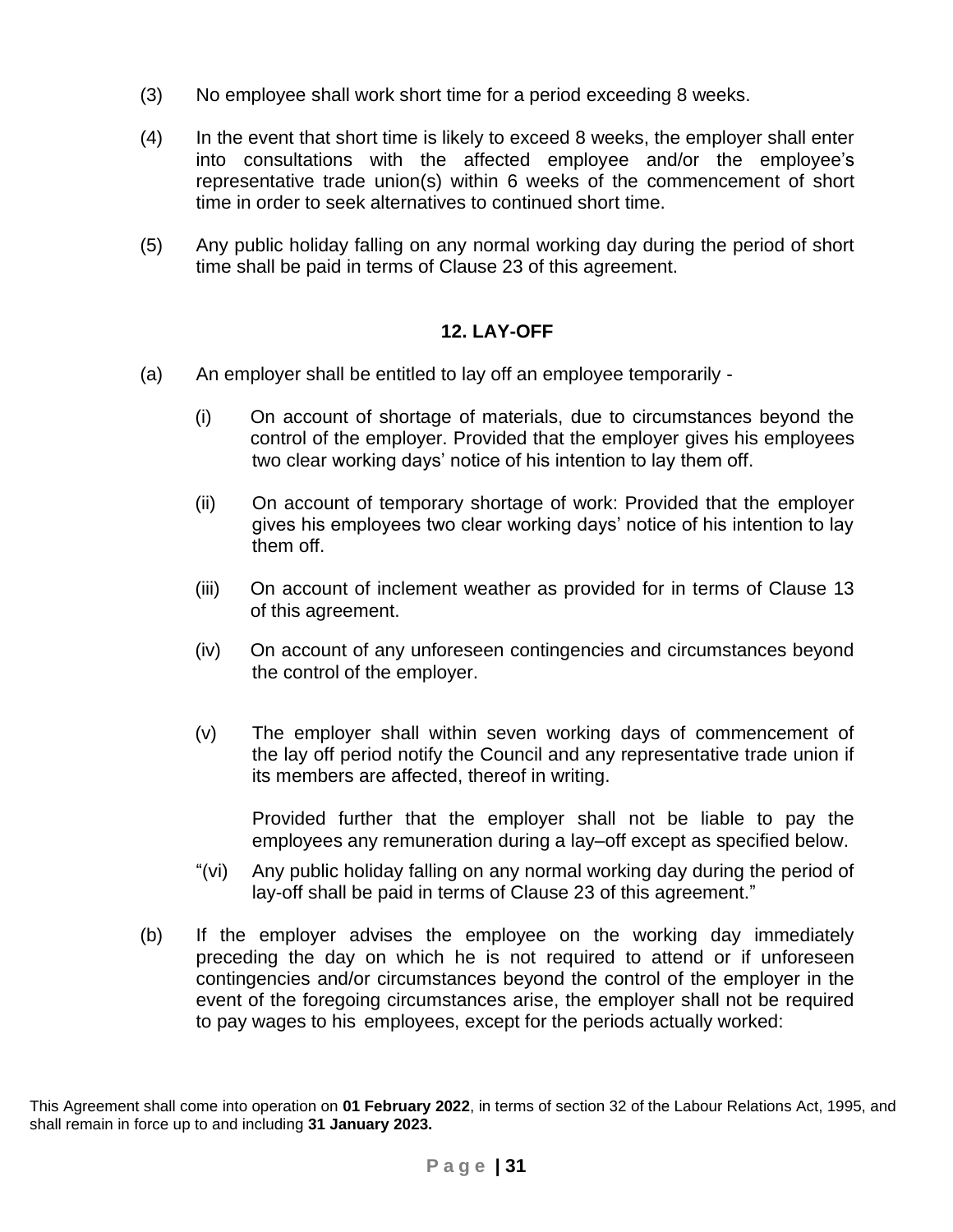- (c) Where the employee is expressly required by the employer to report at the establishment on any one day for the purpose of ascertaining if work shall be available, he shall receive not less than four hours' work or pay in lieu thereof, in respect of such day.
- (d) An employee may be laid off/ for a continuous period not exceeding 20 working days. If at the end of such period the employer wishes to extend the period by a further 20 days, the employee shall first be given the option of being retrenched voluntarily in accordance with Clause 25(5) of this Agreement. Provided that if the employee opts for a second period of lay-off of up to 20 working days, the employer shall commence the retrenchment procedure not later than on the first working day of the second lay off period. Provided that if at the end of the second lay-off period the retrenchment procedure has not been concluded, then the lay-off period may be extended to a maximum period of a further 20 days. In the event that the retrenchment procedure has still not been concluded at the

end of the third lay-off period, either party may declare a dispute in terms of the Act.

- (e) Employees on lay–off may engage in any other employment for remuneration during the duration of the lay–off.
- (f) Should an employee on lay–off not return to employment within 4 working days of the due date, the employee shall be deemed to have terminated employment with the employer, unless the absence is due to a disabling reason.
- (g) Should an employee find alternative employment during any lay–off period, he must inform the employer within 3 working days of finding such employment."

# **13. INCLEMENT WEATHER**

If as a result of inclement weather conditions, it is not possible to commence or continue with normal work, the employer may decide to discontinue work for that day. In the event of a decision being made to discontinue work on any day owing to inclement weather, an employee shall be paid as follows:

- (a) If work has been stopped within four hours of the start of the normal working day, he shall be paid a minimum of four hours' pay at his normal rate of pay and allowances.
- (b) Subject to the provisions of (a) above, if less than five and a half hours have elapsed since the normal starting time in the establishment and work is then stopped, the employee shall be paid the full pay and allowances for time worked.

This Agreement shall come into operation on **01 February 2022**, in terms of section 32 of the Labour Relations Act, 1995, and shall remain in force up to and including **31 January 2023.**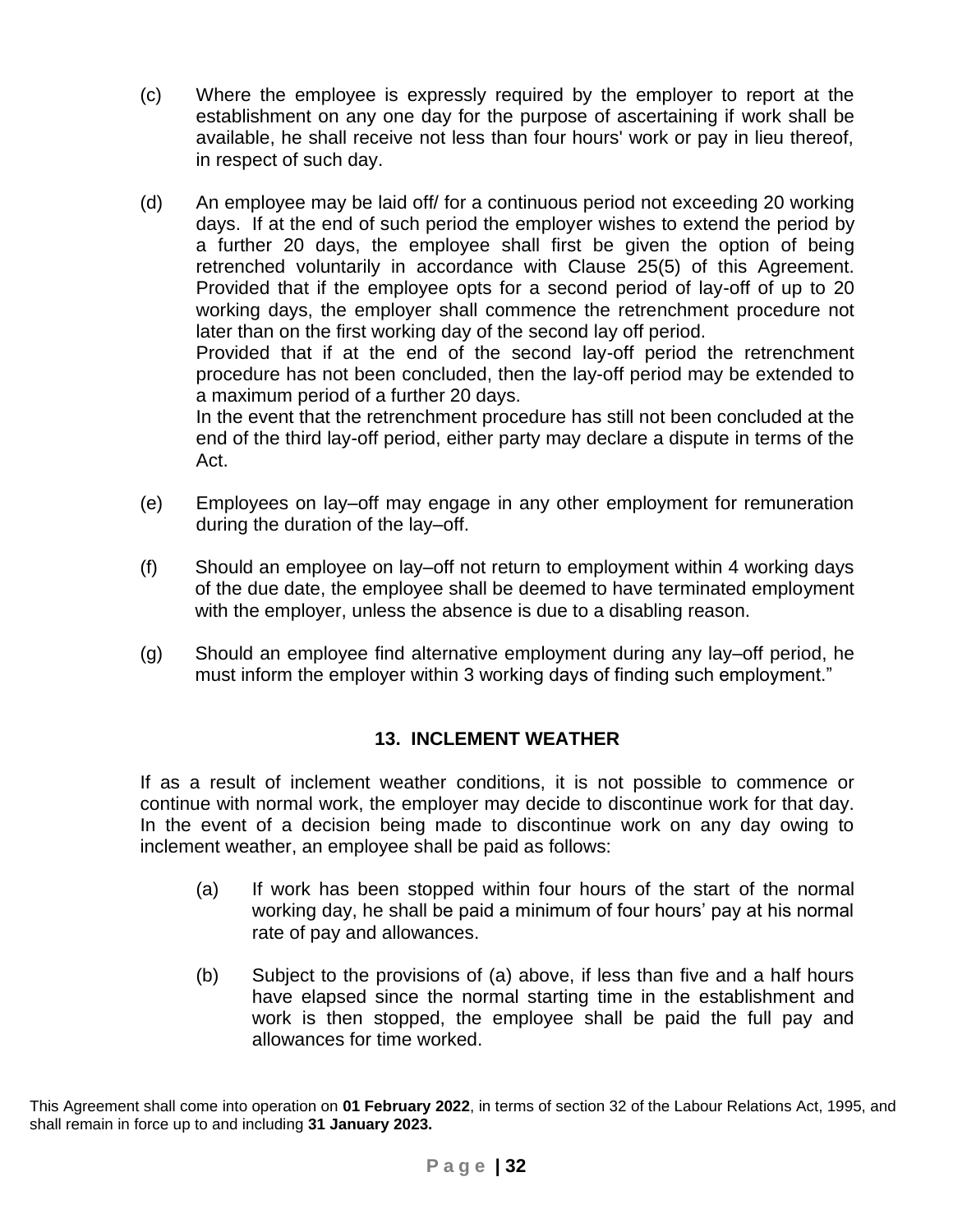(c) If more than five and a half hours have elapsed since the normal starting time and work is then stopped the employee shall be paid the full pay and allowances paid on a normal working day.

# **14. CIVIL DISORDER**

If, as a result of civil disorder, it is not possible to commence or continue with normal work, the employer may decide to discontinue work for that day. In the event of a decision being made to discontinue work on any day owing to such circumstances, an employee shall be paid as follows:

- (a) If work has been stopped within two hours of the start of the normal working day, the employee shall be paid a minimum of two hours' pay at his normal rate of pay and allowances.
- (b) Subject to the provisions of (a) above, if more than two hours but less than five and a half hours have elapsed since the normal starting time in the establishment and the work is then stopped, the employee shall be paid the full pay and allowances for time worked.
- (c) If more than five and a half hours have elapsed since the normal starting time and work is then stopped, the employee shall be paid the full pay and allowances paid for a normal working day.

# **15. PAYMENT OF REMUNERATION AND DEDUCTIONS**

- (1)(a) Remuneration shall be paid weekly, fortnightly or monthly as mutually agreed upon by the employer and at least 66 per cent of his employees. The employer shall notify the Council of the arrangement made for the payment of remuneration within 30 days of agreement being reached.
	- (b) Where the services of an employee are terminated after the closure of the pay week, all remuneration due to him after that closure shall be payable not later than the pay day on which the remuneration would normally have been paid or not later than seven days after the termination of employment, whichever is the earlier: Provided that, at the request of the employee, such remuneration shall be forwarded to him, either in the form of a money order or a cheque, at an address provided by him.
	- (c) Every employee shall be given a statement of payment showing at least the information referred to in clause 10 of this Agreement.

This Agreement shall come into operation on **01 February 2022**, in terms of section 32 of the Labour Relations Act, 1995, and shall remain in force up to and including **31 January 2023.**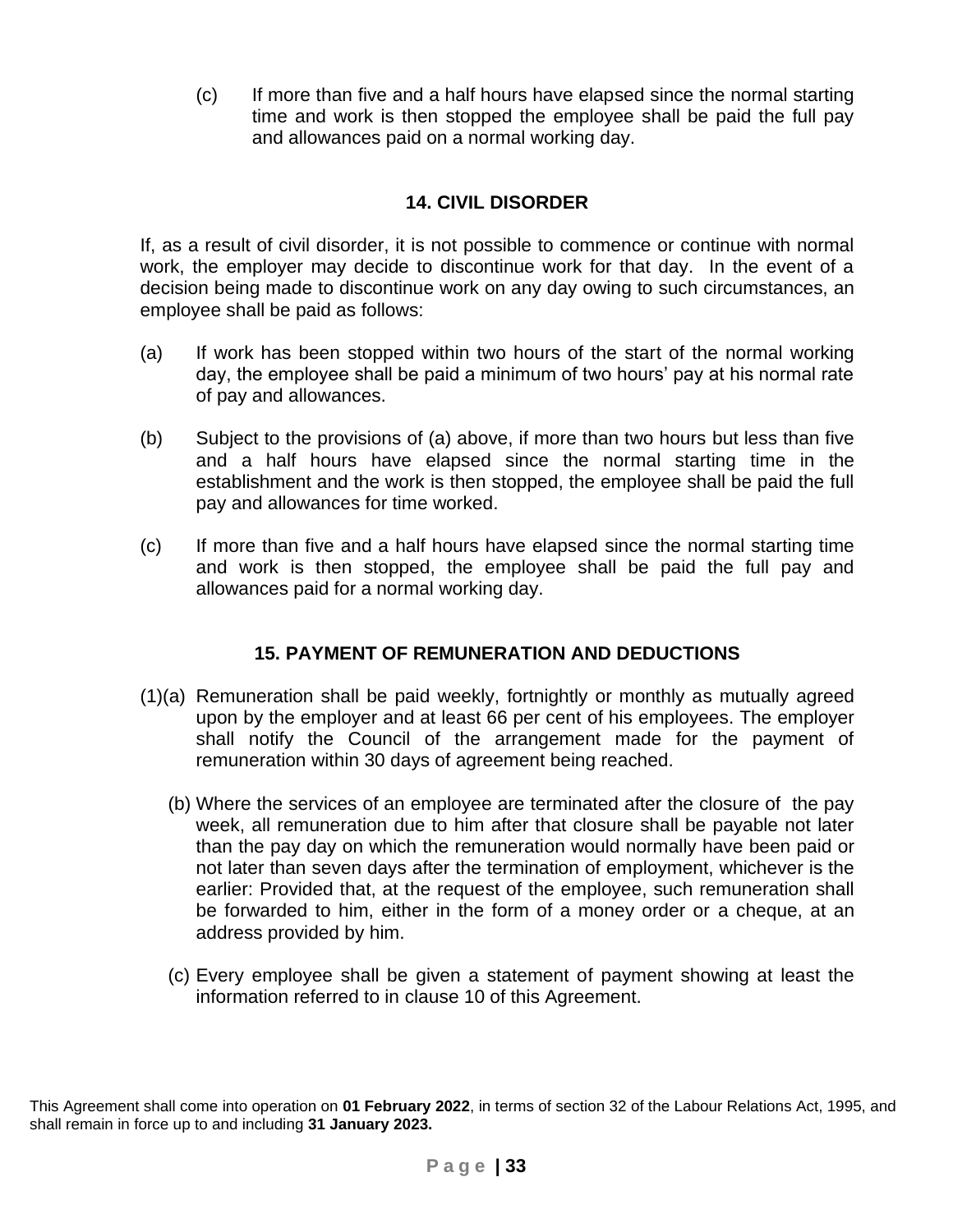- (2)(a) Except as otherwise provided in this Agreement, only the following deductions may be made from the wages or earnings payable to any employee in terms of this Agreement:
	- (i) For canteen services, where the deduction is authorised by stop-order terminable by the employee by giving not more than 28 days' notice of the termination of his agreement to such deduction being made,
	- (ii) where an employee is absent from work, including absence during any unpaid holiday granted in extension of the paid holidays provided for in this Agreement, a pro rata amount for the period of such absence,
	- (iii) with the written consent of the employee, deductions for insurance or any other funds approved by the Council,
	- (iv) contributions to the funds of the Council in terms of clause 29 and clause 2 of Part II of this Agreement,
	- (v) deduction of any amount which an employer is legally or by order of any competent court required or permitted to make,
	- (vi) where an employer, owing to a clerical, accounting or administrative error or miscalculation, pays an employee remuneration in excess of the amount legally payable, the employer shall be entitled to recover the amount of the overpayment by deduction from subsequent wages or earnings, but no one deduction may exceed 15 per cent of the employee's remuneration,
	- (vii) deductions for subscriptions to the trade union,
	- (viii) Whenever an advance or loan is made by an employer, at the request of an employee, the employer may make deductions from such employee's subsequent wages or earnings, but no one deduction shall exceed 15 per cent of the remuneration from which it may be deducted: Provided that the employer may recover the full balance of the amount owing if an employee's services are terminated for whatever reason.
	- (ix) Where monies have been advanced to an employee to expend in the course of his duties for his employer, he may be required to render a satisfactory account of expenditure to his employer. Should the services of the employee be terminated and such monies not have been refunded, the employer shall be entitled to recover such amount from the employee's wages or earnings: Provided that an employee who is aggrieved by the application to him of this clause, may appeal to the Council against such a decision applied to him and the Council may,

This Agreement shall come into operation on **01 February 2022**, in terms of section 32 of the Labour Relations Act, 1995, and shall remain in force up to and including **31 January 2023.**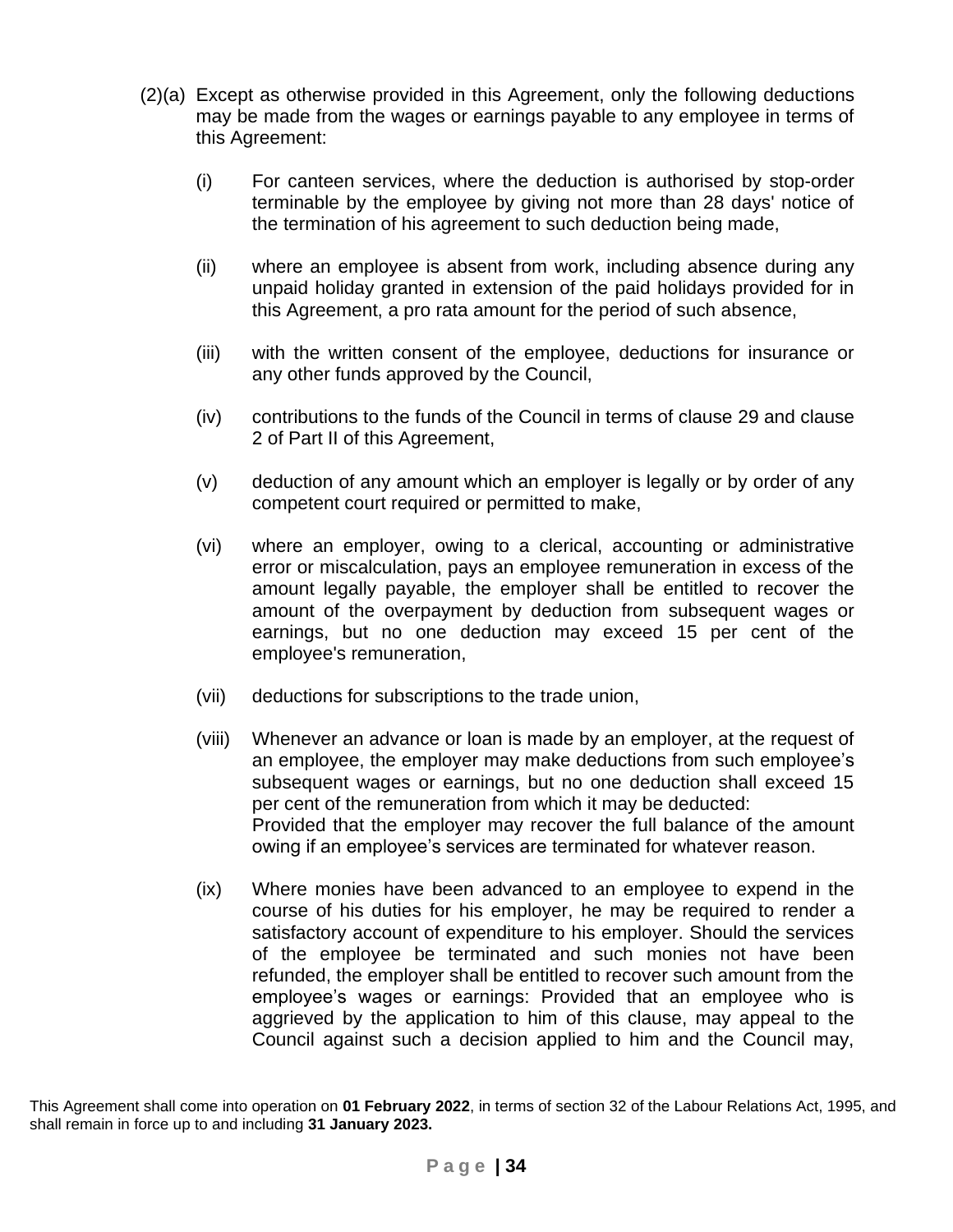after considering any reasons which may be submitted for such decision, confirm that decision or give such other decision as in its opinion ought to have been given in such case**.**

- (b) Notwithstanding the provisions of this clause relating to payment of remuneration an employer may, by mutual arrangement with his employees, pay any amount due to an employee in terms of this Agreement by cheque or to the credit of such employee with a bank, or registered deposit-receiving institution nominated by the employee, such payment into a bank, or institution to include all payments due to the employee.
- (c) In the event of the employment of an employee terminating before the ordinary pay-day applicable in his case, all payments due to the employee in terms of this Agreement shall be paid in accordance with the relative requirements of this Agreement.
- (d) Notwithstanding the provisions of clause 16 of this Agreement relating to payment of leave pay, payment of leave pay shall be made in accordance with the provisions of this clause in the same manner as that in which the employee is paid his earnings.
- (3) Nothing in this Agreement shall operate to reduce the wage which was being paid to an employee immediately prior to, or to which any employee was entitled at, the date of the commencement of this Agreement while such employee is employed by the same employer.

The provisions of this sub-clause shall also apply in the case of any employee whose services are terminated by such employer subsequent to the date of commencement of this Agreement and who is re-engaged by such employer within a period of 30 calendar days.

### **16. ANNUAL LEAVE AND ANNUAL SHUTDOWN**

- $(1)(a)(i)$  Every employee shall be entitled to three consecutive weeks'  $(15)(i)$ consecutive working days') leave, payable at his ordinary rate of wages, after each completed cycle of 235 completed working days with any employer in the Industry, exclusive of overtime.
	- (ii) The leave prescribed in this sub-clause shall become due immediately after the completion of the 235th completed working day with an employer, and leave pay shall be paid before the employee proceeds on leave.

This Agreement shall come into operation on **01 February 2022**, in terms of section 32 of the Labour Relations Act, 1995, and shall remain in force up to and including **31 January 2023.**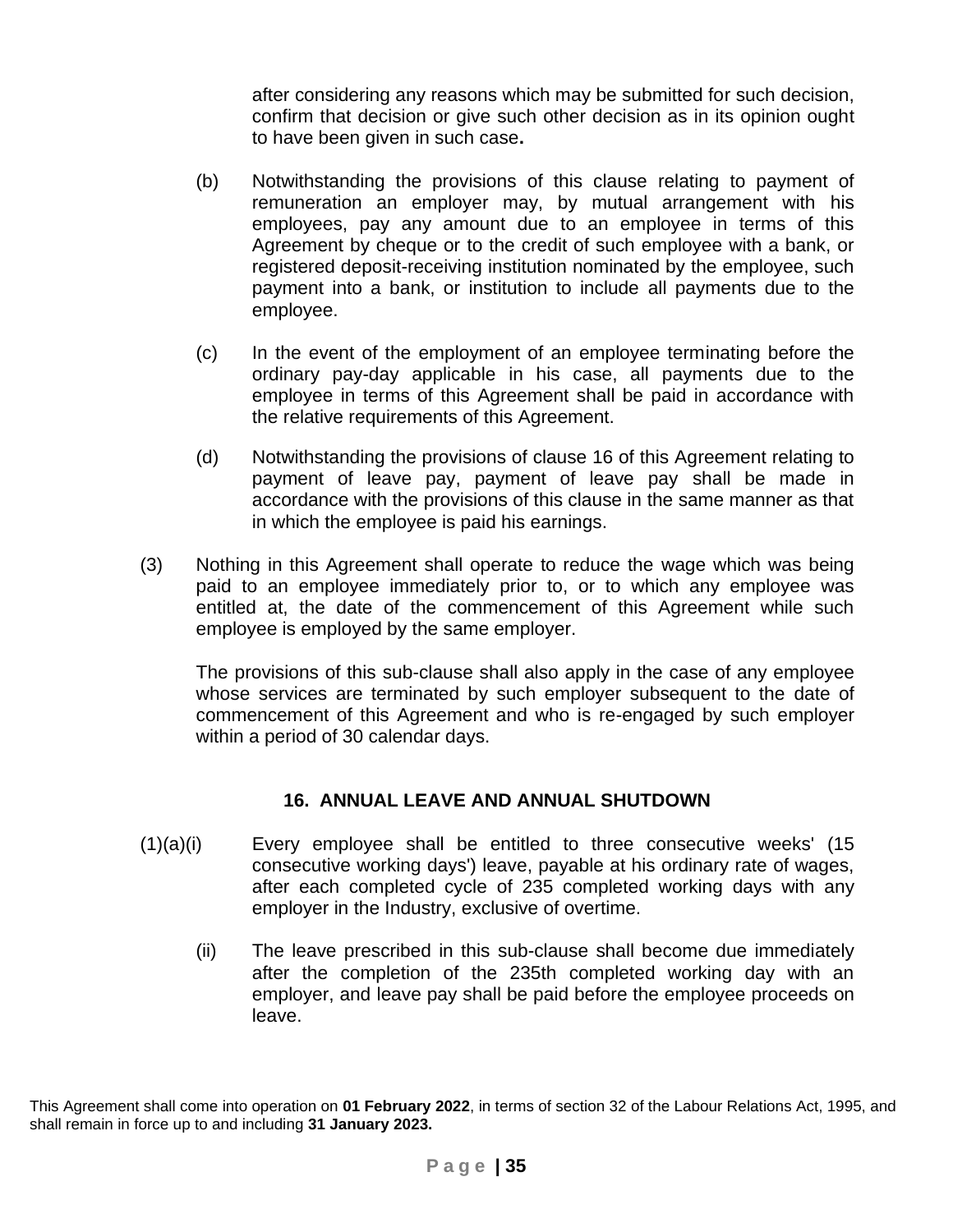(iii) Where the employment of an employee is terminated before the completion of 235 completed working days with an employer, such employer shall pay him a pro rata amount in accordance with the following formula:

Number of completed working days with employer in present cycle **x** 15 **x** ordinary daily **remuneration 235**

- (iv) Where the employment of an employee is terminated after the completion of 235 completed working days with an employer, but before the annual leave has been granted to him, his employer shall-
	- (aa) pay him the amount due in terms of subparagraph (i) hereof in respect of the period of leave which had accrued but was not granted before the date of termination of his employment, and
	- (ab) pay him an amount calculated in accordance with the formula in subparagraph (iii) in respect of the period of employment completed after the date on which he became entitled to leave in terms of subparagraph (i).
- (v) "Notwithstanding the provisions of this clause no employee shall be entitled to take leave due within the first 25 days of employment."
- (b) (i) Every employee shall be entitled to and shall take his leave so as to commence within a period of four months from the due date, unless exemption is granted by the Council.
	- (ii) The leave shall be granted by the employer so as to commence within a period of four months of the due date.
	- (iii) The leave prescribed by this sub-clause shall include four weekends and shall be for one unbroken period: Provided that the employee may, with the mutual agreement of the employer, be permitted to take his leave in two periods, one of which is not less than 10 days.
	- (iv) Where a public holiday falls on what would otherwise be a normal working day, the leave period shall be extended by one day for each public holiday falling within such leave period.
	- (v) No employee shall engage in employment, whether for remuneration or not, during the leave period.

This Agreement shall come into operation on **01 February 2022**, in terms of section 32 of the Labour Relations Act, 1995, and shall remain in force up to and including **31 January 2023.**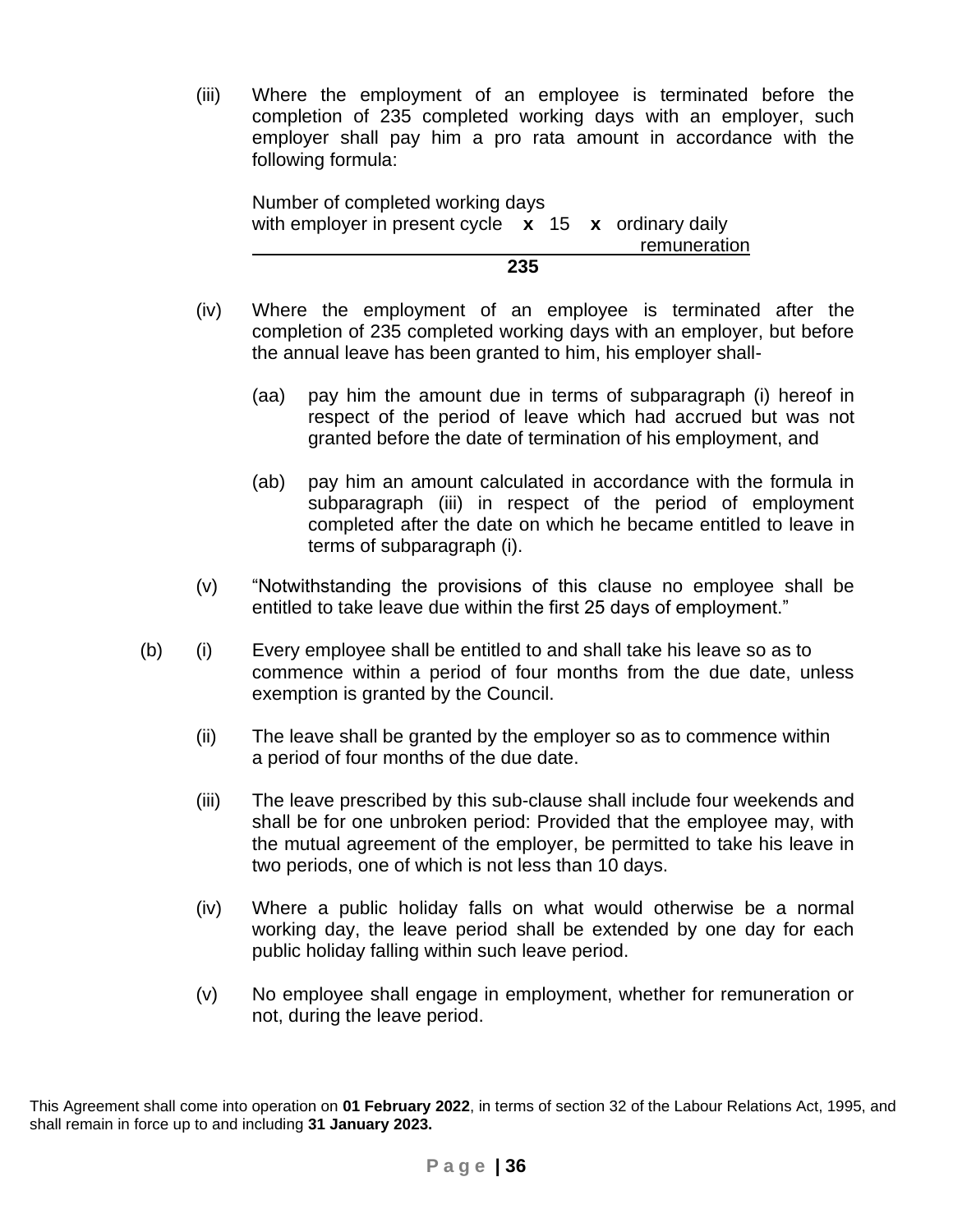- (vi) Any period during which an employee is off sick in excess of two working days up to a maximum of 18 working days per annum shall count as a qualifying period for leave: Provided that where it is required by the employer, a medical certificate shall be produced. Periods of absence on account of an accident arising out of and in the course of an employee's employment shall count for leave purposes if such accident has been admitted as falling within the provisions of the Compensation for Occupational Injuries and Diseases Act, 1993, and the periods of absence counting for purposes of the paid leave shall be the periods of disablement admitted by the said Act.
- (vii) Except as otherwise provided herein, employment for the purposes of this clause shall be deemed to commence from the date on which an employee enters the employer's service, or the date he last became entitled to the paid leave, whichever is the later, and shall include shifts which would normally have been worked during periods of absence on the additional week's paid leave or accumulation thereof in terms of clause 17(1) (a) of this Agreement.
- (2) Notwithstanding the provisions of sub-clause (1) an employer may elect to observe an annual shutdown commencing in December of each year: Provided that the following provisions shall be observed:
	- (a) He shall pay his employees, prior to the date of the annual shutdown, the full amount of leave-pay due to such employees in terms of this Agreement.
	- (b) Nothing contained herein shall operate to preclude an employer from cancelling the annual shutdown: Provided that -
		- (i) such cancellation has resulted from a change in the work schedule of the establishment, and
		- (ii) notice of such cancellation is given prior to 1 October of the year concerned.
	- (c) Notwithstanding any other provision of this Agreement, an employee who has not qualified for leave pay at the date of the shutdown shall be paid a proportionate leave pay as set out in paragraph (a) above, irrespective of any qualifying period specified in this Agreement.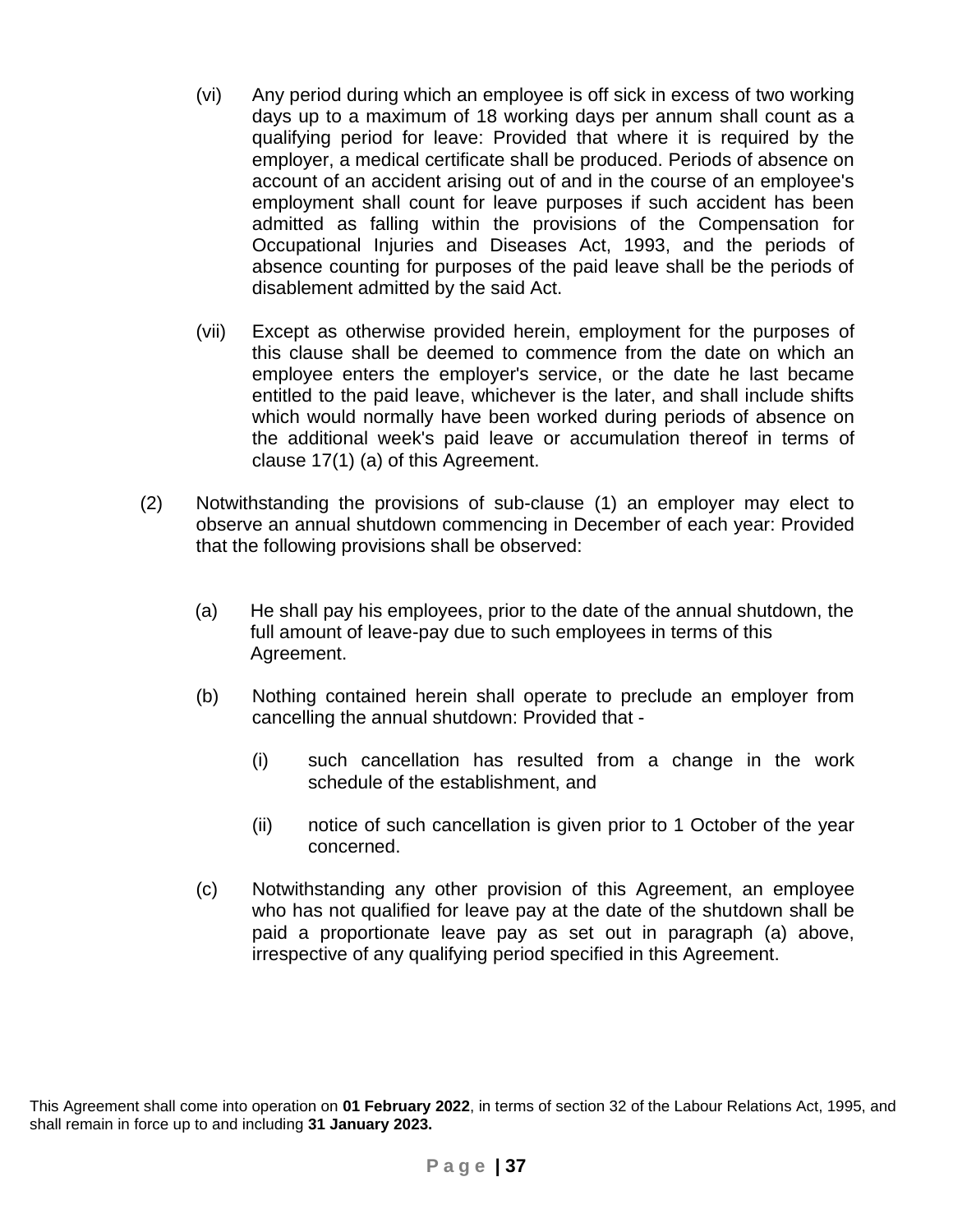### **17. ADDITIONAL PAID LEAVE**

- (1)(a) Every employee for whom wages are prescribed in this Agreement shall be entitled to an additional one week's leave, payable at his ordinary rate of wages, on qualifying for his fifth and subsequent leave with the same employer: Provided that the additional leave prescribed in this subclause shall be taken at a time mutually agreed on between the employer and employee and shall also count as part of the qualifying period for his next leave.
	- (b) The leave prescribed by paragraph (a) hereof may be accumulated up to a maximum of five weeks.
	- (c) The employee may, by mutual agreement with the employer, take payment in lieu of the leave prescribed by paragraph (a). In the event of the employer and employee failing to agree, the matter shall be referred to the Council for a decision, which shall be final.
	- (d) Where the services of an employee are terminated and such employee has accumulated leave in terms of paragraph (b) standing to his credit, the employer shall pay the employee in lieu of such accumulated leave.
	- (e) An employee, as a result of mergers or take-overs, shall not lose his qualification for the additional leave prescribed in paragraph (a). The provisions of clause 26 of this Agreement shall apply*.*
- (2) Save as is otherwise provided herein, employment for the purposes of this clause shall be deemed to commence from the date on which an employee enters the employer's service or on the date on which he last became entitled to leave, whichever is the later.

#### **18. FAMILY RESPONSIBILITY LEAVE**

- (1) During each leave cycle, an employee shall be entitled to a period of three days' paid leave which may be taken-
	- (a) when the employee's child is born;
	- (b) when the employee's child is sick;
	- (c) in the event of the death of a member of the employee's immediate family.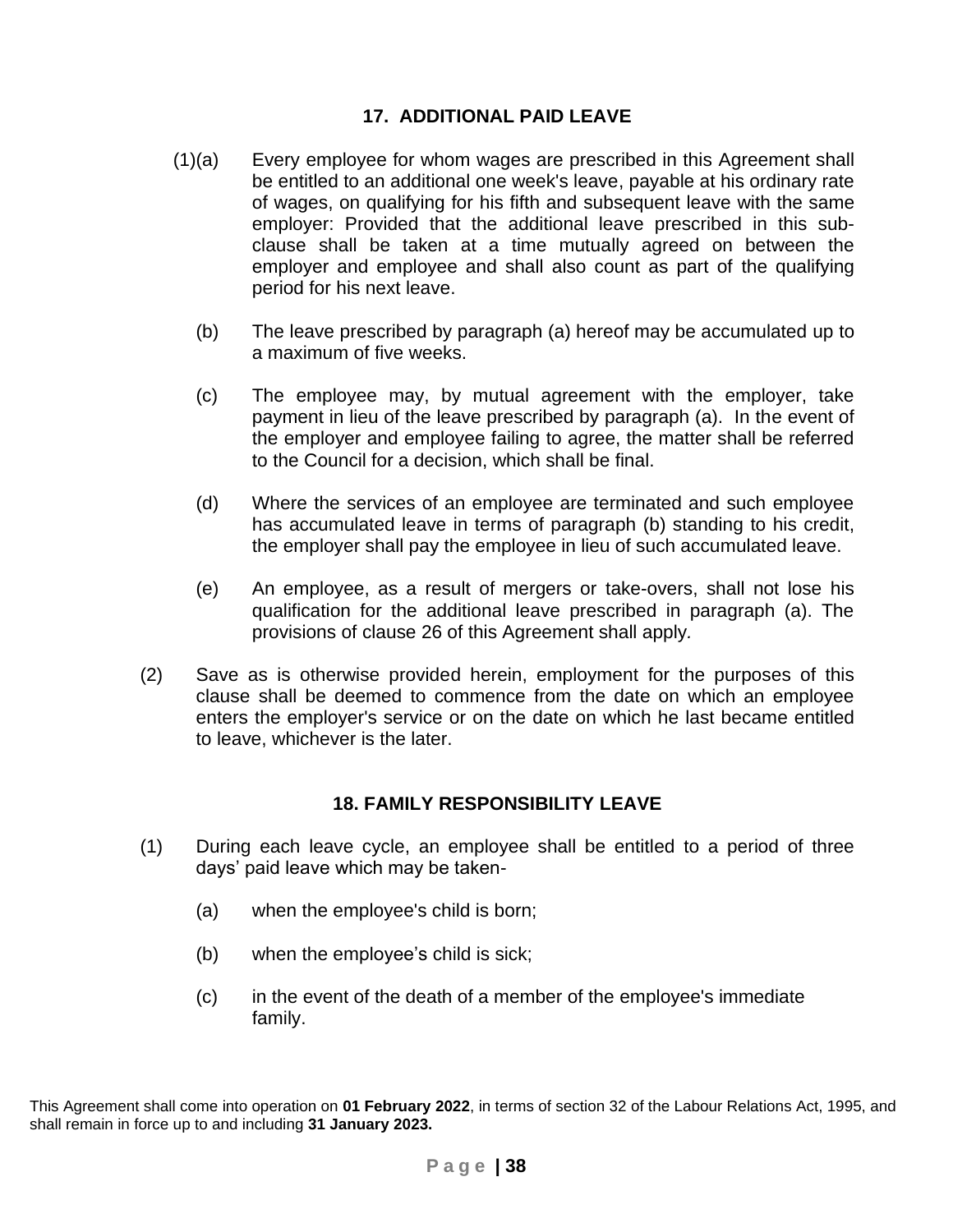- (d) **Parental leave benefits** of up to 10 consecutive days per annum, when an employee's child is born, shall be accessed via the Unemployment Insurance Fund, in terms of Section 25A of the Basic Conditions of Employment Act, 1997, as amended.
- (2) Before paying an employee for leave in terms of this clause, an employer may require reasonable proof of an event contemplated in sub-clause (1) hereof for which the leave was taken.
- (3) An employee's unused entitlement to leave in terms of this clause may be accumulated up to a maximum of six days.
- (4) For the purposes of this clause, an employee's "immediate family" means-
	- (a) the employee's spouse or any other person who cohabits with the employee; and
	- (b) the employee's parent, adoptive parent, grandparent, child, adopted child, grandchild or sibling.

### **19. MATERNITY LEAVE**

- (1) An employee is entitled to at least four consecutive months' maternity leave.
- (2) An employee may commence maternity leave
	- (a) at any time from four weeks before the expected date of birth, unless otherwise agreed; or
	- (b) on a date from which a medical practitioner or midwife certifies that it is necessary for the employee's health or that of her unborn child.
- (3) No employee may work for six weeks after the birth of her child, unless a medical practitioner or midwife certifies that she is fit to do so.
- (4) An employee who has a miscarriage during the third trimester of pregnancy or bears a stillborn child is entitled to maternity leave for six weeks after the miscarriage or stillbirth, whether or not the employee had commenced maternity leave at the time of the miscarriage or still birth.
- (5) An employee shall notify an employer of the date on which the employee intends to –
	- (a) commence maternity leave; and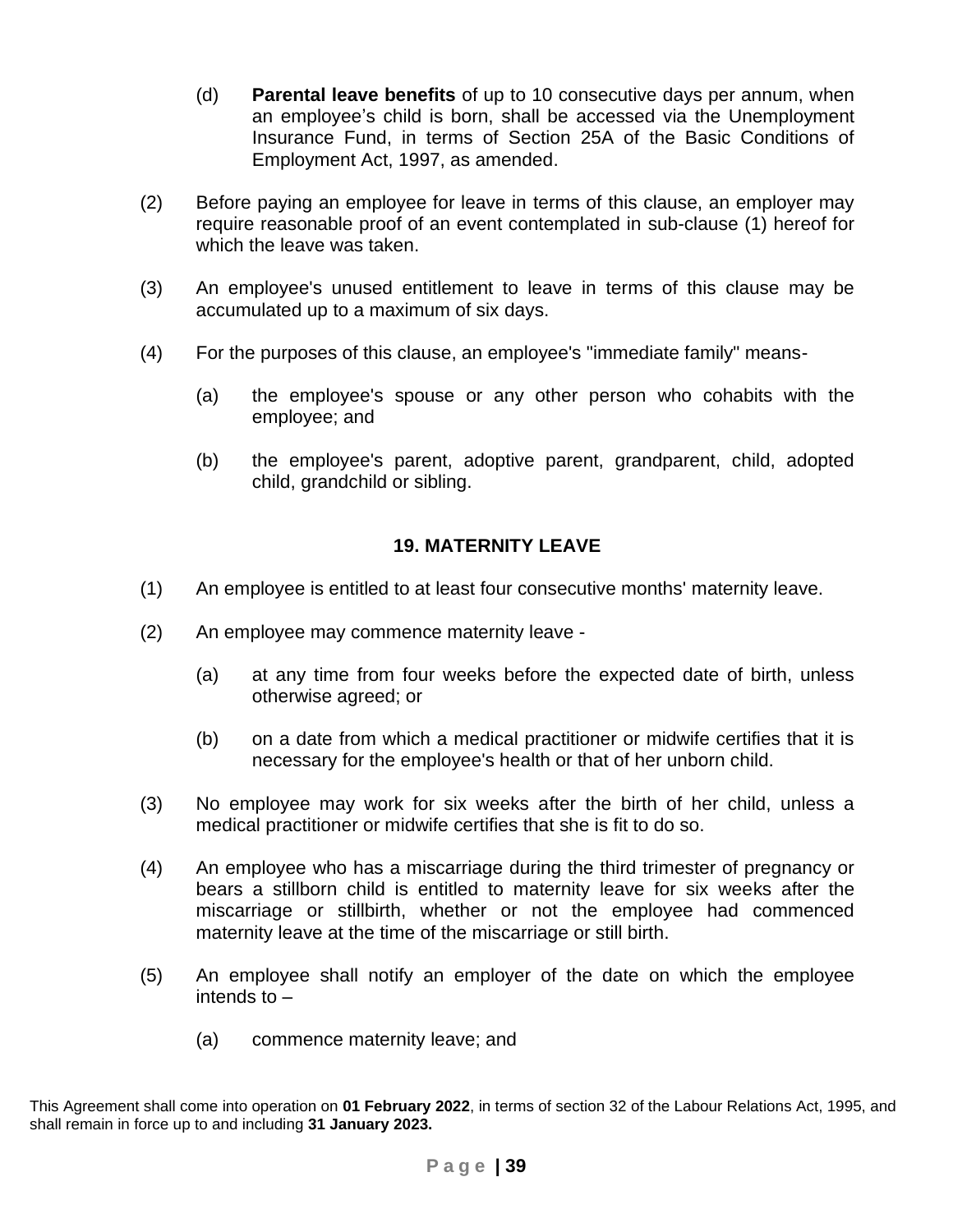- (b) return to work after maternity leave.
- (6) Notification in terms of sub-clause (5) shall be given in writing, unless the employee is unable to do so -
	- (a) at least four weeks before the employee intends to commence maternity leave; or
	- (b) if it is not reasonably practicable to do so, as soon as is reasonably practicable.
- (7) The payment of maternity benefits shall be determined by the Minister subject to the provisions of the Unemployment Insurance Act, 1966.

# **20. TRADE UNION REPRESENTATIVES' LEAVE**

- (1) Provided that the party trade union represents ten (10) or more employees employed by the employer, an employee who is an elected representative of one of the party trade unions shall be entitled to take five days' special leave per year during working hours on full pay for the purpose of performing the functions of that office.
- (2) Subject to the provisions of sub-clause (1) the trade union representative shall be entitled to take an additional 10 days' special leave per year during working hours on full pay to attend meetings of this Bargaining Council, provided -
	- (a) the trade union representative is appointed as an official delegate to this Bargaining Council;
	- (b) no more than one such trade union representative shall be appointed from any particular employer for these purposes;
	- (c) that the trade union representative is appointed in terms of the provisions of the Act; and
	- (d) that such leave days may not be accumulated.
- (3) Where an employer, employs fewer than ten (10) but more than five (5) employees, the party trade union shall be entitled to elect one (1) "shop floor rep" from amongst the employees at that employer, provided that the party trade union has the majority of the employees, employed at that employer as members.

This Agreement shall come into operation on **01 February 2022**, in terms of section 32 of the Labour Relations Act, 1995, and shall remain in force up to and including **31 January 2023.**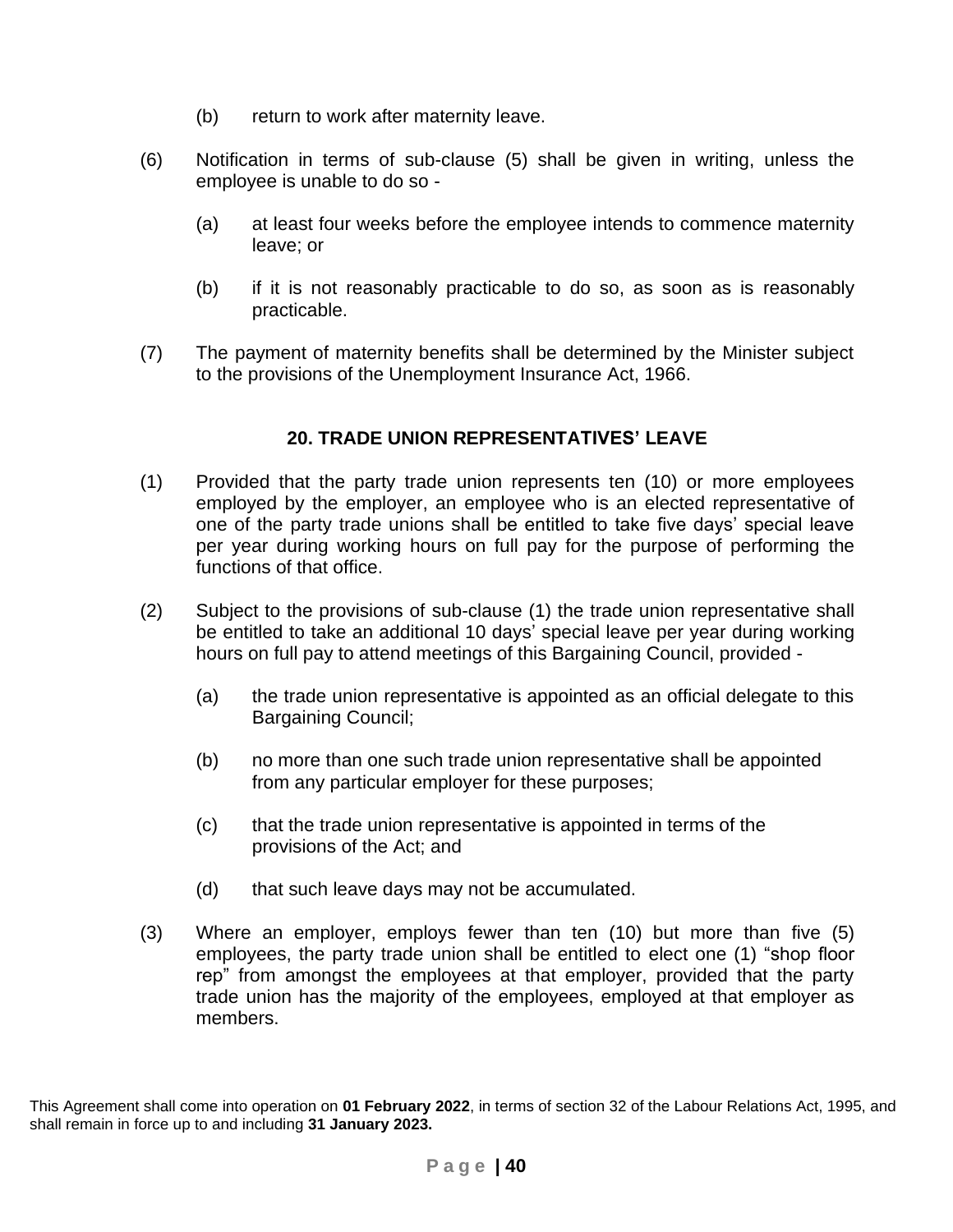A "shop floor rep" elected in terms of this sub-clause shall not be entitled to any trade union representative leave as contemplated in sub-clause 1 and subclause 2 hereof.

Furthermore, the "shop floor rep" shall not have any of the Trade Union representative rights as defined in this agreement and or the Act.

### **21. INJURY-ON-DUTY ALLOWANCE**

Where an employer in terms of section 47(3) of the Compensation for Occupational Injuries and Diseases Act, 1993, is of a reasonable belief that an employee absent from work resulting from an injury on duty shall be compensated under the said Act and in respect of which a claim has been made under the Act, the employer shall pay an amount to the employee equivalent to 75 per cent of the employees' ordinary hourly rate for such absence up to a maximum period of three months from the date of the accident. The employer shall recover this payment from the Compensation Commissioner.

# **22. EXTENSION OF INSURANCE COVER FOR INJURY ON DUTY**

Every employer shall either arrange with the Compensation Commissioner to extend and maintain the cover provided by the Compensation for Occupational Injuries and Diseases Act, 1993 as amended by the Compensation for Occupational Injuries and Diseases Amendment Act, No 61 of 1997, to all his employees who fall within the provisions of this Agreement or, alternatively, with a mutual association licenced by the Minister to provide benefits at least equivalent to those provided by the Compensation for Occupational Injuries and Diseases Act, 1993, as amended, in respect of his employees who fall within the provisions of this Agreement and whose earnings exceed the earnings ceiling specified in the said Act.

# **23. PAYMENT FOR PUBLIC HOLIDAYS**

- (1) (a) An employee may agree with the employer to exchange a public holiday for any other day, and if so agreed shall not be entitled to any additional payment on such a public holiday.
	- (b) Every employee shall, in respect of a public holiday, be paid at his ordinary rate of wages and allowances for the number of hours he would have worked on a normal working day (excluding overtime).
	- (c) The payment prescribed in paragraph (b) hereof shall be deemed to be full payment in respect of such public holiday, and subject to the provisions of

This Agreement shall come into operation on **01 February 2022**, in terms of section 32 of the Labour Relations Act, 1995, and shall remain in force up to and including **31 January 2023.**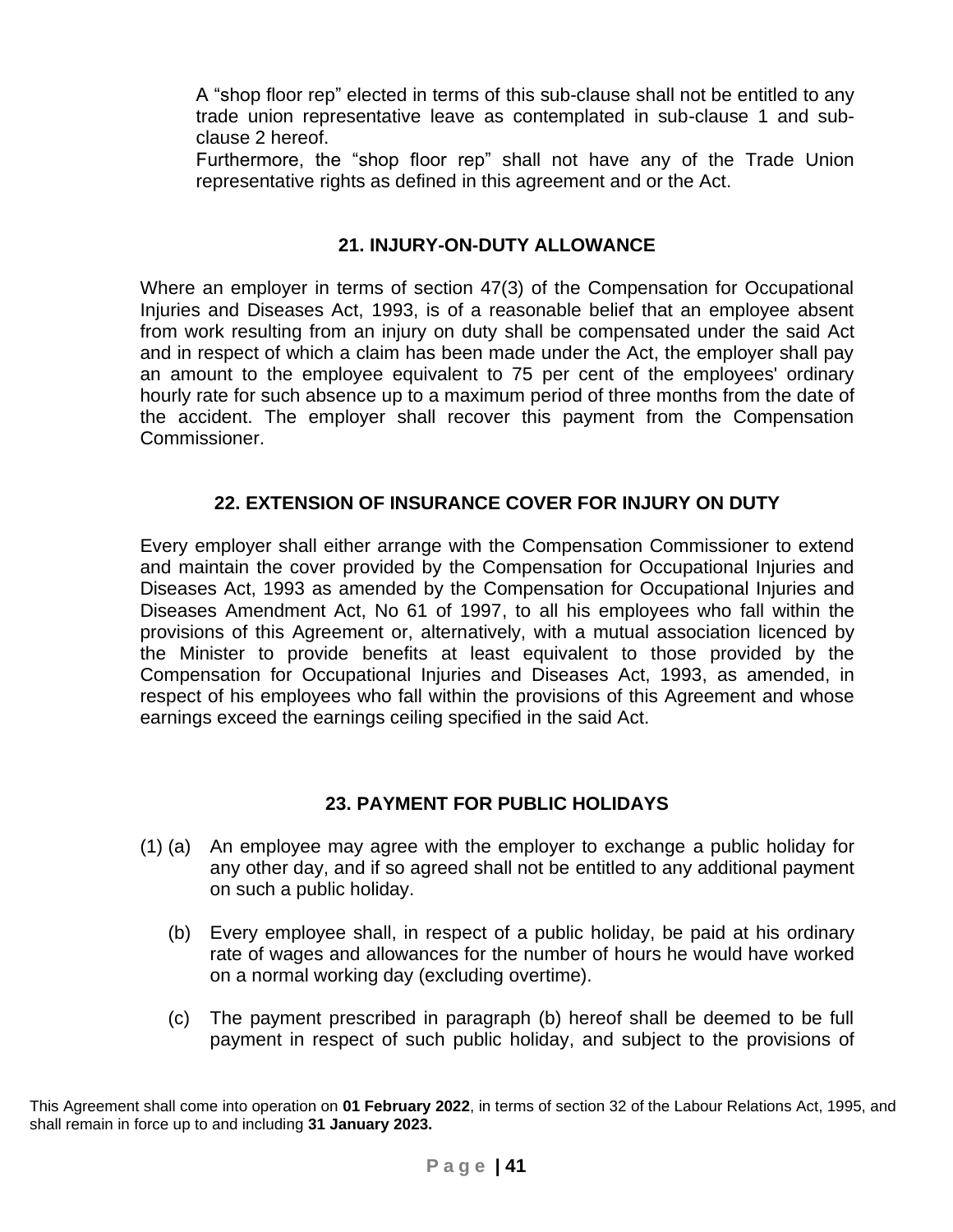clause 9 of this Agreement no employee shall be entitled to further compensation in respect of such public holiday.

- (d) Notwithstanding the provisions of paragraphs (b) and (c) hereof, an employee who is required by his employer to work on the working day immediately prior to and/or succeeding a public holiday and who absents himself on such working day(s) shall not be entitled to payment for such public holiday: Provided that an employee shall be entitled to payment for such public holiday where the employer has given permission for such absence, or has condoned such absence, or where the employee was sick and can produce a medical certificate as proof if so required by the employer, or where the public holiday falls during the period of the annual leave of the employee.
- (e) "Where an employer dismisses an employee because of operational requirements, retrenchment or ill-health and the employment is terminated within a period of five (5) working days prior to a public holiday, such employer shall pay the employee in respect of the public holiday.

Where an employer dismisses an employee following an appropriate disciplinary process and the employment is terminated within a period of five (5) working days prior to a public holiday, such employer shall not be required to pay the employee in respect of the public holiday."

(2) Any employee who is aggrieved by the application to him of any of the provisions of sub-clause (1) (d) hereof may appeal to the Council against the decision applied to him, and the Council may, after considering any reasons which may be submitted for such decision, confirm that decision or give such other decision as in its opinion ought to have been given in such case.

# **24. GENERAL CONTROL**

A master installation electrician, an installation electrician or an electrical tester for single phase, shall exercise general control over all electrical installation work being carried out, and no person shall allow such work without such control.

# **25. TERMINATION OF EMPLOYMENT AND SEVERANCE PAY**

- (1) A contract of employment terminable at the instance of a party may be terminated on notice of not less than –
	- (a) one week, if the employee has been employed for six months or less;

This Agreement shall come into operation on **01 February 2022**, in terms of section 32 of the Labour Relations Act, 1995, and shall remain in force up to and including **31 January 2023.**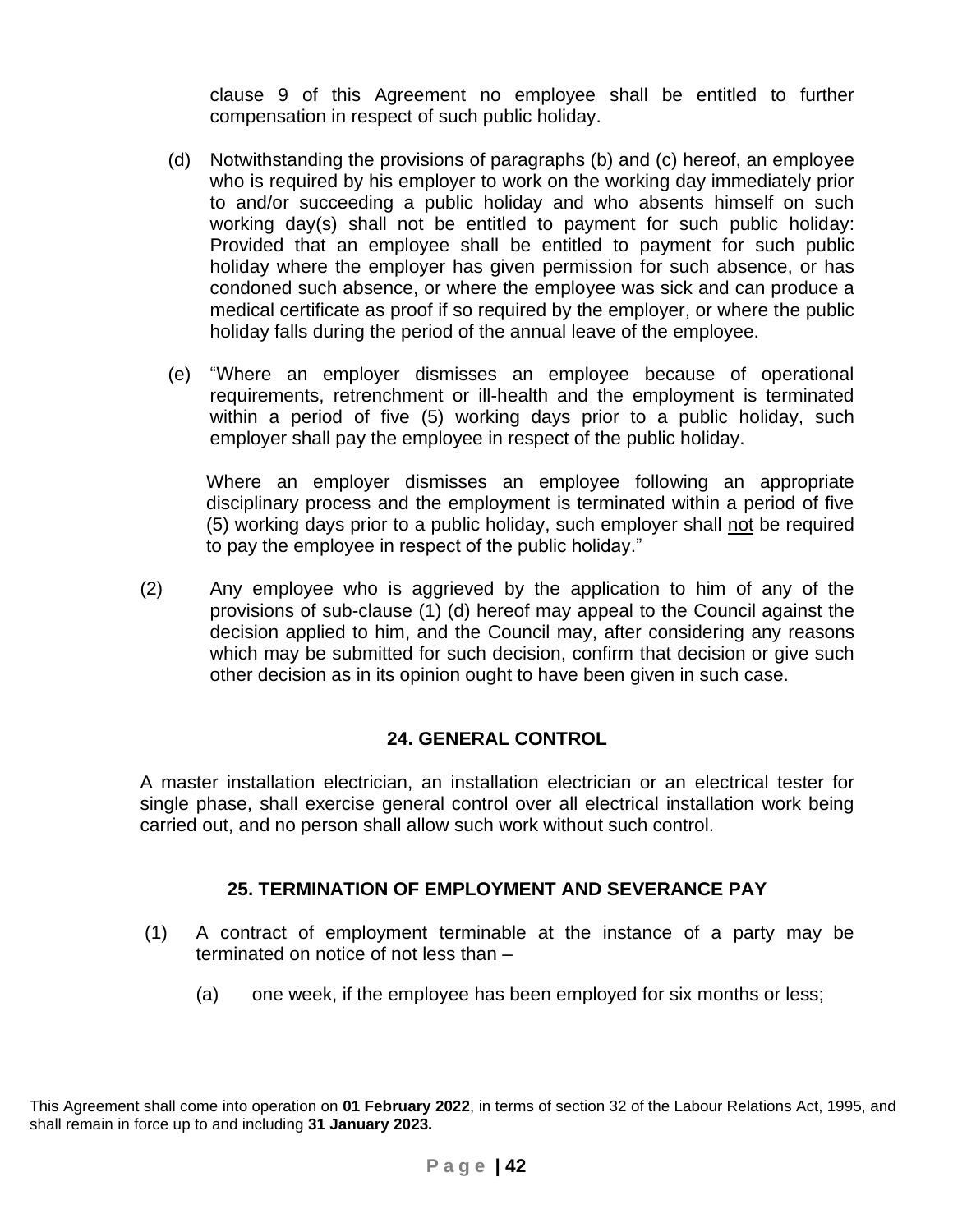- (b) two weeks, if the employee has been employed for more than six months.
- (2) Sub-clause (1) shall not affect-
	- (a) the right of an employer or an employee to terminate a contract of service without notice for any good cause recognised by law as sufficient, and provided that if an employee has been deemed to have absconded the employer must follow a fair procedure recognised by law before deciding whether or not to terminate their contract of employment.
	- (b) any agreement between an employer and an employee providing for a longer period of notice than that contemplated by sub-clause (1).
- (3) Instead of giving an employee notice in terms of sub-clause (1) or any agreement, an employer may pay an employee the wages the employee would have earned if the employee had worked during the prescribed or agreed period of notice.
- (4) Whenever a contract of service is terminable by notice in terms of sub-clause  $(1) -$ 
	- (a) if the employee fails to give the notice or to work such notice period, the employer may deduct the wages for the notice period;
	- (b) if the employer fails to give the notice or to allow the employee to work during the notice period, the employer must pay the employee the wages the employee would have earned if the employee had worked during the period of notice.
- (5) In the case of a termination as a result of retrenchment, the employer-
	- (a) must inform the Council at least 14 days prior to notice of retrenchment being given.
	- (b) the provisions of the Labour Relations Act of 1995 apply for dismissals based on operational requirements.
	- (c) notwithstanding any other provision in this clause, the employer must give notice to the employee in accordance with sub-clause (1);
	- (d) must pay any employee who is retrenched, in addition to any other moneys due to him, severance pay of one week's wages for each completed year of service."

This Agreement shall come into operation on **01 February 2022**, in terms of section 32 of the Labour Relations Act, 1995, and shall remain in force up to and including **31 January 2023.**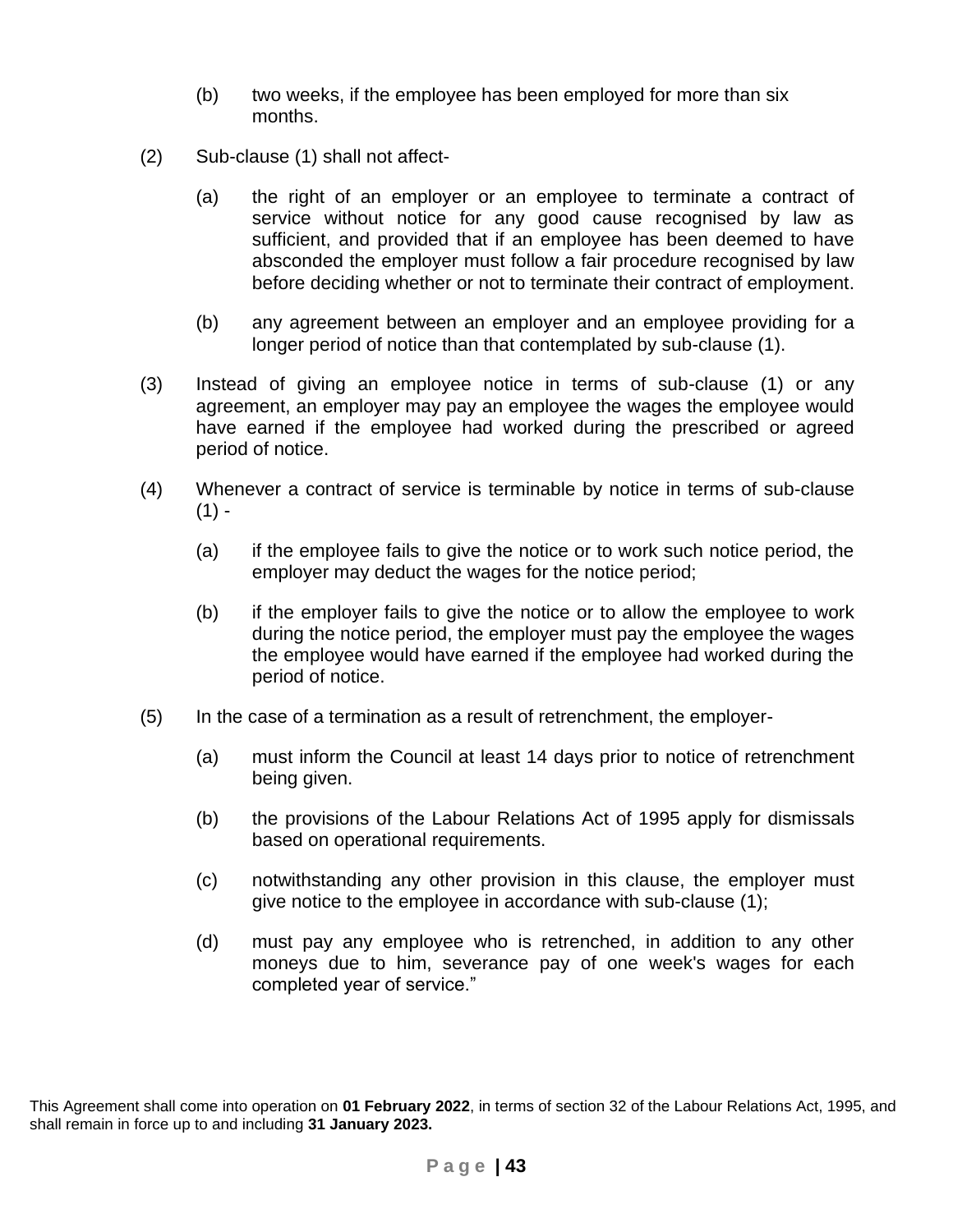### **26. TRANSFER OF CONTRACT OF EMPLOYMENT**

- (1) A contract of employment may not be transferred from one employer (referred to as "the old employer") to another employer (referred to as "the new employer") without the employee's consent, unless -
	- (a) the whole or any part of a business, trade or undertaking is transferred by the old employer as a going concern, or
	- (b) the whole or any part of a business, trade or undertaking is transferred as a going concern -
		- (i) if the old employer is insolvent and being wound up or is being sequestrated, or
		- (ii) because a scheme of arrangement or compromise is being entered into to avoid winding-up or sequestration for reasons of insolvency.
- (2) (a) If a business, trade or undertaking is transferred in the circumstances referred to in sub-clause (1)(a) above unless otherwise agreed, all the rights and obligations between the old employer and each employee at the time of the transfer shall continue to be in force as if they had been rights and obligations between the new employer and each employee and anything done before the transfer by or in relation to the old employer shall be considered to have been done by or in relation to the new employer.
	- (b) If a business is transferred in the circumstances envisaged by subclause (1)(b) above, unless otherwise agreed, the contracts of all employees that were in existence immediately before the old employer's winding-up or sequestration shall transfer automatically to the new employer, but all the rights and obligations between the old employer and each employee at the time of the transfer shall remain rights and obligations between the old employer and each employee, and anything done before the transfer by the old employer in respect of each employee shall be considered to have been done by the old employer.
- (3) An agreement contemplated in sub-clause (2) above shall be concluded with the appropriate person or body referred to in section 189 (1) of the Act.
- (4) A transfer referred to in sub-clause (1) shall not interrupt the employee's continuity of employment, which shall continue with the new employer as if with the old employer.

This Agreement shall come into operation on **01 February 2022**, in terms of section 32 of the Labour Relations Act, 1995, and shall remain in force up to and including **31 January 2023.**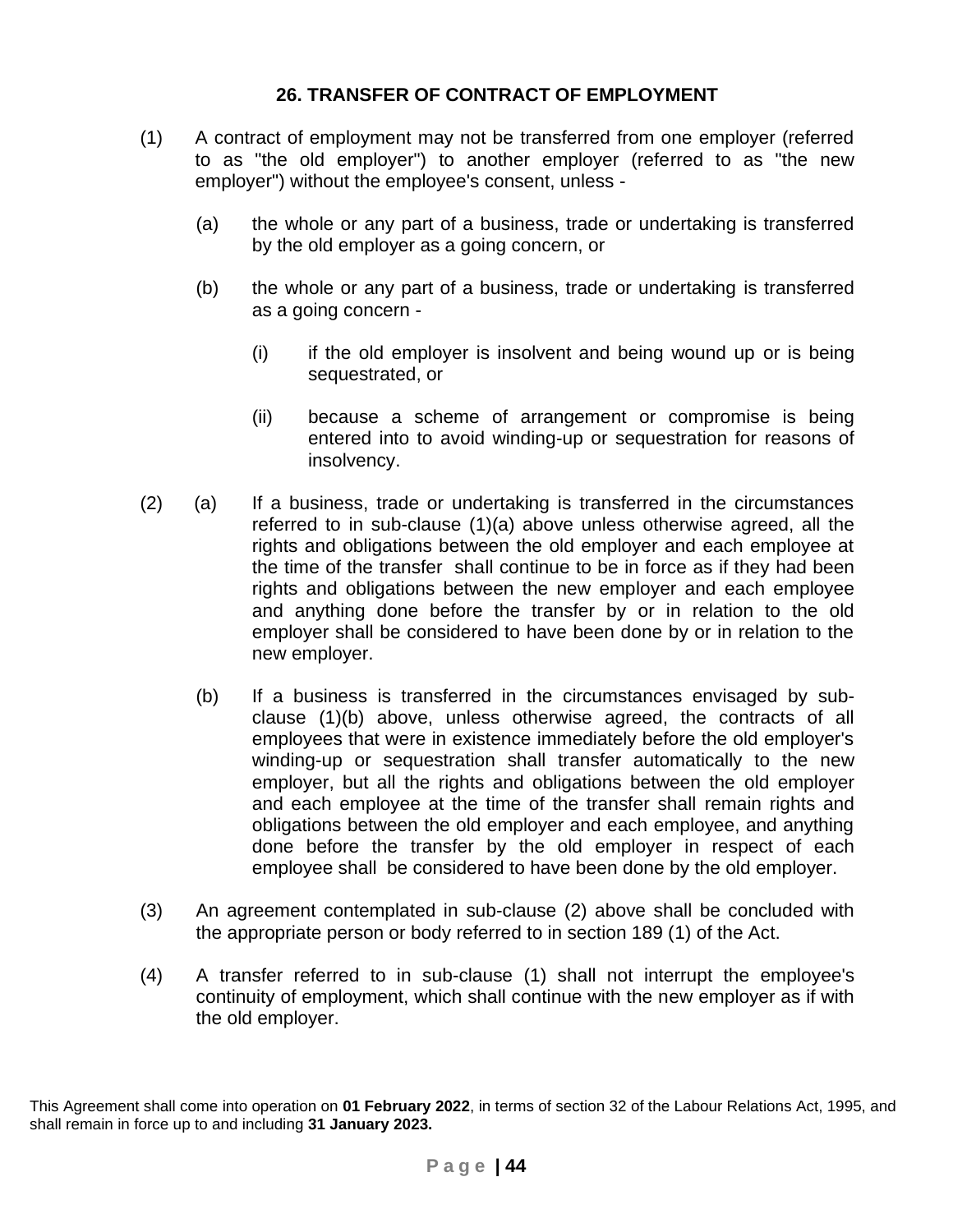(5) The provisions of this clause shall not transfer or otherwise affect the liability of any person to be prosecuted for, convicted of, and sentenced for any offence.

# **27. INTEREST**

If any amount that falls due in terms of clause 29 of Part I and clause 2(1) of Part II of this Agreement is not received in full by the Council by the 15th day of the month following the month for which the amount is payable, then the employer shall be liable to pay interest in accordance with the following provisions:

- (i) The interest payable shall accrue on the balance of the amount outstanding from time to time from the said 15th day until the full amount is received by the Council.
- (ii) An employer who does not pay to the Council the levies and contributions payable by him/her and his/her employees each month on the due date as specified in this Agreement shall pay interest to the Pension and or Provident Fund administrator for pension and/or provident fund contributions as prescribed by the Registrar of Pension Funds in terms of Section 13A (7) of the Pension Funds Act, 1956,as amended, and for all other contributions and levies to the Council, as provided for in terms of the Prescribed Rate of Interest Act,1975(Act 55 of 1975) calculated from the due date to the date of payment. Provided that if the Fund and Council agree, the Council shall collect such Pension/Provident Fund late payment interest on behalf of the Fund.
- (iii) The Council shall, in its absolute discretion, be entitled to waive payment by the employer of any interest which accrues in terms of this subclause, with the exception of Pension and/or Provident Fund interest.

# **28. TRADE UNION SUBSCRIPTIONS AND EMPLOYERS' ORGANISATION LEVY**

(1) An employer shall deduct the amount of the subscriptions payable to the party trade union, in respect of each week or part of a week of employment, including the period an employee is on leave in terms of clause 16 of this Agreement, from the earnings of every employee who is a member of a party trade union and shall forward the amount thus deducted, together with the form specified by the Council, to the Secretary of the Council, not later than the 15th day of each month following that in respect of which the deductions were made: Provided that a signed stop-order is received from the employee indicating the party union of which he is a member.

This Agreement shall come into operation on **01 February 2022**, in terms of section 32 of the Labour Relations Act, 1995, and shall remain in force up to and including **31 January 2023.**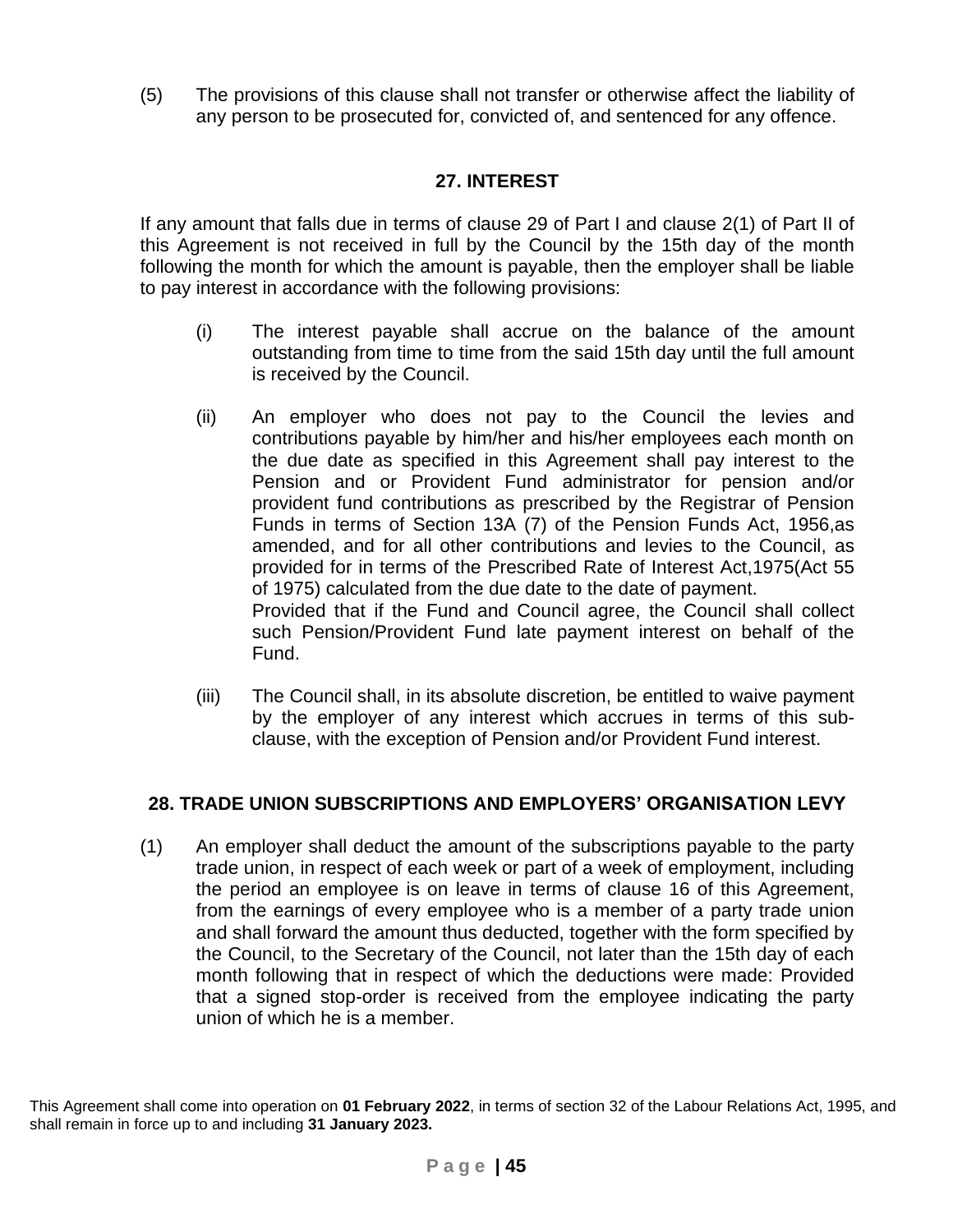- (2) Every employer who is a member of the employers' organisation shall forward the levy payable to the Association, in respect of each week or part of a week of employment of each employee for whom wages are prescribed in this Agreement, including the period an employee is on leave in terms of clause 16 of this Agreement, to the Secretary of the Council, not later than the 15th day of each month following that in respect of which the payments are made: Provided that the employers' organisation shall submit to the Council proof of membership in respect of all new members.
- (3) The appropriate party trade union and the employers' organisation shall indemnify the Council against any claim that may arise in respect of this clause, and when a deduction for subscriptions or the payment of the levy in terms of this clause has been made, irrespective of whether, this amount has been paid over to the said trade union or employers' organisation, the employee or employer concerned shall be deemed to, have paid his subscriptions or levy to the said trade union or employers' organisation.
- (4) The Secretary of the Council shall pay all amounts paid in terms of sub-clauses (1), (2) and (3) hereof to the parties concerned within 30 days of the month in which the amounts were received by the Council.
- (5) The Council shall undertake to render all reasonable services to give effect to this clause for which a maximum amount of three per cent of all contributions and levies in terms of sub-clauses (1), (2) and (3) hereof shall be paid to the Council.
- (6) A sole proprietor, partner, working director or employer engaged in work specified in this Agreement shall be deemed to be an employee in respect of whom contributions are required to be made in terms of sub-clause (2) hereof.

#### **29. BENEFIT FUNDS**

For the purposes of this Agreement, the following Benefit Funds, which were extended on the dates listed below, are hereby continued:

- (a) The Electrical Industry Sick Pay Fund 17/10/ 2003
- (b) National Pension and Provident Funds Collective Agreement Government Gazette No 31191 - 04/07/2008
- (c) All Council and benefit fund contributions are calculated based on the following normal working hours per region:

Region A & B - 42.50 hours per week Region C - 42.5 hours per week in respect of Pension Fund contributions only. All other contributions are to be calculated on 44 hours per week.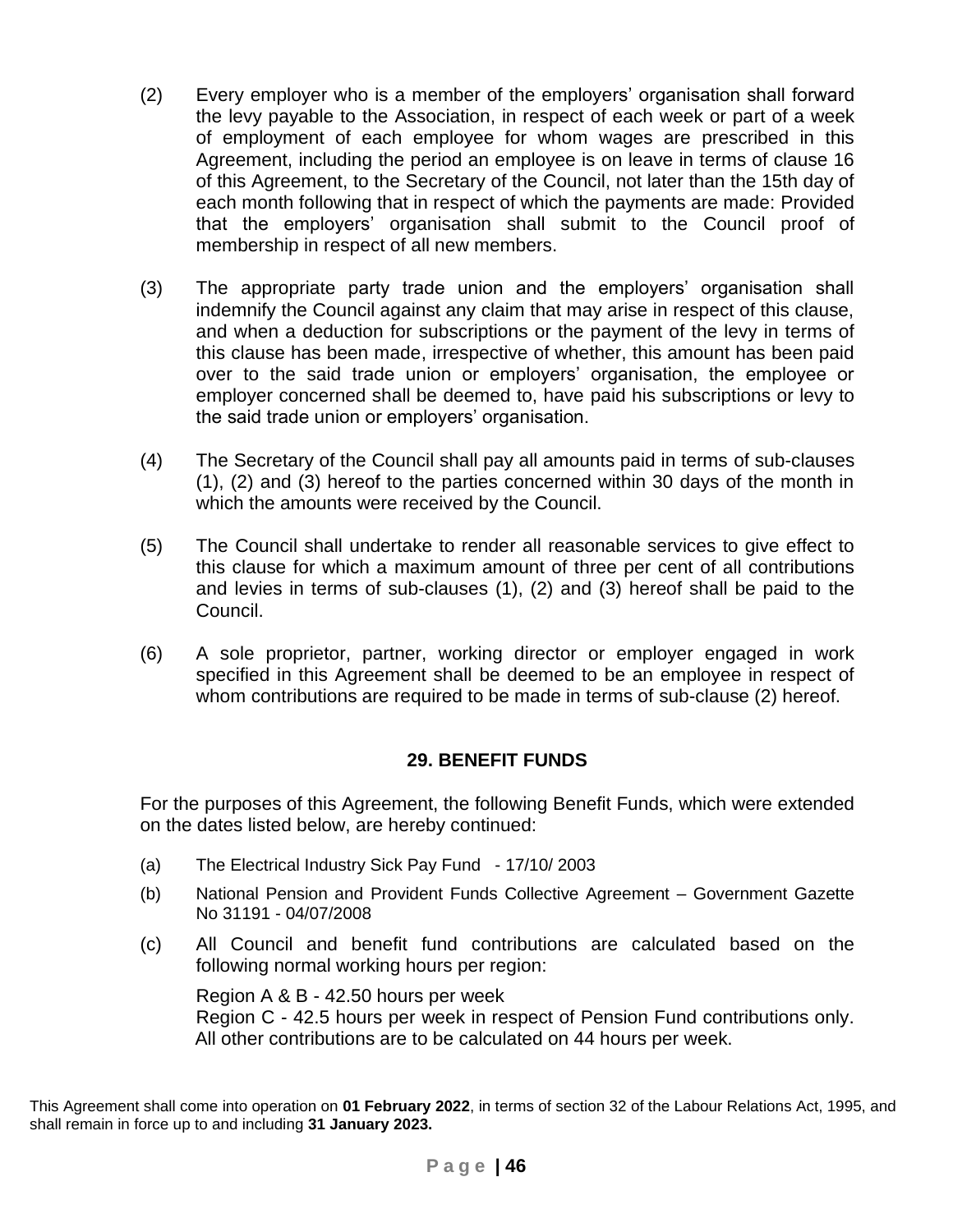Region D - 40 hours per week

- (d) The Council shall provide PHI (disability) and funeral risk benefits in respect of Region A, B and C Pension Fund and Provident Fund members.
- (e) The Council shall provide fixed term contract employees with risk only benefits, namely **death/Group Life Assurance (GLA),** disability benefits (PHI) and funeral benefits.
- (f) In the event that an employee fails to qualify for death, disability, and/or funeral benefits in terms of the pension and/or provident fund Agreements because the employer failed to pay contributions owing in respect of the employee's membership, the employer shall be liable to pay to such employee or his/her beneficiaries an amount of money equal to the death, disability and/or funeral benefits that would have been payable to the employee under the rules of the applicable fund had the contributions been paid by the employer.
- (g) Total monthly contributions to the Pension/Provident Funds in respect of each Region are as follows:

Region A – 15% (50% paid by the employee and 50% paid by the employer) Region B –15% (50% paid by the employee and 50% paid by the employer) Region C – 15% (40% paid by the employee and 60% paid by the employer) Region D – 15% (50% paid by the employee and 50% paid by the employer)

In the event that a New National Pension Fund comes into operation during the period of operation of this agreement, all new scheduled employee entrants shall be required to participate in this Fund.

# **30. FIXED TERM CONTRACTS**

- (1) The provisions of Section 198B of the Act are incorporated in this Agreement.
- (2) This Clause does not apply to:
- (i) Employees earning more than the Earnings threshold as published by the Minister of Labour from time to time in terms of Section 6 (3) of the Basic Conditions of Employment Act (75/1997) – [Earnings Threshold Determination].
- (ii) Employers who employ fewer than ten employees.
- (iii) Employers who employ under 50 people and whose businesses have been in operation for less than two years, unless the employer conducts more than one business or his business was formed by the division or dissolution of an existing business.

This Agreement shall come into operation on **01 February 2022**, in terms of section 32 of the Labour Relations Act, 1995, and shall remain in force up to and including **31 January 2023.**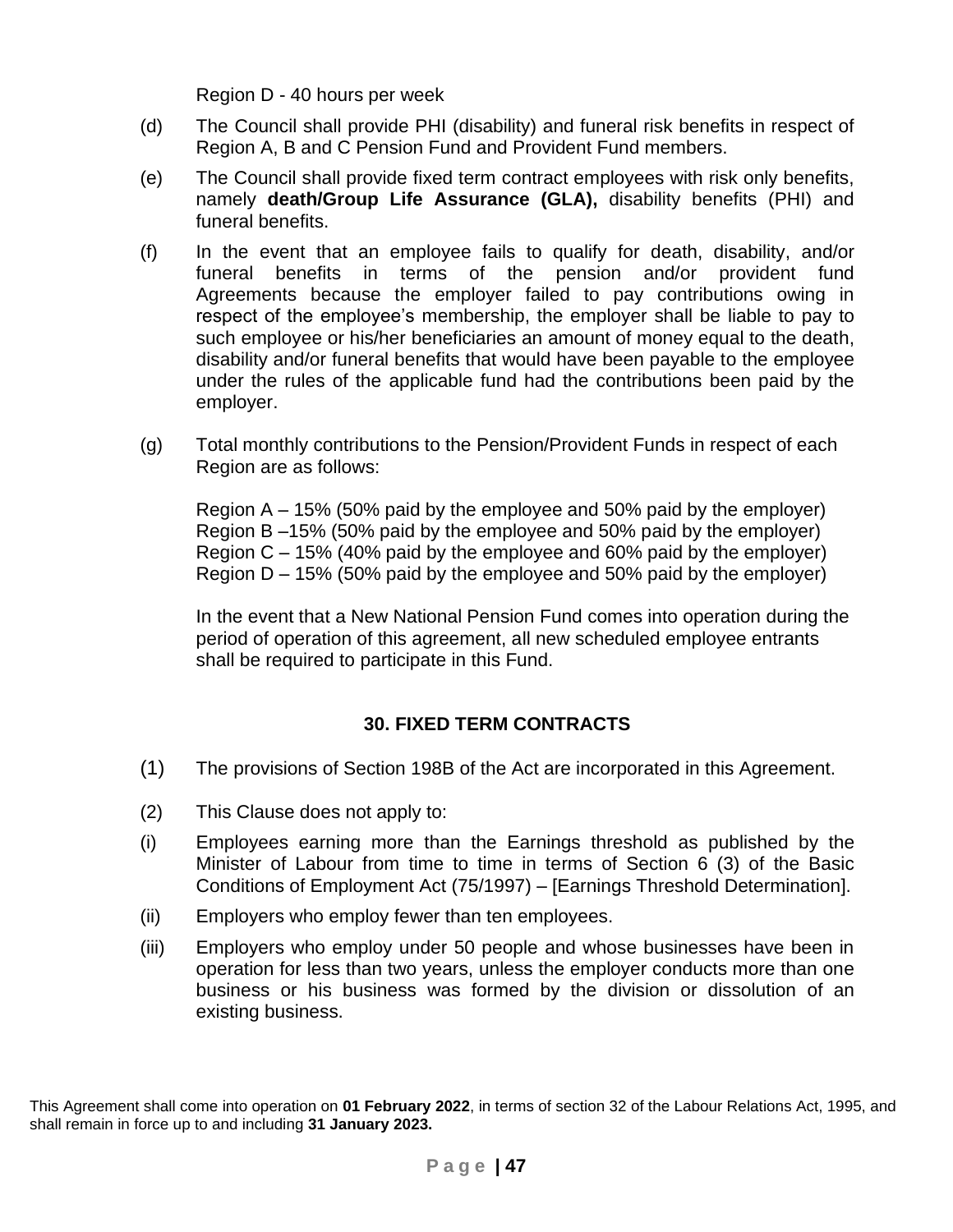- (3) An employee can be employed on a fixed-term contract or successive fixedterm contracts for longer than three months *only* if the nature of the work for which the employee is employed is of a limited or definite duration, or if the employer can demonstrate any other justifiable reason for fixing the term of the contract.
- (4) A fixed-term contract for longer than 3 months shall only be justifiable if the employee:
	- (i) Is replacing another employee who is temporarily absent from work;
	- (ii) Is employed on account of a temporary increase in the volume of work which is not expected to endure beyond twelve months.
	- (iii) Is a student or recent graduate employed for the purpose of being trained or gaining work experience to enter a job or profession.
	- (iv) Is employed to work exclusively on a specific project which has a limited or defined duration. Notwithstanding this provision, an employer is permitted to move an employee from one site to another provided that there are justifiable reasons for doing so, namely, shortage of work, increase in the volume of work, and skills required. Provided further that the duration of the employee's contract does not extend beyond the agreed contract period, unless the parties have agreed in writing to extend the contract.
	- (v) Is a non-citizen who has been granted a work permit for a defined period.
	- (vi) Is employed to perform seasonal work.
	- (vii) Is employed for the purposes of an official public works scheme or similar public job creation scheme.
	- (viii) Is employed in a position funded by an external source for a limited period.
	- (ix) Has reached the normal or agreed-upon retirement age applicable in the employer's business.
- (5) Employment on a fixed-term contract concluded or renewed in instances where the employer cannot prove that the work the employee is employed to do is of a limited or definite duration, or where the employer cannot demonstrate any justifiable reasons for making the contract a fixed-term contract, shall be deemed to be of an indefinite period.
- (6) An offer to employ an employee on a fixed-term contract or to renew or extend a fixed-term contract *must* be in writing and the reasons for fixing the period of the contract must be stated.

This Agreement shall come into operation on **01 February 2022**, in terms of section 32 of the Labour Relations Act, 1995, and shall remain in force up to and including **31 January 2023.**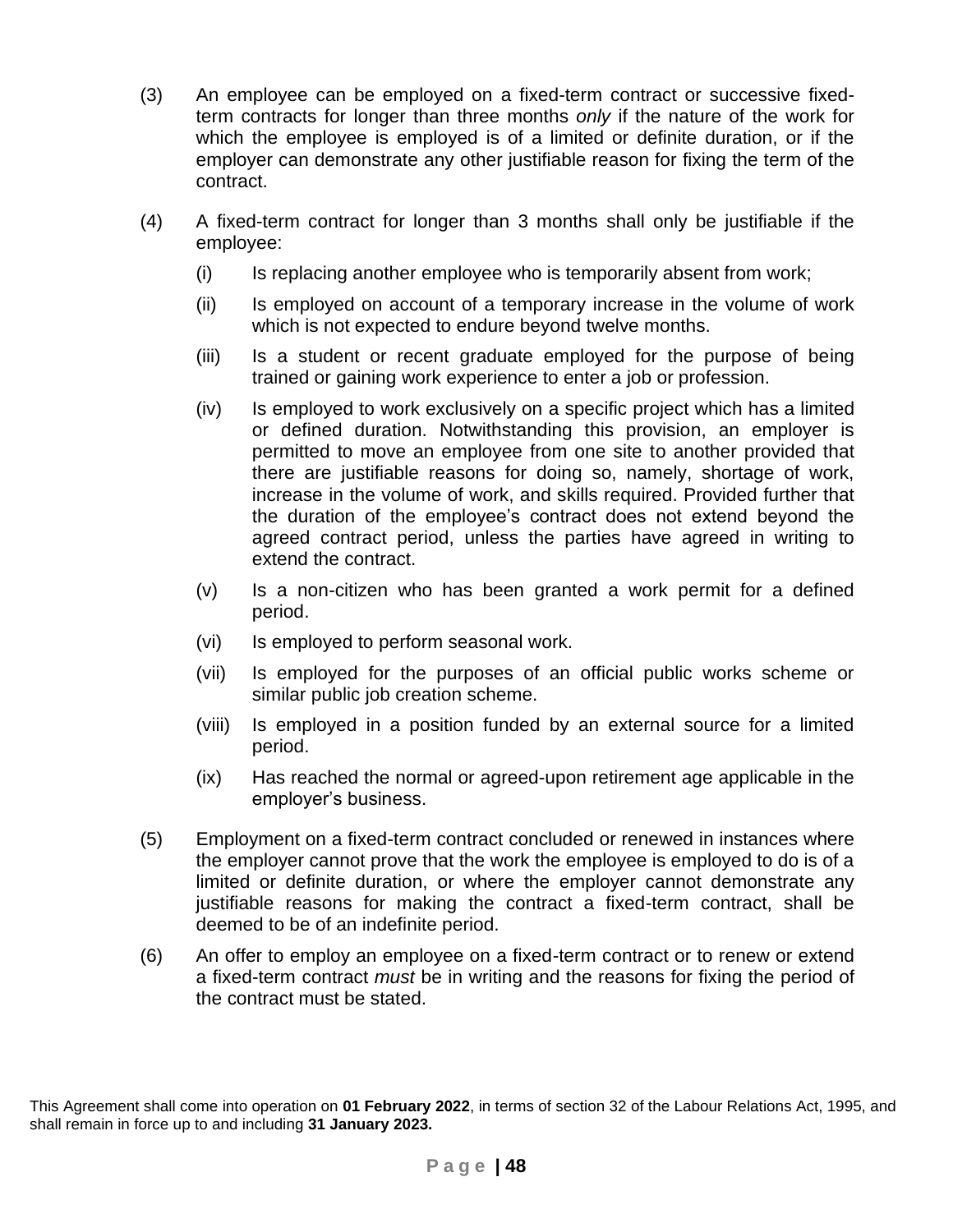- (7) Employees employed on fixed-term contracts for longer than three months must *not* be treated less favourably than employees employed on a permanent basis and who perform the same or similar work, unless there is a justifiable reason for the different conditions.
- (8) The employer *must* provide all employees with equal opportunities to apply for vacancies.
- (9) Employers who employ people on fixed-term contracts to work exclusively on a specific project with a limited or defined duration exceeding 24 months *must* pay the employee, on expiry of the contract, one week's remuneration for each completed year of the contract, calculated in accordance with section 35 of the BCEA.
- (10) However, should an employer offer an employee alternative employment with the same or any other employer and the employee refuses to accept such offer which is on the same or similar terms, such employee is not entitled to one week's remuneration.
- (11) In cases where an employee is engaged on a fixed term contract, and such employee has not previously contributed to the Electrical Industry Pension/Provident Fund, the employer shall cover such employee only for the purposes of risk benefits, that is death, disability, funeral and sick pay, whilst employed on such fixed term contract: Provided this shall not apply to an employee who was previously a member of the Pension/Provident Fund and has not withdrawn from such Fund. Provided that should such employee be employed on a further fixed term contract with the same employer within 90 days of the termination of his original fixed term contract, the employer and employee shall contribute towards the employee's Pension/Provident Fund.
- (12) In any proceedings, the employer bears the onus of proving that there was a justifiable reason for fixing the term of the contract and that the period was agreed to.

# **31. CLOSING OF ESTABLISHMENT ON AN ORDINARY WORKING DAY**

Notwithstanding anything to the contrary in this Agreement, an establishment may, by mutual arrangement between the employer and not less than 66 per cent of his employees, be closed during any period of work specified for that establishment in terms of clause 6 of this Agreement.

Where such an arrangement has been arrived at for each specific closing of the establishment, the Council shall be advised of such arrangements made.

This Agreement shall come into operation on **01 February 2022**, in terms of section 32 of the Labour Relations Act, 1995, and shall remain in force up to and including **31 January 2023.**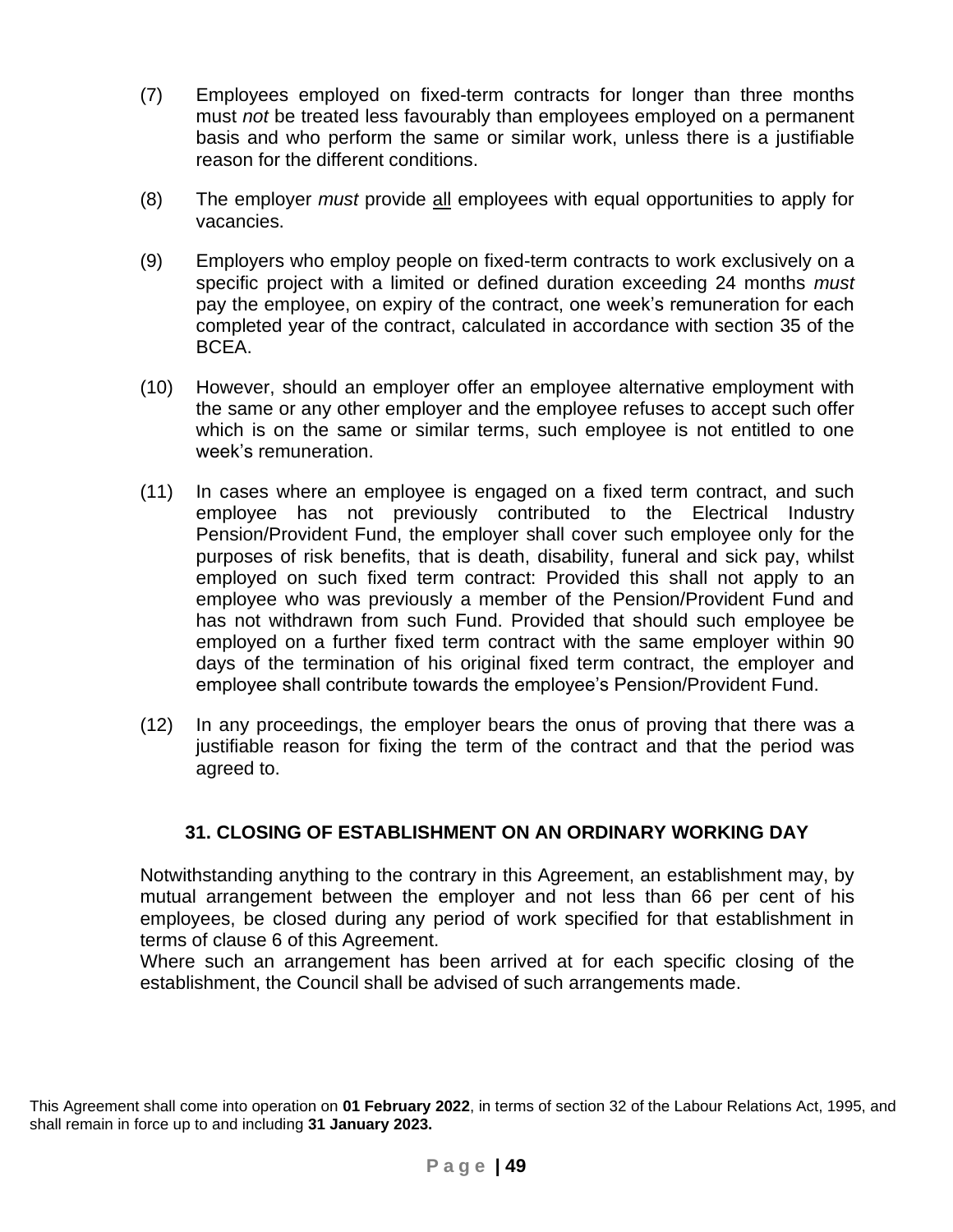#### **32. REGISTRATION OF EMPLOYERS AND EMPLOYEES**

- (1) (a) Every employer in the Electrical Industry shall, within 30 days of the date of coming into operation of this Agreement, register with the Council by forwarding to the Secretary of the Council the following particulars, on the form prescribed by the Council, together with the registration fee prescribed:
	- (i) full name of business,
	- (ii) business address,
	- (iii) full names of owners/partners/directors/members,
	- (iv) residential address of owners/partners/directors/members,
	- (v) the registration fee determined by the Council from time to time and provided that it shall not exceed R3000.00;
	- (vi) the name of the registered person who is employed in a full-time capacity, in terms of the Electrical Installation Regulations, 2009;
	- (vii) the full names of all other employees employed by him, including identity numbers, categories of employment, residential addresses and, in respect of each individual employee or employer, any additional personal particulars as may be required by the Council, and by endeavouring to submit the completed beneficiary form to Council within 30 days of date of registration.

In the event that the staff complement changes at any time during the course of operation of the business, the employer must notify Council within 30 days of such changes and shall furnish all other particulars required in terms of this clause.

Documentation, as required in terms of the Financial Intelligence Centre Act, No 38 of 2001 ("FICA") shall be submitted to the Council for all new employer registrations. Currently registered employers shall also be required to submit this information as and when required in terms of legislation.

Any changes to the information that the Council has on files must be furnished to it within 30 days of such changes.

(viii) an electrical contractor's certificate of registration issued by the Chief Inspector, or a person appointed by him in terms of the Electrical Installation Regulations, 2009, made under the Occupational Health and Safety Act, 1993,

This Agreement shall come into operation on **01 February 2022**, in terms of section 32 of the Labour Relations Act, 1995, and shall remain in force up to and including **31 January 2023.**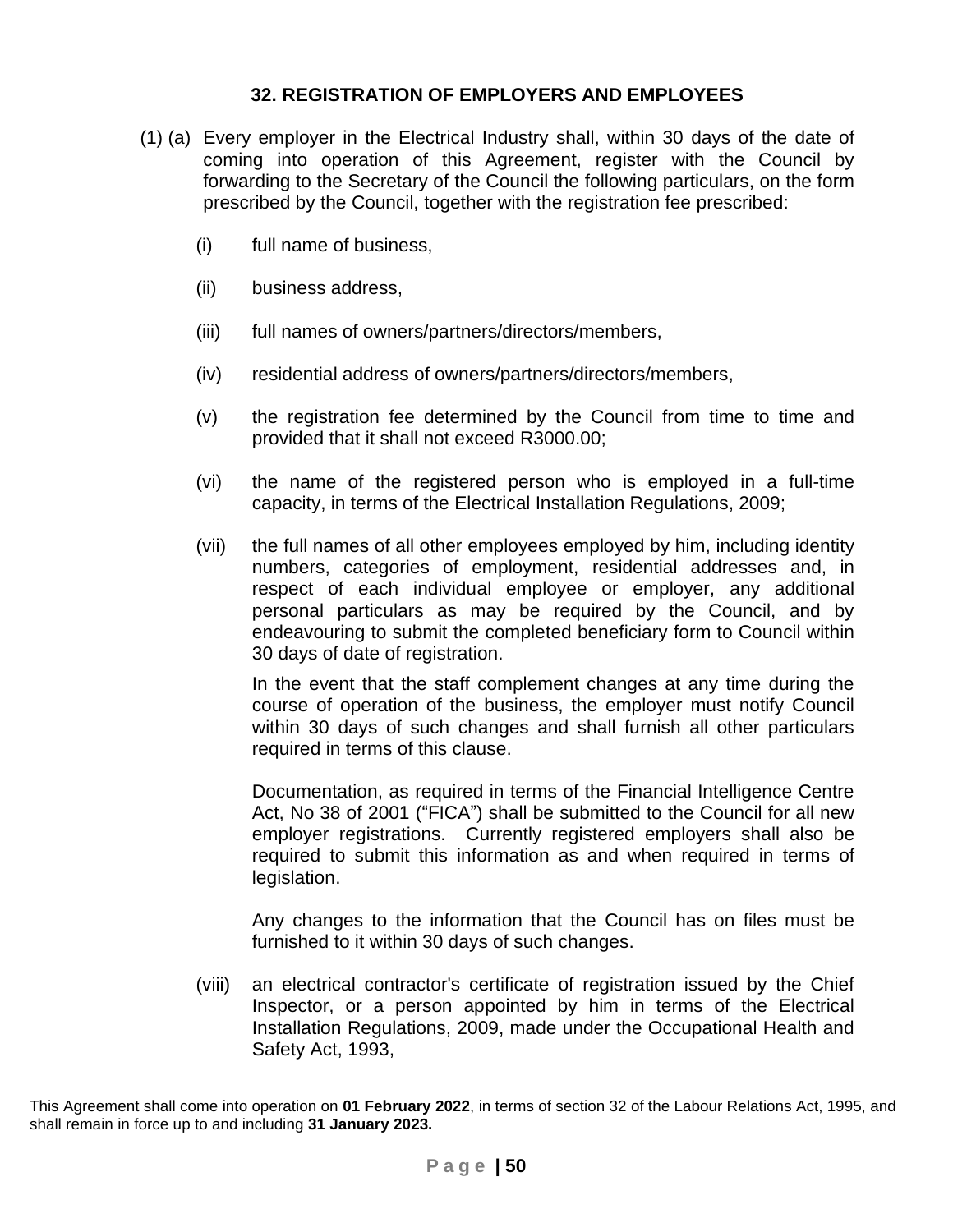(ix) satisfactory proof of registration with the Unemployment Insurance Fund, the Compensation Fund Commissioner, the relevant local authority and the South African Revenue Service.

The requirements prescribed by this paragraph shall be maintained during the period of registration, and evidence of the continued validity thereof shall be produced at the request of the Council. If there is any change to the above requirements, the Council shall be notified within 30 days.

- (x) the Council shall not register any person as an employer who is registered as an employee in the industry unless he or she has the written permission of their employer to do so.
- (b) An employer who has already, prior to the date of coming into operation of this Agreement, furnished the particulars required under this clause shall be deemed to have complied with the provisions thereof and to be registered with the Council.
- (c) Employers entering the Industry after the date of coming into operation of this Agreement shall register with the Council and shall furnish the particulars required under paragraph (a) above within 30 days of commencing operations.
- (d) Should the business cease to exist, the Council shall be notified within 30 days.
- (2) Every employer to whom this Agreement applies, but who is not registered in terms of the provisions of sub-clause (1) (a) of this clause, shall be deemed to be registered from the date of commencement of his business and shall observe the provisions of this Agreement.
- (3) All applications for registration shall be made directly to the Secretary of the Council in the area in which the employer is operating or intends to operate his business.

The postal addresses of the Regional Councils are -

| <b>Bloemfontein</b> | : PO Box 1379, Bloemfontein, 9300           |
|---------------------|---------------------------------------------|
| Cape                | : PO Box 1220, Parow, 7499                  |
| East London         | : P.O. Box 19852 Tecoma, East London, 5214. |
| Gauteng             | : PO Box 31402, Braamfontein, 2017          |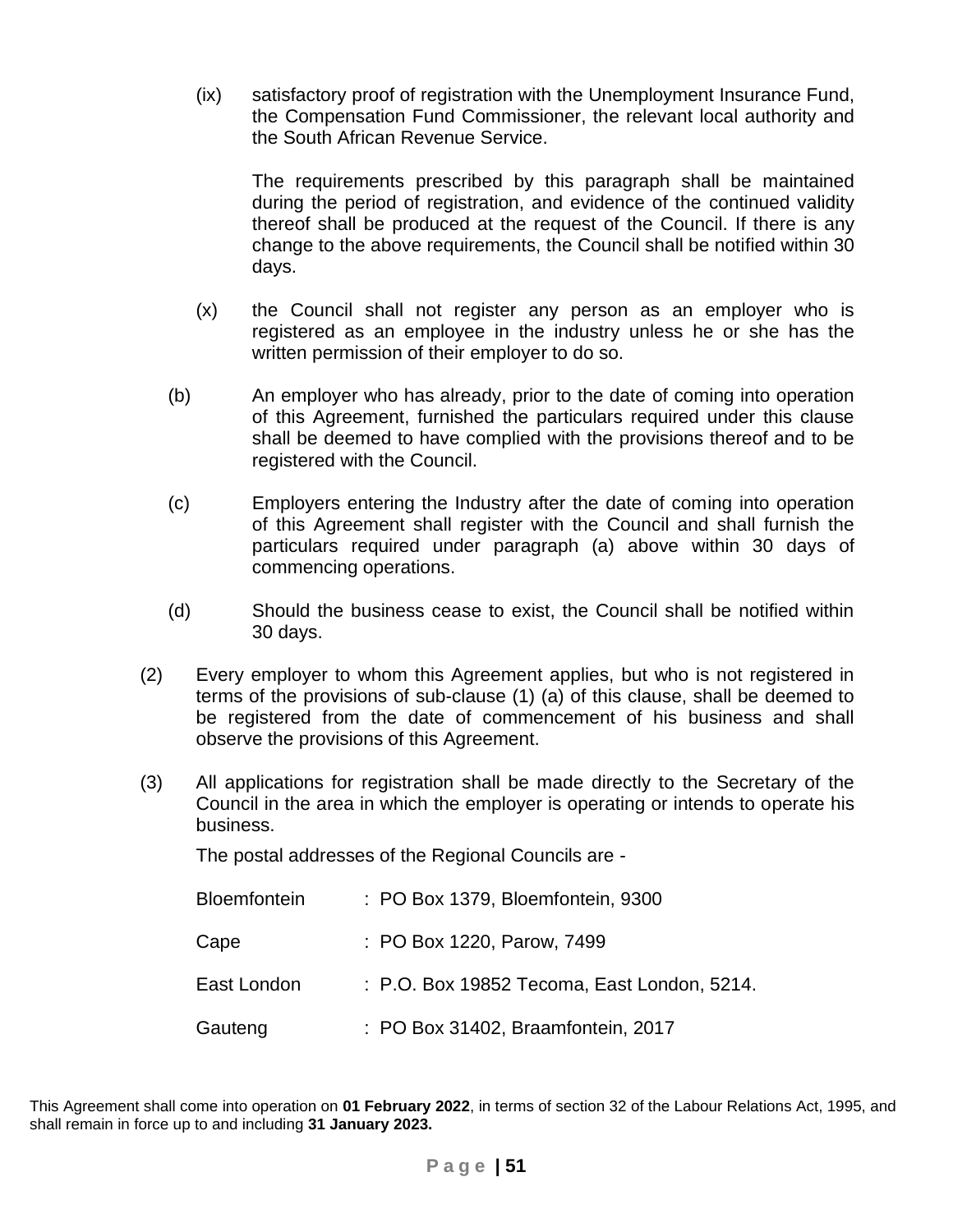| George                             | : P.O. Box 1952, George, 6529                                                                  |
|------------------------------------|------------------------------------------------------------------------------------------------|
| Kwazulu -Natal<br><b>Nelspruit</b> | : P.O BOX 47852, Greyville, Durban, 4023<br>: P.O. Box 19646, The Village Mall, Nelspruit.1200 |
| Polokwane                          | : P.O. Box 2478, Polokwane. 0700                                                               |
| Port Elizabeth                     | : PO Box 27287, Greenacres, 6057                                                               |
| Pretoria:                          | : P.O. BOX 12399, Hatfield, 0028                                                               |

- (4) (a) Every employer who has in his employ the categories of employees for whom basic minimum wages are prescribed in terms of clause 4 of Part 11 of this agreement shall be required to pay to the Council a levy amounting to R2.00 per such employee per week
	- (b) The amounts paid to the Council in terms of paragraph 4(a) above shall be deposited in a separate bank account and may be invested by the Council in paid up shares, fixed deposits or savings accounts with any bank.
	- (c) Notwithstanding sub-clause 4(a) and 4 (b) above, R2.00 levy contributions shall not be paid to the Council for as long as the Council has an insured scheme in place.
	- (d) In the event of the insolvency of any employer who is registered with Council the Scheme established by the Council or the Council ,in the event there is no scheme in place, shall pay leave pay which has accrued to the employees of that employer: Provided that the liability of the Council shall be limited to the total moneys collected and deposited in terms of paragraph (b) above: provided further that the employees so compensated cede their claims to the Council and that the Council have the right to claim any amount so paid out from the insolvent estate.

### **CLAUSE 32A. COMPLIANCE BY CONTRACTORS SUB CONTRACTING WORK TO ANOTHER PERSON OR TO A SUBCONTRACTOR (INCLUDING TEMPORARY EMPLOYMENT SERVICES)**

No contractor shall enter into an agreement to subcontract electrical work to another person, subcontractor, or temporary employment service that is subject to the provisions of the Council's Main Collective Agreement, unless at the time of entering into the agreement, the contractor informs the Council of such agreement with the subcontractor and the details of the site where the subcontractor is operational.

This Agreement shall come into operation on **01 February 2022**, in terms of section 32 of the Labour Relations Act, 1995, and shall remain in force up to and including **31 January 2023.**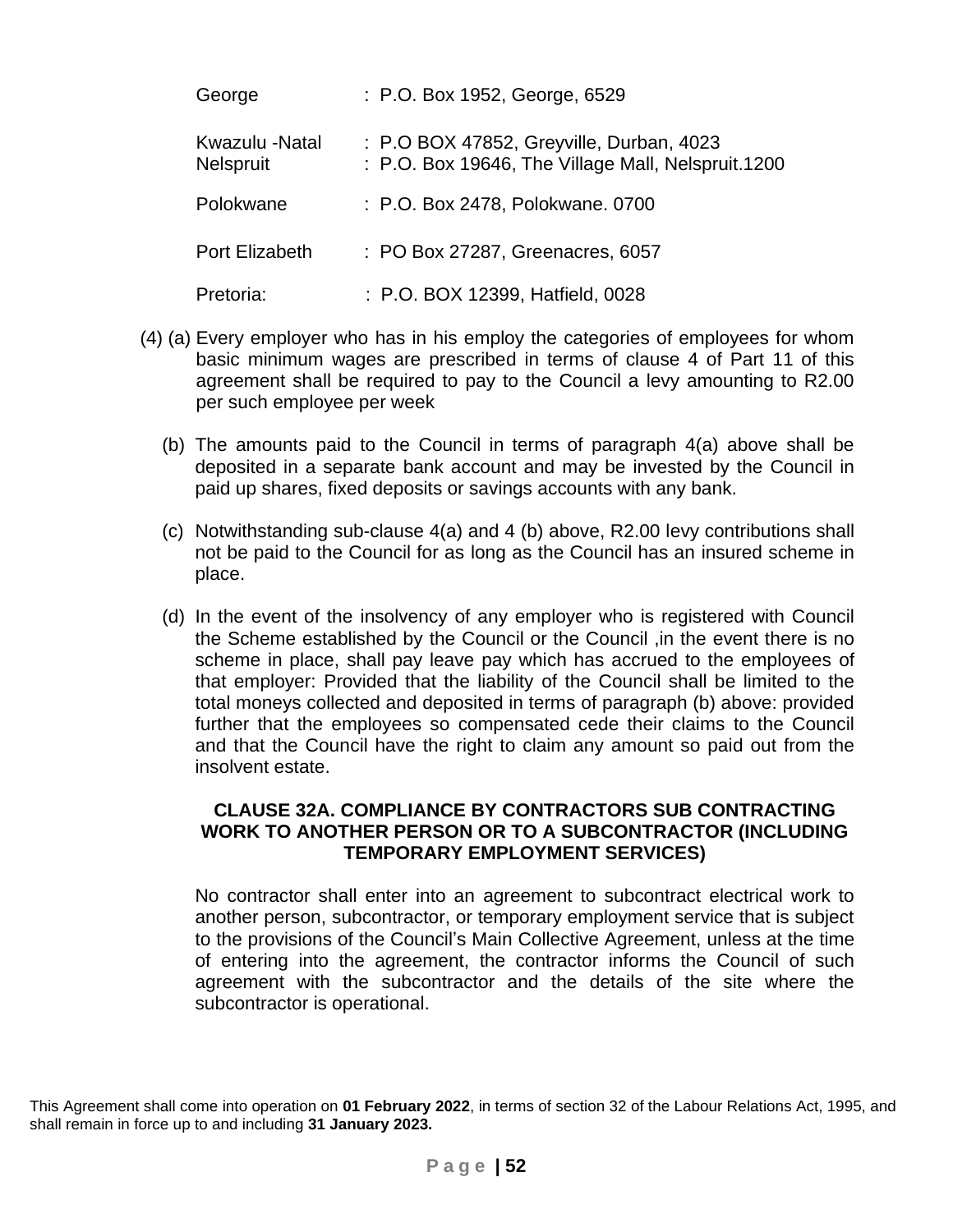Provided further that no person may utilise a temporary employment service for work in connection with the Electrical Industry as defined in the Council's Main Collective Agreement, unless both the person and the temporary employment service are, at all times during the use of the temporary employment service, employers in good standing with the Council.

The provisions of Section 198 of the Act read with Clause 38 of the Council's Main Collective Agreement shall apply to any person who enters an agreement to utilize a temporary employment service for work in connection with the Electrical Industry.

# **33. TRAINING OF ELECTRICAL CONSTRUCTION OPERATORS**

(1) Upgrade from Electrical Assistant to Elconop 1:

When an employer upgrades an employee from Electrical Assistant to Elconop 1, he shall inform the Council in writing within thirty days from the date thereof, and apply to the Council for a new registration card to be issued to the employee.

(2) Upgrade from Elconop 1 to Elconop 2:

When an employer wishes to upgrade an employee from Elconop 1 to Elconop 2, he shall arrange for the Elconop 1 to attend the prescribed formal training course at an institutionalised training centre accredited by the appropriate "SETA". Should the Elconop 1 be successful in the examination, he shall from the date of undertaking such examination be promoted to Elconop 2 and the employer shall apply to the Council for a new registration card to be issued to such employee.

(3) Upgrade from Elconop 2 to Elconop 3:

The provisions of sub-clause (2) above shall apply in upgrading an Elconop 2 to an Elconop 3, save that the Elconop 2 must have been employed in the Industry for a continuous period of at least 12 months.

- (4) Requirements while undergoing training:
	- i) The employee shall be remunerated as an Electrical Assistant whilst undergoing on-site training to upgrade to an Elconop 1 and an employer shall allow him to perform the duties of an Elconop 1 during this period. The on-site training shall not exceed a period of three months.

Should the employee not be deemed to be competent as an Elconop 1 by the employer at the end of the on-site training period, he shall

This Agreement shall come into operation on **01 February 2022**, in terms of section 32 of the Labour Relations Act, 1995, and shall remain in force up to and including **31 January 2023.**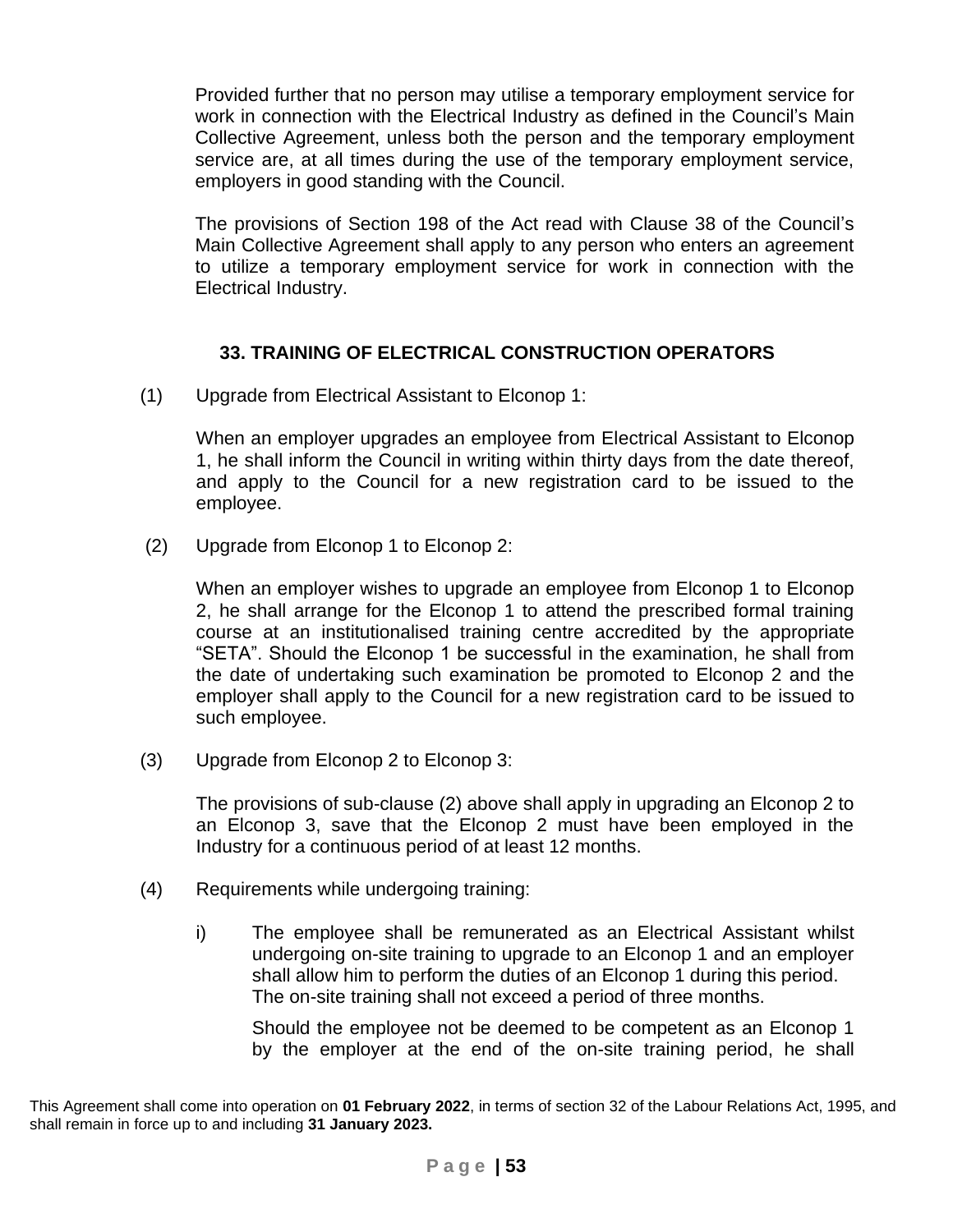immediately revert to employment on the previous terms and conditions applicable to him as an Electrical Assistant.

ii) The employee shall be remunerated as an Elconop I whilst undergoing formal training at an institutionalised training centre, to upgrade to an Elconop 2;

The employee shall be remunerated as an Elconop 2 whilst undergoing formal training at an institutionalised training centre, to upgrade to an Elconop 3;

- iii) For a period not exceeding three months after undertaking the prescribed formal training, an employer shall be permitted to provide onsite training for the Elconop 1 prior to him undertaking the examination for Elconop 2 and allow him to perform the duties of an Elconop 2. The employer shall not be required to pay the wages of an Elconop 2 during the period the Elconop 1 is receiving on-site training.
- iv) The provisions of sub-clause (4)(iii) above shall apply in upgrading an Elconop 2 to Elconop 3.
- (5) All Elconop 1, Elconop 2, and Elconop 3 employees shall be issued with a registration card in the manner and form prescribed by the Council. Such registration card, for which a fee not exceeding R20, 00 shall be payable by the employee, shall contain a photograph of the employee and his category of employment. Such card shall at all times during working hours be carried on the person of the employee.

# **34. OUTWORK**

- (1) No employer shall require or allow any of his employees to undertake work in connection with the Electrical Industry other than to execute work in completion of an order placed with such employer.
- (2) No employee whilst in the employ of an employer shall solicit, undertake or perform any work other than on behalf of his own employer in the Electrical Industry, whether for remuneration or not, during or outside of the ordinary hours of work or working days prescribed in clause 6 of this Agreement, save that such employee may carry out work on his own premises outside of normal working hours.
- (3) No employer shall employ any employee of another employer in the Electrical Industry, whether for remuneration or not, during or outside of normal working hours or during any leave period of such employee.

This Agreement shall come into operation on **01 February 2022**, in terms of section 32 of the Labour Relations Act, 1995, and shall remain in force up to and including **31 January 2023.**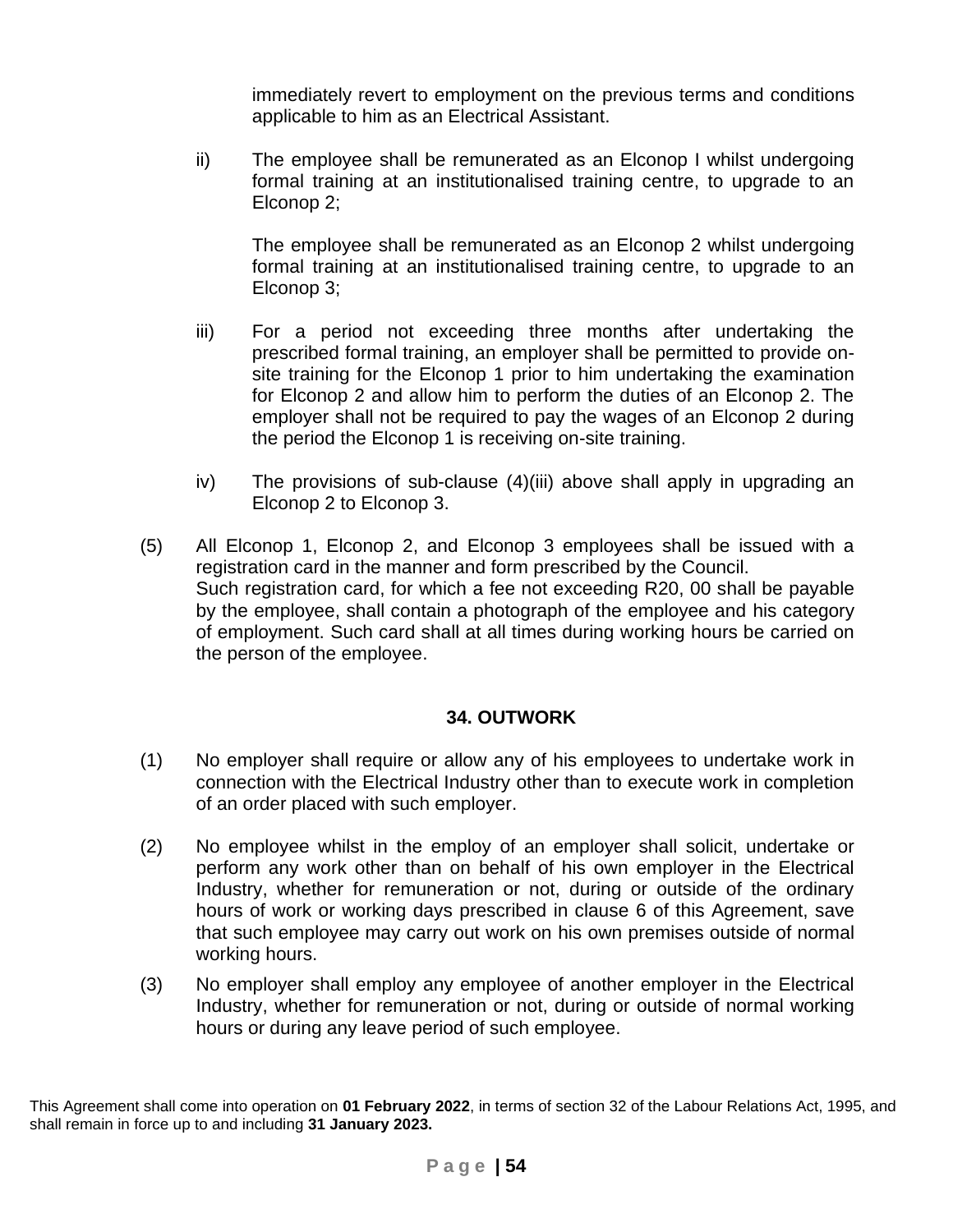### **35. PIECEWORK AND INCENTIVE PAYMENTS**

- (1) The giving out by employers or the performance by employees of work on a piecework basis is prohibited.
- (2) Notwithstanding the provisions of sub-clause (1) of this clause, it shall be permissible, by mutual agreement between any individual employer and his employee, to introduce and to operate a system of incentive payments: Provided that as a result of the introduction and operation of such system the remuneration and other monetary benefits accruing to employees shall not be less than those prescribed in this Agreement: Provided further that the other provisions of this Agreement are adhered to in every respect: Provided further that apprentices shall not be allowed to participate in such a system.

# **36. EMPLOYMENT OF PERSONS UNDER 15 YEARS OF AGE**

No employer shall employ any person under the age of 15 years.

#### **37. HIV POLICY**

Both employers and employees shall observe the Code of Good Practice: Key Aspects of HIV/AIDS and Employment published under Government Notice No. R. 1298 of 1 December 2000."

#### **38. TEMPORARY EMPLOYMENT SERVICES**

- (1) The provisions of Section 198 and Section 198A of the Act are incorporated in this Agreement.
- (2) All temporary employment services as referred to in section 198 of the Act, shall register with the Council if they provide to a client employees to perform any work falling within the definition of "Electrical Industry".
- (3) No employer may use the services of employees procured from a temporary employment service, unless such service provides sufficient proof of -
	- (a) registration in terms of the Unemployment Insurance Act, 1966;
	- (b) registration in terms of the Compensation for Occupational Injuries and Diseases Act, 1993;
	- (c) registration with this Council; and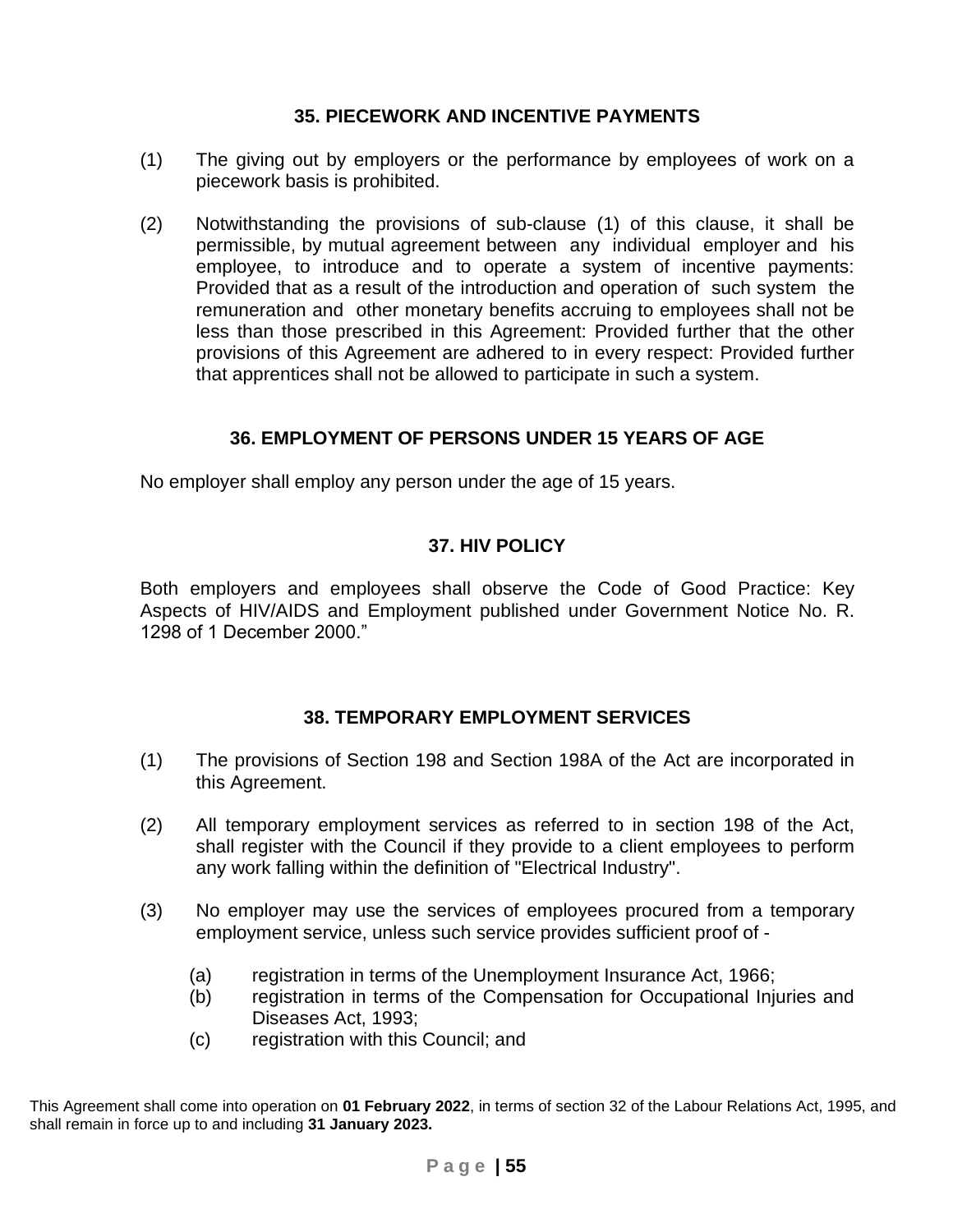- (d) compliance with the provisions of this Agreement.
- (4) An employer who procures the services of an employee or employees from a temporary employment service shall complete a form in the format specified by the Council in respect of each such employee, and such form shall be signed by both the employer and the employee concerned declaring that the particulars are correct.

### **Refer to ADDENDUM 2 of Part 1 of this Agreement.**

- (5) The form referred to in sub-clause (4) shall contain the following particulars:
	- (a) The name, telephone number, residential address and identity number of the employee,
	- (b) the business name, business telephone number and physical business address of the temporary employment service concerned,
	- (c) the date from which the employer uses the services of the employee and the expected termination date,
	- (d) the site address where the services of the employee are to be used,
	- (e) the anticipated normal working hours and overtime to be worked by the employee, and
	- (f) the occupation applicable to the employee in terms of this Agreement.
- (6) The employer shall submit the form referred to in sub-clause (4) above to the Council within five working days after he has commenced using the services of the employee or employees.
- (7) In terms of section 198(4) of the Act, the temporary employment service and the employer shall jointly and severally be liable if the temporary employment service, in respect of its employees, contravenes any of the conditions of this Agreement.
- (8) If the client of a temporary employment service is jointly and severally liable in terms of Section 198(A) or is deemed to be the employer of an employee in terms of section 198 A(3)(b)
	- (a) The employee may institute proceedings against either the temporary employment service and the client:

This Agreement shall come into operation on **01 February 2022**, in terms of section 32 of the Labour Relations Act, 1995, and shall remain in force up to and including **31 January 2023.**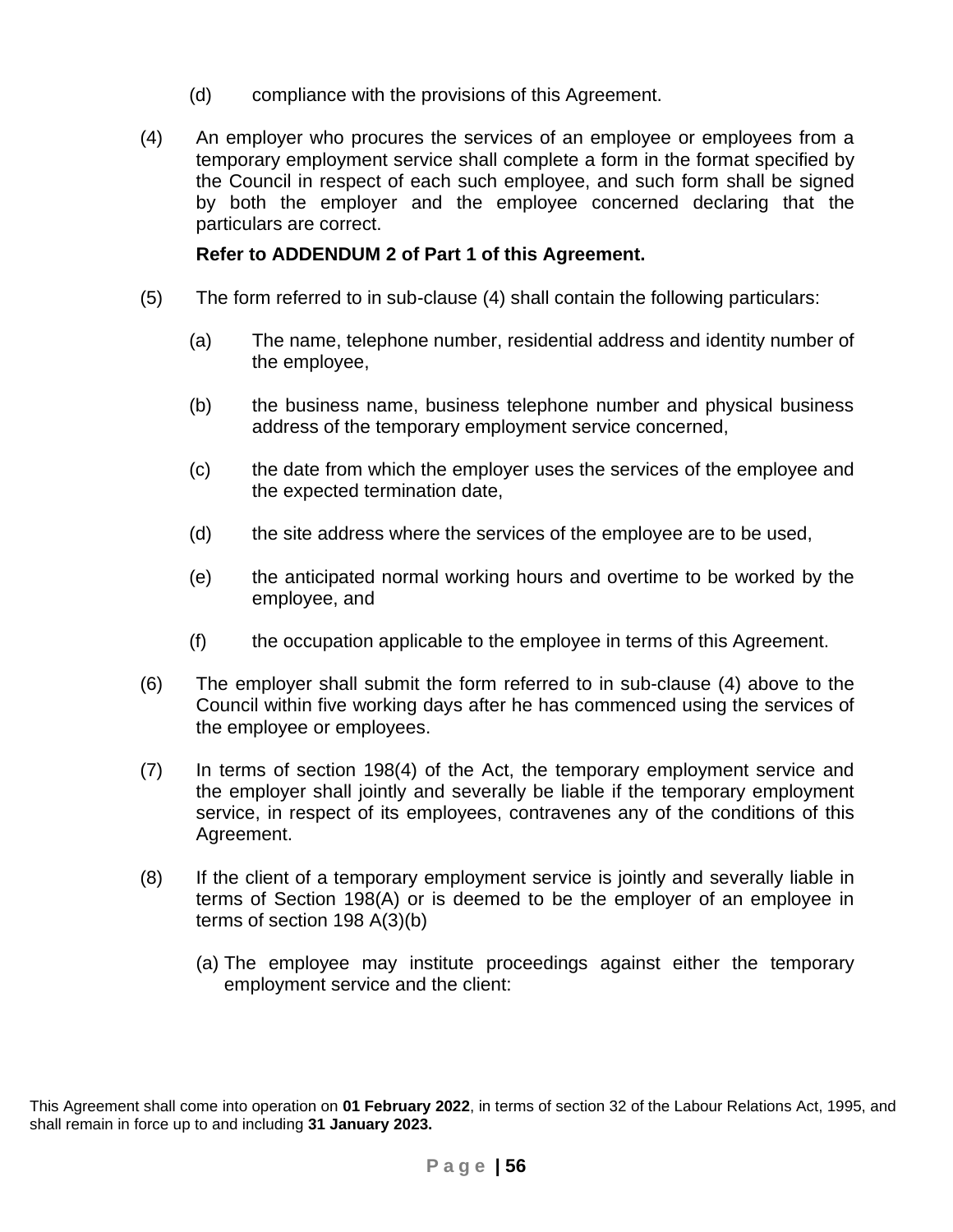- (b) A designated Council Agent acting in terms of this Agreement may secure and enforce compliance against the temporary employment or the client as if it were the employer, or both; and
- (c) Any order or award made against a temporary employment service or client in terms of this subsection may be enforced against either.
- (9) The temporary employment service shall be required to comply with all the terms and conditions of this Agreement and the relevant Pension/Provident Fund Agreements referred to in clause 29 of this Agreement.
- (10) Should the temporary employment service be a member of an employers' organisation that is a party to the Council, the provisions relating to trade union membership and subscriptions and payment of employer's organisation levies shall apply.
- (11) The Council staff shall conduct wage book inspections at all temporary employment services every 6 months.

#### **39. TEMPORARY EMPLOYMENT SERVICES PROVISIONS IN RESPECT OF EMPLOYEES EARNING BELOW THE EARNINGS THRESHOLD**

- (1) This section only applies to employees earning below the earnings threshold as published by the Minister of Labour from time to time in terms of Section 6 (3) of the Basic Conditions of Employment Act, (No 75 of 1997) [Earnings Threshold Determination]
- (2) For the purposes of this Agreement, an employee:
	- (a) Performing a temporary service as per the temporary service definition for the client is the employee of the temporary employment services; or
	- (b) Not performing such temporary service for the client is deemed to be the employee of that client and the client is deemed to be the employer; and subject to the justification provisions in Clause 30, employed on an indefinite basis by the client
- (3) All the terms and conditions of this Agreement shall apply in respect of an employee deemed to be employed on an indefinite basis.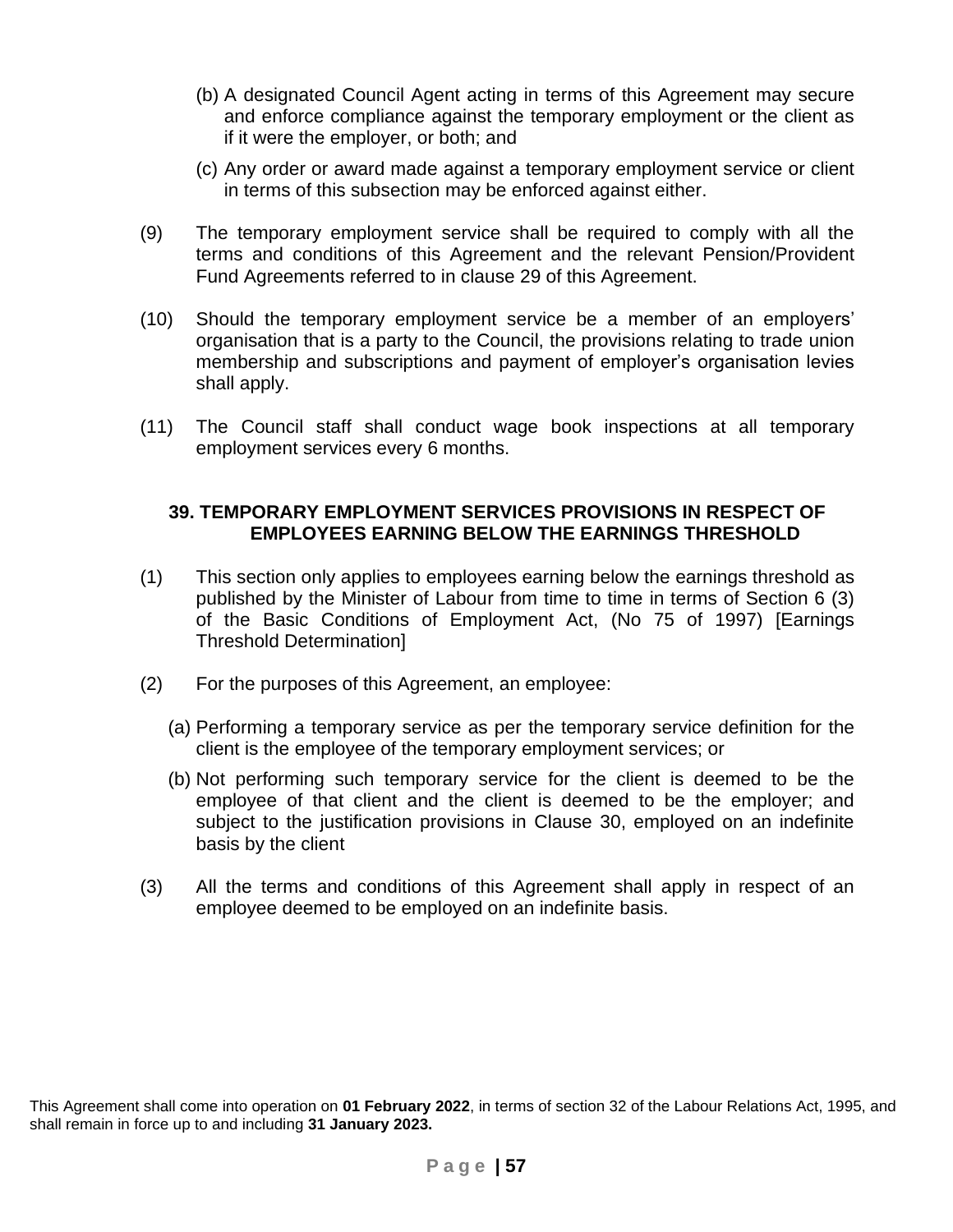### **40. PROHIBITION OF CESSION AND/OR SET-OFF**

- (1) No claim whatsoever by any employee against the Council shall be capable of being ceded and no purported cession thereof shall be binding upon the Council.
- (2) Set-off between any amounts payable to an employee referred to in clause 15 of this Agreement and any amounts payable by such employee, the deduction of which is prohibited by that clause, shall not operate and is expressly excluded, and this provision shall be deemed to be a term of every contract of employment between employer and employee.

### **41. FIRST- AID**

Every employer shall provide and maintain in good order suitable first-aid equipment as prescribed in regulation 3 of the General Safety Regulations, 1986, made under the Occupational, Health and Safety Act, 1993, on any premises where employees are employed by him.

### **42. CERTIFICATE OF SERVICE**

Every employer shall provide each employee, on the termination of his employment, with a certificate of service showing the full names of the employer and the employee, the nature of the employment, the date of commencement and the date of termination of employment.

# **43. STORAGE, INSURANCE AND PROVISION OF TOOLS**

- (1) Lockup facilities shall be provided by the employer on all sites and workshops for locking up tools.
- (2) Every employer shall take out an insurance policy with a registered insurance company, insuring tools which are the private property of skilled employees in his employ against the loss or destruction or damage of the tools through fire or theft whilst on the employer's premises.

The maximum cover under this clause shall be R2 000,00 per employee: Provided that 10 per cent of any loss or damages for which payment is claimed shall be borne by the employee: Provided further that an employer shall require a skilled employee, within seven days of the commencement of his employment, to submit to him a mutually agreed inventory of the tools in his possession, , and the skilled employee shall comply with such requirements to

This Agreement shall come into operation on **01 February 2022**, in terms of section 32 of the Labour Relations Act, 1995, and shall remain in force up to and including **31 January 2023.**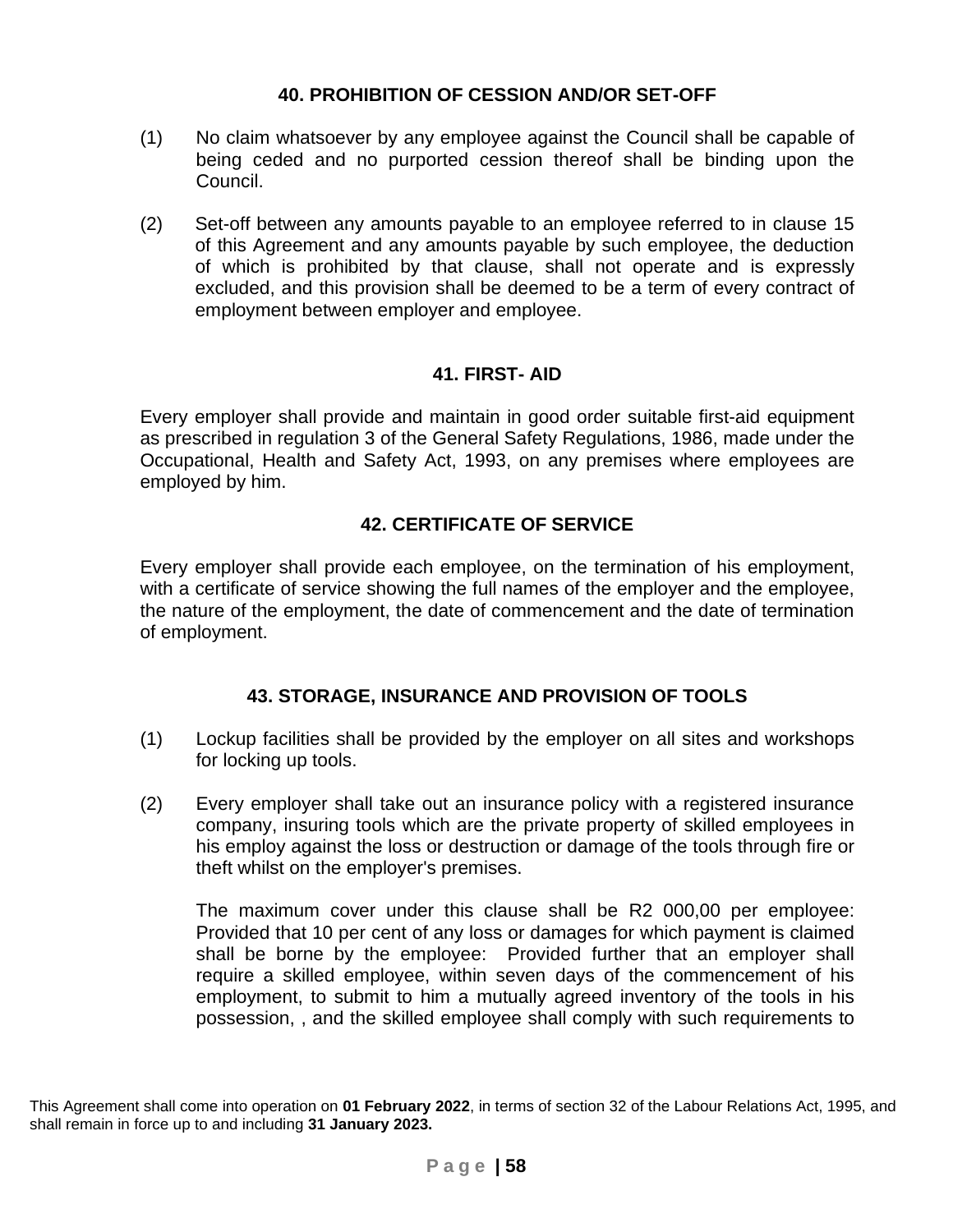enable the employer to effect the insurance prescribed above. The employer may verify such inventory from time to time.

(3) Examples of tools that a "skilled employee" may be required to have in his possession from time to time include but are not limited to the following:

electrician's pliers, long-nose pliers, tape measure (6m), hacksaw (junior and ordinary), cable knife, wire strippers, one 15cm and one 30cm shifting spanner, ballpein hammer, spirit level, set square (15cm), soldering iron, crimping pliers, side cutters (diagonal type), six assorted screwdrivers, carpenter's hammer, tin snips, six assorted standard flat and/or ring spanners, one small and one large wood chisel, set of allen keys and water pump-pliers.

(4) The employer shall, where such tools are necessary, provide-

flat and round files with handles, stocks-and-dies, chasing chisels, masonry drills, electrical testing instruments, geyser spanners, hole saws, benders, reamers, fish tapes, twist drills, die nuts, chassis punches and electric power tools: Provided that such tools shall remain the property of the employer. The employee shall exercise due care in the use of/and storage of tools provided by his employer.

The employer shall be entitled to make a deduction from the remuneration payable to any employee for the loss of the employer's equipment signed for by such employee or the insurance excess payable on the loss of any such equipment.

(5) For the purposes of this clause, "skilled employee" shall mean a master installation electrician, an installation electrician, an electrical tester for singlephase, an electrician, an artisan*,* a domestic electrical installer, an apprentice, an Elconop 2, and an Elconop 3*.*

#### **44. ADMINISTRATION OF AGREEMENT**

- (1) The Council shall be the body responsible for the administration of this Agreement.
- (2) Every employer shall keep in his establishment, in a place readily available, a legible copy of this Agreement.
- (3) Every employer shall display in his establishment, in a place readily accessible to his employees, a notice stating the starting and finishing time of work.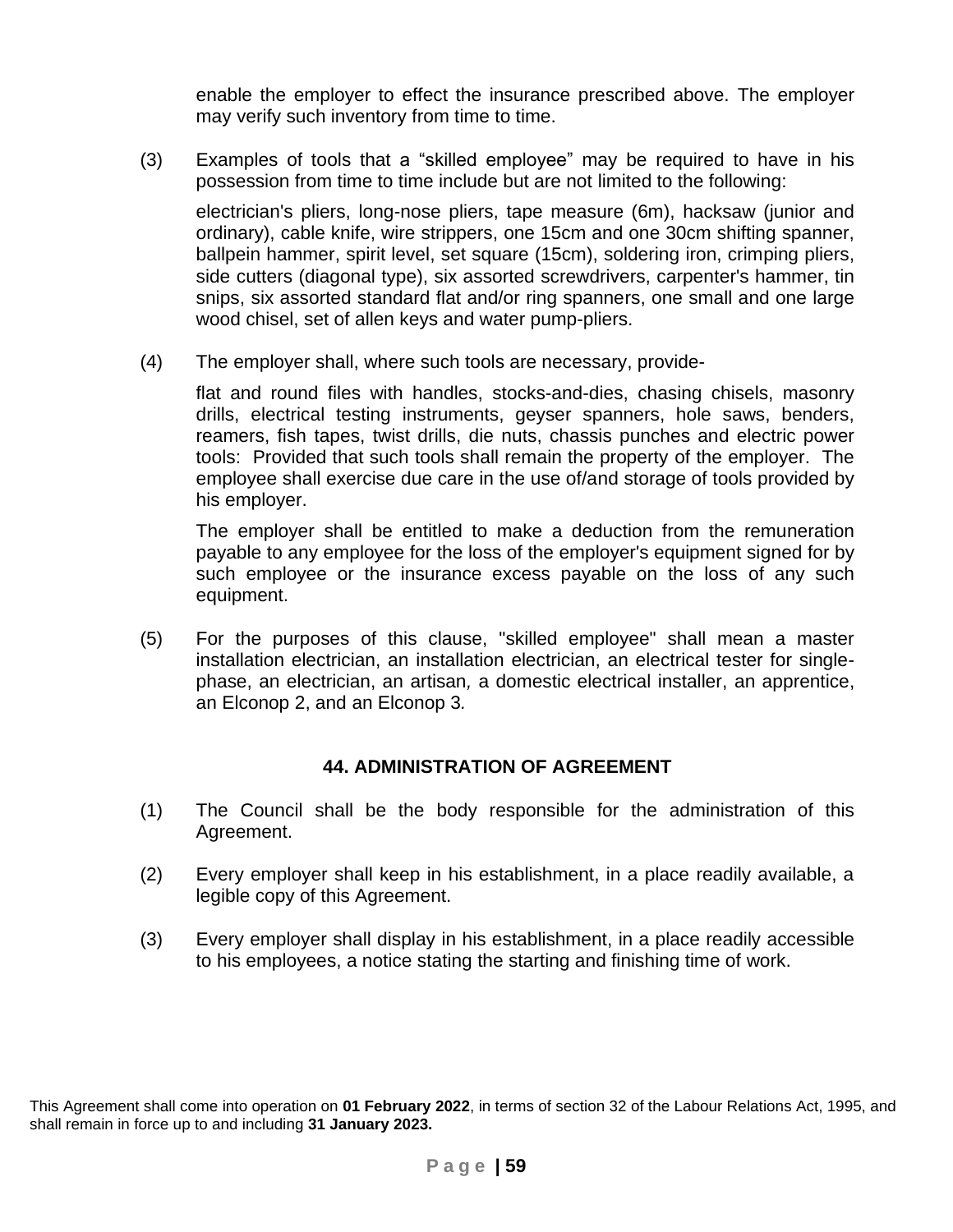### **45. DESIGNATED AGENTS**

The Council shall request the Minister, in terms of section 33 of the Act, to appoint persons to be designated agents to assist in giving effect to this Agreement. A designated agent shall have the powers conferred upon him in terms of section 33A read with Schedule 10 of the Act.

### **46. TRADE UNION ACCESS**

- (1) Any office-bearer or official of the representative trade unions shall be entitled to enter the employer's premises or place of work in order to recruit members or communicate with members, or otherwise serve their interests.
- (2) A representative trade union shall be entitled to hold meetings with employees outside their working hours at the employer's premises or place of work.
- (3) The members of a representative trade union shall be entitled to vote at the employer's premises or place of work in any election or ballot contemplated by the trade union's constitution.
- (4) The rights of access granted in (1), (2), and (3) above are extended to any place of work provided that the party trade union be granted access by the client and the principal contractor.
- 5) The rights conferred by this section shall be subject to any conditions as to time and place that are reasonable and necessary to safeguard life or property or to prevent the undue disruption of work*.*

#### **47. EXEMPTIONS**

- (1) In terms of section 32 of the Act the Council shall consider all applications for exemption from any of the provisions of this Agreement for any good and sufficient reason within 30 days from the date of receipt of such application.
- (2) All applications for exemption shall be in writing (on an application form provided by the Council) and shall be addressed to the Regional Manager of the Council in the relevant region for consideration by the Regional Exemptions Committee**.**
- (3) All applications for exemptions shall be substantiated, and such substantiation shall include the following details:
	- (a) The period for which the exemption is required,

This Agreement shall come into operation on **01 February 2022**, in terms of section 32 of the Labour Relations Act, 1995, and shall remain in force up to and including **31 January 2023.**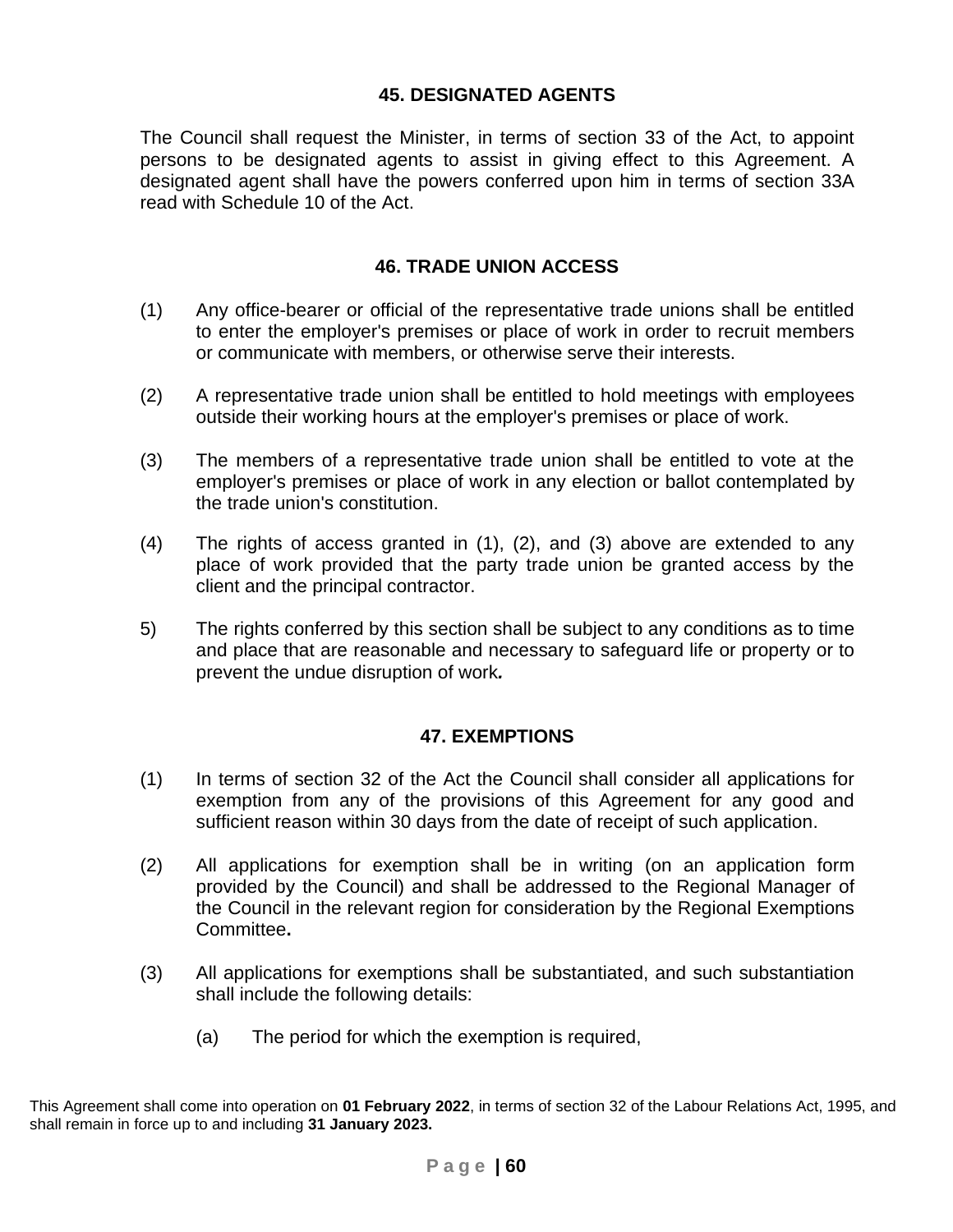- (b) the Agreement and clauses or sub-clauses of the Agreement from which the exemption is required,
- (c) proof that the exemption applied for has been discussed by the employer, his employees and their respective representatives. The responses resulting from such consultation, either in support of or against the application, shall be included with the application.
- (4) The Regional Manager of the Council shall place the applications for exemption on the agenda of the next Regional Exemptions Committee meeting for consideration.
- (5) The Regional Manager shall provide the Regional Exemptions Committee with details of all the applications for exemption.
- (6) The Council shall consider and decide on all written applications and, when requested by the applicants or objectors to do so, may interview applicants or objectors at its following meeting:
- (7) The Council may defer a decision to a following meeting if additional substantiation, information or verbal representations are considered necessary to decide on the application for exemption.
- (8) Once the Council has decided to grant an exemption, it shall issue a certificate and advise the applicant(s) within 14 days of the date of its decision.
- (9) When the Council decides against granting an exemption or part of an exemption requested, it shall advise the applicant(s) within 14 days of the date of such decision and shall provide the reason or reasons for not granting an exemption.
- (10) Exemption criteria -

The Council shall consider all applications for exemption with reference to the following criteria:

- (a) The written and verbal substantiation provided by the applicant,
- (b) the extent of consultation with and the petition for or against granting the exemption as provided by employers or employees who are to be affected by the exemption if granted,
- (c) the terms of the exemption,
- (d) the infringement of basic conditions of employment rights,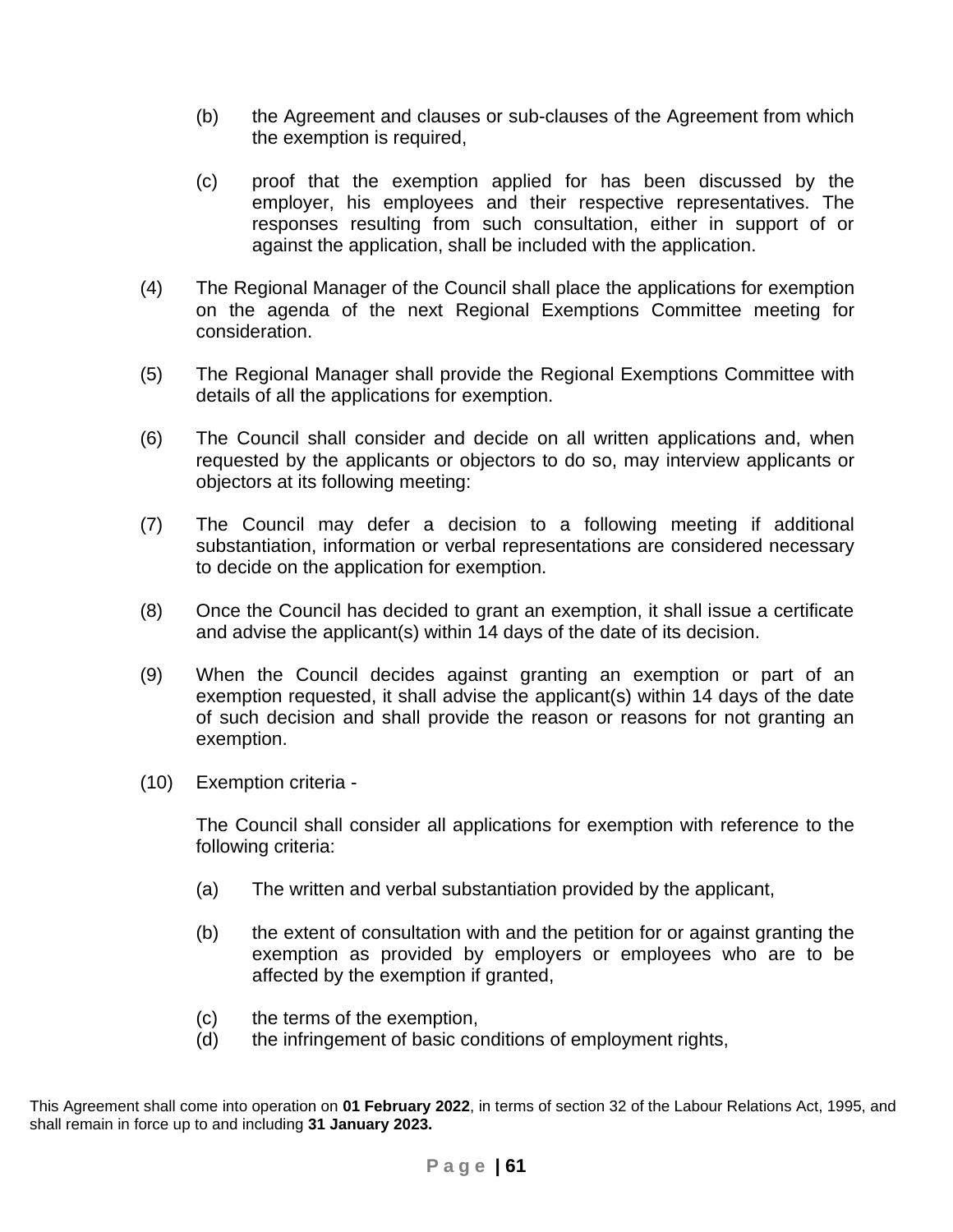- (e) the fact that a competitive advantage may not be created by the exemption,
- (f) the effect of the exemption on any employee benefit fund or training provision in relation to the alternative comparative bona fide benefit or provision, including the cost to the employee, transferability, administration management and cost, growth and stability,
- (g) the extent to which the proposed exemption undermines collective bargaining and labour peace in the Electrical industry,
- (h) any existing special economic or other circumstances which warrant the granting of the exemption,
- (i) reporting requirements by the applicant and monitoring and re-evaluation processes, and
- (j) cognisance of the recommendations contained in the Report of the Presidential Commission to Investigate Labour Market Policy.
- (k) Once a notice to attend arbitration proceedings has been issued, no employer or employee may make application for exemption from any provision of the collective agreement to which the arbitration notice relates.
- (l) Any exemption applied for after the notice to attend arbitration has been issued shall not stay the arbitration proceedings. The arbitrator shall be requested to make an appropriate arbitration award.
- (11) In terms of section 32 of the Act, the Council hereby establishes an Independent Appeal body to hear and decide as soon as possible, but no later than 30 days after the appeal is lodged, against –
	- (a) the Council's refusal of an application for exemption from the provisions contained in this Agreement,
	- (b) the withdrawal of such exemption by the Council.

Provided that such appeals are lodged with Council within 30 days from the date of receipt of the outcome of the exemption application.

(12) The Secretary shall, upon receipt of a written application for an appeal, forward the application together with the original application for exemption and all supporting documents to the Independent Appeal body for a decision.

This Agreement shall come into operation on **01 February 2022**, in terms of section 32 of the Labour Relations Act, 1995, and shall remain in force up to and including **31 January 2023.**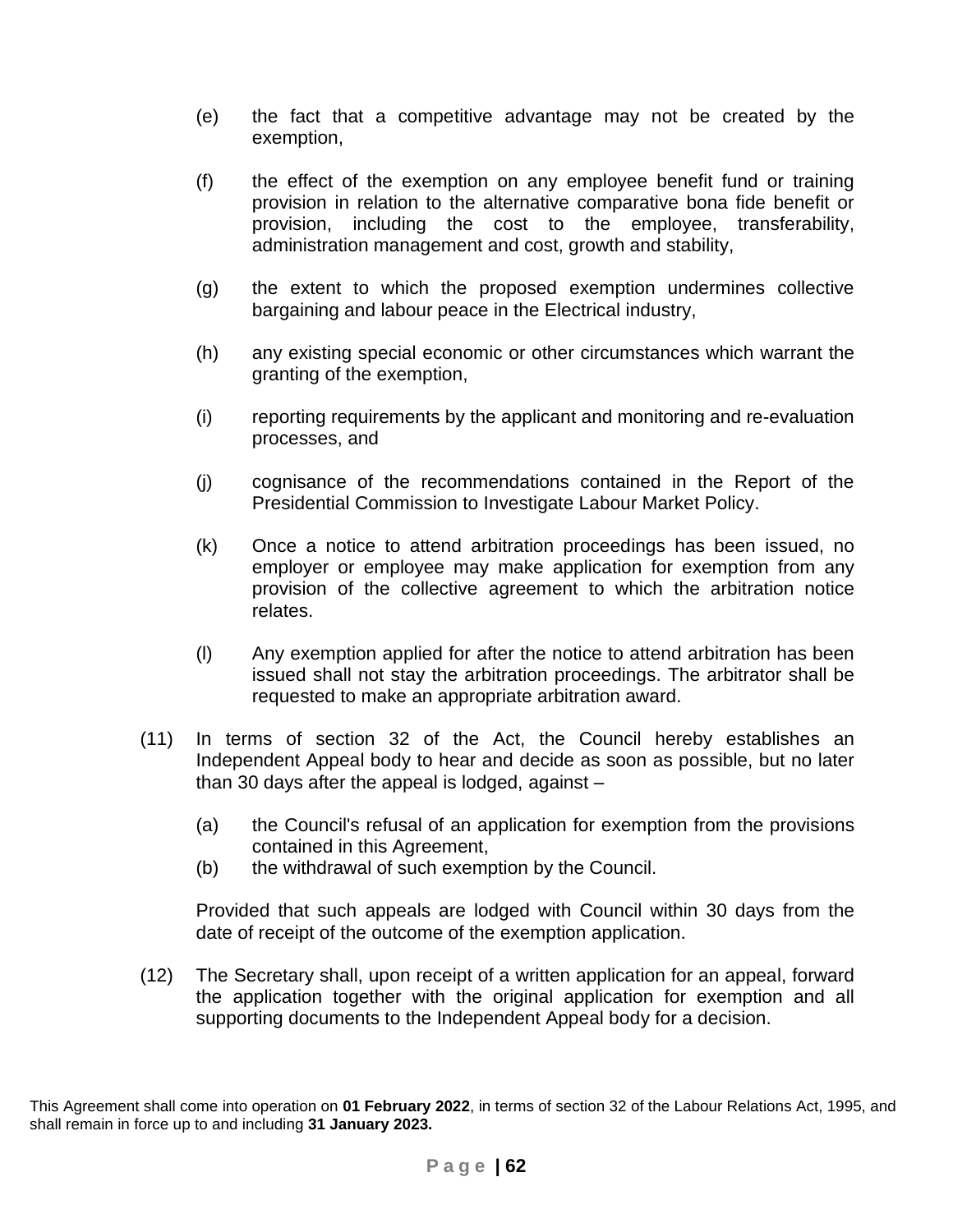- (13) The Independent Appeal body shall consider all applications within 14 days of receipt reference to the criteria set out in sub-clause (10) above and shall ensure that the applications are not in conflict with the primary objects of the Act.
- (14) The Independent Appeals Body may defer a decision to a subsequent meeting if additional motivation, information or verbal representations are considered necessary to decide the application for exemption.
- (15) The Independent Appeals Body shall issue a certificate within 14 days of the date of its decision to uphold the appeal and grant exemption. The certificate should specify the terms of the exemption and the reporting requirements by the applicant and the monitoring and re-valuation processes.
- (16) The Independent Appeals Body shall advise the applicant(s) within 10 working days of the date of its decision not to grant exemption or part of an exemption requested and shall provide a written reason or reasons for the decision not to grant exemption.

# **48. NEGOTIATING PROCEDURES**

- (1) Where any party to the Council wishes to initiate negotiations for the amendment of any existing Agreement or the introduction of a new Agreement, the party shall submit its proposals in writing to the Secretary.
- (2) The Secretary shall immediately arrange for the proposals to be circulated to all interested parties and shall take steps to arrange a negotiating meeting within 45 days of receipt of the proposal. The date of the first negotiating meeting shall be decided at the next meeting of the Council and such negotiating meeting shall be held within 30 (thirty) days of the Council meeting.
- (3) Further negotiating meetings may be held by agreement between the parties, who may also agree on any procedures, documentation, or any other matters for the purposes of assisting the negotiations.
- (4) If the negotiations have not been concluded within the 30 (thirty) days of the first negotiating meeting held, or as otherwise agreed between the parties, any party to those negotiations may declare a dispute by notice in writing to the Council and shall satisfy the Council that a copy of the referral has been served on all other parties to the dispute. This service shall be effected by means of telefax, hand delivery or registered post.
- (5) Industry disputes shall be processed in accordance with clause 50(4). All other disputes shall be processed in accordance with clause 50 (1) to 50 (3) of this Agreement.

This Agreement shall come into operation on **01 February 2022**, in terms of section 32 of the Labour Relations Act, 1995, and shall remain in force up to and including **31 January 2023.**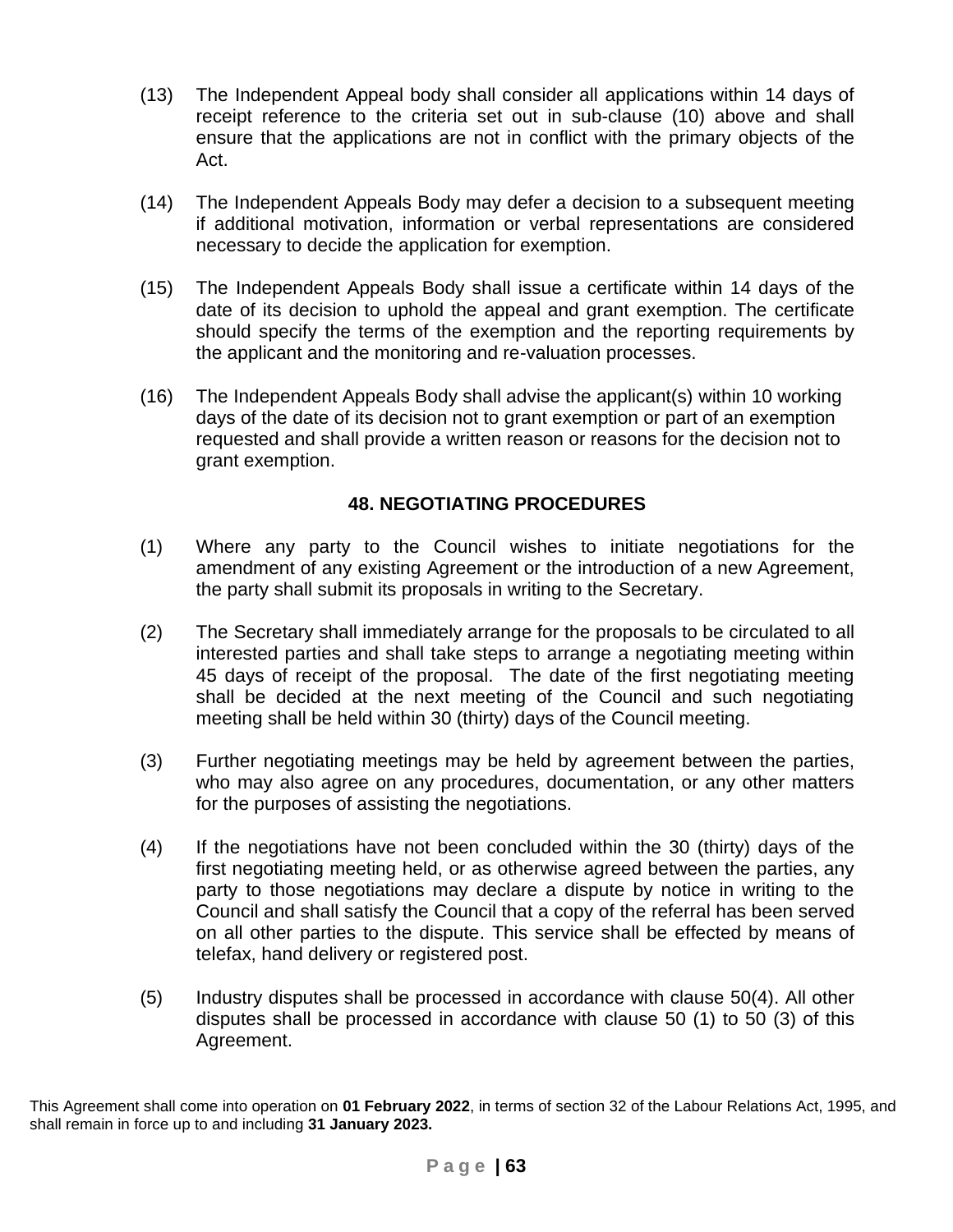### **49. GENERAL RULES GOVERNING CONCILIATIONS AND ARBITRATIONS CONDUCTED UNDER THE AUSPICES OF THE COUNCIL**

(1) Notwithstanding the following procedures and rules, any omissions there from shall be dealt with in accordance with the Rules for the Conduct of Proceedings before the CCMA as amended from time to time.

### (2) **How to bring an application**

(a) This rule applies to any application for condonation, joinder, substitution, variation or recession, application in a jurisdictional dispute or any other preliminary application. All applications must comply with Rule 31 of the CCMA rules.

#### (3) **How to apply to vary or rescind arbitration awards or rulings**

- (a) An application for the variation or rescission of an arbitration award or ruling must be made within 14 days of the date on which the applicant became aware of the arbitration award or ruling or became aware of a mistake common to the parties to the proceedings.
- (b) A ruling made by a Council appointed conciliator or arbitrator which has the effect of a final order, shall be regarded as a ruling for the purposes of this clause.

#### (4) **Condonation for failure to comply with the rules**

The Council or arbitrator or conciliator may condone any failure to comply with the time frames in this clause, on good cause shown.

# **50 - RESOLUTION OF DISPUTES**

#### **(1) Procedure to enforce compliance with this agreement:**

The Council shall take all reasonable steps necessary to ensure compliance with this agreement. If whether through its own investigations or through any other source, it appears as if the provisions of this agreement have been breached then the following procedure shall apply to enforce compliance:

- (a) The appointed official of Council shall investigate the alleged breach.
- (b) If, upon completion of the investigation, the appointed official of Council has reason to believe that this agreement has been breached,

This Agreement shall come into operation on **01 February 2022**, in terms of section 32 of the Labour Relations Act, 1995, and shall remain in force up to and including **31 January 2023.**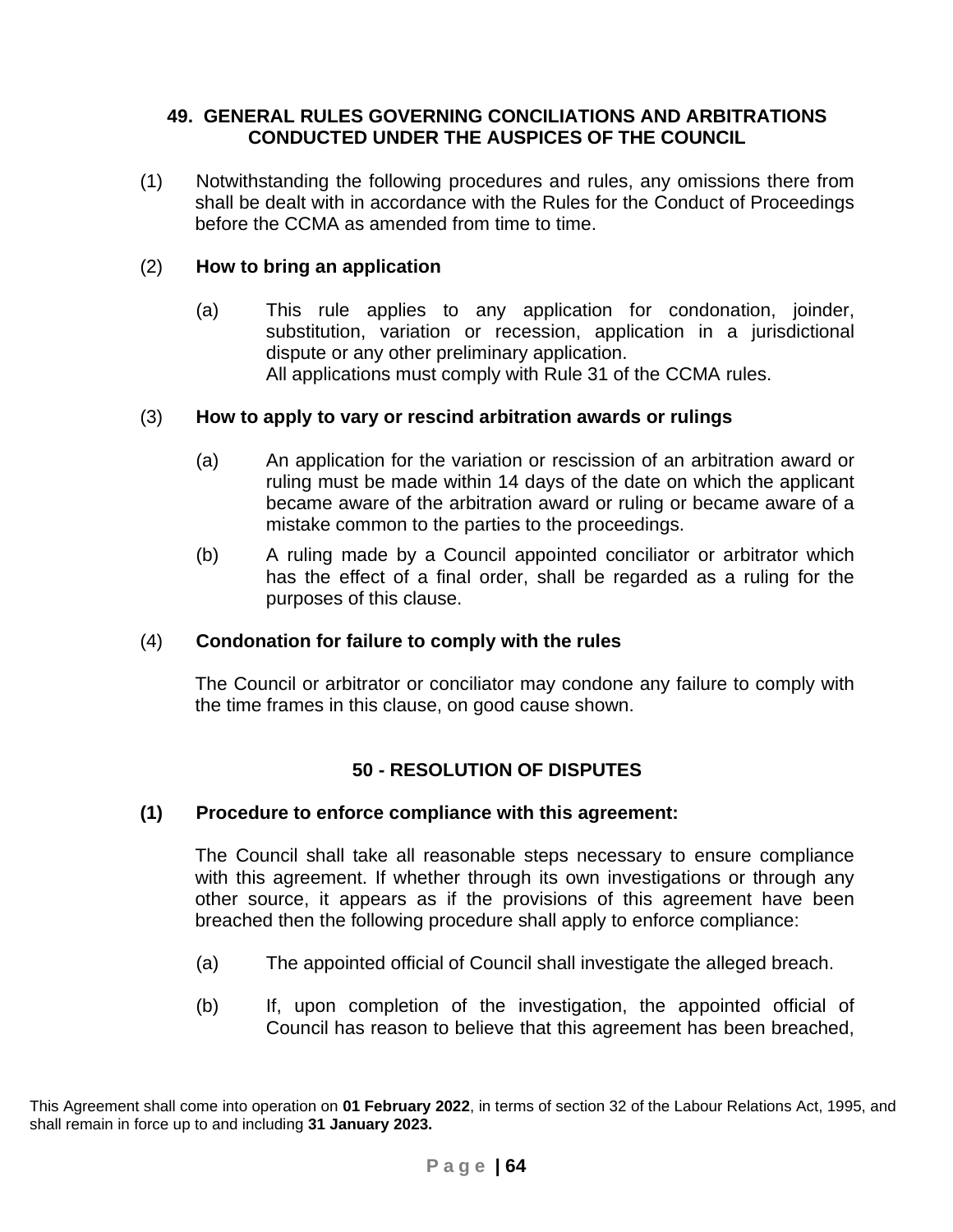the appointed person may endeavor to secure compliance with the agreement by any or all of the following means:

- (i) Issue a compliance order requiring any person bound by the collective agreement to comply with the collective agreement within a specified period.
- (ii) refer the matter to arbitration in terms of this agreement
- (iii) a designated agent of Council shall have all the powers conferred to him in terms of section 33 read with section 33A and Schedule 10 of the Act.
- (c) Arbitration
	- (i) Upon referral of the unresolved dispute to arbitration, Council shall appoint an arbitrator from its panel to hear and determine the alleged breach of this agreement. The arbitrator shall be independent of the Council.
	- (ii) The Council shall decide the date, time, and venue of the arbitration hearing, but shall give the parties at least 21 days written notice of an arbitration hearing, unless the parties agree to a shorter period.
	- (iii) The Council shall serve notice of the date, time and venue of the arbitration on all parties who may have a legal interest in the outcome of arbitration.
	- (iv) Any party who has a legal interest in the outcome of the arbitration shall have the right to  $$ 
		- give evidence
		- call witnesses
		- question the witnesses of the other party
		- address the concluding arguments with the arbitrator
		- be represented by a legal practitioner or co-employee or any office-bearer or official of his trade union or employers' organisation and, if the party is a juristic person, by a director or employee thereof.
- (d) The arbitrator shall have the following powers:
	- (i) To determine whether there has been a breach of this agreement.
	- (ii) To make any appropriate award that gives effect to the collective agreement and to ensure compliance therewith.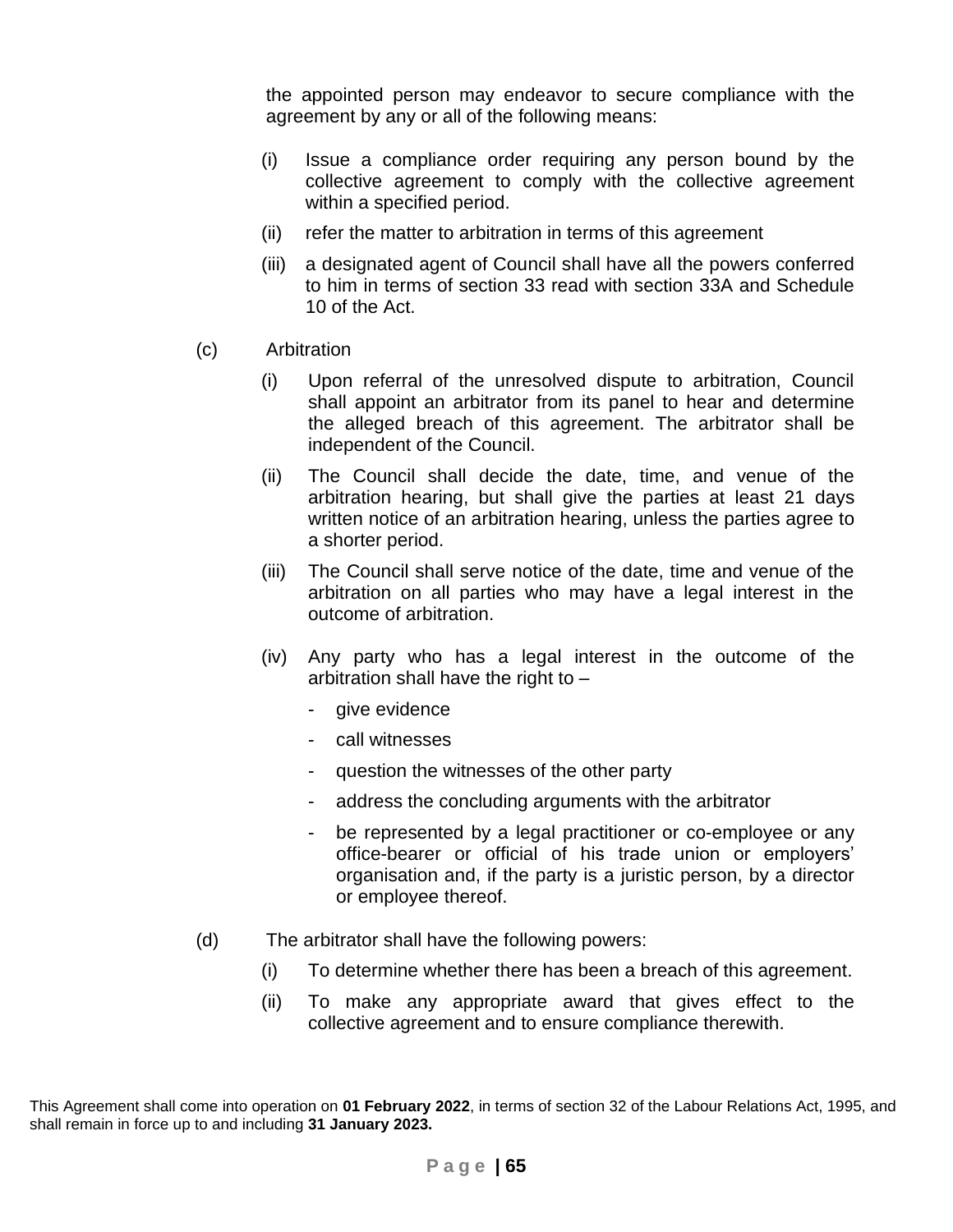- (iii) To conduct the arbitration in a manner and form that he considers appropriate in order to determine the dispute fairly and quickly but shall deal with the substantial merits of the dispute with the minimum of legal formalities. Subject to the discretion of the arbitrator as to the appropriate form of the proceedings, a party to the dispute may give evidence, call witnesses, question the witnesses of any other party, and address concluding arguments to the arbitrator.
- (iv) The appointed arbitrator may at any stage prior to or during the arbitration proceedings, suspend the arbitration proceedings and attempt to resolve the dispute through conciliation with the consent of all the parties to the dispute. If appropriate, the arbitrator may refer the dispute to another conciliator to be conciliated.
- (v) To adjourn the arbitration proceedings to a later date or to make an award in the absence of a party who is alleged to have breached the agreement, if -

such party fails to appear in person or to be represented at the arbitration proceedings, and *prima facie* evidence has been presented to the arbitrator that the party in question has failed to comply with this agreement. Provided that proof is presented that written notification has been forwarded to such party –

- (a) by registered mail or telegram to such party's last known address or an address chosen by that person to receive service and 21 days have lapsed since such notification has been mailed; or
- (b) by fax transmission or telexing to such party's last known fax number or telex number; or a fax or telefax number chosen by that person to receive service and 21 days have lapsed since such notification has been faxed; or
- (c) by hand delivery to such party's last known business or residential address; or an address chosen by that person to receive service and 21 days have lapsed since such notification has been hand delivered.
- (d) by emailing a copy of the document to the person's email or an email address chosen by that person to receive service.
- (e) a document may also be served -

(i) on a company or other body corporate by handing a copy to a responsible employee of the company or body at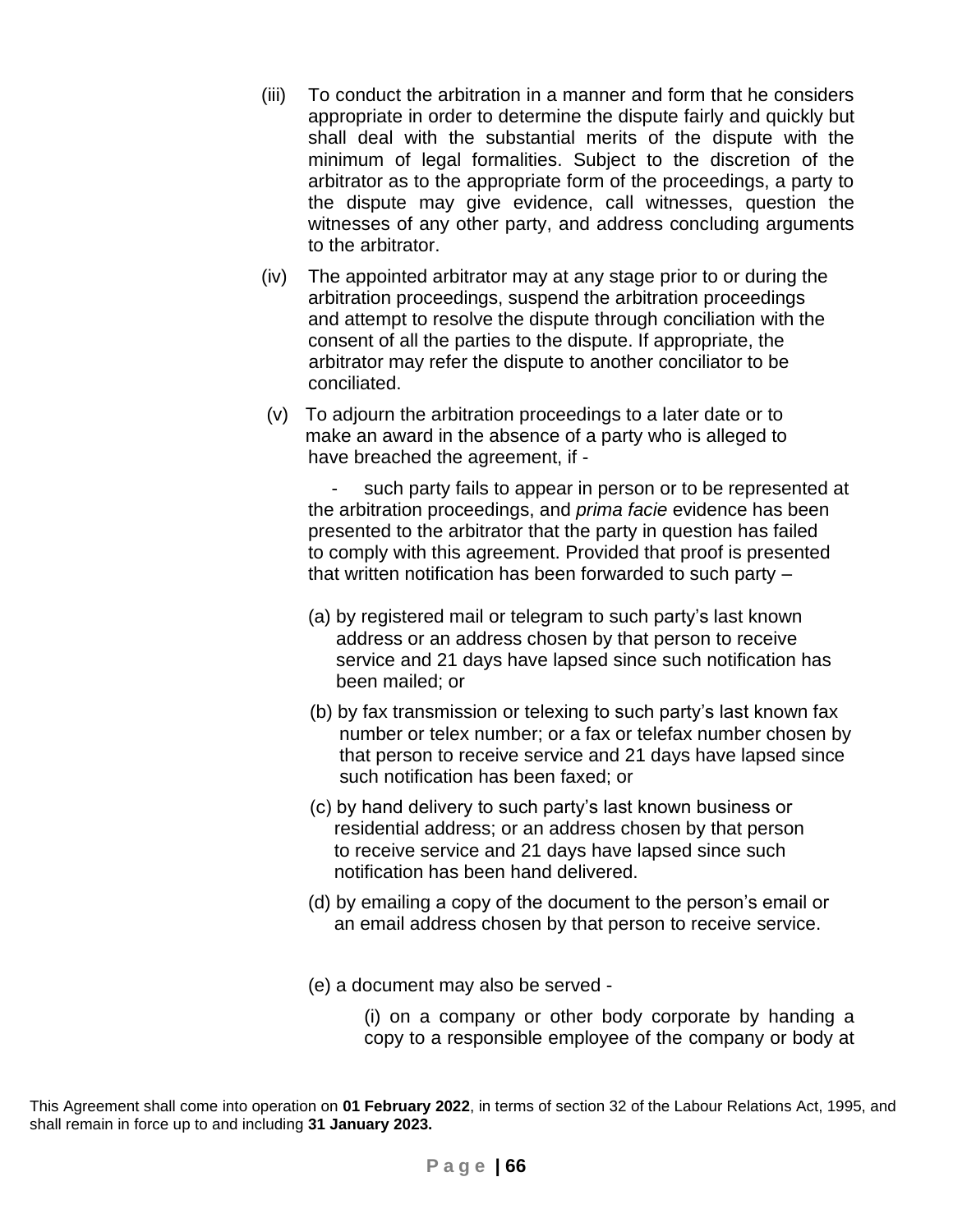its registered office, its principal place of business within the Republic or its main place of business within the magisterial district in which the dispute first arose;

(ii) on an employer by handing a copy of that document to a responsible employee of the employer at the workplace where the employees involved in the dispute ordinarily work or worked;

(iii) on a trade union or employers' organisation by handing a copy of that document to a responsible employee or official at the main office of the union or employers' organization or its office in the magisterial district in which the dispute arose;

(iv) on a partnership, firm or association by handing a copy of that document to a responsible employee or official at the place of business of the partnership, firm or association or, if it has no place of business, by serving a copy of the document on a partner, the owner of the firm or chairman or secretary of the managing or other controlling body of the association, as the case may be;

(v) on a municipality, by serving a copy of the document on the municipal manager or any person acting on behalf of that person;

(vi) on a statutory body by handing a copy to the secretary or similar officer or member of the board or committee of that body, or any person acting on behalf of that body or (vii) on the state or a province, a state department or a provincial department, a minister, premier or a member of the executive committee of a province by handing a copy to a responsible employee at the head office of the party or to a responsible employee at any office of the State Attorney.

(f) if no person identified in (e)(i) to e(vii) above is willing to accept service may be effected by affixing a copy of the document to -

(i) the main door of the premises concerned; or

(ii) if this is not accessible, a post box or other place to which the public has access.

(vi) The arbitrator conducting arbitration in terms of this sub-clause has the powers of a Commissioner in terms of section 33A, section 142 and section 138 of the Act, read with the changes required by the context.

This Agreement shall come into operation on **01 February 2022**, in terms of section 32 of the Labour Relations Act, 1995, and shall remain in force up to and including **31 January 2023.**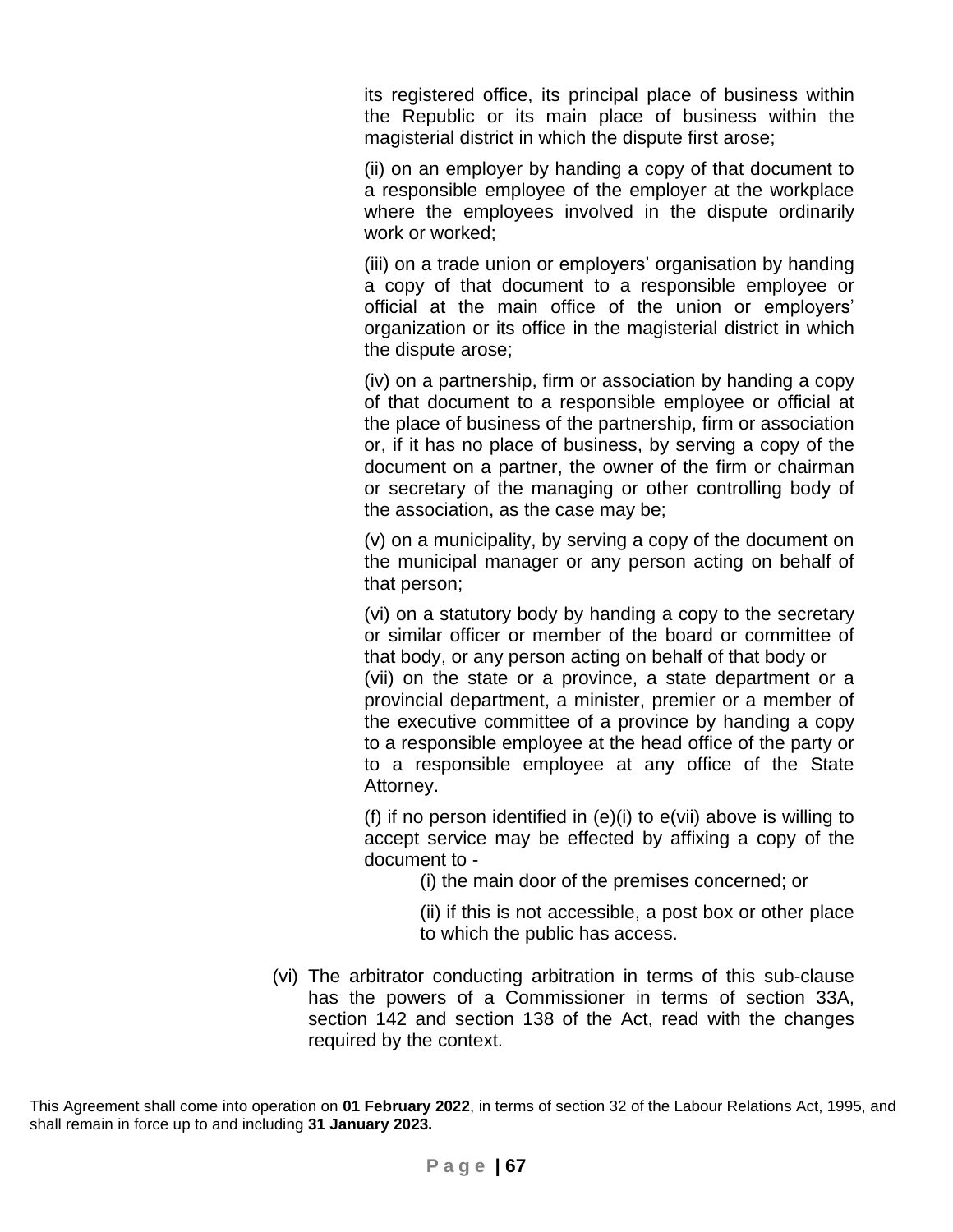- (vii) The appointed arbitrator shall have the power to vary, rescind or amend any arbitration award issued by him or by any arbitrator on application by any affected party or on his own accord within 14 days of the date on which the applicant became aware of the arbitration award or ruling or a mistake common to the parties to the proceedings and without limiting the generality hereof shall have this power if -
	- the award was erroneously sought or erroneously made in the absence of any party affected by the award.
	- the award is ambiguous or contains an obvious error or omission, but only to the extent of that ambiguity, error or omission
	- the award was granted as a result of a mistake common to the parties to the proceedings.
- (e) Any award made by the arbitrator, shall be served on all interested parties by the Council and must be made within 14 days after the expiry of the arbitration proceedings.
- (f) The Council may apply to make the arbitration award an order of court in terms of section 143 or section 158(1) of the Act.
- (g) The Council may apply for a writ of execution to enforce the order of court made in terms of section 143(1) of the Act.
- (h) The provisions of this procedure shall apply in addition to any other legal remedy which the Council may apply to enforce a collective agreement. In the event that the Council has to instruct a debt collecting agency or a legal practitioner to collect and or to litigate in respect of any amount due to it by the defaulter in terms of any arbitration award, the defaulter shall also be liable in terms of this clause for payment of any commission and any other litigation costs incurred in the enforcement and collection thereof."
- (i) If the arbitrator finds that any party to the dispute has failed to comply with a provision of Council's collective agreements which are binding on that party, then the arbitrator shall, in addition to any other appropriate order, impose a fine on the non-compliant party in accordance with Section 29 (2) of Schedule 7 of the Act, read with Section 33A of the Act. An arbitrator shall also include in an order, any interest that is due in terms of clause 27 of the Council's main collective agreement and an arbitration fee of R500, 00.

This Agreement shall come into operation on **01 February 2022**, in terms of section 32 of the Labour Relations Act, 1995, and shall remain in force up to and including **31 January 2023.**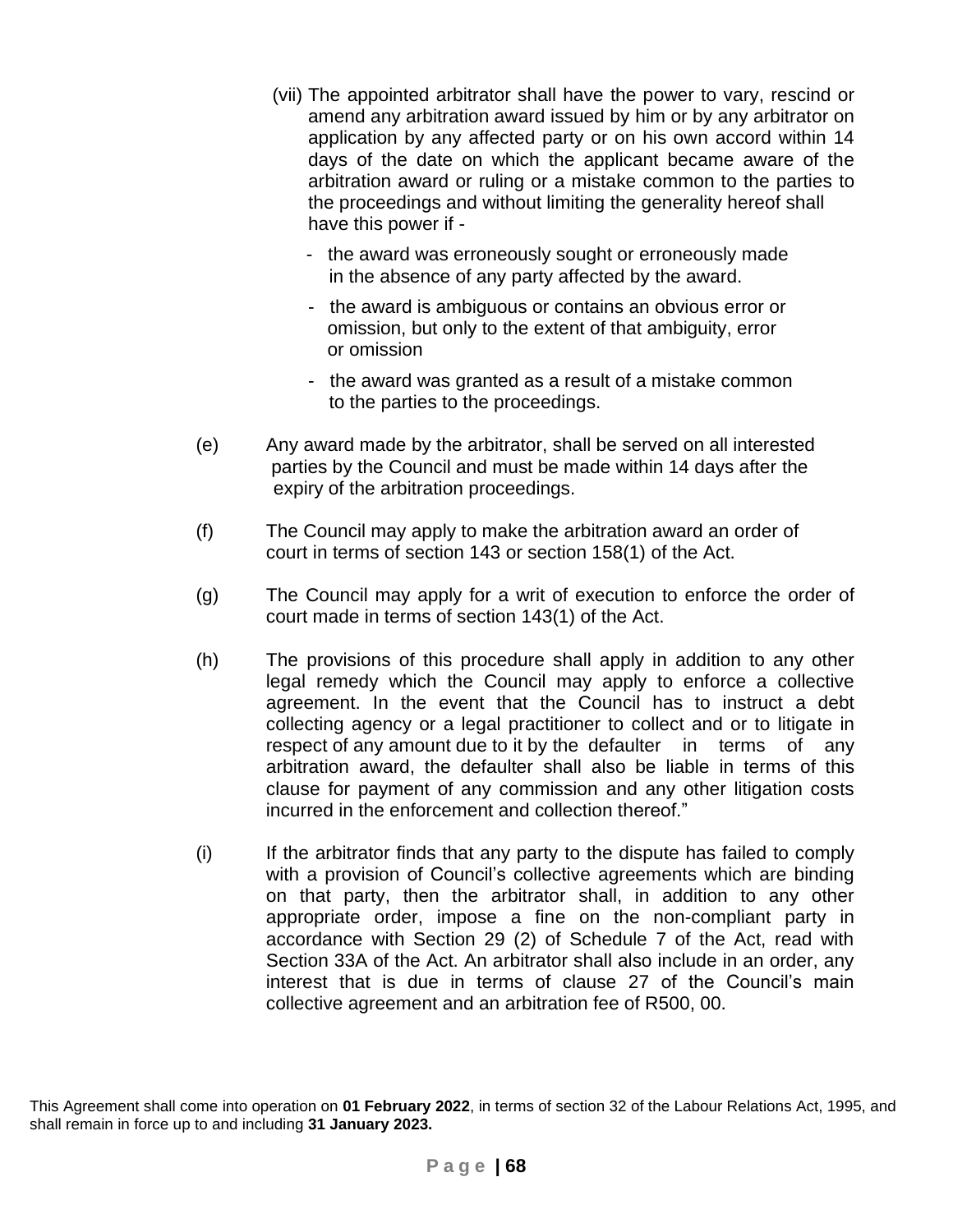- (j) Notwithstanding the provisions of this clause, the Council may utilise section 33A, section 142 and Schedule10 of the Act to monitor and enforce compliance with its collective agreements.
- (k) Despite the provisions of this clause, a Council agent may not issue a compliance order in respect of any amount payable to an employee as a result of a failure to comply with any provision of this agreement if -

That amount has been payable by the employer to the employee for longer than 12 months before the date on which a complaint was made to the Council by or on behalf of that employee or, if no complaint was made, the date on which a Council agent first endeavored to secure compliance.

(l) Despite the aforesaid, if the non-compliance relates to unpaid Pension and or Provident Fund contributions, the Council must issue a compliance order to secure compliance.

#### (2) **Procedure for Disputes about the Interpretation and/or Application of this Agreement or Council's Constitution**

- (a) If a dispute is referred to the Council by any party to Council, or any legal entity or person who falls within the registered scope of Council, it shall attempt to resolve the dispute through conciliation and if the dispute remains unresolved after conciliation, the Council shall appoint an arbitrator from its panel to arbitrate the dispute unless otherwise agreed to between all parties to the dispute. The arbitrator shall be independent of the Council.
- (b) Any party or legal entity or person wishing to lodge such a dispute shall notify the Council in writing setting out all the details of the dispute. A copy of such notification shall be served on all parties to the dispute in accordance with Rule 5 of the Rules for the Conduct of Proceedings before the CCMA.
- (c) The Council shall arrange a conciliation meeting of the parties to the dispute within 14 days of the date it received the completed referral. However, the parties to the dispute may agree to extend the 14-day period.
- (d) In conciliation proceedings a party to the dispute may appear in person or be represented only by a director or employee of that party and if a close corporation also a member thereof, or any member, office bearer or official of that party's registered trade union or registered employers' organisation.

This Agreement shall come into operation on **01 February 2022**, in terms of section 32 of the Labour Relations Act, 1995, and shall remain in force up to and including **31 January 2023.**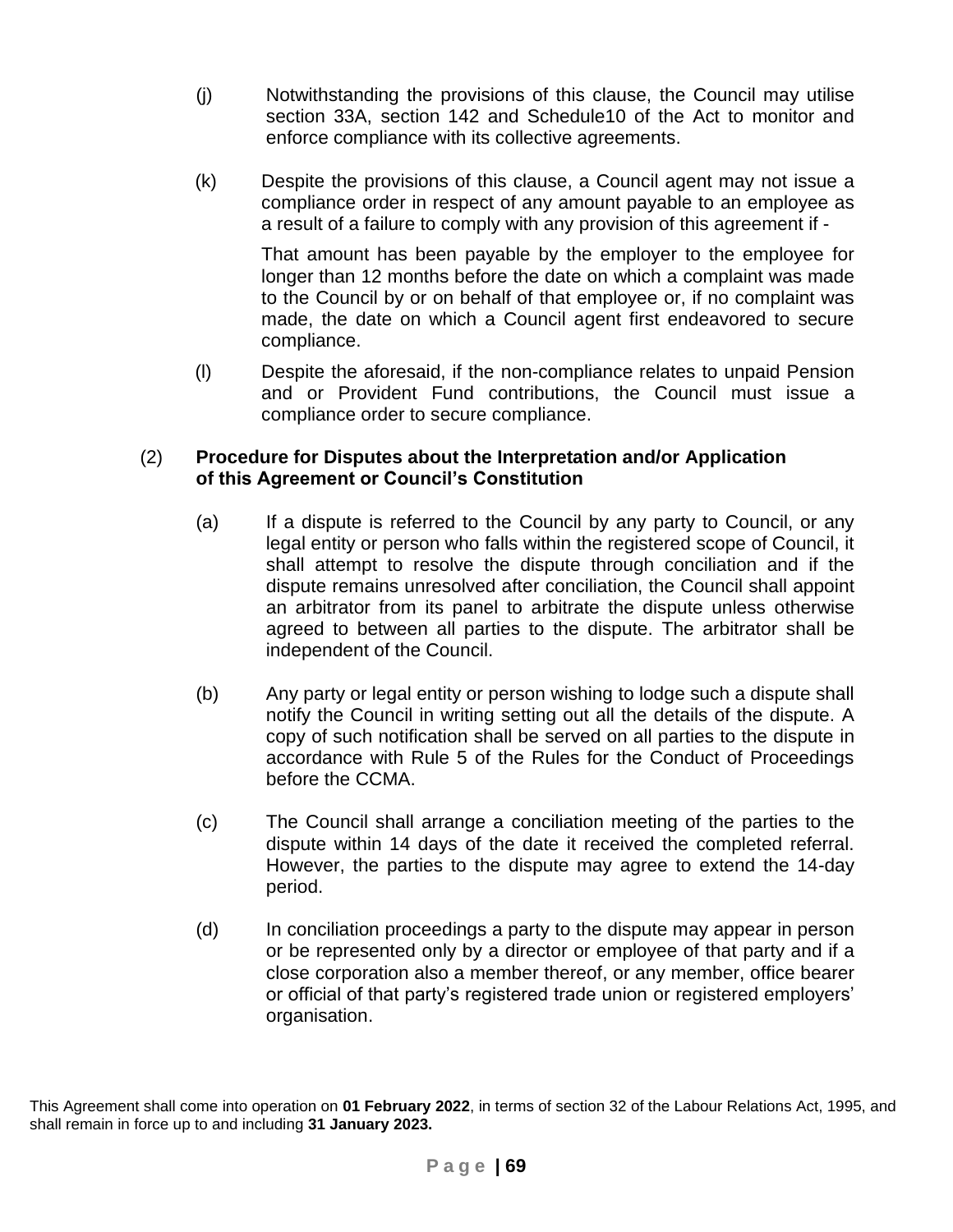- (e) (i) The Council may appoint a conciliator from its panel to attempt to resolve the dispute.
	- (ii) Any conciliator appointed in terms of this sub-clause shall have all of the powers conferred to him in terms of section 33A, section 142, section 138 and section 142A of the Act.
	- (iii) Any conciliator appointed in terms of this clause shall determine a process to attempt to resolve the dispute which may include –
	- mediating the dispute, or
	- conducting a fact-finding exercise, or
	- making a recommendation to the parties, which may be an advisory award.
- (f) (i) When conciliation has failed, or at the end of the 30-day period or any further period agreed to between the parties, the conciliator must:

issue a certificate stating whether or not the dispute has been resolved and -

- (ii) serve a copy of that certificate on each party to the dispute or the person who represented a party in the conciliation proceedings; and
- (iii) the original certificate must be filed with the Council
- (g) If the dispute is not resolved at the conciliation meeting referred to in sub-clause (2) (c) above, it shall be referred to arbitration, unless otherwise agreed to between the parties to the dispute.

The Council shall appoint an arbitrator who is available to commence the arbitration within 21 days from the date the dispute was not resolved at conciliation, unless otherwise agreed to between the parties to the dispute. The powers of the arbitrator shall be the same as in clause 50(1) (d) above read with the changes required by the context

- (h) In arbitration proceedings, a party to the dispute may appear in person or be represented only by a legal practitioner, a director or employee of that party and if a close corporation also a member thereof or any member, office bearer or official of that party's registered trade union, or registered employers' organisation,
- (i) The arbitrator shall make a determination within 14 days of the completion of the hearing unless otherwise agreed to between the parties to the dispute.

This Agreement shall come into operation on **01 February 2022**, in terms of section 32 of the Labour Relations Act, 1995, and shall remain in force up to and including **31 January 2023.**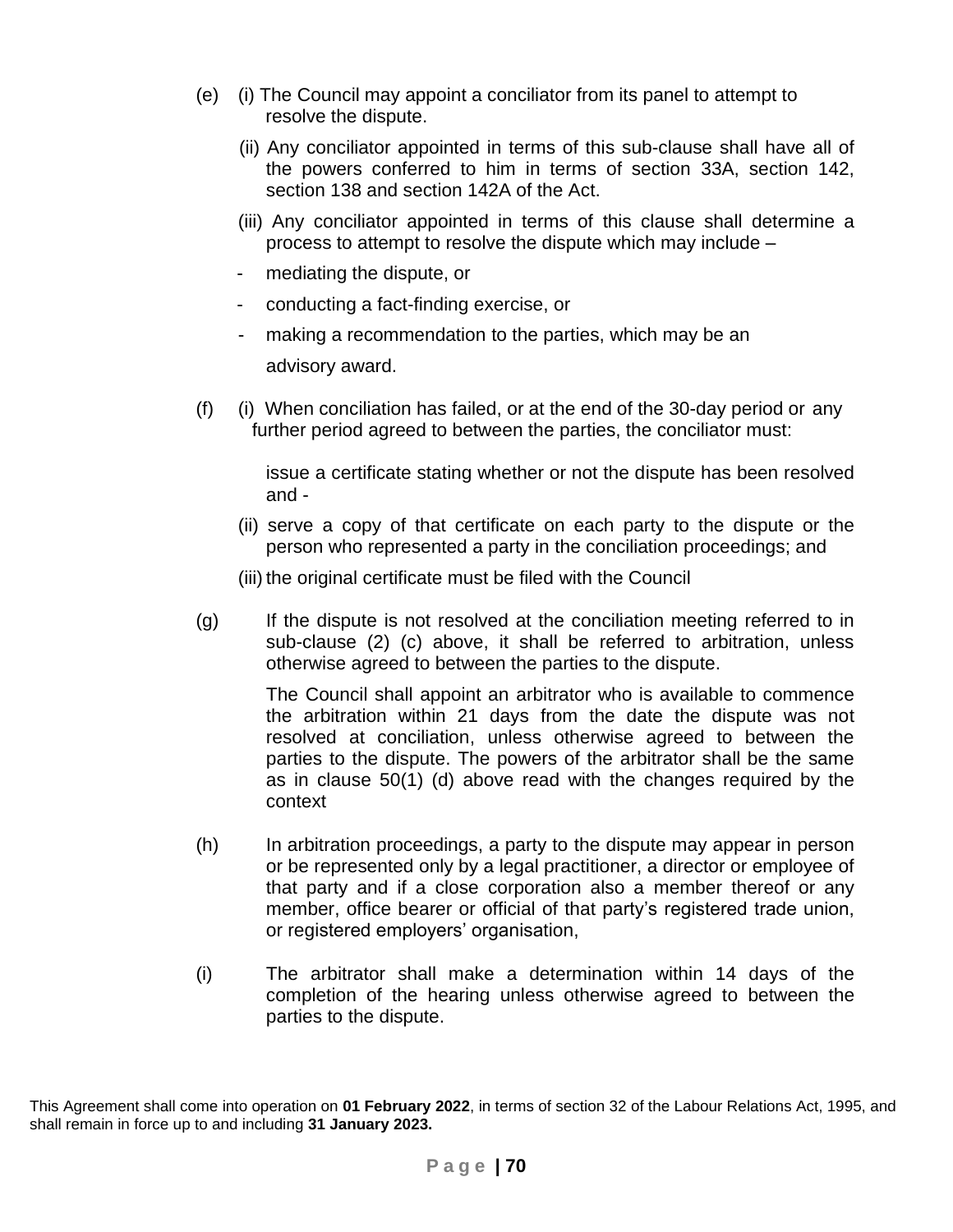Any party to the dispute who alleges a defect in the arbitration proceedings may apply to the Labour Court for an order setting aside the arbitration award in terms of section 145 of the LRA.

- (j) Any party to the dispute may apply to make the arbitration award an order of court in terms of section 143 or section 158(1) of the Act.
- (k) The arbitrator may on his/her own accord or on the application of any affected party, vary or rescind an arbitration award or ruling in terms of Section 144 of the LRA read with Rule 31 and Rule 32 of the CCMA Rules.

### **(3) Procedure for Unfair Dismissal and Unfair Labour Practice Disputes**

- (a) An employee may refer a dispute to the Council for conciliation by completing the Council's referral form and serving it on Council.
- (b) Notwithstanding, sub-clause (3) (a) the Council may accept a referral form referred to it by the CCMA or a Bargaining Council or from the Department of Labour.
- (c) The referring party must:
	- (i) sign the referral form
	- (ii) attach written proof that the referral form was served on the other parties to the dispute by means of telefax, or hand delivery or registered mail.
	- (iii) attach an application for condonation on the prescribed form if the referral form is filed late i.e., outside of the 30-day time period in the case of alleged unfair dismissal calculated from the date of dismissal or if it is a later date outside 30 days of the employer making the final decision to dismiss or uphold the dismissal or,

In the case of an unfair labour practice, outside 90 days of the date of the act or omission which allegedly constitutes the unfair labour practice, or if it is a later date, outside of 90 days of the date on which the employee became aware of the act or occurrence.

(d) The Council must refuse to accept the referral form until sub rule (3) (c) has been complied with.

This Agreement shall come into operation on **01 February 2022**, in terms of section 32 of the Labour Relations Act, 1995, and shall remain in force up to and including **31 January 2023.**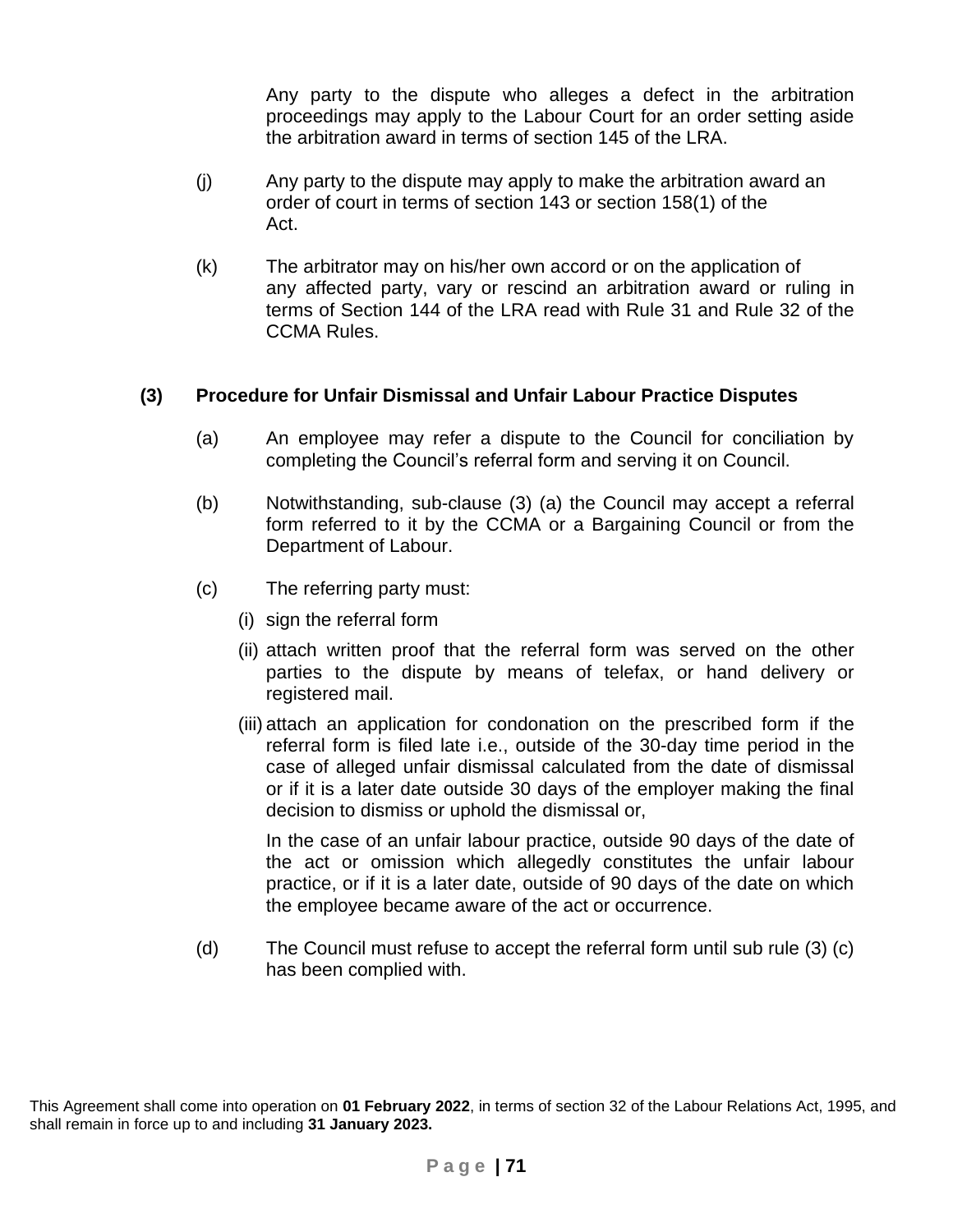- (e) The Council must give the parties at least 14 days written notice of a conciliation hearing unless the parties agree to a shorter period of notice.
- (f) In conciliation proceedings a party to the dispute may appear in person or be represented only by a director or employee of that party and if a close corporation also a member thereof, or any member, office bearer or official of that party's registered trade union or registered employers' organisation,
- (g) The Council's conciliator may contact the parties by telephone or by other means, prior to the commencement of the conciliation, in order to attempt to resolve the dispute.
- (h) If it appears during conciliation proceedings that a jurisdictional issue has not been determined, the Council must require the referring party to prove that the Council has the jurisdiction to conciliate the dispute.
- (i) Any conciliator appointed in terms of this clause shall determine a process to attempt to resolve the dispute which may include –
	- mediating the dispute, or
	- conducting a fact-finding exercise, or
	- making a recommendation to the parties, which may be an advisory award.
- (j) When conciliation has failed, or at the end of the 30-day period or any further period agreed to between the parties, the conciliator must-
	- (i) issue a certificate stating whether or not the dispute has been resolved and -
	- (ii) serve a copy of that certificate on each party to the dispute or the person who represented a party in the conciliation proceedings; and
	- (iii) the original certificate must be filed with the Council
- (k) The conciliator shall advise the referring party of his right to refer the unresolved dispute for adjudication within 90 days after the date on which that certificate was issued -
	- (i) to the CCMA for reasons in terms of section 191(5)(a)of the LRA if the Council is not accredited to arbitrate the dispute in terms of section 127 of the LRA or
	- (ii) to refer the dispute to the Labour Court for adjudication for reasons in terms of section 191(5)(b) of the LRA.

This Agreement shall come into operation on **01 February 2022**, in terms of section 32 of the Labour Relations Act, 1995, and shall remain in force up to and including **31 January 2023.**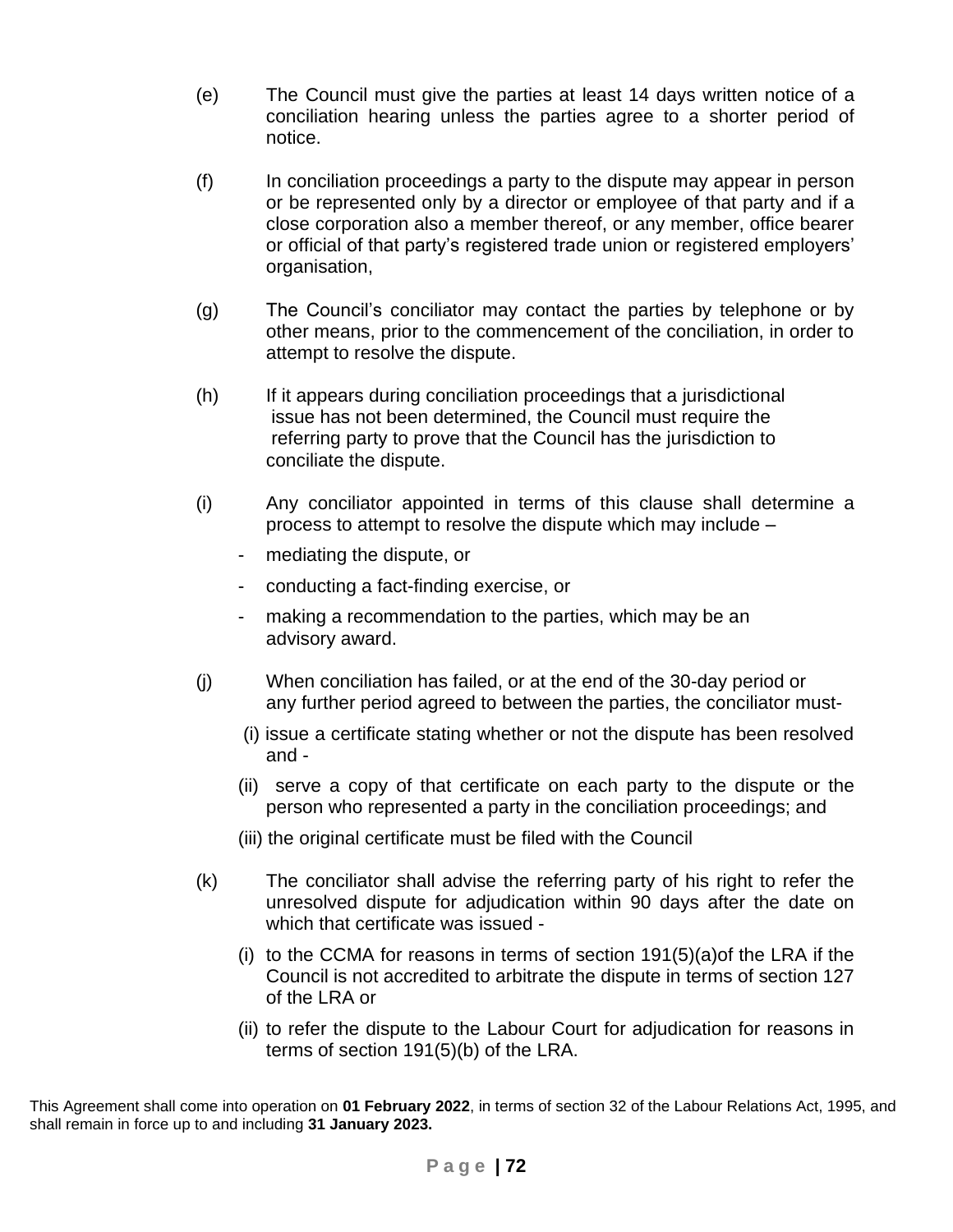# **(4) Procedures for disputes about negotiations**

- (a) In the event of a dispute arising in terms of clause 50, the Council shall use its best endeavours to settle the dispute and shall meet as often as it deems necessary for this purpose. In the course of its deliberations the Council shall give consideration to the following:
	- (i) appointing a subcommittee to meet within a specified number of days, for the purpose of attempting to resolve the dispute or to recommend to the Council a process by which the dispute may be resolved, or
	- (ii) referring the dispute to mediation by a mediator who is acceptable to both parties to the dispute.
	- (iii) instructing the Secretary of the Council to issue a certificate stating that the dispute remains unresolved**.**
- (b) If the dispute has not been settled within 30 (thirty) days from the date on which the dispute was referred to the Council, and if the parties have not within that period agreed on a process to resolve the dispute, any party to the dispute shall be entitled to pursue whatever means are available under the Act to process that dispute.

# **51. ENFORCEMENT OF THE MAIN COLLECTIVE AGREEMENT**

- (1) In addition to the provisions of any other dispute procedure in terms of this Agreement or in terms of the Labour Relations Act, 1995, the Council authorises a designated agent to issue a compliance order requiring any person bound by that collective agreement to comply with the collective agreement within a specified period.
- (2) The Council may refer any unresolved dispute with and or alleged breach of any of the provisions of the main collective agreement to arbitration by an arbitrator appointed by the Council.

### **52. GENERAL**

No employer or employee may waive the provisions of this Agreement, whether or not the said provisions create a benefit or obligation upon the employer or employee concerned. Every provision, sub-clause or clause shall create a right or obligation, as the case may be, independently of the existence of other provisions.

This Agreement shall come into operation on **01 February 2022**, in terms of section 32 of the Labour Relations Act, 1995, and shall remain in force up to and including **31 January 2023.**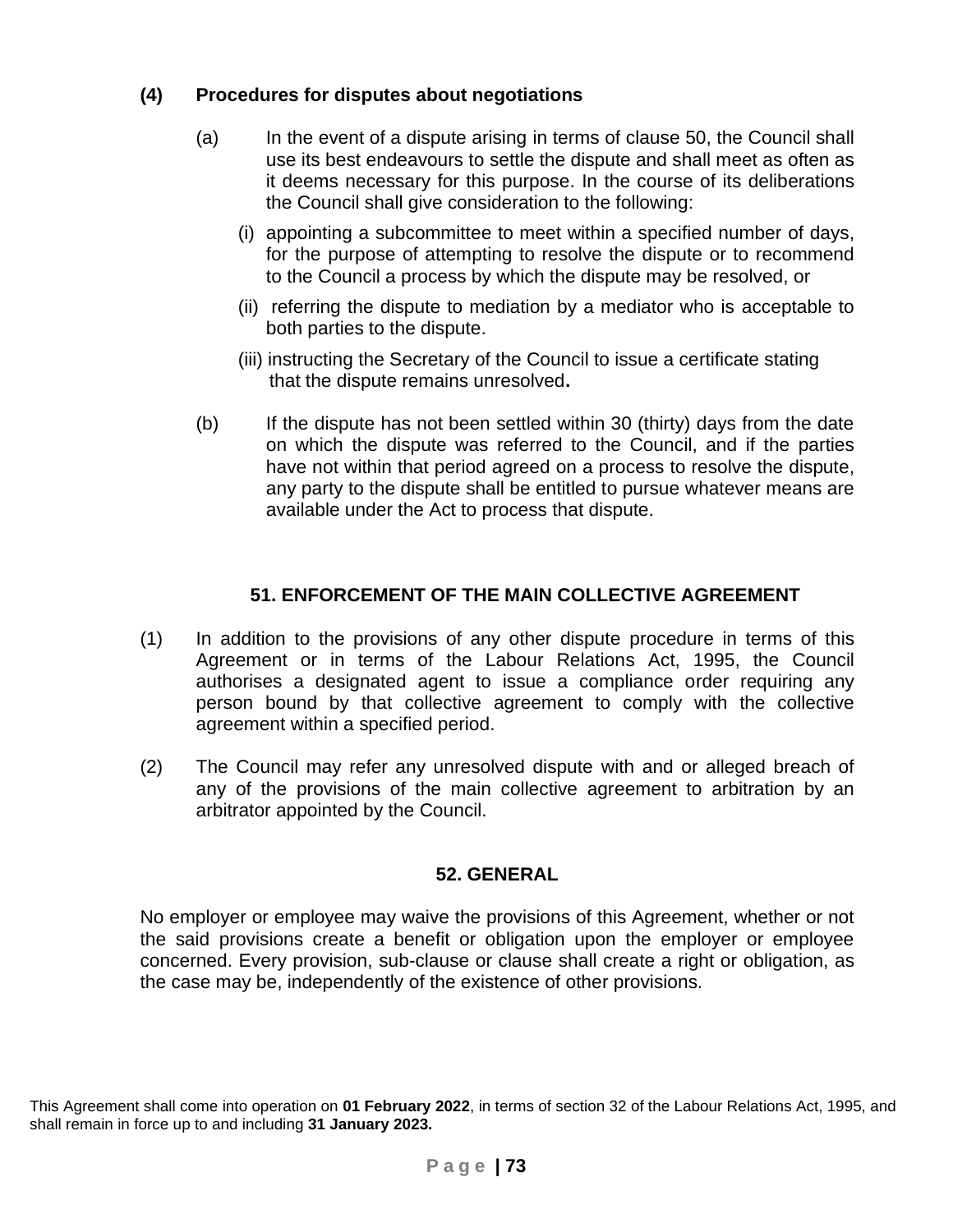#### **ADDENDUM 1**

#### **PRO FORMA FIXED TERM CONTRACT OF EMPLOYMENT GUIDELINE**

|  | Entered into between |
|--|----------------------|
|  |                      |

|      | (Hereinafter referred to as the "employee")                                                                                                                                                                                                                                                                                                                                                    |
|------|------------------------------------------------------------------------------------------------------------------------------------------------------------------------------------------------------------------------------------------------------------------------------------------------------------------------------------------------------------------------------------------------|
|      | And                                                                                                                                                                                                                                                                                                                                                                                            |
|      | (Hereinafter referred to as the "employer")                                                                                                                                                                                                                                                                                                                                                    |
| (a)  | The employer and the employee hereby enter into an employment contract on the following terms and<br>conditions:                                                                                                                                                                                                                                                                               |
|      |                                                                                                                                                                                                                                                                                                                                                                                                |
| (i)  |                                                                                                                                                                                                                                                                                                                                                                                                |
|      | OR (delete whichever is not applicable)                                                                                                                                                                                                                                                                                                                                                        |
| (ii) |                                                                                                                                                                                                                                                                                                                                                                                                |
| (b)  | On completion of the contract, your employment shall be automatically terminated. Such termination shall<br>not be construed as a dismissal but as completion of your employment contract. This however does not<br>preclude the employer's right to terminate this contract without notice for any good cause recognised by<br>law. i.e., misconduct, incapacity or operational requirements. |
| (c)  | Should it be necessary to reduce staff during the contract period, you shall be consulted, and if you are<br>one of those employees to be retrenched, you shall be given at least 5 working day's notice of the<br>employer's intention to terminate your employment contract.                                                                                                                 |
| (d)  | You shall be paid at the rate of R per hour, and your working hours shall be Monday to Friday from                                                                                                                                                                                                                                                                                             |
| (e)  | If necessary, you may be required to work overtime, for which you shall be paid the rates prescribed in the<br>Main collective agreement of the National Bargaining Council for the Electrical Industry.                                                                                                                                                                                       |
| (f)  | UIF and other contributions, as prescribed by the relevant Agreement or Regulations, shall be<br>deducted from your wages each week.                                                                                                                                                                                                                                                           |
| (g)  | Your terms and conditions of employment shall be in terms of the Agreements of the National<br>Bargaining Council for the Electrical Industry, which are binding on us, and may vary from time to time.                                                                                                                                                                                        |
|      | I (the employee) acknowledge that I understand the contents of this contract and sign acceptance<br>hereof.                                                                                                                                                                                                                                                                                    |
|      |                                                                                                                                                                                                                                                                                                                                                                                                |
|      | Employer<br>Employee<br>Witness                                                                                                                                                                                                                                                                                                                                                                |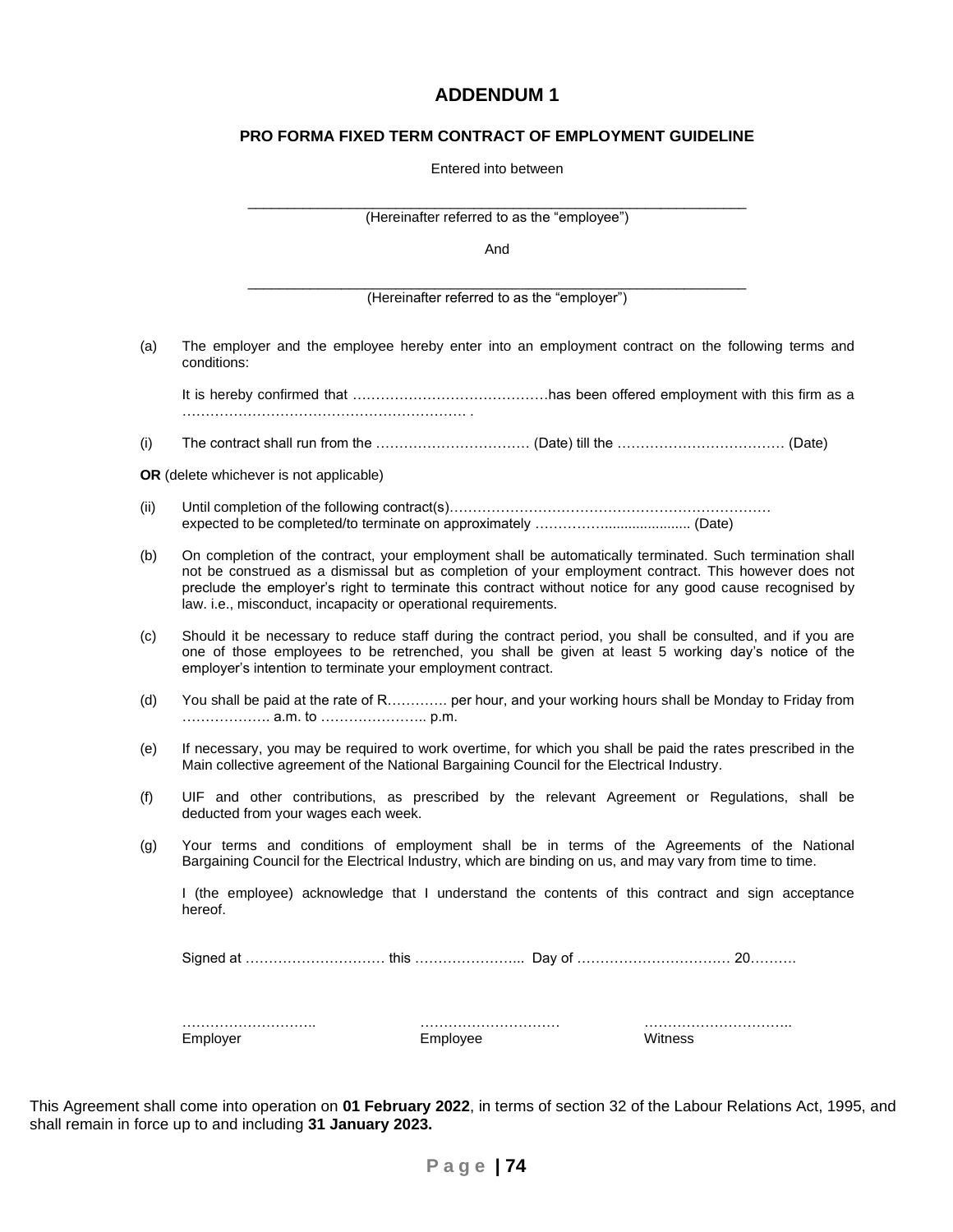### **"ADDENDUM 2**



**National Bargaining Council for the Electrical Industry (NBCEISA) Temporary Employment Services (TES) Form**

This form must be completed by the Employer (Client) using the services of the TES and the TES employees, and returned to the Council within 5 working days after the commencement of utilising the employees of the TES.

Please note that it is the responsibility of the employer (client) to advise the Council monthly of any changes in the status of temporary employment services employees in his/her staff complement.

#### **TES DETAILS:**

Name of Temporary Employment Service (TES): Employer Code/Council Registration Number for TES (Obtainable from the Council): Physical Business Address of TES:

Postal Address of TES :

Postal Code: Telephone No of TES: Fax No of TES:

#### **EMPLOYER (CLIENT) DETAILS:**

| Name of Employer (Client):                                                                           |                                                                          |         |
|------------------------------------------------------------------------------------------------------|--------------------------------------------------------------------------|---------|
|                                                                                                      | Employer Code/Council Registration Number (Obtainable from the Council): |         |
|                                                                                                      | Physical Business Address of Employer (Client):                          |         |
|                                                                                                      |                                                                          |         |
| Postal Address of Employer                                                                           | $\sim$ 1.                                                                |         |
|                                                                                                      |                                                                          |         |
| Postal Code:                                                                                         | Telephone No:                                                            | Fax No: |
|                                                                                                      |                                                                          |         |
|                                                                                                      | Commencement Date of Contract between Client and TES:                    |         |
|                                                                                                      | Expected Termination Date of Contract between Client and TES:            |         |
| Number of employees from TES to be employed:                                                         |                                                                          |         |
| Sufficient proof provided to Employer (Client) by TES of the following: (Insert X in relevant block) |                                                                          |         |

Registered with UIF, COIDA, Council: YES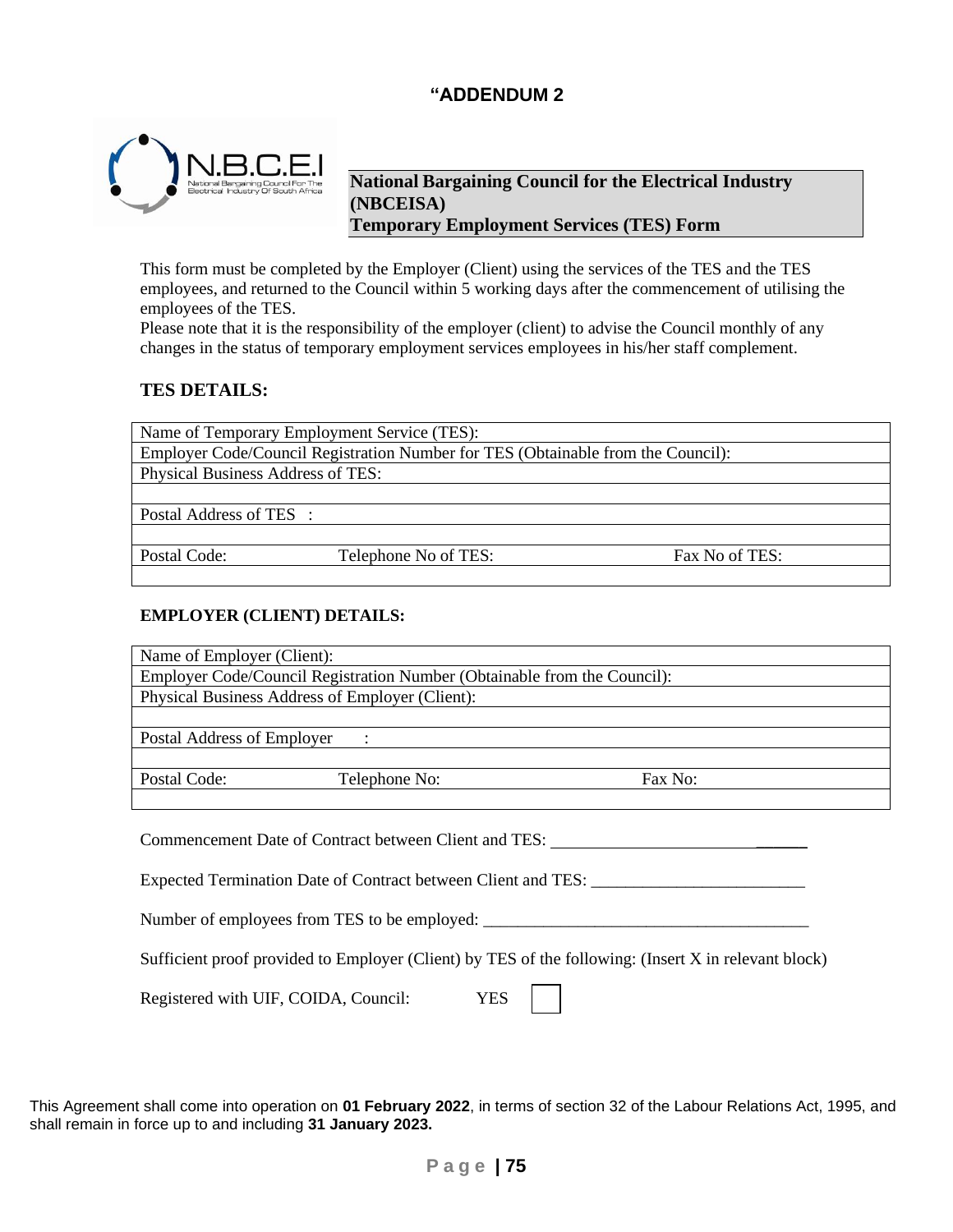Letter of Good standing provided by Council: YES

Page 1 of 2

#### **EMPLOYEE(S) DETAILS:**

Name of Employee: Residential Address of Employee: \_\_\_\_\_\_\_\_\_\_\_\_\_\_\_\_\_\_\_\_\_\_\_\_\_\_\_\_\_\_\_\_\_\_\_\_\_\_\_\_\_\_\_\_\_\_\_\_\_\_\_\_\_\_\_\_\_\_\_\_\_\_\_\_\_\_\_\_\_\_\_\_\_\_\_\_\_\_ Site address where employee's services are to be used: Normal working hours (weekly, fortnightly or monthly): Expected overtime hours to be worked (weekly, fortnightly or monthly): \_\_\_\_\_\_\_\_\_\_\_\_\_\_\_\_\_\_\_\_ Telephone No: \_\_\_\_\_\_\_\_\_\_\_\_\_\_\_\_\_\_Occupation/Category of Employment: \_\_\_\_\_\_\_\_\_\_\_\_\_\_\_\_\_ Identity Number (ID NO.) or passport number of employee: \_\_\_\_\_\_\_\_\_\_\_\_\_\_\_\_\_\_\_\_\_\_\_\_\_\_\_\_\_\_ We, the undersigned declare that the above information is true and correct. Employer (Client) Signature: \_\_\_\_\_\_\_\_\_\_\_\_\_\_\_\_\_\_\_\_\_\_\_\_\_\_\_\_\_\_\_\_ Date: \_\_\_\_\_\_\_\_\_\_\_\_\_\_\_\_\_ Employee Signature: \_\_\_\_\_\_\_\_\_\_\_\_\_\_\_\_\_\_\_\_\_\_\_\_\_\_\_\_\_\_\_\_\_\_\_\_\_\_ Date: \_\_\_\_\_\_\_\_\_\_\_\_\_\_\_\_\_ **EMPLOYEE(S) DETAILS:** Name of Employee: Residential Address of Employee: \_\_\_\_\_\_\_\_\_\_\_\_\_\_\_\_\_\_\_\_\_\_\_\_\_\_\_\_\_\_\_\_\_\_\_\_\_\_\_\_\_\_\_\_\_\_\_\_\_\_ \_\_\_\_\_\_\_\_\_\_\_\_\_\_\_\_\_\_\_\_\_\_\_\_\_\_\_\_\_\_\_\_\_\_\_\_\_\_\_\_\_\_\_\_\_\_\_\_\_\_\_\_\_\_\_\_\_\_\_\_\_\_\_\_\_\_\_\_\_\_\_\_\_\_\_\_\_\_ Site address where employee's services are to be used: Normal working hours (weekly, fortnightly or monthly): \_\_\_\_\_\_\_\_\_\_\_\_\_\_\_\_\_\_\_\_\_\_\_\_\_\_ Expected overtime hours to be worked (weekly, fortnightly or monthly): \_\_\_\_\_\_\_\_\_\_\_\_\_\_\_\_\_\_\_\_ Telephone No: \_\_\_\_\_\_\_\_\_\_\_\_\_\_\_\_\_\_Occupation/Category of Employment: \_\_\_\_\_\_\_\_\_\_\_\_\_\_\_\_\_ Identity Number (ID NO.) or passport number of employee: \_\_\_\_\_\_\_\_\_\_\_\_\_\_\_\_\_\_\_\_\_\_\_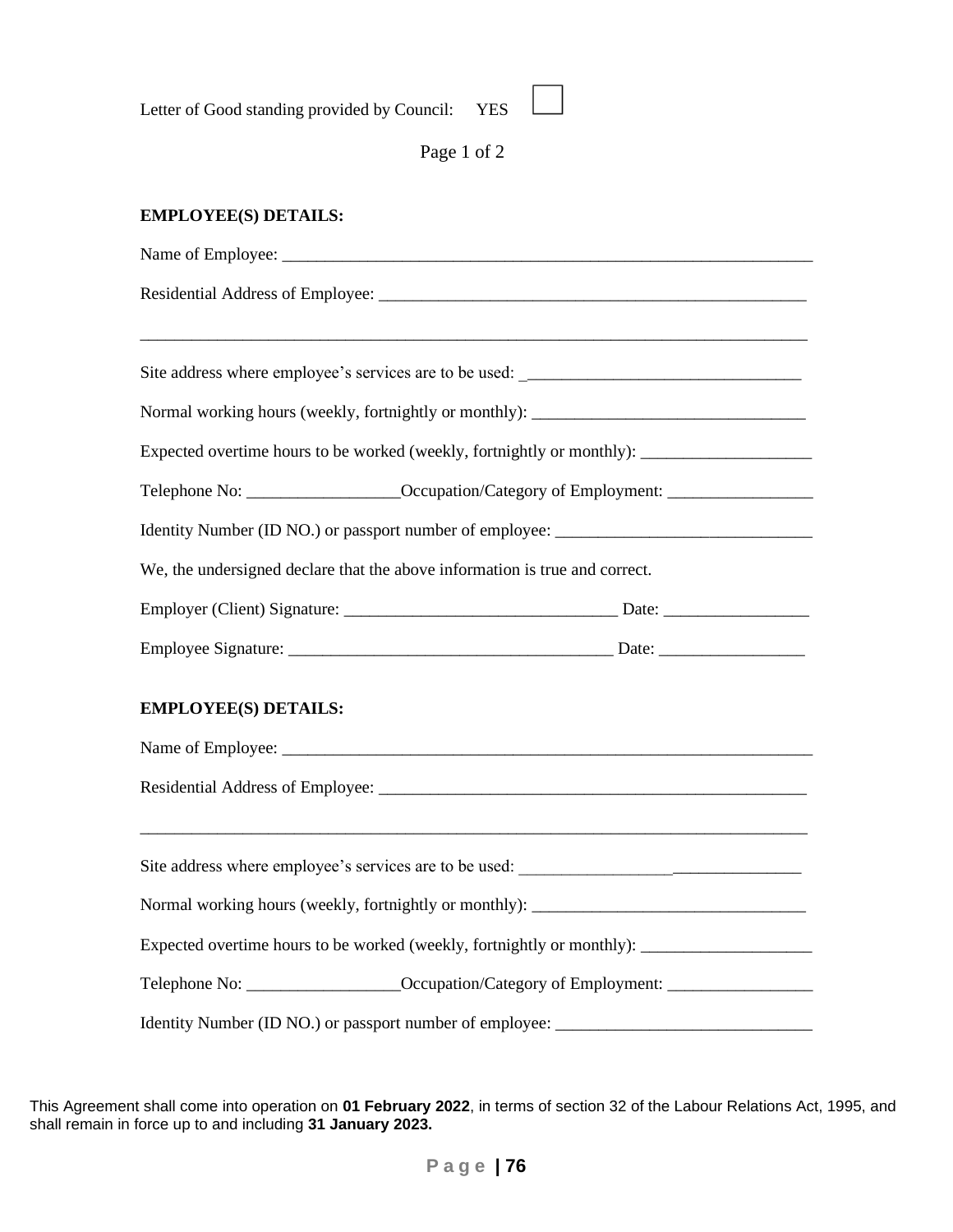We, the undersigned declare that the above information is true and correct.

Employer (Client) Signature: \_\_\_\_\_\_\_\_\_\_\_\_\_\_\_\_\_\_\_\_\_\_\_\_\_\_\_\_\_\_\_\_ Date: \_\_\_\_\_\_\_\_\_\_\_\_\_\_\_\_\_

Employee Signature: \_\_\_\_\_\_\_\_\_\_\_\_\_\_\_\_\_\_\_\_\_\_\_\_\_\_\_\_\_\_\_\_\_\_\_\_\_\_ Date: \_\_\_\_\_\_\_\_\_\_\_\_\_\_\_\_\_

#### **NB: PLEASE ATTACH ADDITIONAL COPIES OF THIS PAGE IF MORE EMPLOYEES ARE EMPLOYED THAN PROVIDED FOR IN THE ABOVE SPACES."**

Page 2 of 2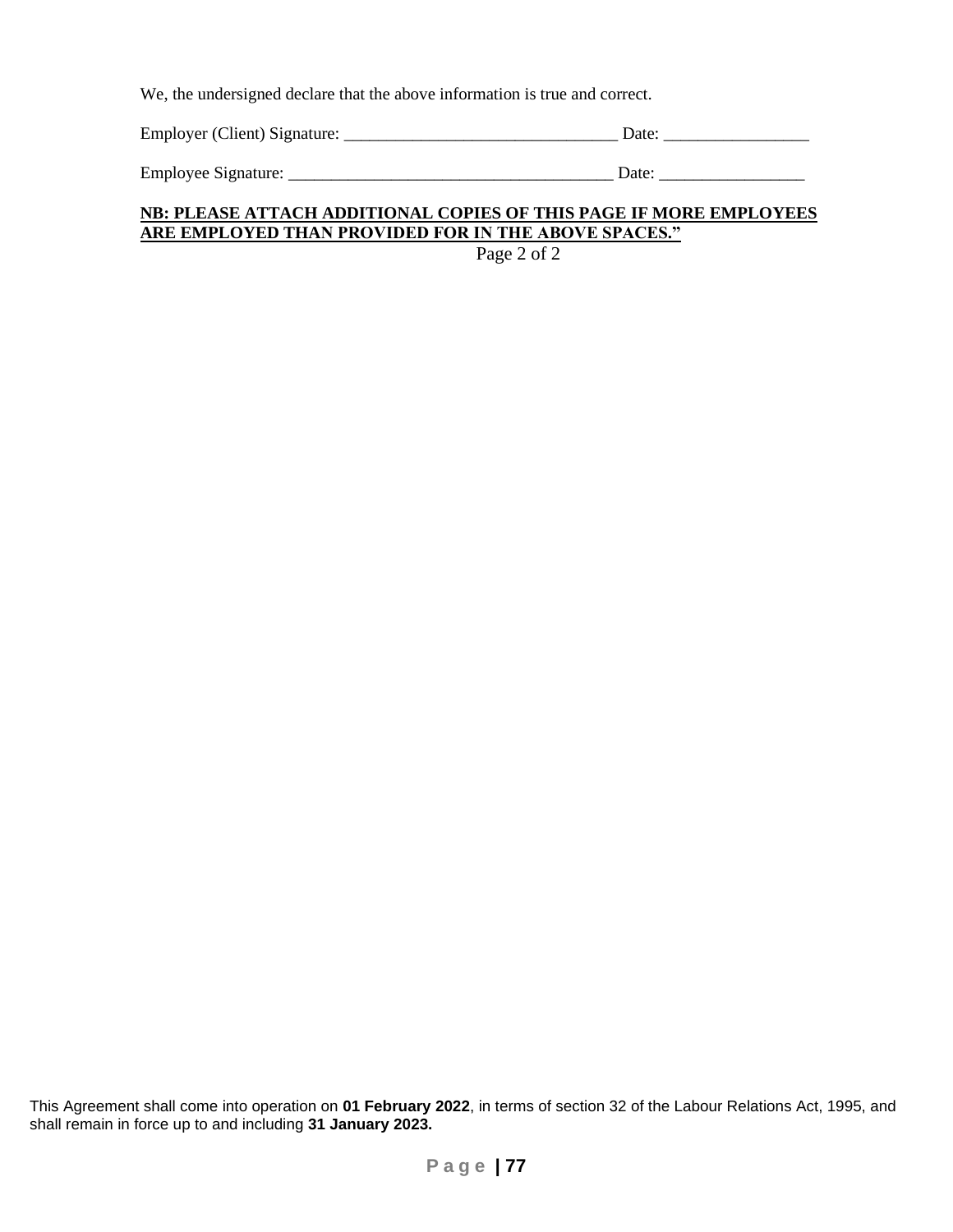# **PART II**

# **TABLE OF CONTENTS**

|                | <b>CLAUSE</b>                                   | <b>PAGE</b> |
|----------------|-------------------------------------------------|-------------|
| $\mathbf{1}$ . | <b>ALLOWANCES</b>                               | 79          |
| 2.             | EXPENSES OF THE COUNCIL                         | 81          |
| 3.             | <b>WAGES AND/OR EARNINGS</b>                    | 82          |
| 4.             | SCHEDULE OF WAGES AND/OR EARNINGS               | 82          |
| 5.             | <b>GUARANTEED MINIMUM INCREASES AND OFF SET</b> | 86          |
| 6.             | <b>LEAVE BONUS</b>                              | 88          |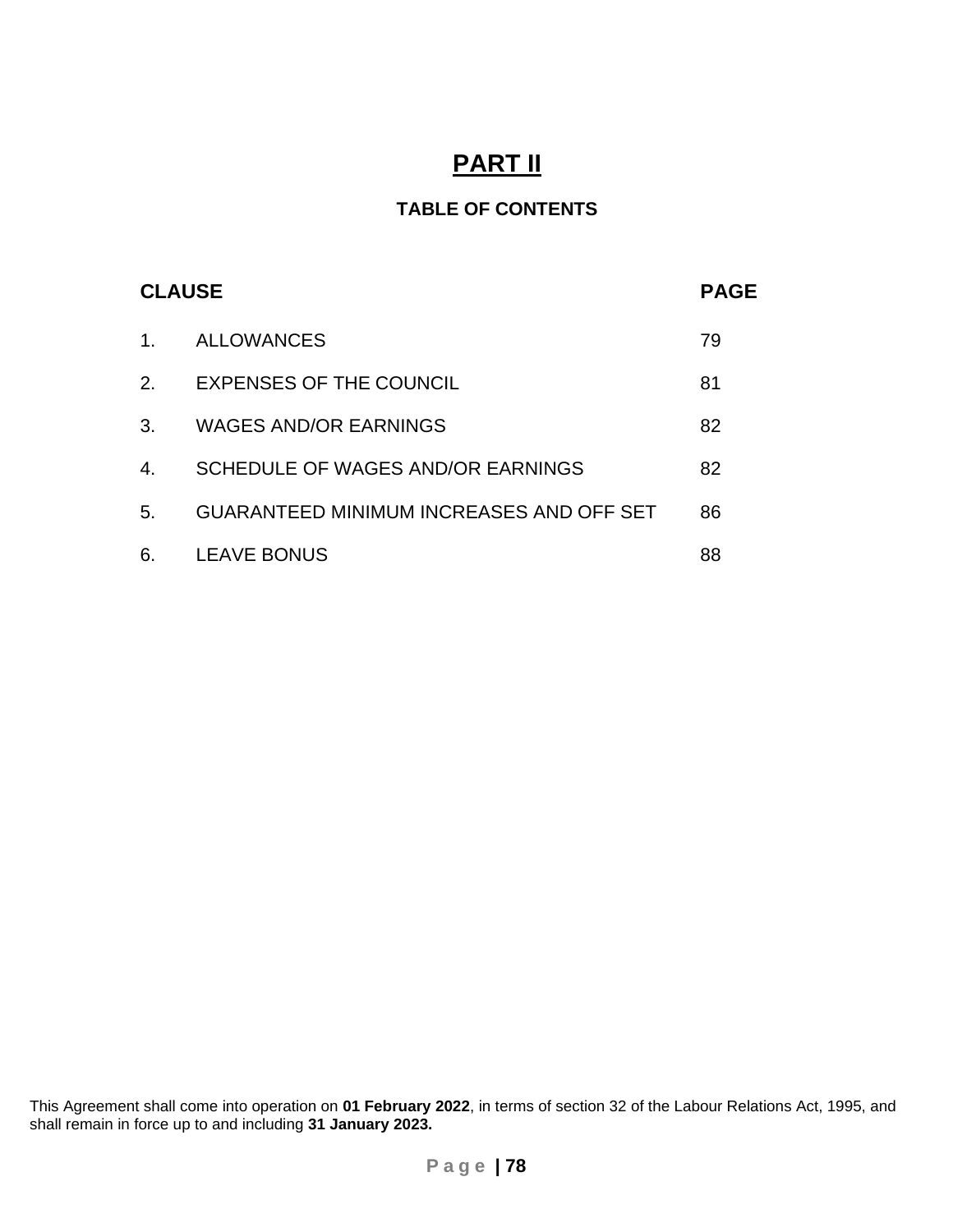# **PART II**

# **1. ALLOWANCES**

- (1) Travelling and subsistence allowances
	- (a) Whenever a job or working site is situated outside a radius of 15km of the employer's registered place of business and in instances where the employee is required to report before preceding to the working site, / or to return after the shift, and the employee can reasonably be said to be able to and does return to his home every day, the employer shall provide suitable transport both ways.

Any time occupied by an employee making use of the employer's transport in proceeding to or from the working site which is situated outside a radius of 15km of the employer's registered place of business, as result of being expected to first report to the office, shall be one way in his own time and the other way during the normal working hours prescribed in clause 6, Part I of The former Agreement: Provided that time spent in travelling between jobs during that day shall be in the employer's time.

However, if the employee is required to make use of his own vehicle to travel to the site as a result of being expected to first report to the office, the employer shall pay him a transport allowance equal to R3.86 per kilometre calculate by the distance from the office to the working site and back to the office, where applicable.

In the event that the employee has to find his own way to the working site by making use of public transport, as a result of being expected to first report to the office, and providing public transport exists, he must be paid at least 50% of his normal hourly wage or part thereof, for time travelled to and from the working site and back to the office, when applicable.

Payment to an employee, who is expected to report to the office at a specific time before preceding to the site, shall be from this time until he ceases work at the end of the shift.

Any employee who, from time to time, is required to perform work in a higher category of employment, shall be remunerated at the minimum rate of pay for such higher category of employment, for the full duration that the employee may be required to perform such work. The only

This Agreement shall come into operation on **01 February 2022**, in terms of section 32 of the Labour Relations Act, 1995, and shall remain in force up to and including **31 January 2023.**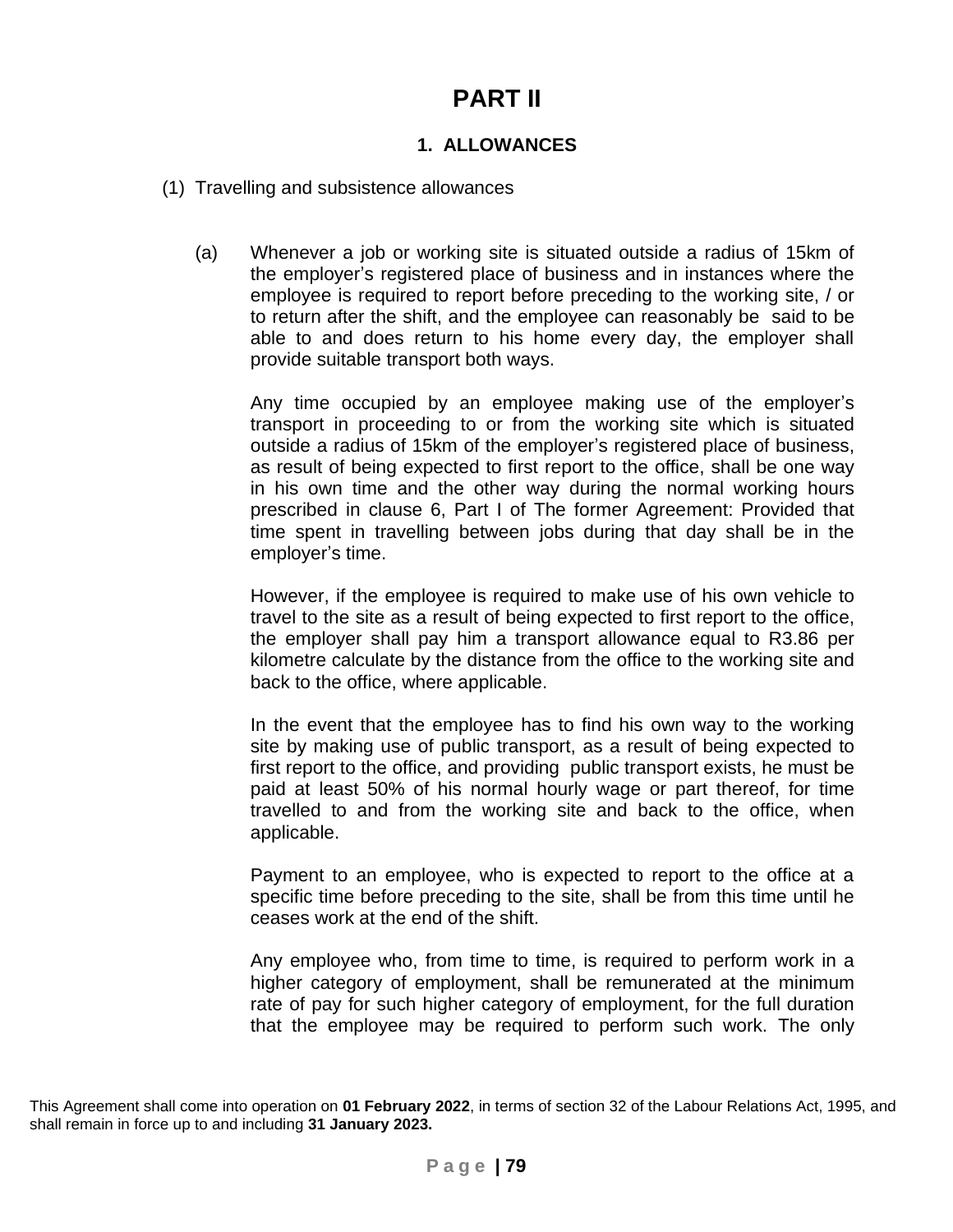exception shall be the applicable provisions as set out in terms 33 (4) of The Former Agreement .

Payment for time spent travelling to and from the working site to and from the employer's place of business, for any distance under 15km, shall be paid for by the employer.

- (b) Any employee entitled to a transport allowance as provided for in subclause (a) above shall be paid such allowance at the same time as he is paid his normal remuneration.
- (c)(i) Where the employee can reasonably be said to be able to return to his home daily, the employer shall pay for all travel related costs, inclusive of meals, where applicable. Any time occupied in travelling during the ordinary working hours shall be paid at the applicable hourly rate of wages of the employee.

Where an employee, by reason of employment, is away from his usual working place and is required by his employer to live away from his usual domicile, meals and lodging shall be paid for or provided on the job by the employer. Where no hotel or other suitable accommodation is available within a reasonable distance of the working place and accommodation is supplied on site, the employee shall be paid a subsistence allowance of R154.80 per night for meals.

- (ii) Accommodation supplied on site shall include running cold water, hot water, toilet facilities, a bed, a mattress and suitable structure (i.e., minimum of a tent) to sleep in, which meets reasonable hygiene and security standards.
- (iii) Where meals are supplied by the employer on site, he shall not be required to pay a subsistence allowance, but the standard of the meals provided shall be commensurate with the subsistence allowance that would have been paid in terms of this sub-clause.
- (2) Stand-by allowance: every employer shall pay every employee who is required to do stand-by duties a minimum of R101.50 per stand-by duty shift.
- (3) The transport, subsistence and stand-by allowance payable in terms of sub-clauses 1(a),1(c)(i) and (2) respectively, shall be adjusted annually by the prescribed minimum percentage wage increase that is agreed for that year.

This Agreement shall come into operation on **01 February 2022**, in terms of section 32 of the Labour Relations Act, 1995, and shall remain in force up to and including **31 January 2023.**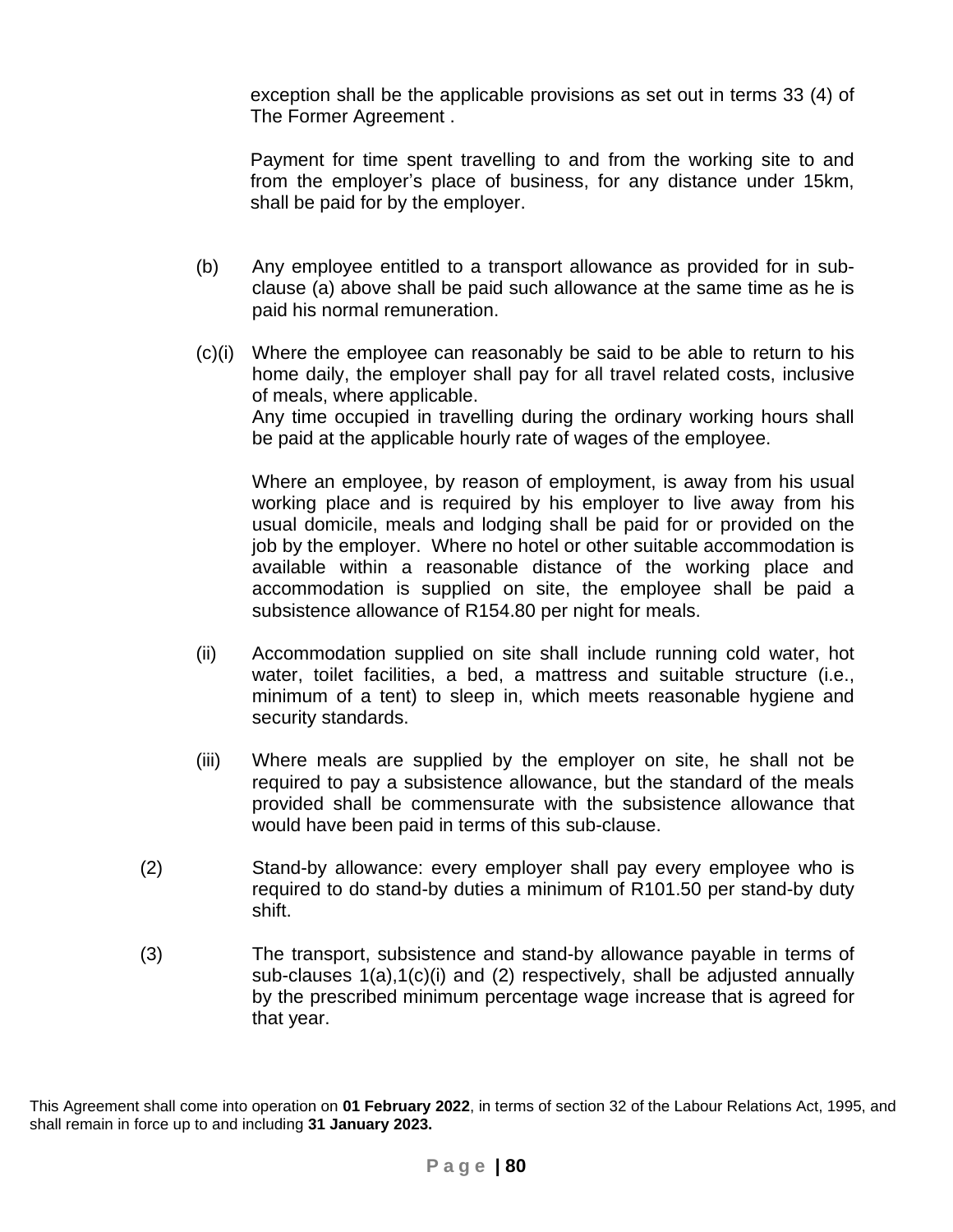# **2. EXPENSES OF THE COUNCIL**

The funds of the Council, which shall be vested in and administered by the Council, shall be provided for in the following manner:

(1) Every employee and every employer shall contribute to the Funds of the Council, no more than 1 (one) percent of the weekly specified wage rate payable in terms of clause 4 of Part II of this Agreement, taken to the next higher 10 cents.

In areas I, M, N, and O every employee and every employer shall contribute no more than 1 (one) percent of the employee's actual weekly wage rate but shall not be less than the wage rates payable in terms of clause 4 of Part 11 of this agreement.

All Council and benefit fund contributions are calculated based on the following normal working hours per region: Region A & B - 42.5 hours per week

Region C – 42.5 hours per week in respect of Pension Fund contributions only. All other contributions are calculated on 44 hours per week.

Region D - 40 hours per week

- (2) Every employer shall pay the amount determined in terms of sub-clause (1) to the Council in respect of such employees: Provided that the employer may deduct fifty percent of the amount payable from the remuneration of such employees.
- (3) In any instance where no contributions are payable in terms of sub-clauses (1) and (2) hereof, and the total amount referred to in sub-clause (2) is less than R80.00 such amount shall be supplemented by the employer by the sum required to make a total of R80.00 in each month.
- (4) Every employer shall, by no later than the  $15<sup>th</sup>$  day of each month, forward to the regional offices of the Council all contributions in respect of the preceding month in the manner prescribed by the Council from time to time.
- (5) Regardless of whether any amount is payable to the Council in terms of this clause, every employer shall, by no later than the 15th day of each month, forward to the Council in respect of the preceding month and in the manner indicated therein, the statement referred to in sub-clause (3) hereof.

This Agreement shall come into operation on **01 February 2022**, in terms of section 32 of the Labour Relations Act, 1995, and shall remain in force up to and including **31 January 2023.**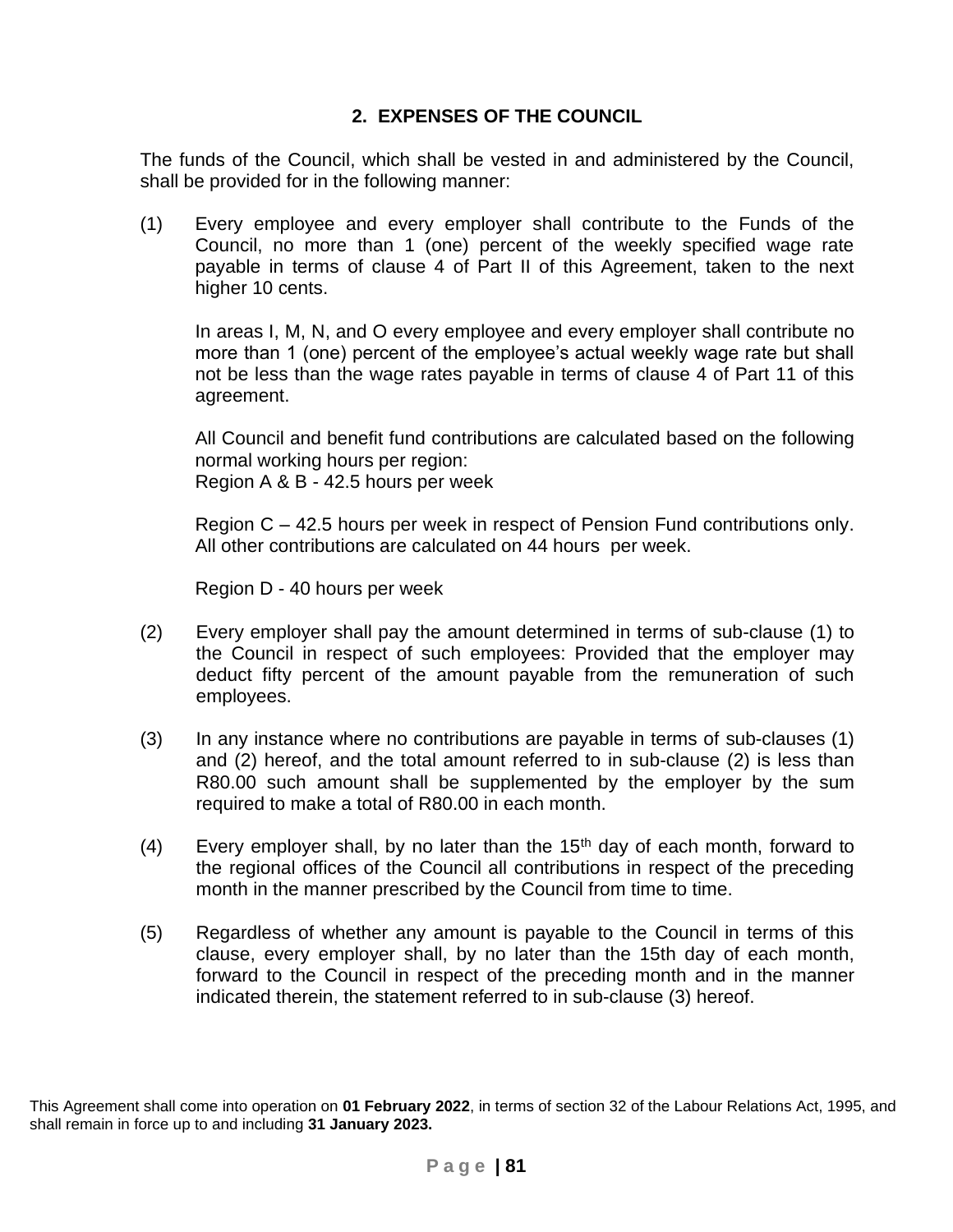(6) A sole proprietor, partner, member, director, or employer engaged in work specified in this agreement shall be deemed to be an employee in respect of whom a council levy of a Master Installation Electrician is required to be contributed.

## **3. WAGES AND/OR EARNINGS**

- (1) Every employee who, prior to the date of coming into operation of this Agreement, was in receipt of a higher rate than that prescribed in this Agreement for the class of work upon which he is employed shall continue to receive not less than such higher rate while he is employed by the same employer on the same work or any other work for which a minimum rate is prescribed in this Agreement.
	- (3) No employee shall be employed in more than one occupation defined in this Agreement at different rates of pay, in any one week, including any overtime worked, or in a higher-paid occupation, unless payment is made as if such employee had been employed for the whole of that week in the highest-paid occupation: Provided that if an employee who normally performs the work of an electrical assistant performs the work of a driver, such employee shall be paid at the higher rates only in respect of time actually engaged in such occupation, except that if such electrical assistant performs the work of a driver for more than three hours in any one day, he shall be paid at the higher rates for the whole of such day.

# **4. SCHEDULE OF WAGES AND/OR EARNINGS**

No employer shall pay and no employee shall accept wages at rates lower than the following:

Provided that where an employer carries out work in an area for which higher wages are prescribed than those which apply for the area in which his business is situated, his employees shall be paid no less than the minimum wages prescribed for such higher rated area for the duration or period during which such an employee works in such higher-rated area: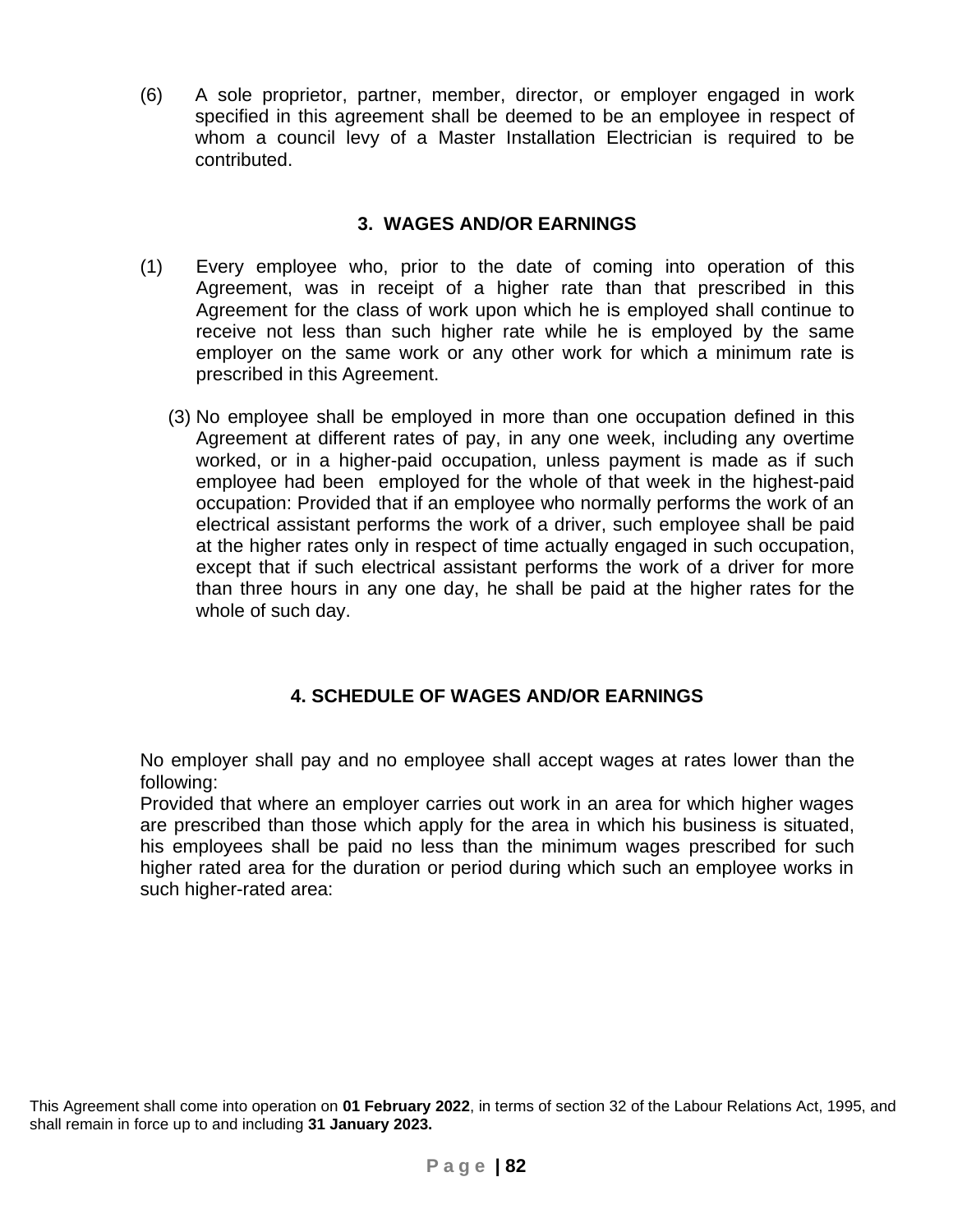### **(1) The following minimum wage rates shall apply for the categories listed below with effect from 01 February 2022, or if published later, the date of publication, until 31 January 2023:**

|                                                              | <b>AREA A</b>    | <b>AREA B</b>    | <b>AREA C</b>    | <b>AREAD</b>     | <b>AREA E</b>    |
|--------------------------------------------------------------|------------------|------------------|------------------|------------------|------------------|
| <b>Category</b>                                              | Rand<br>Per hour | Rand<br>Per hour | Rand<br>Per hour | Rand<br>Per hour | Rand<br>Per hour |
| Master installation electrician                              | 136.88           | 120.37           | 114.98           | 87.64            | 85.65            |
| Installation electrician/foreman                             | 126.06           | 110.86           | 103.27           | 80.69            | 78.77            |
| Electrical tester for single phase                           | 115.04           | 101.17           | 96.37            | 73.57            | 71.92            |
| Electrician, artisan and DAM                                 | 109.48           | 96.25            | 89.69            | 70.14            | 68.59            |
| Elconop 3                                                    | 79.74            | 70.14            | 65.27            | 50.90            | 49.80            |
| Elconop <sub>2</sub>                                         | 68.58            | 60.47            | 55.88            | 43.71            | 43.11            |
| Elconop 1                                                    | 44.08            | 39.02            | 35.77            | 28.88            | 27.48            |
| Storeman                                                     | 44.08            | 39.02            | 35.77            | 28.88            | 27.48            |
| Driver of a vehicle, the gross<br>vehicle mass of which is - |                  |                  |                  |                  |                  |
| (a) Up to 3 500 kg                                           | 45.88            | 40.58            | 41.77            | 29.59            | 28.92            |
| (b) Above 3 500 kg up to 16 000<br>kg                        | 54.19            | 47.67            | 44.39            | 34.64            | 33.82            |
| (c) Above 16 000 kg                                          | 60.24            | 52.91            | 49.31            | 38.52            | 37.60            |
| <b>Electrical assistant</b>                                  | 37.67            | 33.11            | 30.52            | 23.94            | 23.43            |
| <b>General Assistant</b>                                     | 28.24            | 24.83            | 23.15            | 23.15            | 23.15            |
| Apprentice Stage 4                                           | 76.63            | 67.38            | 62.88            | 49.11            | 48.01            |
| Apprentice Stage 3                                           | 54.75            | 48.12            | 44.88            | 35.10            | 34.29            |
| Apprentice Stage 2                                           | 49.29            | 43.31            | 40.43            | 31.54            | 30.87            |
| Apprentice Stage 1                                           | 41.59            | 36.59            | 34.12            | 26.65            | 26.04            |

AREAS 'A', 'B', 'C', 'D', 'E'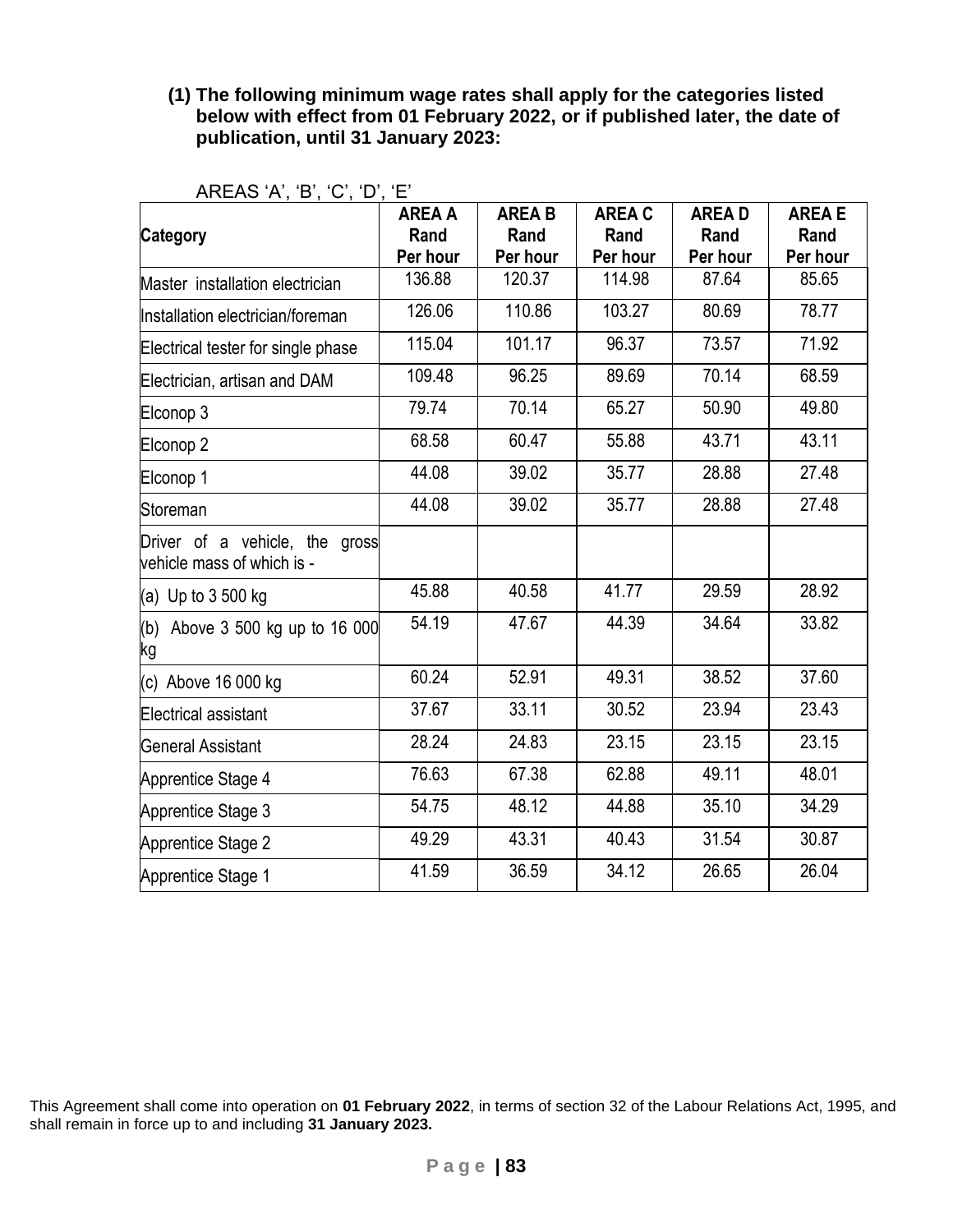# **AREAS 'F', 'G', 'H**

|                                                              | <b>AREAF</b>     | <b>AREA G</b>    | <b>AREAH</b>     |
|--------------------------------------------------------------|------------------|------------------|------------------|
| <b>Category</b>                                              | Rand<br>Per hour | Rand<br>Per hour | Rand<br>Per hour |
| Master installation electrician                              | 99.22            | 86.40            | 82.22            |
| Installation electrician/foreman                             | 91.28            | 79.52            | 75.63            |
| Electrical tester for single phase                           | 81.17            | 72.58            | 69.00            |
| Electrician, artisan and DAM                                 | 80.63            | 69.13            | 65.70            |
| Elconop 3                                                    | 58.61            | 51.00            | 51.00            |
| Elconop 2                                                    | 51.74            | 45.03            | 42.91            |
| Elconop 1                                                    | 34.21            | 29.47            | 27.95            |
| Storeman                                                     | 34.21            | 29.47            | 27.95            |
| Driver of a vehicle, the gross vehicle mass of<br>which is - |                  |                  |                  |
| (a) Up to 3 500 kg                                           | 32.82            | 28.62            | 27.25            |
| (b) Above 3 500 kg up to 16 000 kg                           | 38.23            | 33.32            | 31.64            |
| (c) Above 16 000 kg                                          | 42.43            | 36.95            | 35.15            |
| <b>Electrical assistant</b>                                  | 32.87            | 28.19            | 26.82            |
| <b>General Assistant</b>                                     | 24.63            | 23.15            | 23.15            |
| Apprentice Stage 4                                           | 56.48            | 48.39            | 46.01            |
| Apprentice Stage 3                                           | 40.32            | 34.58            | 32.87            |
| Apprentice Stage 2                                           | 36.31            | 31.10            | 29.56            |
| Apprentice Stage 1                                           | 30.64            | 26.25            | 24.97            |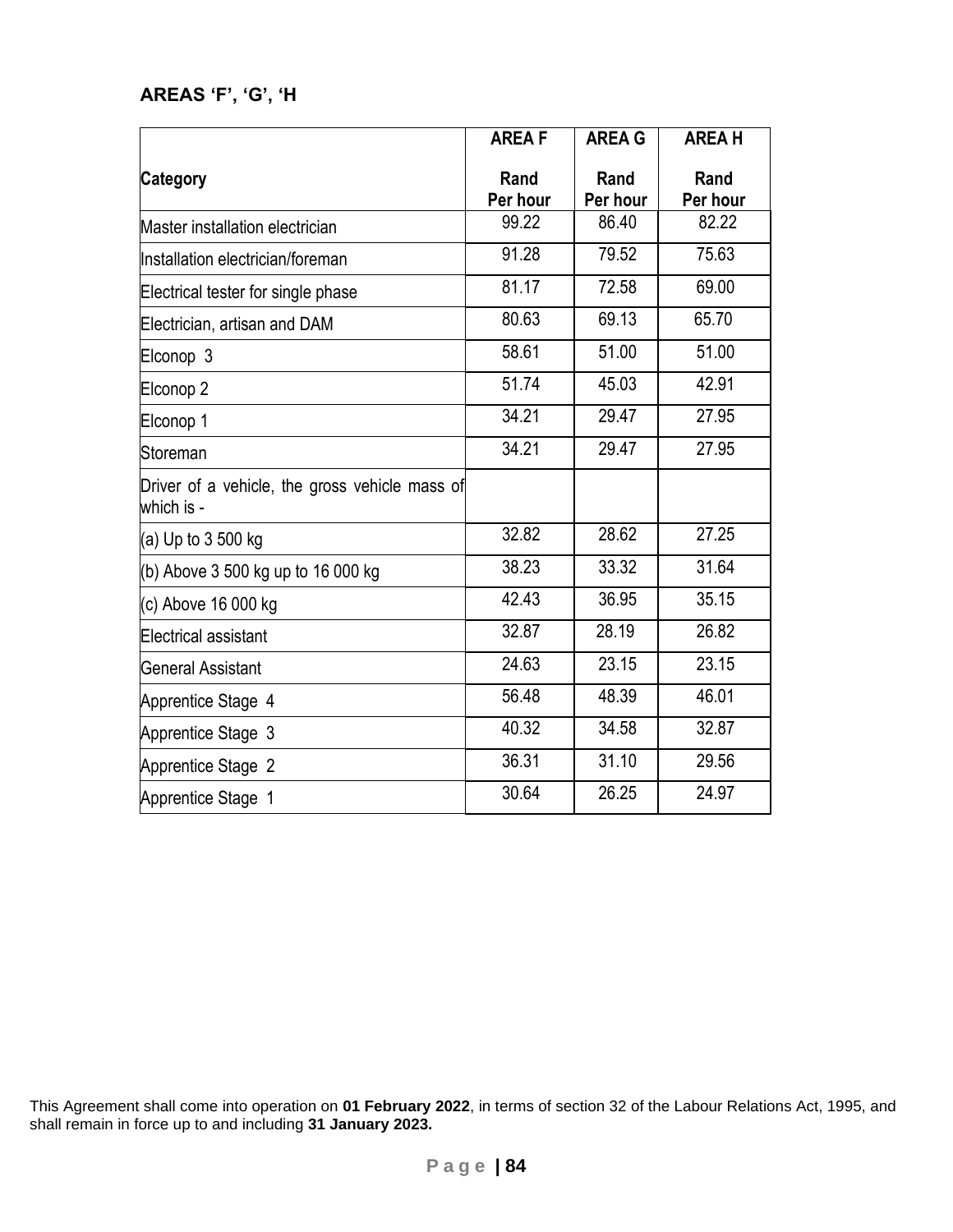# **AREAS 'I, 'J, 'K, 'L**

|                                                           | <b>AREA I</b> | <b>AREA J</b> | <b>AREAK</b> | <b>AREAL</b> |
|-----------------------------------------------------------|---------------|---------------|--------------|--------------|
| <b>Category</b>                                           | Rand          | Rand          | Rand         | Rand         |
|                                                           | Per hour      | Per hour      | Per hour     | Per hour     |
| Master installation electrician                           | 129.43        | 136.90        | 120.36       | 105.86       |
| Installation electrician/foreman                          | 125.46        | 126.07        | 110.89       | 97.31        |
| Electrical tester for single phase                        | 108.76        | 115.07        | 101.22       | 88.92        |
| Electrician, artisan and DAM                              | 103.60        | 109.49        | 96.25        | 84.62        |
| Elconop 3                                                 | 77.20         | 79.77         | 70.14        | 61.52        |
| Elconop 2                                                 | 72.77         | 68.58         | 60.47        | 52.65        |
| Elconop 1                                                 | 50.34         | 44.11         | 38.99        | 33.77        |
| Storeman                                                  | 50.34         | 44.11         | 38.99        | 33.77        |
| Domestic appliance repairer                               |               | 51.43         | 45.28        |              |
| Driver of a vehicle, the gross vehicle mass of which is - |               |               |              |              |
| (a) Up to $3500$ kg                                       | 44.30         | 45.81         | 40.37        | 41.04        |
| (b) Above 3 500 kg up to 16 000 kg                        | 50.20         | 54.20         | 47.71        | 45.91        |
| (c) Above 16 000 kg                                       | 56.02         | 60.24         | 52.93        | 59.53        |
| Electrical assistant                                      | 41.16         | 37.69         | 33.15        | 28.81        |
| <b>General Assistant</b>                                  | 30.86         | 28.25         | 24.84        | 23.15        |
| Apprentice Stage 4                                        | 72.53         | 76.67         | 67.40        | 59.21        |
| Apprentice Stage 3                                        | 51.78         | 54.76         | 48.13        | 42.29        |
| Apprentice Stage 2                                        | 46.61         | 49.26         | 43.34        | 38.09        |
| Apprentice Stage 1                                        | 39.37         | 41.62         | 36.58        | 32.14        |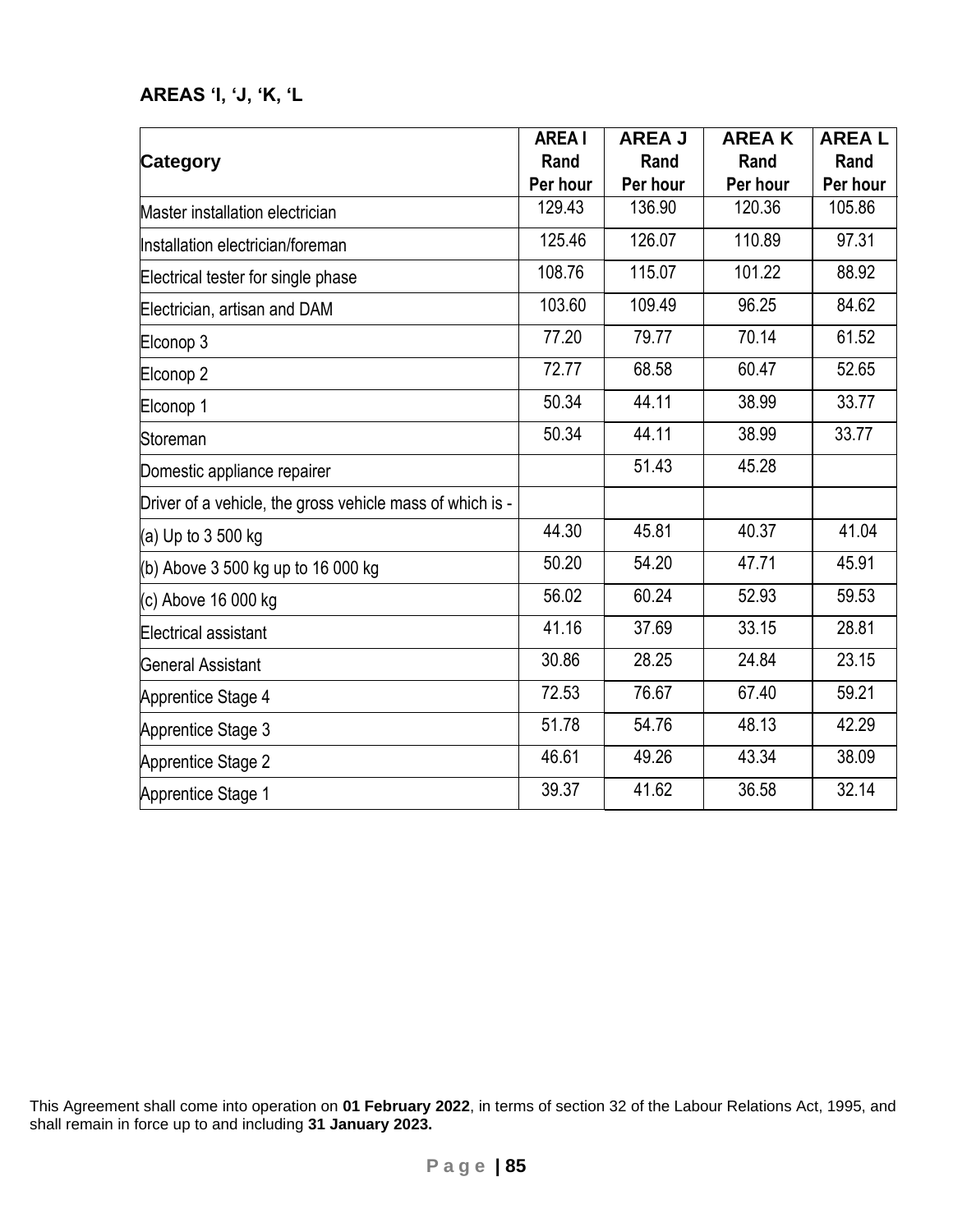### **AREAS 'M', 'N', 'O'**

|                                                         | <b>AREA M</b> | <b>AREAN</b> | <b>AREA O</b> |
|---------------------------------------------------------|---------------|--------------|---------------|
| <b>Category</b>                                         | Rand          | Rand         | Rand          |
|                                                         | Per hour      | Per hour     | Per hour      |
| Master installation electrician                         | 110.02        | 85.65        | 86.40         |
| Installation electrician/foreman                        | 106.66        | 78.77        | 79.52         |
| Electrical tester for single phase                      | 92.43         | 70.04        | 72.58         |
| Electrician, artisan and DAM                            | 88.06         | 68.59        | 69.13         |
| Elconop 3                                               | 65.65         | 49.80        | 51.00         |
| Elconop 2                                               | 61.84         | 42.77        | 45.03         |
| Elconop 1                                               | 42.77         | 27.50        | 29.47         |
| Storeman                                                | 42.77         | 27.50        | 29.47         |
| Driver of a vehicle, the gross vehicle mass of which is |               |              |               |
| (a) Up to $3500$ kg                                     | 37.67         | 28.69        | 28.62         |
| (b) Above $3500$ kg up to 16 000 kg                     | 42.68         | 33.82        | 33.32         |
| (c) Above 16 000 kg                                     | 47.62         | 37.63        | 36.95         |
| Electrical assistant                                    | 35.00         | 23.43        | 28.19         |
| <b>General Assistant</b>                                | 26.22         | 23.15        | 23.15         |
| Apprentice Stage 4                                      | 61.65         | 48.01        | 48.39         |
| Apprentice Stage 3                                      | 44.06         | 34.29        | 34.56         |
| Apprentice Stage 2                                      | 39.61         | 30.88        | 31.10         |
| Apprentice Stage 1                                      | 33.49         | 26.04        | 26.26         |

### **5 - GUARANTEED MINIMUM INCREASES AND OFF-SET**

(1)(a) The wage increases from 01 February 2022 to the 31 January 2023 shall be increased as follows: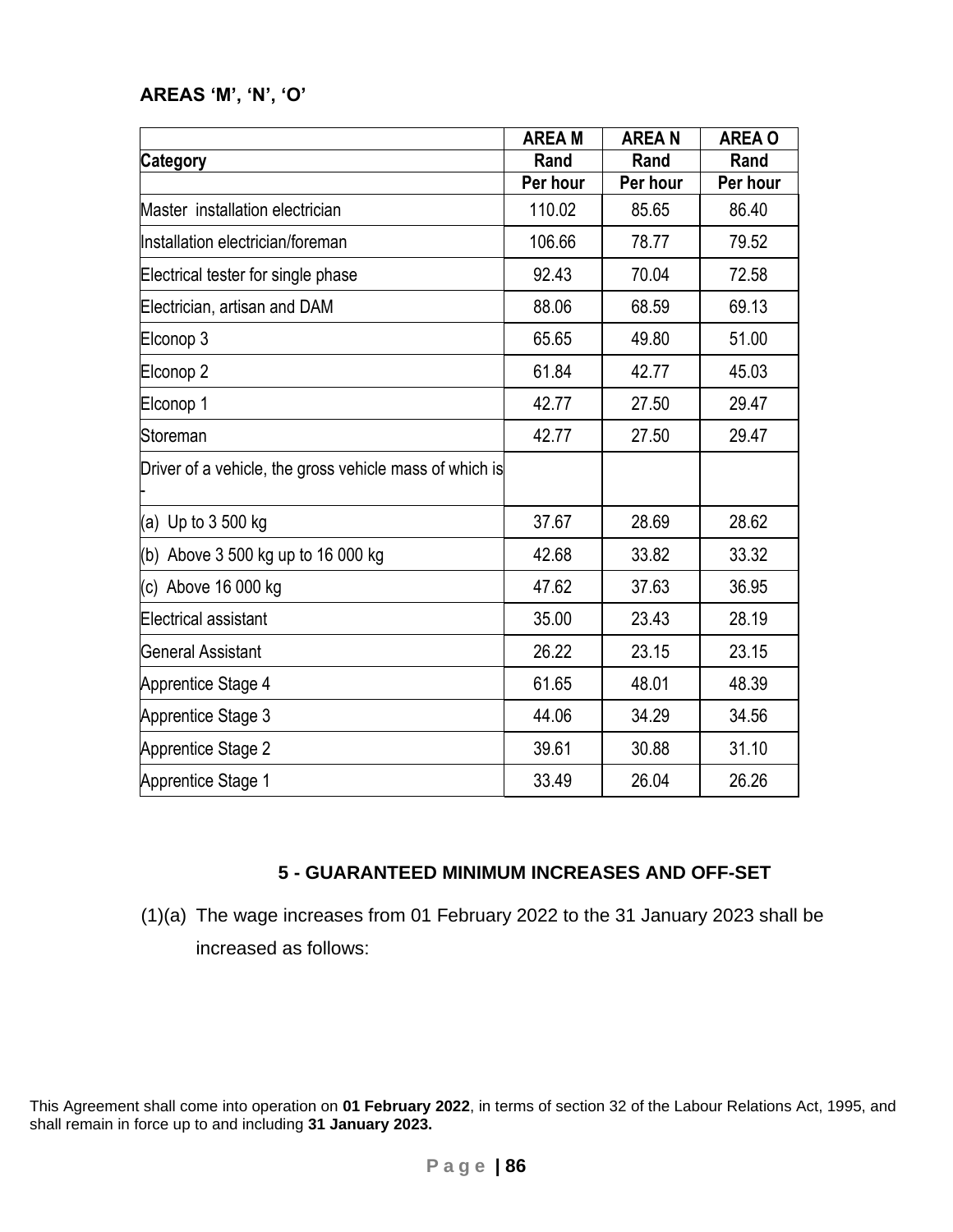All employees earning the **minimum wage rate** as prescribed in Clause 4 of Part II of this agreement shall receive a wage increase of not less than six percent (6%).

Every employee for whom wages are prescribed in this Agreement and who, on the 01 February 2022, is employed by an employer in the Industry, shall while in the employ of the same employer and whether or not his **actual rate** of pay immediately prior to the said date was in excess of the rate prescribed for him in this Agreement, receive a wage increase of not less than five percent (5%) of the actual wage rate he was receiving immediately prior to the said date.

(1)(b) Prescribed minimum wage rates and wage rates in excess of the prescribed minimum wages.

Should the publication of this Collective Agreement amendment be delayed for any reason, any employers who have not granted the increase before the coming into operation of this Agreement shall grant an additional increment of **one twelfth** of the applicable increase for each month the increase was not granted: Provided the maximum number of months for the granting of such additional increment shall not exceed three months.

(2) The guaranteed minimum increases referred to in Clause 4 and Clause 5 (1)(a) above shall be subject to the provision that any increase granted on or after 1 January 2022 may be off-set by the employer when calculating the guaranteed minimum increase and any increase granted on or after date of publication may be off-set by the employer when calculating the guaranteed minimum increase.

Provided also that in terms of this agreement any increases granted on or after January of each of the following years in respect of wage increases due on the 1<sup>st</sup> February of that year, may be off-set by the employer when calculating the guaranteed minimum increase.

This Agreement shall come into operation on **01 February 2022**, in terms of section 32 of the Labour Relations Act, 1995, and shall remain in force up to and including **31 January 2023.**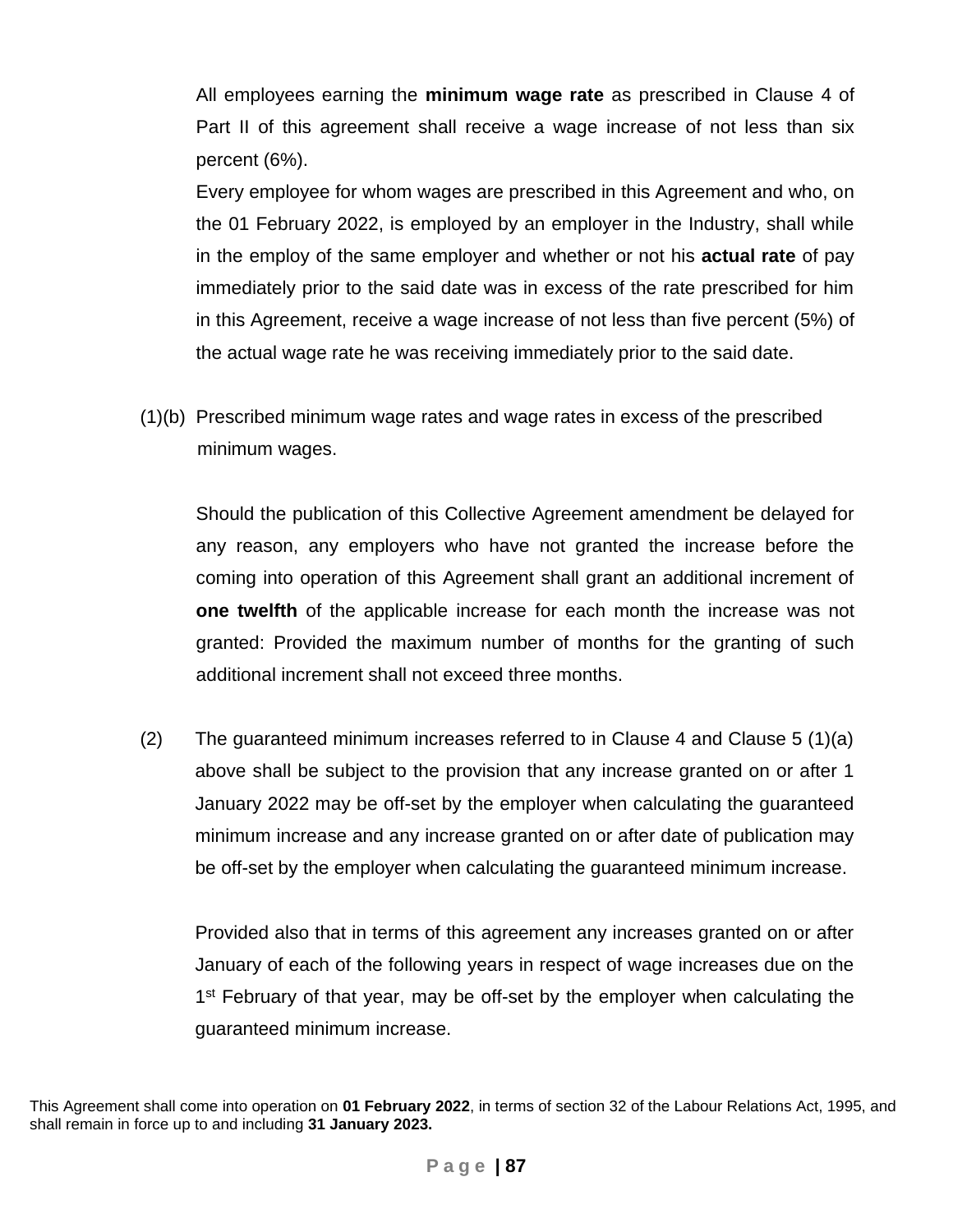### **6. LEAVE BONUS**

(1) Every employee for whom wages are prescribed in this Agreement shall, in addition to his leave pay be paid a leave bonus of an amount equivalent to the wages he would normally be paid for the period specified below, whenever he qualifies for leave in terms of clause 16 of Part I of this Agreement, and such leave bonus shall be paid at the same time as his leave pay is paid:

|                                                             | <b>AREAS A to E</b> | AREA I and M to O |
|-------------------------------------------------------------|---------------------|-------------------|
| <b>CATEGORY</b>                                             | and J to K          |                   |
| <b>Master Installation Electrician</b>                      | 20 working days     | 16 working days   |
| <b>Installation Electrician/Foreman</b>                     | 20 working days     | 16 working days   |
| Electrical Tester for single-phase                          | 20 working days     | 16 working days   |
| <b>Electrician Artisan and DAM</b>                          | 20 working days     | 16 working days   |
| Elconop 3                                                   | 15 working days     | 16 working days   |
| Elconop <sub>2</sub>                                        | 15 working days     | 16 working days   |
| Elconop 1                                                   | 15 working days     | 16 working days   |
| Storeman                                                    | 15 working days     | 16 working days   |
| Driver of a vehicle, the the Gross Vehicle                  |                     |                   |
| mass of which is:                                           |                     |                   |
| a) Up to 3 500 kg                                           | 15 working days     | 16 working days   |
| b) Above 3 500 kg up to 16 000 kg                           | 15 working days     | 16 working days   |
| c) Above 16 000 kg                                          | 15 working days     | 16 working days   |
| <b>Electrical Assistant</b>                                 | 10 working days     | 16 working days   |
|                                                             |                     |                   |
| Apprentice: First year's leave                              | 15 working days     | 16 working days   |
| qualification                                               |                     |                   |
| Apprentice :<br>Subsequent years'<br>leave<br>qualification | 20 working days     | 16 working days   |
|                                                             |                     |                   |

|                                         | AREAS F, G & H  |
|-----------------------------------------|-----------------|
| <b>CATEGORY</b>                         |                 |
| <b>Master Installation Electrician</b>  | 10 working days |
| <b>Installation Electrician/Foreman</b> | 10 working days |
| Electrical Tester for single-phase      | 10 working days |
| <b>Electrician Artisan and DAM</b>      | 10 working days |
| Elconop 3                               | 8 working days  |
| Elconop <sub>2</sub>                    | 8 working days  |
| Elconop 1                               | 8 working days  |
| Storeman                                | 8 working days  |
| Driver of a vehicle, the the Gross      |                 |
| Vehicle mass of which is:               |                 |
| a) Up to $3500$ kg                      | 8 working days  |
| b) Above 3 500 kg up to 16 000 kg       | 8 working days  |
| c) Above 16 000 kg                      | 8 working days  |
| <b>Electrical Assistant</b>             | 8 working days  |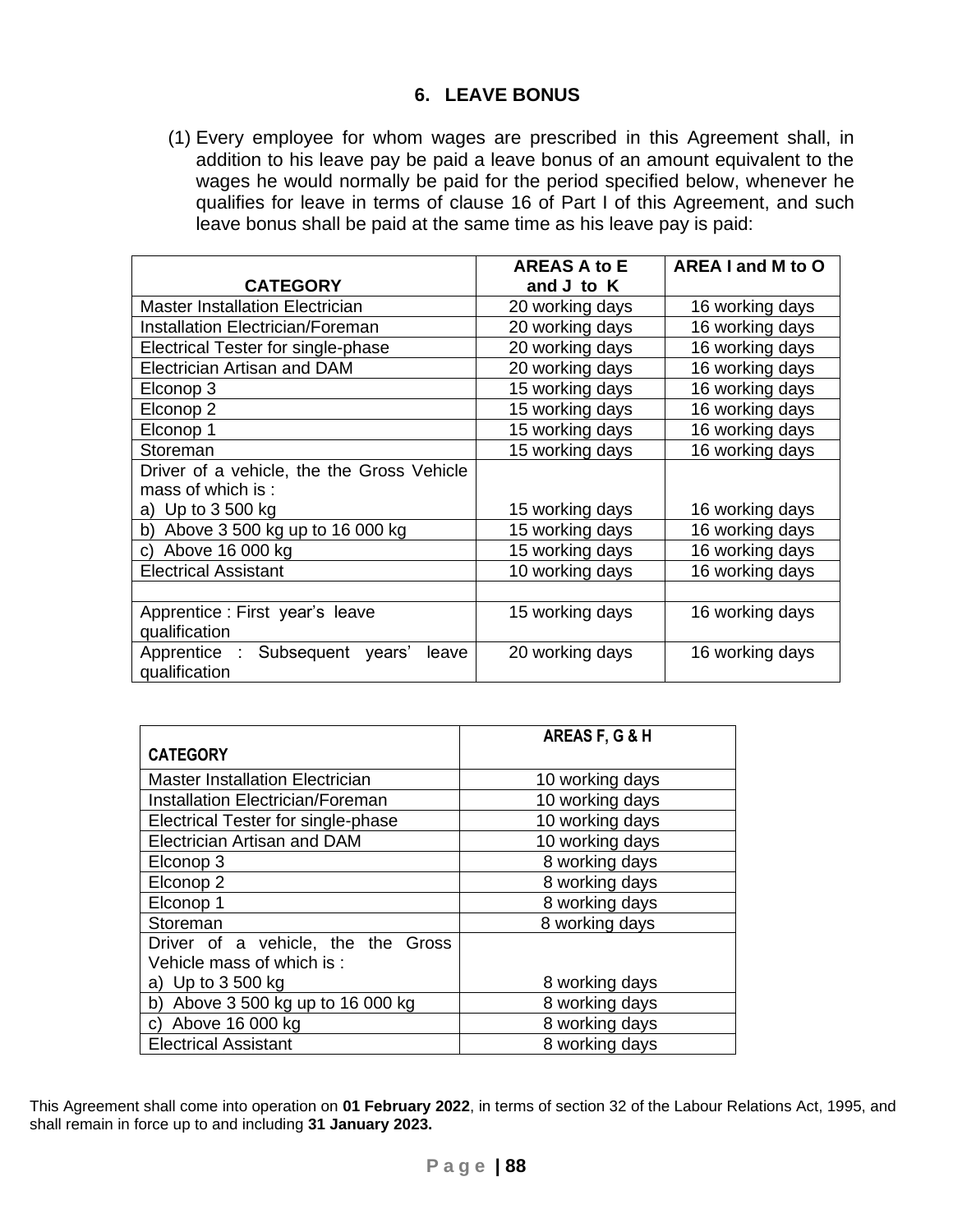| Apprentice : First year's leave      | 8 working days |
|--------------------------------------|----------------|
| Qualification                        |                |
| Apprentice : subsequent years' leave | 8 working days |
| qualification                        |                |

|                                         | <b>AREAL</b>    |
|-----------------------------------------|-----------------|
| <b>CATEGORY</b>                         |                 |
| Master Installation Electrician         | 20 working days |
| <b>Installation Electrician/Foreman</b> | 20 working days |
| Electrical Tester for single-phase      | 20 working days |
| <b>Electrician Artisan and DAM</b>      | 20 working days |
| Elconop 3                               | 15 working days |
| Elconop 2                               | 15 working days |
| Elconop 1                               | 15 working days |
| Storeman                                | 15 working days |
| Driver of a vehicle, the the Gross      |                 |
| Vehicle mass of which is:               |                 |
| a) Up to 3 500 kg                       | 15 working days |
| b) Above $3500$ kg up to 16 000 kg      | 15 working days |
| c) Above 16 000 kg                      | 15 working days |
| <b>Electrical Assistant</b>             | 10 working days |
|                                         |                 |
| Apprentice : First year's leave         | 15 working days |
| Qualification                           |                 |
| Apprentice : subsequent years' leave    | 20 working days |
| qualification                           |                 |

- (2) Any period of employment prior to the date of coming into operation of this Agreement shall count as part of the qualifying period in terms of sub-clause  $(1)$ .
- (3) Any employee whose category changes from a lower to a higher category during any leave cycle shall, on qualifying for leave, receive a leave bonus calculated on a pro rata basis on the number of days completed in each category.
- (4) An employee shall not be entitled to receive a leave bonus in terms of this clause unless the employee has completed 200 shifts in the current leave cycle with the same employer and is in service at the time that the bonus is due and payable.
- (5) An employer shall pay an employee whose services are terminated as a result of a no-fault dismissal; a pro rata leave bonus in accordance with the following formula:

This Agreement shall come into operation on **01 February 2022**, in terms of section 32 of the Labour Relations Act, 1995, and shall remain in force up to and including **31 January 2023.**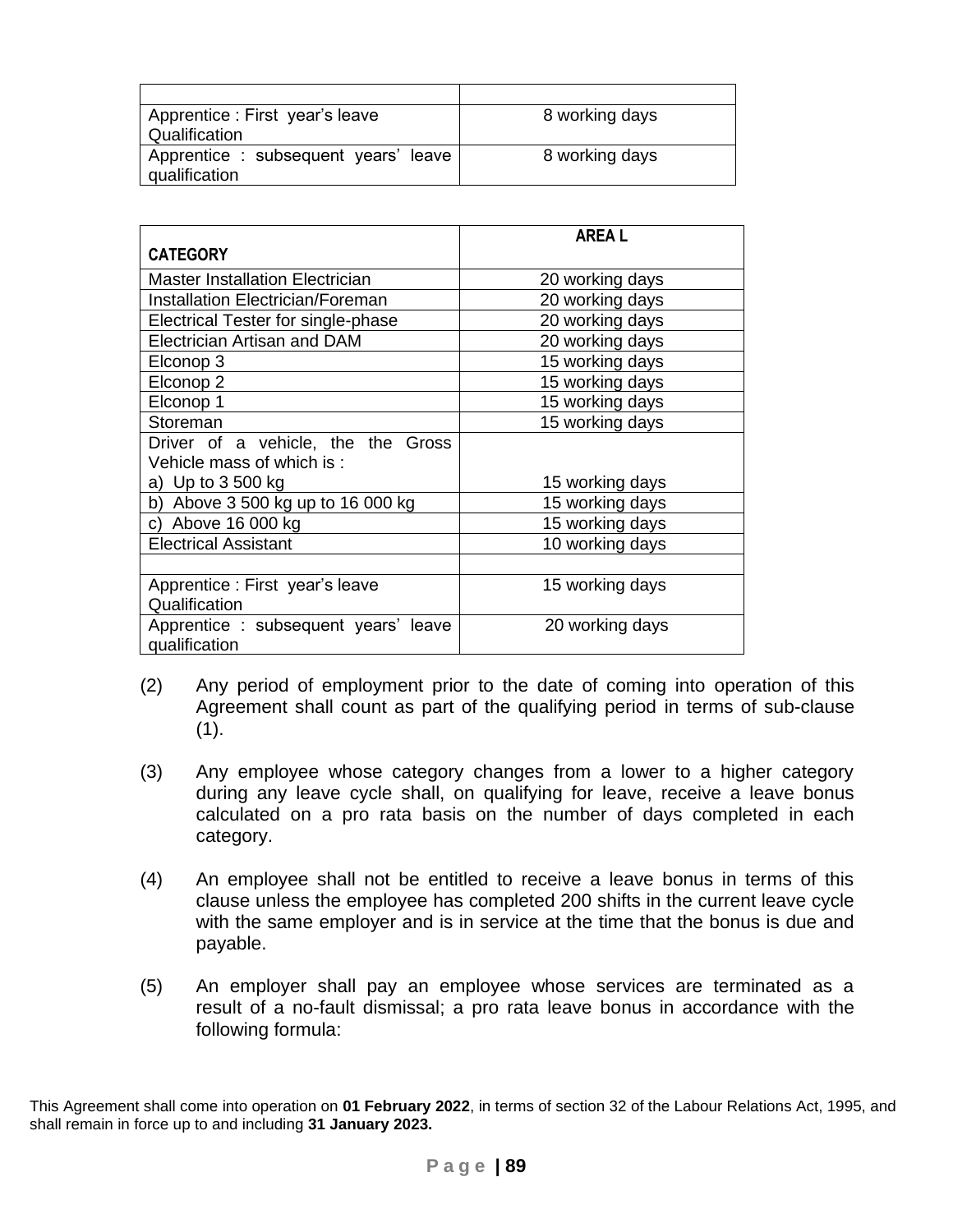|                               | 235 |                                    |
|-------------------------------|-----|------------------------------------|
| leave cycle                   |     | such employee X daily remuneration |
| days with employer in present |     | leave bonus days applicable to     |
| Number of completed working   |     |                                    |

- (6) An employee who is aggrieved by the application to him of the provisions of sub-clause (5) may appeal to the Council against the decision applied to him and the Council may, after considering any reasons which may be submitted for such decision, confirm that decision or give such other decision as in its opinion ought to have been given in such case.
- (7) Notwithstanding the provisions of sub-clauses (3) and (4), no employee for whom wages are prescribed in this Agreement shall be entitled to a leave bonus if he has absconded or is dismissed following a fair disciplinary enquiry or who has failed to complete 235 shifts with the same employer during his first year of service: Provided that an employee who has completed 235 shifts with the same employer, but who absconds or is dismissed before his annual leave is granted to him, shall be paid the leave bonus due in terms of sub-clause (1)*.*
- (8) An employee who absconds or is fairly dismissed and who is aggrieved by the application to him of the provisions of sub-clause (5) may appeal to the Council against the decision applied to him and the Council may, after considering any reasons which may be submitted for such decision, confirm that decision or give such other decision as in its opinion ought to have been given in such case.
- (9)(a) Periods of absence on account of sickness aggregating not more than 18 shifts in any one qualifying period for the leave bonus shall count for the leave bonus: Provided that an employer shall be entitled to call upon the employee for a medical certificate as proof of cause of absence.
	- (b) Periods of absence on account of an accident arising out of and in the course of the employee's employment shall count for leave bonus purposes if such accident has been admitted as falling within the provisions of the Compensation for Occupational Injuries and Diseases Act, 1993, and the periods of absence counting for purposes of the leave bonus shall be the periods of disablement admitted by the said Act*.*

This Agreement shall come into operation on **01 February 2022**, in terms of section 32 of the Labour Relations Act, 1995, and shall remain in force up to and including **31 January 2023.**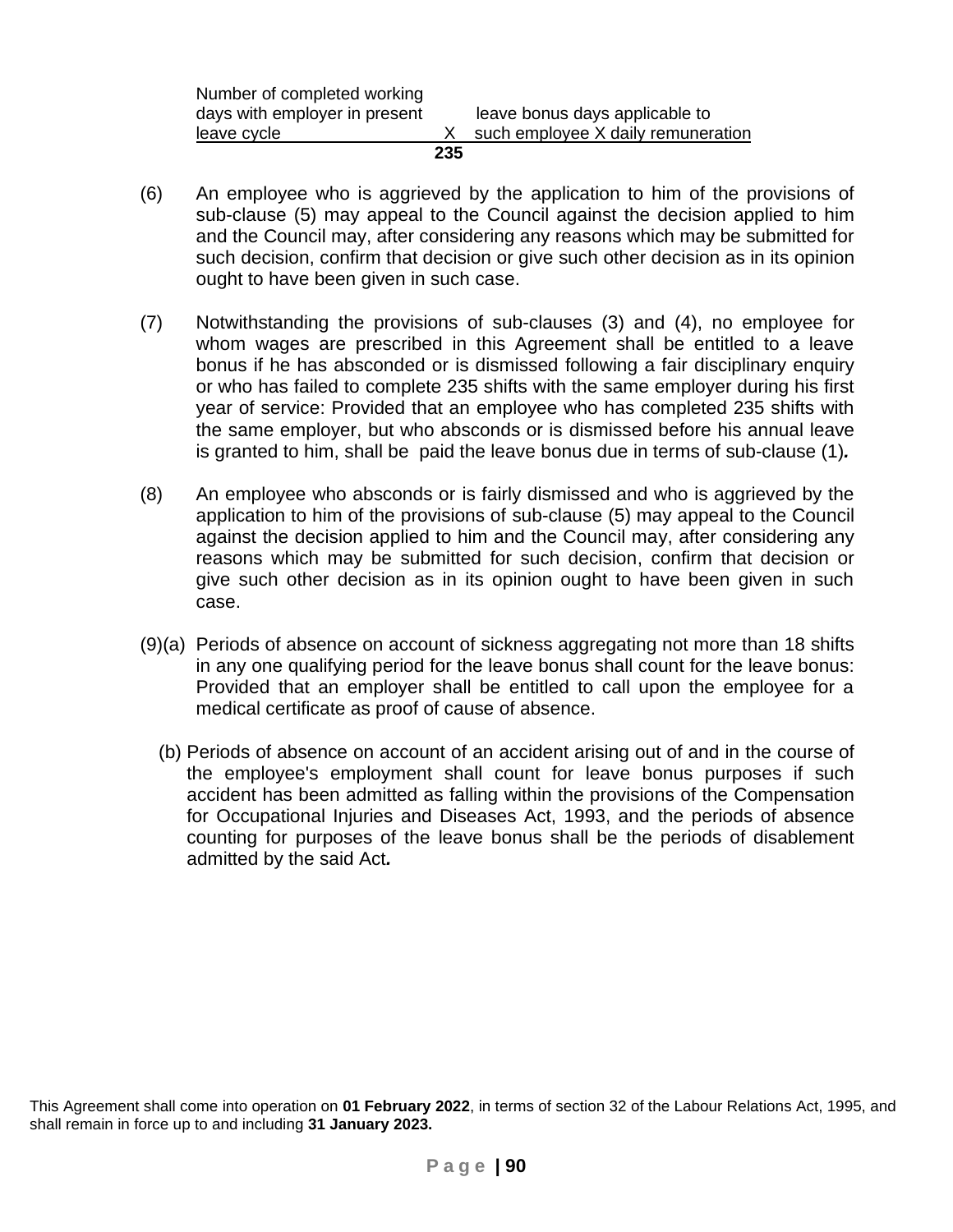#### **PART III**

### **SICK BENEFIT FUND RULES FOR THE NATIONAL BARGAINING COUNCIL FOR THE ELECTRICAL INDUSTRY OF S.A.**

## **TABLE OF CONTENTS**

| <b>CLAUSE</b> |                                                                                   | <b>PAGE</b> |
|---------------|-----------------------------------------------------------------------------------|-------------|
| 1.            | ADMINISTRATION OF THE FUND                                                        | 92          |
| 2.            | REGIONAL SICK BENEFIT FUND COMMITTEES                                             | 92          |
| 3.            | <b>OBJECTIVE</b>                                                                  | 92          |
| 4.            | <b>MEMBERSHIP</b>                                                                 | 92          |
| 5.            | <b>CONTRIBUTIONS</b>                                                              | 93          |
| 6.            | <b>BENEFITS</b>                                                                   | 93          |
| 7.            | <b>GENERAL PROVISIONS RELATING TO PAYMENT</b><br><b>OF CLAIMS</b>                 | 94          |
| 8.            | <b>PAYMENT PROCEDURES</b>                                                         | 94          |
| 9.            | <b>INDEMNITY</b>                                                                  | 95          |
| 10.           | <b>EXCLUSIONS</b>                                                                 | 95          |
| 11.           | <b>EXEMPTIONS</b>                                                                 | 97          |
| 12.           | BENEFITS NOT ALIENABLE OR EXECUTABLE                                              | 97          |
| 13.           | <b>GOVERNANCE OF THE FUND</b>                                                     | 97          |
| 14.           | OFFICES OF THE NATIONAL BARGAINING COUNCIL<br>FOR THE ELECTRICAL INDUSTRY OF S.A. | 98          |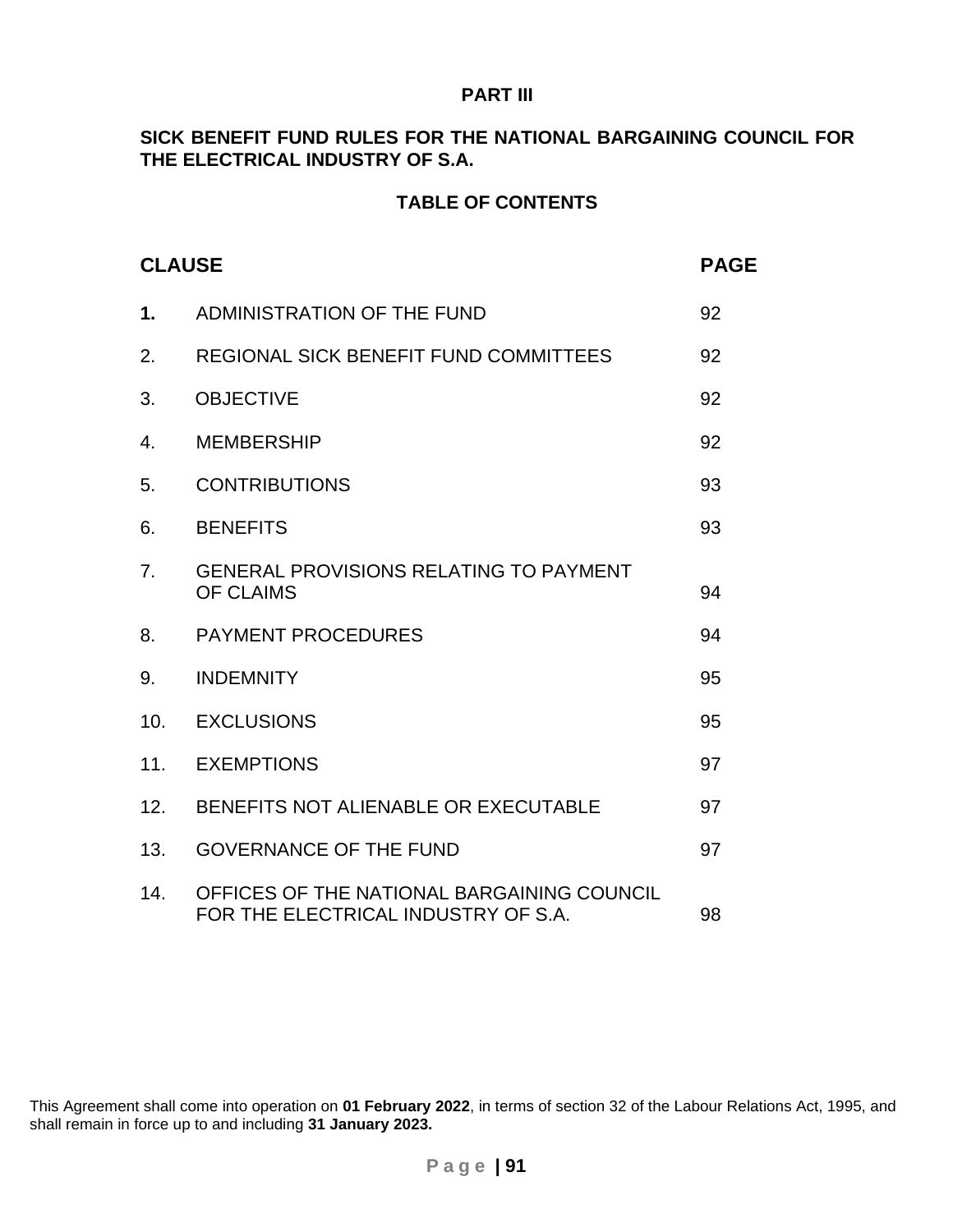# **1. ADMINISTRATION OF THE FUND**

- (1) The Fund shall be administered by the Council in accordance with the rules which it may make from time to time for those purposes ("the Rules"), and all monies of the Fund shall be administered, invested and paid out in accordance with the **Sick Benefit Fund Constitution.**
- (2) The Council hereby delegates powers to the Regional Sick Benefit Fund Committees to administer the Sick Benefit Fund in terms of the Council's Constitution.

# **2. REGIONAL SICK BENEFIT FUND COMMITTEES**

(1) Each Regional Sick Benefit Fund Committee shall be appointed by its respective Regional Committee of the Council, annually, in terms of the Sick Benefit Fund Constitution.

# **3. OBJECTIVE**

The main object of the Fund is to compensate members for loss of earnings due to unemployment caused by illness and injury.

# **4. MEMBERSHIP**

- (1) Membership of the Fund shall be compulsory for all employees for whom wages are prescribed in Part II of the Main Collective Agreement.
- (2) Membership of the Sick Fund shall terminate immediately a member ceases to be employed in the Electrical Industry or upon dissolution of the Fund.
- (3) An employer may, in respect of his employees employed in the Industry whose wages are not specified in the Collective Agreement but who otherwise comply with the provisions of the Agreement, by mutual agreement, make application to the Fund to accept contributions from himself and those employees (or any of them) in accordance with the provisions of clause 6 of the rules. Upon receipt of such application, the Council may agree to receive contributions from that employer, and the provisions of this Agreement shall thereupon mutatis mutandis apply to the employer and the employees concerned and be observed by them.

This Agreement shall come into operation on **01 February 2022**, in terms of section 32 of the Labour Relations Act, 1995, and shall remain in force up to and including **31 January 2023.**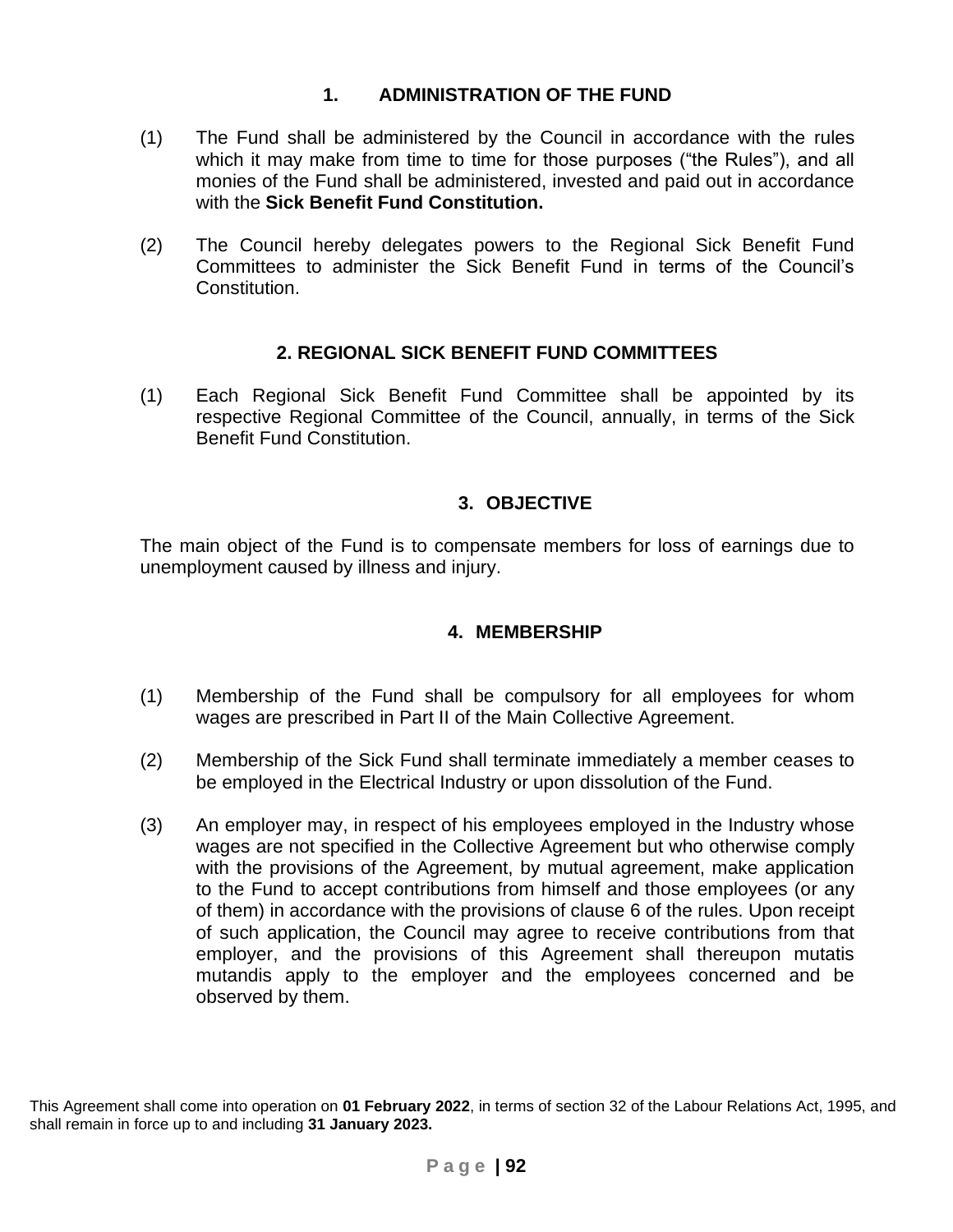# **5. CONTRIBUTIONS**

- (1) The total contribution payable weekly is **0.6%** of the **actual** wage of the employee. The **employer** shall contribute 0.3% to the Fund weekly and the **employee** shall contribute 0.3% to the Fund weekly. The full weekly contribution is payable irrespective of the number of days worked, including periods during which an employee is on annual leave.
- (2) The total sum of  $0.6\%$  shall be paid to the Council by not later than the  $15<sup>th</sup>$  day of each month in respect of the preceding month's contributions.

# **6. BENEFITS**

Every member in respect of whom contributions have been made in terms of clause 6 shall be eligible for the following benefits set out in the table below in respect of each working day, excluding public holidays, that he is absent (owing to illness or injury) in an annual leave cycle of 365 calendar days: (Read with Clause **8**).

| <b>Category of employee</b>                                                                        | <b>Working</b><br>days<br>absent p.a. | <b>Benefit amount</b>                                                                     |
|----------------------------------------------------------------------------------------------------|---------------------------------------|-------------------------------------------------------------------------------------------|
| All<br>categories<br>as<br>specified in the Main<br><b>Collective Agreement</b>                    | $1^{st} - 10^{th}$                    | 100% of actual earnings                                                                   |
| All<br>categories as<br>specified in the Main<br><b>Collective Agreement</b>                       | $11^{th} - 30^{th}$                   | 60% of actual earnings                                                                    |
| categories as $ 31^{st} - 130^{th}$<br>All<br>specified in the Main<br><b>Collective Agreement</b> |                                       | 33% of actual wages                                                                       |
| Non-Scheduled<br>employees                                                                         | Same as above                         | Same percentages as above BUT<br>to maximum earnings<br>οf<br>up<br>R30 000.00 per month. |

### **Additional Benefits**:

Pension\Provident Fund waiver of premiums from the 11<sup>th</sup> day onwards in an employee's annual leave pay cycle in terms of which the SBF shall pay both the employee and the employer's contributions towards the employee's pension/provident as long as the employee is unfit to return to work and remains a member of fund.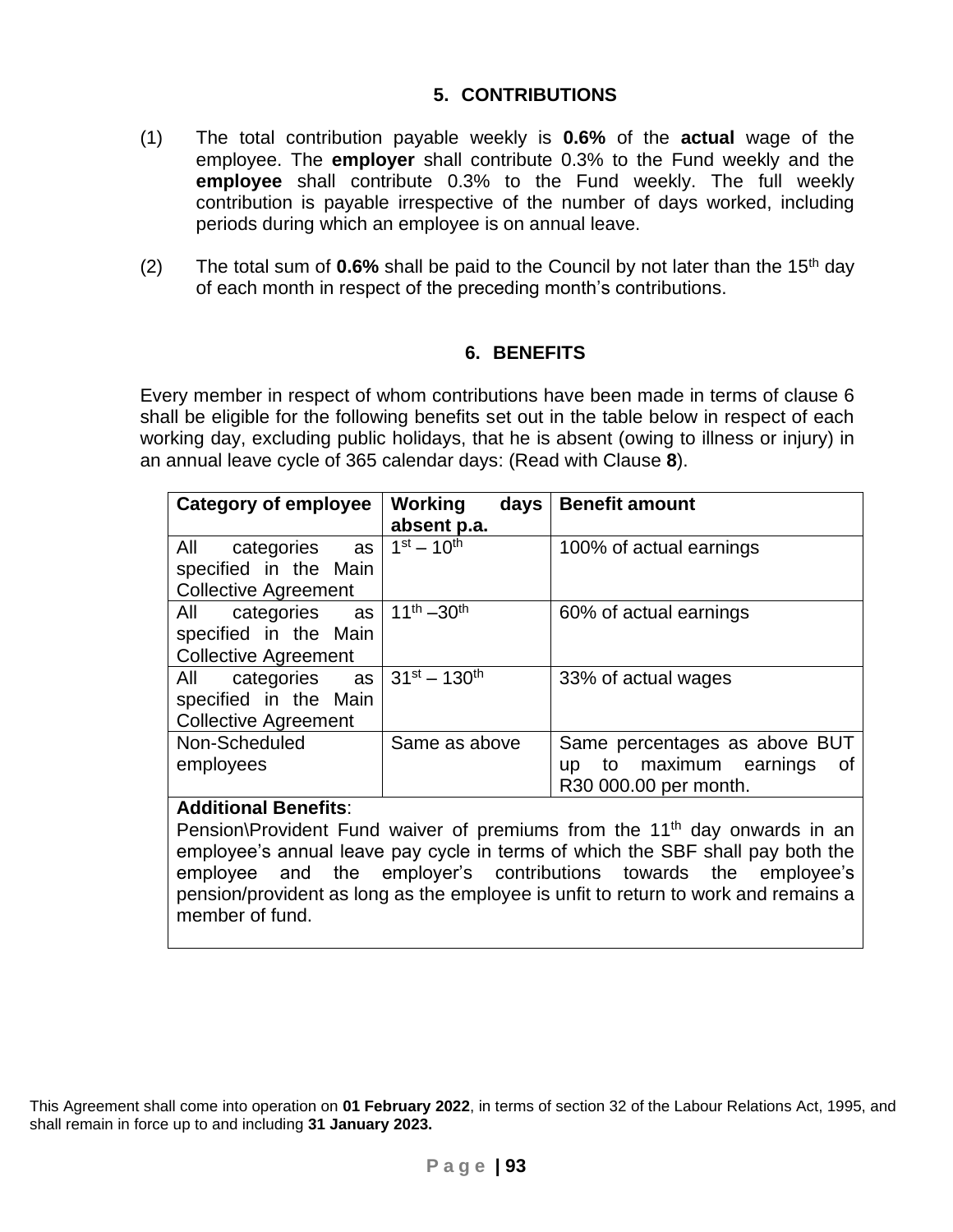# **7. GENERAL PROVISIONS RELATING TO THE ADMINISTRATION OF CLAIMS**

- (1) Administrative requirements for lodging of and payment of a claim:
	- a. the requisite claim form accompanied by, an authentic medical certificate from the date of commencement of sick leave; regardless of the period of absence.
	- b. the claimant has been declared unfit for duty and booked off for at least part of a working day (see point h below) by a registered medical practitioner/ nurse.
	- c. the claim must have been lodged within 90 days of the first absence from employment due to illness and/or injury;
	- d. contributions must be up to date and no claim shall be accepted for periods for which contributions are in arrears;
	- e. all valid claims will be paid in respect of any period of authorised absence from the commencement of employment up to a maximum of 130 days in any 365-days cycle.
	- f. a claim will be paid from the date of consultation to and including the last working day immediately prior to the employee being declared fit for duty as stated on the medical practitioner's certificate.
	- g. where an employee works a part of the shift on the day he is first absent, it shall count as a day of absence due to sickness, and that part of the shift, shall be paid for by the Fund.
	- h. all valid claims will be paid in respect of any annual leave period in which an employee was declared unfit for duty.

# **8. PAYMENT PROCEDURES**

(1) In respect of the first 10 qualifying working days per annum, that the employee is absent, the employer shall pay 100% of the employee's normal wage to the employee less statutory deductions. (i.e., Pension / Provident, ECA Levies, SBF, Council Levies and tax) The employer shall claim the wages back from the Council by completing the necessary prescribed claim form, by attaching the relevant documentation and proof of payment to the employee. Both the employer and employee should complete the claim form.

This Agreement shall come into operation on **01 February 2022**, in terms of section 32 of the Labour Relations Act, 1995, and shall remain in force up to and including **31 January 2023.**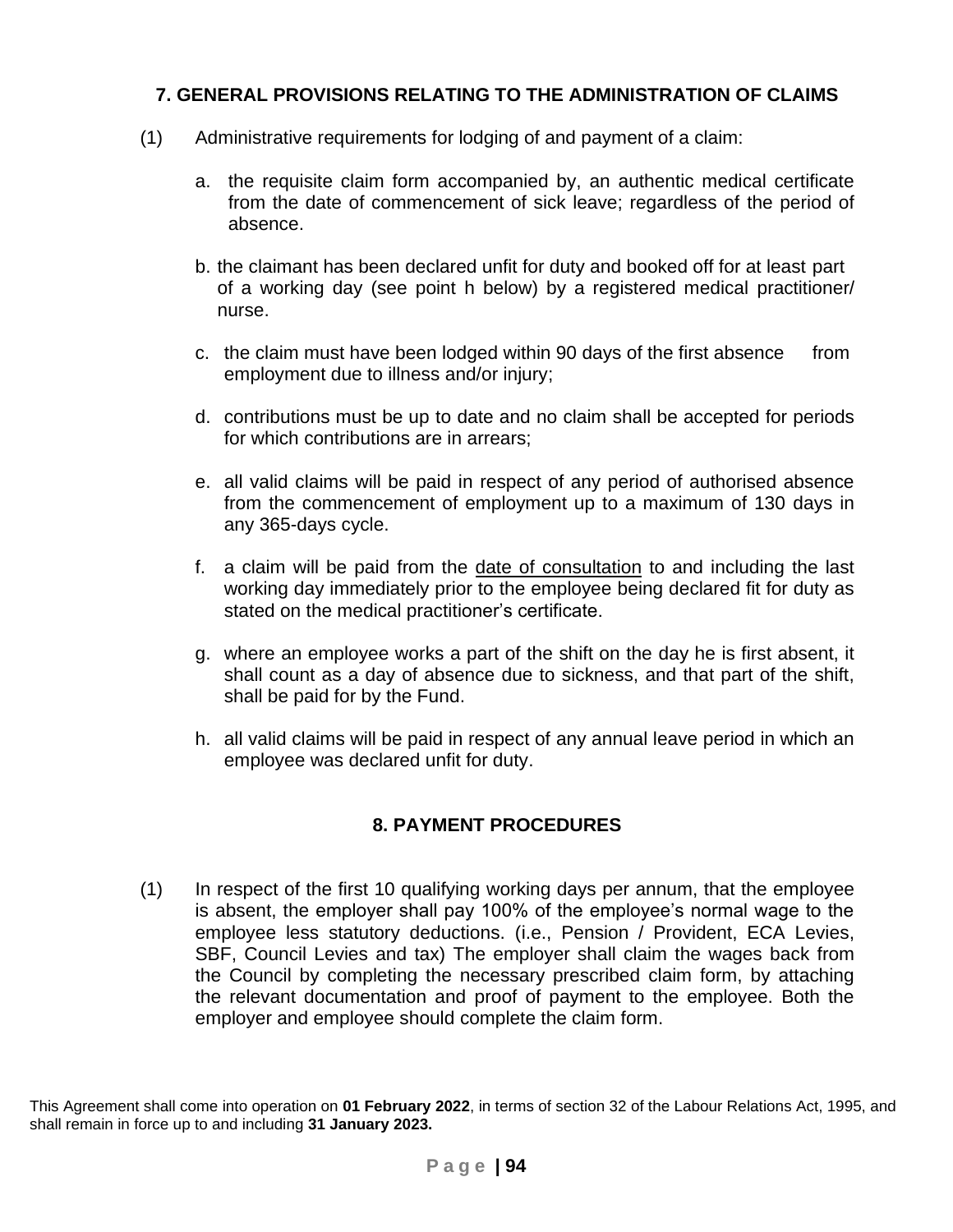- $(2)$  for the subsequent 11 –30 qualifying days per annum, 60% of the normal wage shall be paid directly to the employee by the Fund after the necessary claim form and relevant documentation has been completed by both the employer and employee.
- (3) for the subsequent 31 –130 qualifying days per annum, 33% of the normal wage is paid directly to the employee after the necessary claim form and relevant documentation has been completed by both the employer and employee.
- (4) Notwithstanding sub-clause 8(2) and 8(3) above, nothing precludes an employer from paying the employee the applicable percentage wage and claiming such from the Fund, provided that satisfactory proof is submitted to the Fund.

### **9. INDEMNITY**

(1) It shall be regarded as sufficient payment of any claim if a payment is made electronically into the bank account provided and the Sick Benefit Fund Committee shall not be held liable for any errors beyond its control. However, if the incorrect bank details of an employee were provided to the Council and the monies was paid into the incorrect bank account due to an error on the part of the employer or employee, the employer shall be liable to reimburse the employee OR the employee shall forfeit these monies (whichever is applicable).

# **10.EXCLUSIONS**

### **(1) An employee shall not be entitled to sick fund benefits-**

- a. for more than 130 days in any 365-day cycle, calculated from the first day in respect of which the employee is entitled to sick pay.
- b. if the employer is not up to date with the Sick Benefit Fund contributions.
- c. if an employee is absent from work owing to an accident or disease payable under the Compensation for Occupational Injuries and Diseases Act, 1993 except in respect of any period during which no compensation is payable. ; Claims in respect of injuries on duty must be submitted to the Compensation Commissioner in terms of Clause 21 read with Clause 22 of the Main collective agreement.
- d. if an employee's absence from work is related to the abuse of alcohol or drugs, or the illegal use of substances, is incapacitated through sickness owing to own negligence or misconduct, or attempted suicide;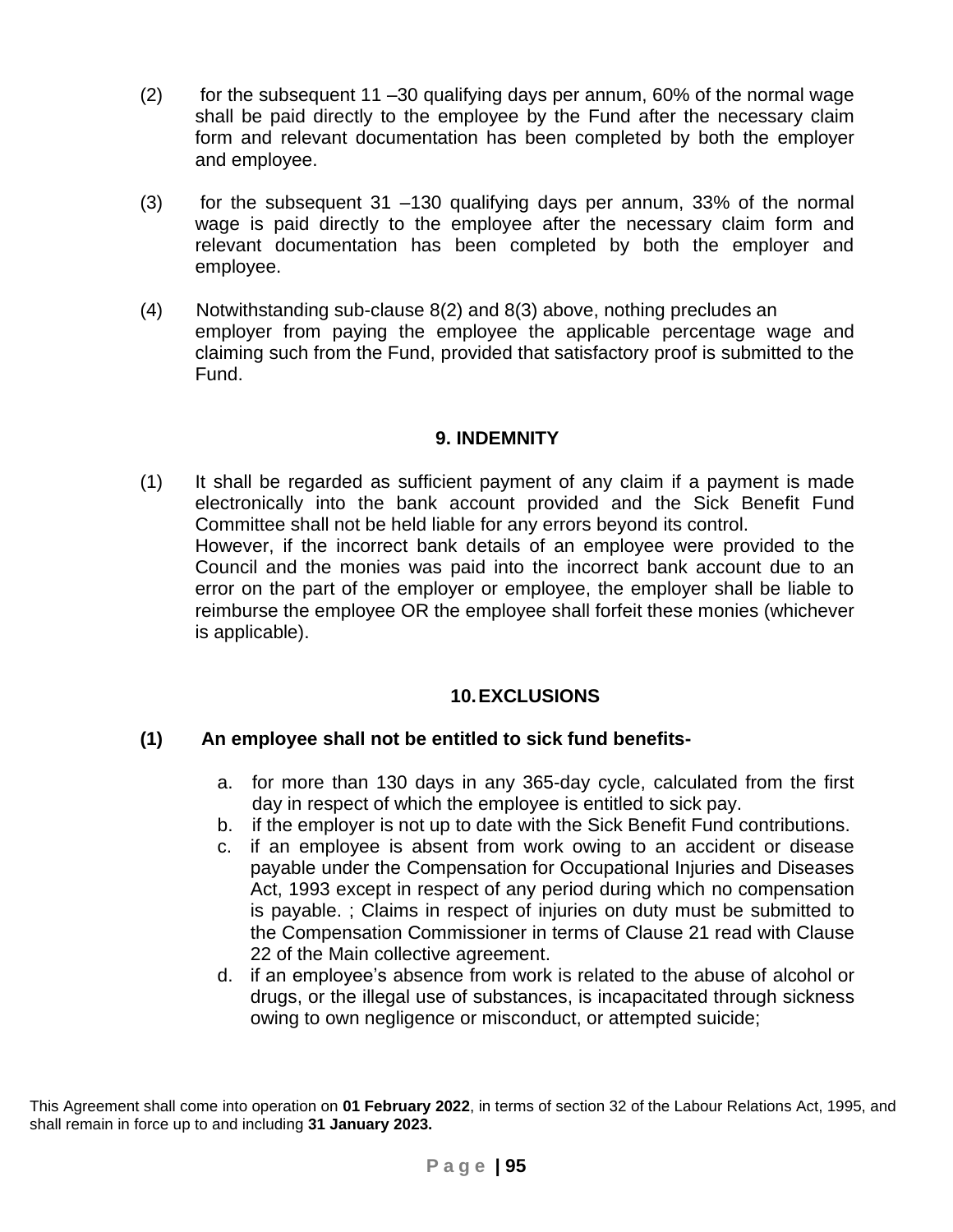- e. if an employee fails to observe the instruction of a medical practitioner, or has in the opinion of that practitioner aggravated the condition or retarded recovery through his or her own actions;
- f. if an employee suffers from injury for which a third party is liable to pay or does pay compensation to him;
- g. while he or she undergoes treatment prescribed by any person other than a registered medical practitioner/nurse.
- h. if he or she fails to provide the Regional Committee with any relevant information which it may require;
- i. if he or she is found by the Sick Benefit Fund Committee to be fit to resume employment or to be permanently disabled, in which event he or she shall cease to be entitled to sick pay from a date determined by the risk benefit underwriter or an expert for this purpose; and
- j. in respect of absence from work due to pregnancy or giving birth;
- k. if engaging in hunting, mountaineering or racing on wheels, professional sport, motor-cycling other than motor-cycling to and from the employee's normal work;
- l. the performance of any unlawful act.
- m. for an injury inflicted by any military or usurped power, whether or not there has been a declaration of war, or due to riots or civil commotion or engaging in fighting;
- n. at any time when the amount to the credit of the Fund drops below R500, 000.00 and until such time as the amount to the credit of the Fund exceeds R1000,000.00.
- o. notwithstanding the aforesaid ,in the event that the credit of the Fund drops below the threshold of R500,000.00, the Fund may at its discretion ,immediately revoke payments and benefits **only** in respect of claims submitted for periods of 1 and 2 days. The Fund shall reinstate these benefits when the credit exceeds the threshold limit.
- p. for claims submitted for absences for part of a day in instances of medical treatment and the claimant has not been declared unfit for duty and booked off.
- q. If the Sick Benefit Fund Committee requires the member to undergo an independent medical examination at the cost to the fund and the member unreasonably refuses to undergo such an examination.
- r. no Sick Fund benefits shall be payable in respect of paid public holidays specified in the Main collective agreement for the industry.

# (2) **The fund shall be entitled to recover any amount paid to any employee –**

- a. In consequence of false information furnished to the Fund by or on behalf of such employee;
- b. If the employee fails to notify the fund timeously of any change in circumstances which could lead to the amount of the benefits being reviewed or withdrawn, in which event the Fund may claim for the employee any amount overpaid to him; and

This Agreement shall come into operation on **01 February 2022**, in terms of section 32 of the Labour Relations Act, 1995, and shall remain in force up to and including **31 January 2023.**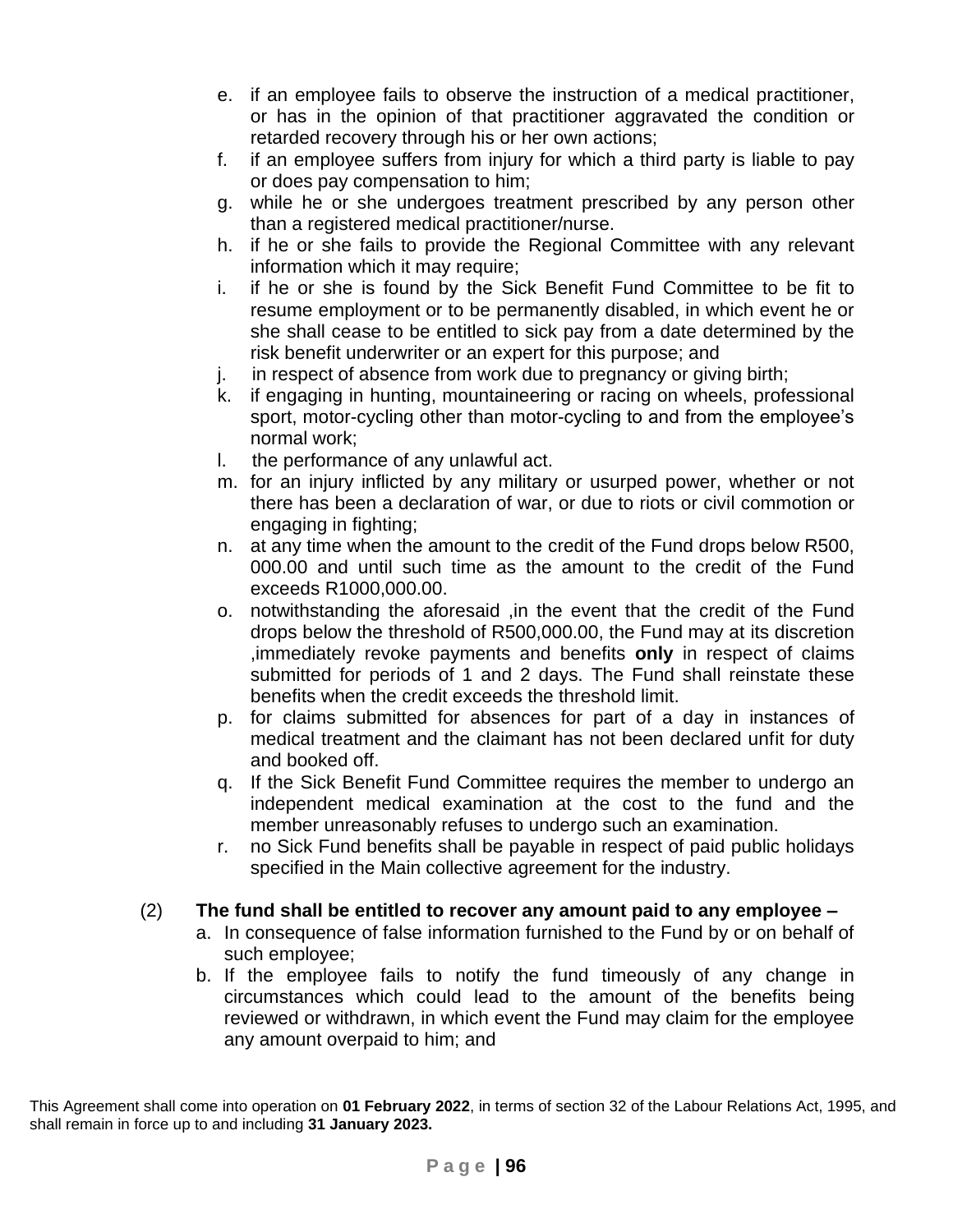- c. Should a member follow any remunerative occupation with any employer during the period he is in receipt of benefits.
- (3) Employees on leaving the industry or on becoming unemployed shall immediately cease to be entitled to sick pay benefits.
	- (4) An appeal against a decision not to pay a claim or part of a claim must be made in writing to the Sick Benefit Fund Committee and the decision of the National Sick Benefit Fund Committee shall be binding.

### **11. EXEMPTIONS**

- (1) The Council shall consider all applications for exemption from any of the provisions of this Agreement for any good and sufficient reason.
- (2) All applications for exemption shall be in writing (on an application form as provided by the Council) and shall be addressed to the Council for consideration.
- (3) All other provisions of Clause 49 –Exemptions of the Main collective agreement, shall apply in respect of exemption applications made in terms of this agreement.

# **12. BENEFITS NOT ALIENABLE OR EXECUTABLE**

The benefits provided by the Fund shall not be transferable. However, the Sick Benefit Fund Committee shall be entitled to exercise its discretion in relation hereto.

### **13. GOVERNANCE OF THE FUND**

All other provisions pertaining to the governance of the Sick Benefit Fund and its Rules are dealt with in terms of the Sick Benefit Fund Constitution.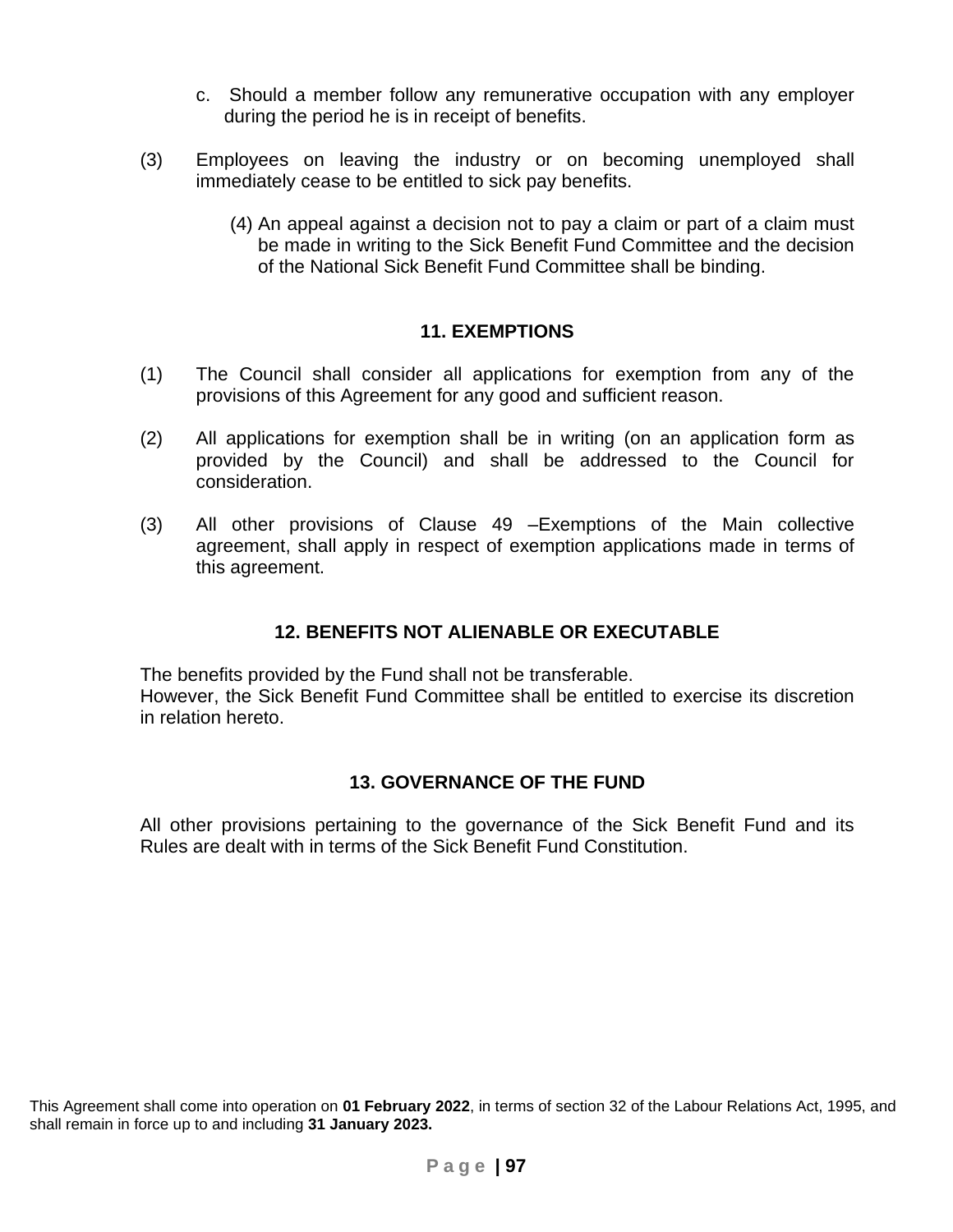#### **14. OFFICES OF THE NATIONAL BARGAINING COUNCIL FOR THE ELECTRICAL INDUSTRY OF S.A.**

#### **1. NATIONAL OFFICE – JOHANNESBURG**

| <b>122 QUEEN STREET</b><br><b>KENSINGTON,</b><br><b>JOHANNESBURG</b> | $TEL$ : | 011/3392312                      |
|----------------------------------------------------------------------|---------|----------------------------------|
| 2094                                                                 |         | FAX : 011/3392366<br>011/3397112 |
| P O BOX 31402<br><b>BRAAMFONTEIN</b><br>2017                         |         |                                  |
| P O BOX 31402<br><b>BRAAMFONTEIN</b><br>2017                         |         |                                  |

#### **2. JOHANNESBURG REGIONAL OFFICE**

| <b>122 QUEEN STREET</b><br><b>KENSINGTON,</b><br><b>JOHANNESBURG</b> | TFL   | : 011/3392312              |
|----------------------------------------------------------------------|-------|----------------------------|
| 2094<br>P O BOX 31402<br><b>BRAAMFONTEIN</b><br>2017                 | FAX : | 011/3392366<br>011/3397112 |

#### **3. BLOEMFONTEIN REGIONALOFFICE**

| 74 VICTORIA ROAD       | TEL | $: 051/444 - 5869$ |
|------------------------|-----|--------------------|
| SHALLOWS BLOEMFONTEIN. |     | 051/444-5984       |
| 9301                   |     |                    |
|                        | FAX | : 051/4445801      |
| P.O. BOX 1379          |     |                    |
| BLOEMFONTEIN.          |     |                    |
| 9300                   |     |                    |

#### **4.CAPE TOWN REGIONAL OFFICE**

| 31 COOK STREET                |  | TEL : 021/591-4784 |
|-------------------------------|--|--------------------|
| <b>GOODWOOD</b>               |  |                    |
| 7460                          |  | FAX : 021/5916261  |
| (Entrance on Vasco Boulevard) |  |                    |
|                               |  |                    |
| P.O. BOX 1220                 |  |                    |
| <b>PAROW, 7499</b>            |  |                    |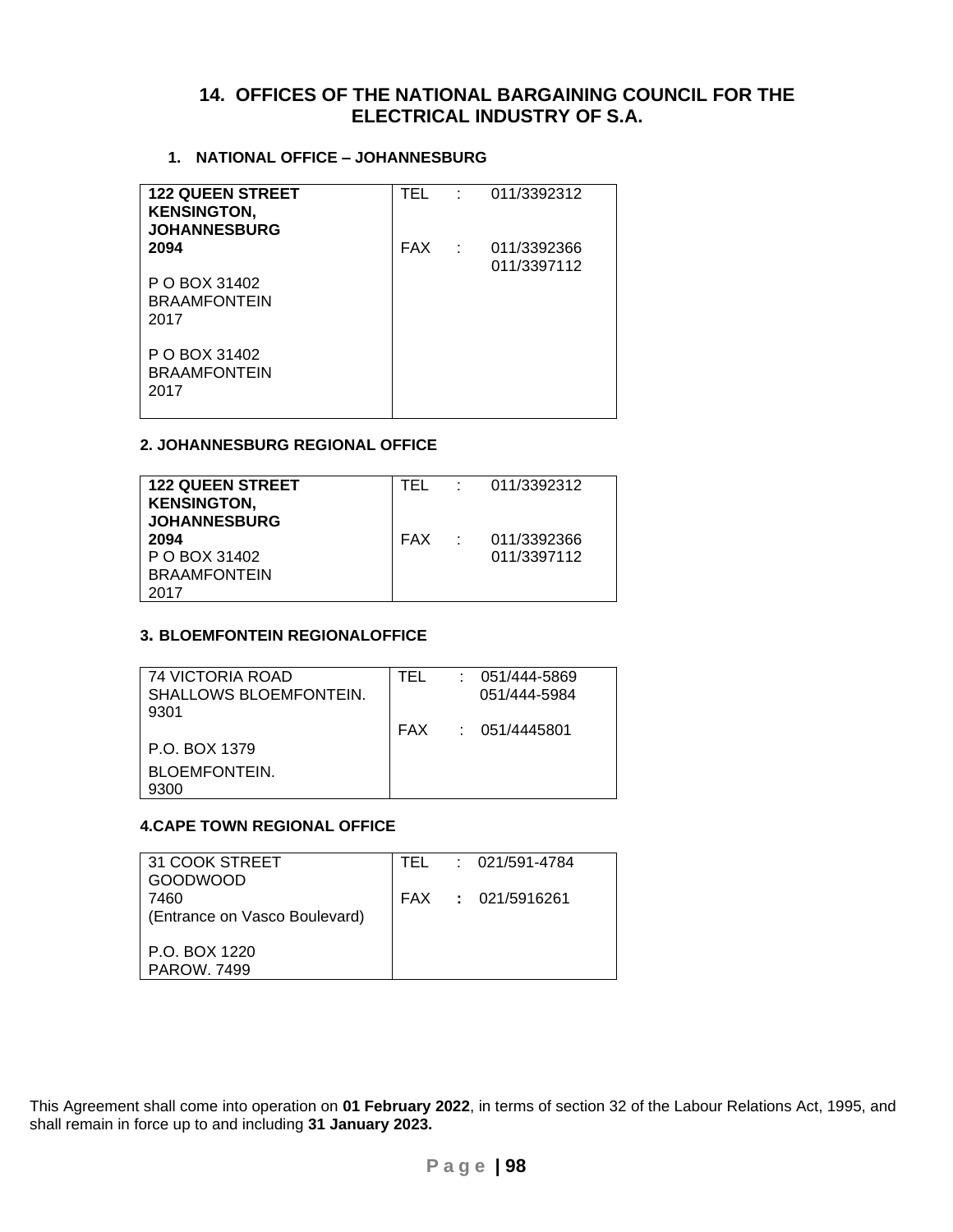#### **5. KWAZULU NATAL REGIONAL OFFICE**

| 23 LENNOX ROAD   | TEL |            | 031/306-8100 |
|------------------|-----|------------|--------------|
| <b>GREYVILLE</b> |     |            | 031/309-1326 |
| <b>DURBAN</b>    |     |            | 031/309-1325 |
| 4023             |     |            | 031/309-1307 |
|                  |     |            | 031/309-1279 |
| P.O BOX 47852    |     |            |              |
| <b>GREYVILLE</b> | FAX | $\sim 100$ | 031/309-1269 |
| <b>DURBAN</b>    |     |            |              |
| 4023             |     |            |              |
|                  |     |            |              |

#### **6. EAST LONDON REGIONAL OFFICE**

| UNIT 205 EDCOTT SQUARE<br>256 OXFORD STREET<br><b>EAST LONDON</b><br>5201. | TEL: 043/722 - 0120/21<br>FAX:043/722-0122 |
|----------------------------------------------------------------------------|--------------------------------------------|
| P.O. BOX 19852<br>TECOMA 5214                                              |                                            |

#### **7. NELSPRUIT REGIONAL OFFICE**

| NO 25 SAMORA MARCHEL              | TFII | : 013/755-4262     |
|-----------------------------------|------|--------------------|
| <b>DRIVE</b>                      |      |                    |
| <b>SANLAM BUILDING OFFICE 201</b> |      |                    |
| NELSPRUIT 1200                    |      | FAX : 013/753-3089 |
|                                   |      |                    |
| P.O. BOX 19646                    |      |                    |
| THE VILLAGE MALL,                 |      |                    |
| NELSPRUIT, 1200                   |      |                    |

#### **8. PRETORIA REGIONAL OFFICE:**

| 286 PRETORIUS STREET C/N   TEL : 012/323-4251<br><b>CENTRAL STREET</b><br><b>CENTRAL TOWERS BUILDING</b> |            |                 |
|----------------------------------------------------------------------------------------------------------|------------|-----------------|
| OFFICE NO: 513A, 5th FLOOR<br><b>PRETORIA CENTRAL</b>                                                    | <b>FAX</b> | $:012/323-4250$ |
| P.O. BOX 12399<br><b>HATFIELD, 0028</b>                                                                  |            |                 |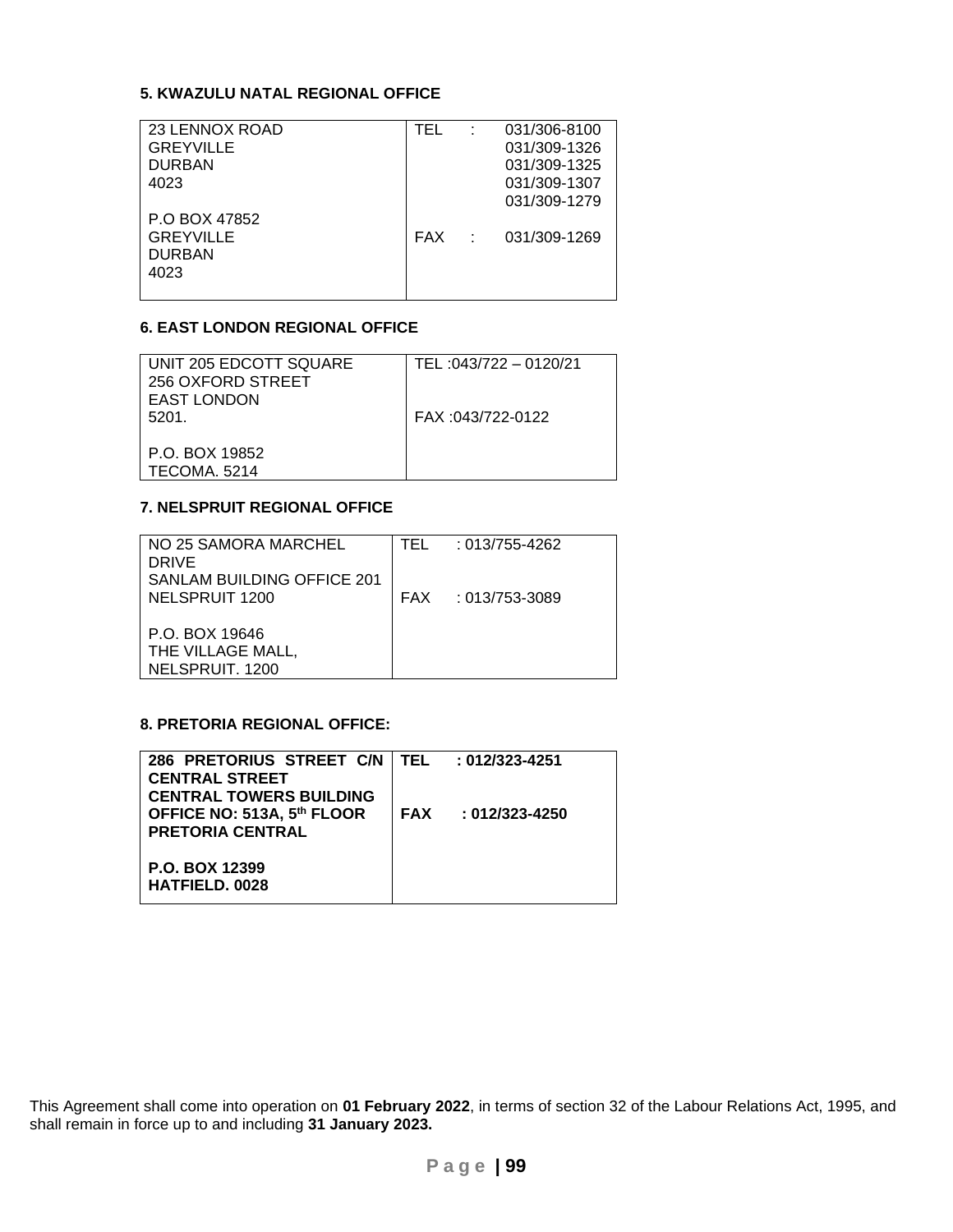#### **9. PORT ELIZABETH. REGIONALOFFICE:**

| <b>12 WORRAKER STREET</b><br><b>NEWTON PARK</b> | TFI        | $: 041/363 - 5460$ |
|-------------------------------------------------|------------|--------------------|
| PORT ELIZABETH.<br>6001                         | <b>FAX</b> | : 041/363-5465     |
| P.O. BOX 27287                                  |            |                    |
| <b>GREENACRES.</b><br>N57                       |            |                    |

#### **10. POLOKWANE REGIONAL OFFICE**

| ROOM 314 PIONEER BLD<br>50 LANDDROS MARE STREET | TFI | $: 015/291 - 4157$   |
|-------------------------------------------------|-----|----------------------|
| POLOKWANE.                                      |     |                      |
|                                                 |     | $FAX : 015/291-4152$ |
| 0699                                            |     |                      |
|                                                 |     |                      |
| P.O. BOX 2478                                   |     |                      |
|                                                 |     |                      |
| POLOKWANE.                                      |     |                      |
| ን700                                            |     |                      |
|                                                 |     |                      |

#### **11. GEORGE REGIONAL OFFICE**:

| OFFICE 201, YORK MALL100<br>YORK STREET GEORGE<br>6530 | TFL. | $: 044/874 - 5738$ |
|--------------------------------------------------------|------|--------------------|
|                                                        |      | FAX : 044/874-5378 |
| P.O. BOX 1952                                          |      |                    |
| GEORGE                                                 |      |                    |
| 6529                                                   |      |                    |

#### **12. RUSTENBURG REGIONAL OFFICE**

| SUITE 2 FIRST FLOOR | TFL. | : 014/592-1469     |
|---------------------|------|--------------------|
| 128 BEYERS NAUDE    |      |                    |
| RUSTENBURG.         |      |                    |
| 0299                |      | FAX : 014/592-1454 |
|                     |      |                    |

### **CLAUSE 15 - EXTENSION OF AGREEMENT**

This Agreement will have no force and effect unless it is published by the Minister of Labour in the Government Gazette and extended to non-parties.